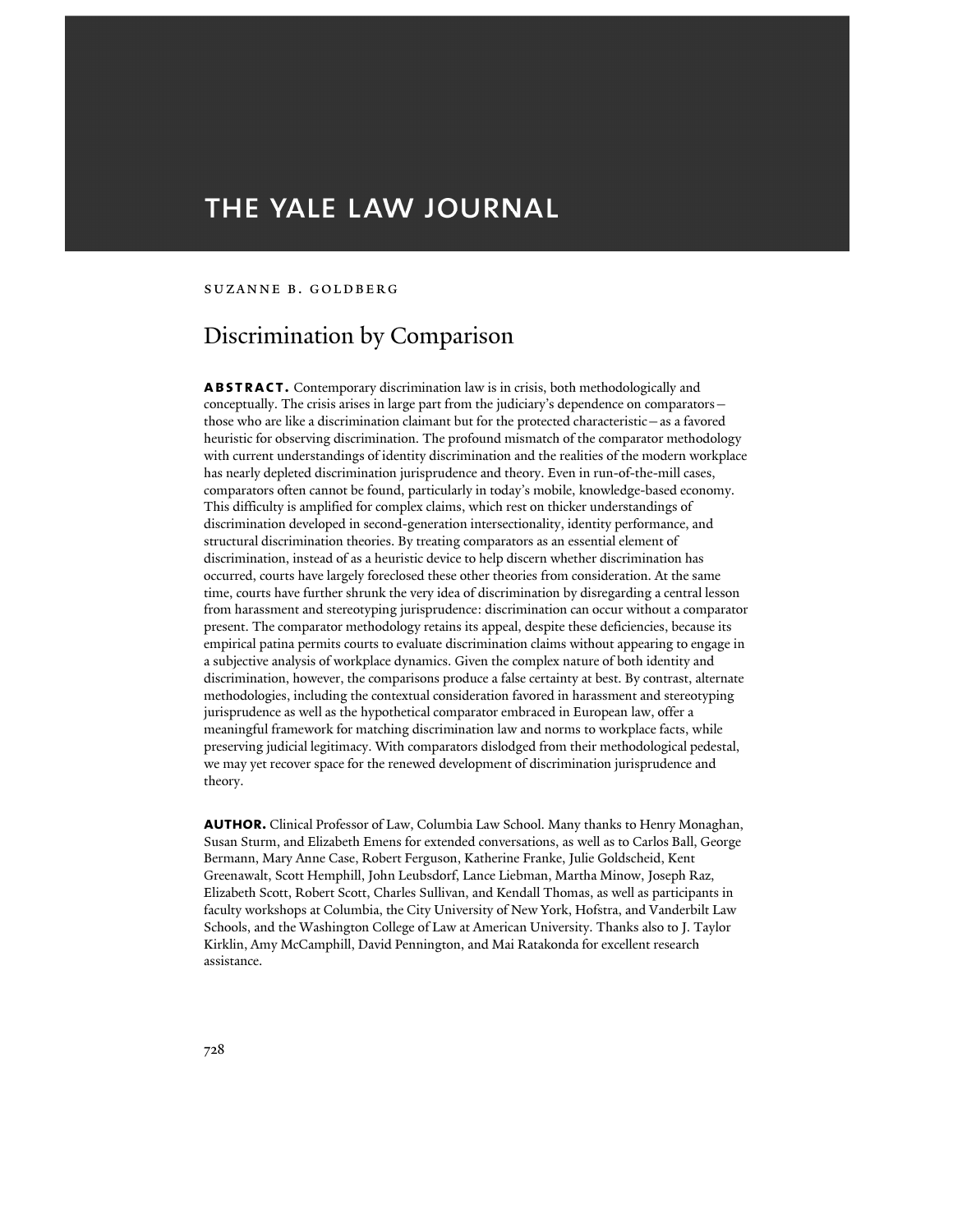

## article contents

| <b>INTRODUCTION</b>                               |                                                                                                                                      |      |
|---------------------------------------------------|--------------------------------------------------------------------------------------------------------------------------------------|------|
| ı.                                                | THE EMERGENCE AND INSTANTIATION OF COMPARATORS IN<br><b>DISCRIMINATION LAW</b>                                                       | 743  |
|                                                   |                                                                                                                                      |      |
|                                                   | A. Comparators as the Default Methodology for Observing Discrimination<br>B. Comparators as a Defining Element of Discrimination Law | 745  |
|                                                   |                                                                                                                                      | 750  |
|                                                   | II. THE COMPARATOR DEMAND AS A BARRIER TO DISCRIMINATION CLAIMS                                                                      | 751  |
|                                                   | A. The Comparator Default and First-Generation Cases                                                                                 | 753  |
|                                                   | 1. No Sufficiently Comparable Coworkers                                                                                              | 753  |
|                                                   | 2. Small Sample Size                                                                                                                 | 756  |
|                                                   | 3. Uniquely Situated Employees                                                                                                       | 757  |
|                                                   | 4. Homogeneous Workplaces                                                                                                            | 759. |
|                                                   | 5. Pregnancy, Breastfeeding, and the Nonexistent Comparator                                                                          | 761  |
|                                                   | B. The Comparator Heuristic's Flaws as Amplified in Second-Generation                                                                |      |
|                                                   | Cases                                                                                                                                | 764  |
|                                                   | 1. Intersectionality                                                                                                                 | 764  |
|                                                   | 2. Identity Performance                                                                                                              | 766  |
|                                                   | 3. Structural Discrimination                                                                                                         | 770  |
| III. ON THE CONCEPTUAL LIMITATIONS OF COMPARATORS |                                                                                                                                      | 772  |
|                                                   | A. Comparators as Overinclusive                                                                                                      | 772  |
|                                                   | B. Comparators as Underinclusive                                                                                                     | 777  |
|                                                   | C. Comparison and Disparate Impact                                                                                                   | 778  |
|                                                   | IV. CONTEXT: A METHODOLOGICAL ALTERNATIVE                                                                                            | 779  |
|                                                   | A. The Emergence of the Contextual Model in Stereotyping and Harassment                                                              |      |
|                                                   | Jurisprudence                                                                                                                        | 780  |
|                                                   | B. Acts, Statements, and Automaticity                                                                                                | 785  |
|                                                   | C. Reconsidering Comparators in Light of the Contextually Focused                                                                    |      |
|                                                   | Stereotyping and Harassment Jurisprudence                                                                                            | 787  |
|                                                   | V. JUDICIAL LEGITIMACY AND THE STICKING POWER OF COMPARATORS                                                                         | 791  |
|                                                   | A. The Legitimacy Concerns at Play                                                                                                   | 791  |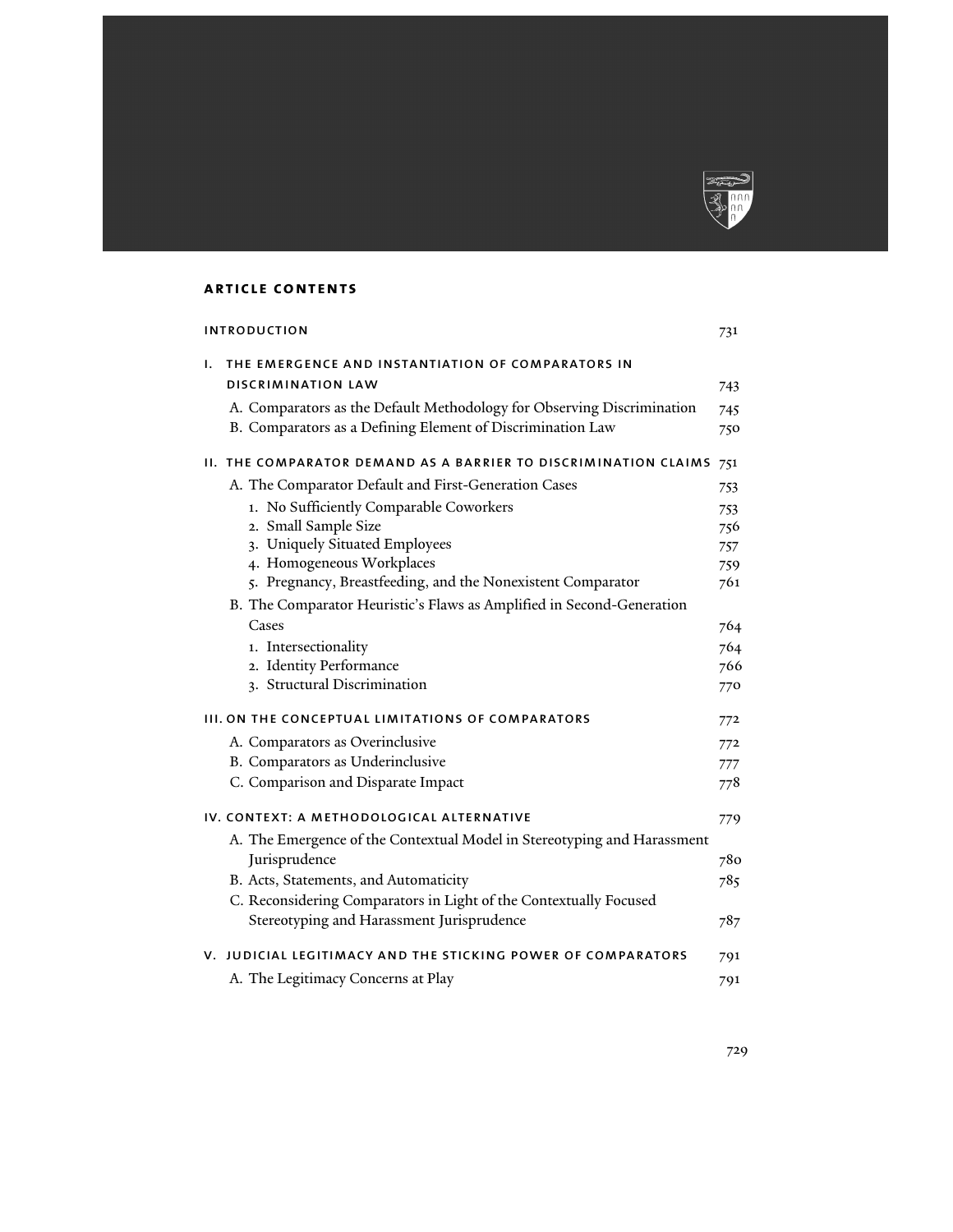| B. The Comparator Heuristic's Legitimizing Work               | 794 |
|---------------------------------------------------------------|-----|
| C. The Call for Experts as a Response to Legitimacy Concerns  | 797 |
| D. Legitimacy Concerns and the Viability of Second-Generation |     |
| Discrimination Theories                                       | 799 |
| VI. PROSPECTS FOR CHANGE                                      | 803 |
| A. Involving Experts in Setting Comparators' Contours         | 804 |
| B. Considering Hypothetical Comparators                       | 805 |
| C. Moving Beyond Comparators                                  | 807 |
| CONCLUSION                                                    |     |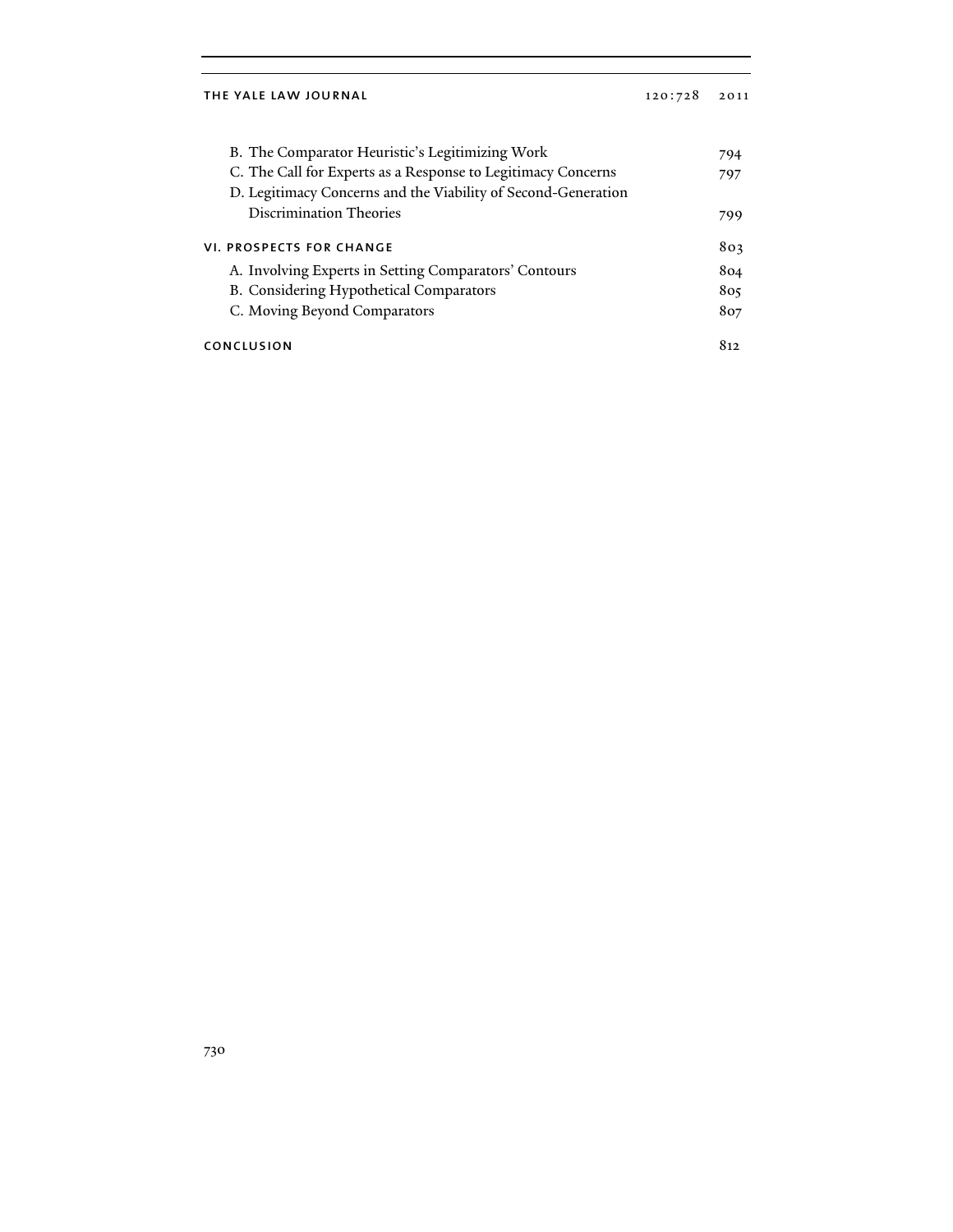## introduction

Contemporary discrimination law is in the midst of a crisis of methodological and conceptual dimensions. The underlying problem is that evaluating allegations of discrimination requires courts and others to see something that is not observable directly: whether an accused discriminator has acted because of a protected characteristic. While this challenge has long been with us, as putative discriminators rarely admit discriminatory intent,<sup>1</sup> the crisis arises because the most traditional and widely used heuristic comparators, who are similar to the complainant in all respects but for the protected characteristic—is barely functional in today's economy and is largely unresponsive to updated understandings of discrimination.

Some decades ago, when identity-based differentiation was relatively open and notorious and when many workplaces were of a Tayloresque scale with easily comparable jobs,<sup>2</sup> individuals claiming discrimination could often point to counterparts who were treated better. Courts could then deduce, with some confidence, that the protected trait was the reason for the adverse treatment at issue.<sup>3</sup> But in a mobile, knowledge-based economy, actual comparators are

To decide a disparate treatment claim under these and similar laws, a court must determine "whether the employer is treating 'some people less favorably than others because of'" any of these characteristics. Furnco Constr. Corp. v. Waters, 438 U.S. 567, 577 (1978) (quoting Int'l Bhd. of Teamsters v. United States, 431 U.S. 324, 335 n.15 (1977)). While comparators are not statutorily required to make this determination, courts have come to treat them, in many cases, as essential to showing the requisite discriminatory intent. *See*  Charles A. Sullivan, *The Phoenix from the* Ash*: Proving Discrimination by Comparators*, 60

<sup>1.</sup> *See, e.g.*, Chad Derum & Karen Engle, *The Rise of the Personal Animosity Presumption in Title VII and the Return to "No Cause" Employment*, 81 TEX. L. REV. 1177, 1207 (2003) (recognizing that as soon as Title VII became law, "no sensible employer would admit that it based a decision on one of the prohibited classifications").

<sup>2.</sup> *See* FREDERICK WINSLOW TAYLOR, THE PRINCIPLES OF SCIENTIFIC MANAGEMENT (1911). For further discussion, see *infra* notes 73-76 and accompanying text.

<sup>3.</sup> In this sense, the comparator is used to show causation—that the challenged acts occurred because of the protected trait and would not have occurred absent impermissible reliance on that trait. The causation determination is necessary because one of the central inquiries in a discrimination case is whether the challenged acts were "because of" a protected characteristic. Title VII of the Civil Rights Act of 1964 provides, for example, that "[i]t shall be an unlawful employment practice for an employer . . . to fail or refuse to hire or to discharge any individual, or otherwise to discriminate against any individual with respect to his compensation, terms, conditions, or privileges of employment, *because of such individual's race, color, religion, sex, or national origin*." 42 U.S.C. § 2000e-2(a)(1) (2006) (emphasis added); *see also* 29 U.S.C. § 623a-1 (2006) (forbidding, through the Age Discrimination in Employment Act, adverse employment actions "*because of such individual's age*" (emphasis added)).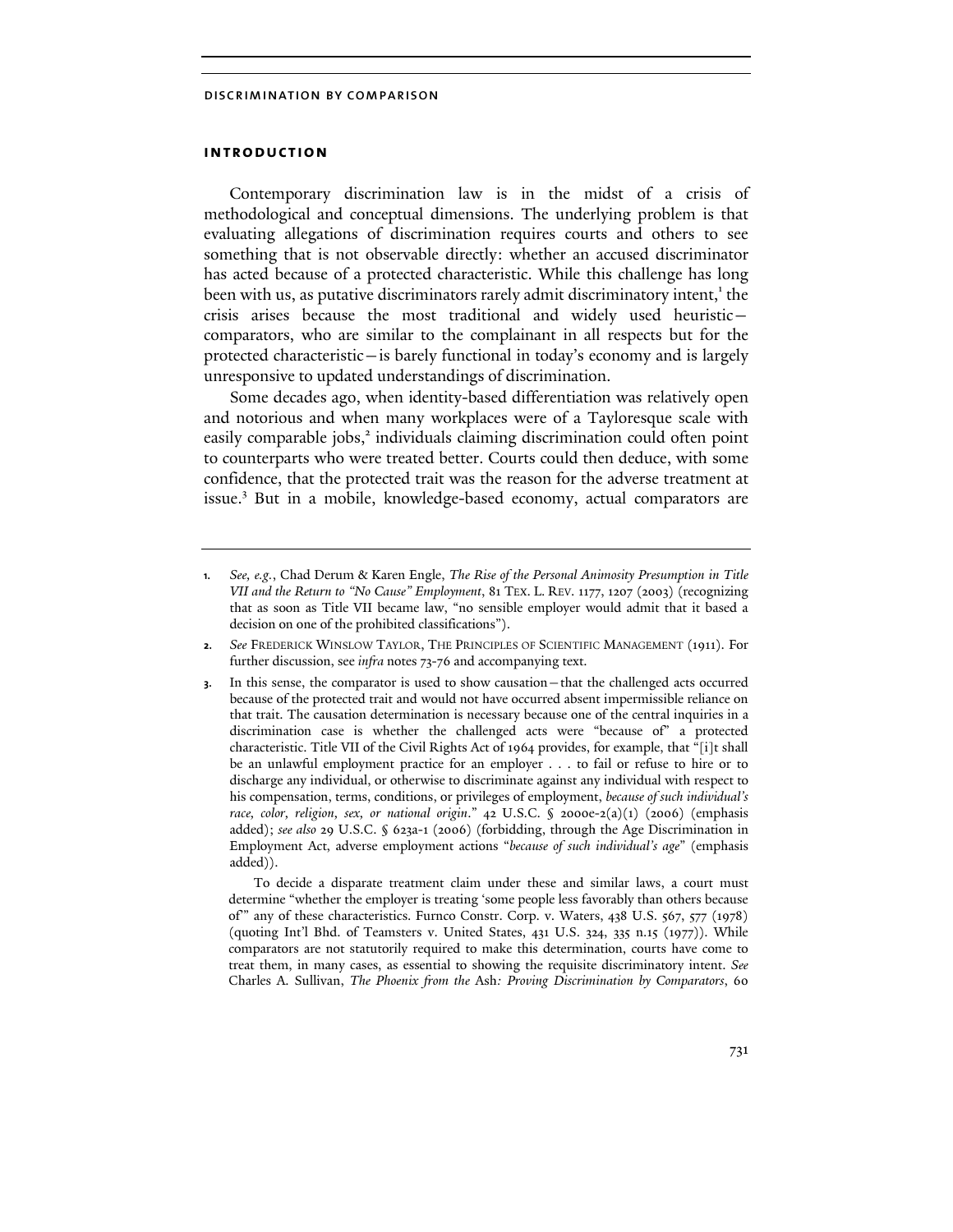hard to come by, even for run-of-the-mill discrimination claims.<sup>4</sup> For the complex forms of discrimination made legible by second-generation theories, the difficulties in locating a comparator amplify exponentially.<sup>5</sup>

This methodological problem has spilled over, conceptually, to constrict the very idea of discrimination. Consider Justice Thomas's statement that a finding of discrimination cannot be made without "a comparison of otherwise similarly situated persons who are in different groups by reason of certain characteristics provided by statute."<sup>6</sup> Justice Kennedy has observed similarly that "one who alleges discrimination must show that she 'received differential treatment vis-à-vis members of a different group on the basis of a statutorily described characteristic.'"<sup>7</sup> On this view, however abusively an employer treats its employees, the bad acts do not present a discrimination problem so long as

ALA. L. REV. 191, 204-06 (2009) (observing that a similarly situated comparator is not required by statute but that "the absence of a comparator is often fatal to a claim"). Further, although the ultimate question whether a defendant employer acted because of a protected characteristic is reserved for trial, courts regularly evaluate the link between the facts presented and the protected characteristic in the course of deciding dispositive pretrial motions. Disparate impact cases do not require a similar showing of discriminatory intent. *See infra* Section III.C. In constitutional discrimination claims, by contrast, a showing of discriminatory intent is always required. *See* Washington v. Davis, 426 U.S. 229 (1976) (finding no legally cognizable claim of discrimination where a policy had a racially disproportionate impact but there was no evidence of discriminatory intent).

The application of these doctrines and the related determinants of discrimination law's scope is also shaped, more generally, by views of discrimination law's social, political, and economic function. As Robert Post has observed, discrimination law is not actually concerned with eradicating all trait-based acts but rather only a subset of acts that has been socially disapproved. Robert Post, *Prejudicial Appearances: The Logic of American Antidiscrimination Law*, 88 CALIF. L. REV.1 (2000).

- The case of Wendy Norville is illustrative. Norville was a black nurse who alleged that the hospital where she worked had discriminated against her by "refus[ing] to accommodate her disability despite having made job accommodations for two disabled white nurses." Norville v. Staten Island Univ. Hosp., 196 F.3d 89, 95 (2d Cir. 1999) (Sotomayor, J.). Although Norville produced evidence about the better treatment of her white coworkers, she lost her claim because she did not persuade the court that other nurses were "subject to the same standards governing performance evaluation and discipline, and . . . engaged in conduct similar to [hers]." *Id.* at 96 (quoting Mazzella v. RCA Global Commc'ns Inc., 642 F. Supp. 1531, 1547 (S.D.N.Y. 1986), *aff'd*, 814 F.2d 653 (2d Cir. 1987)); *see also* Opsatnik v. Norfolk S. Corp., 335 F. App'x 220, 222 (3d Cir. 2009) (noting the district court's rejection of twenty-four proposed comparators).
- 5. *See infra* Section II.B.
- 6. Olmstead v. L.C. *ex rel.* Zimring, 527 U.S. 581, 617 (1999) (Thomas, J., dissenting).
- 7. *Id*. at 611 (Kennedy, J., concurring) (quoting *id*. at 616 (Thomas, J., dissenting)).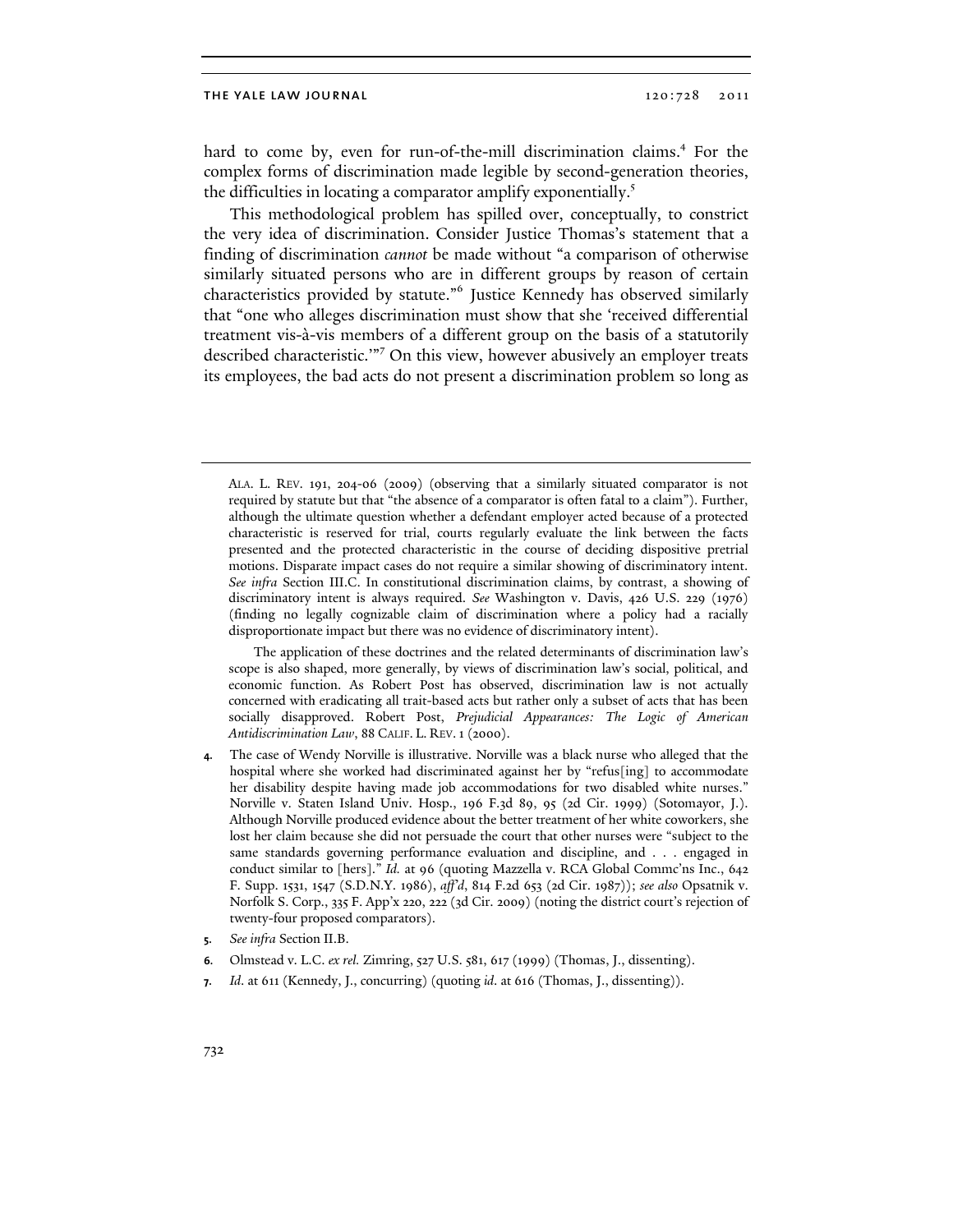they are committed in an evenhanded fashion.<sup>8</sup> Their position, in essence, is that discrimination laws and norms do not impose obligations with meaningful abstract value.

Yet this position foreshortens traditional understandings of discrimination even within the Supreme Court's own jurisprudence. As the case law that addresses harassment and stereotyping makes clear, objectionable trait-based acts and statements occur in the absence of a comparator. 9 Indeed, in a wellknown stereotyping case, the Court acknowledged the lower court's finding that no comparators existed, yet still found that the plaintiff, Ann Hopkins, was discriminatorily denied partnership at her accounting firm.<sup>10</sup> Likewise, in a much-discussed harassment case, the Court unanimously recognized that discrimination, in the form of sexual harassment, could occur in a work environment where only men were present.<sup>11</sup> At the same time, the Court has acknowledged that the presence of a better-treated comparator does not transform permissible acts into unlawful ones. "Treating seemingly similarly situated individuals differently in the employment context is par for the course," Chief Justice Roberts recently wrote.<sup>12</sup>

10. Price Waterhouse v. Hopkins, 490 U.S. 228, 236 (1989).

12. Engquist v. Or. Dep't of Agric., 553 U.S. 591, 604 (2008).

<sup>8.</sup> This view is echoed by courts that have concluded that "equal opportunity" harassers, those who harass both men and women, do not violate sex discrimination prohibitions. *See, e.g.*, Lack v. Wal-Mart Stores, Inc., 240 F.3d 255, 262 (4th Cir. 2001) (rejecting a sex discrimination claim because "[i]n its totality, the evidence compels the conclusion that [the supervisor] was just . . . indiscriminately vulgar and offensive, . . . obnoxious to men and women alike"); *cf.* Kathryn Abrams, *Complex Claimants and Reductive Moral Judgments: New Patterns in the Search for Equality*, 57 U. PITT. L. REV. 337, 345 n.47 (1996) (describing "the dominant 'equality theory' understandings that animate antidiscrimination law" as comparative).

<sup>9.</sup> *See infra* Part IV. In conversation, Charles Sullivan has suggested that harassing acts and stereotyping statements amount to an admission of discriminatory intent. As will be elaborated below, I disagree with that contention, in part because employers ordinarily defend these kinds of acts and statements as nondiscriminatory and the courts often disagree with an employee's contention that the specified speech or conduct reflects discriminatory intent.

<sup>11.</sup> Oncale v. Sundowner Offshore Servs., Inc., 523 U.S. 75 (1998). For discussion of other circumstances in which an antidiscrimination norm may be violated absent an actual comparator, including the possible role of a hypothetical comparator, see *infra* Section VI.B.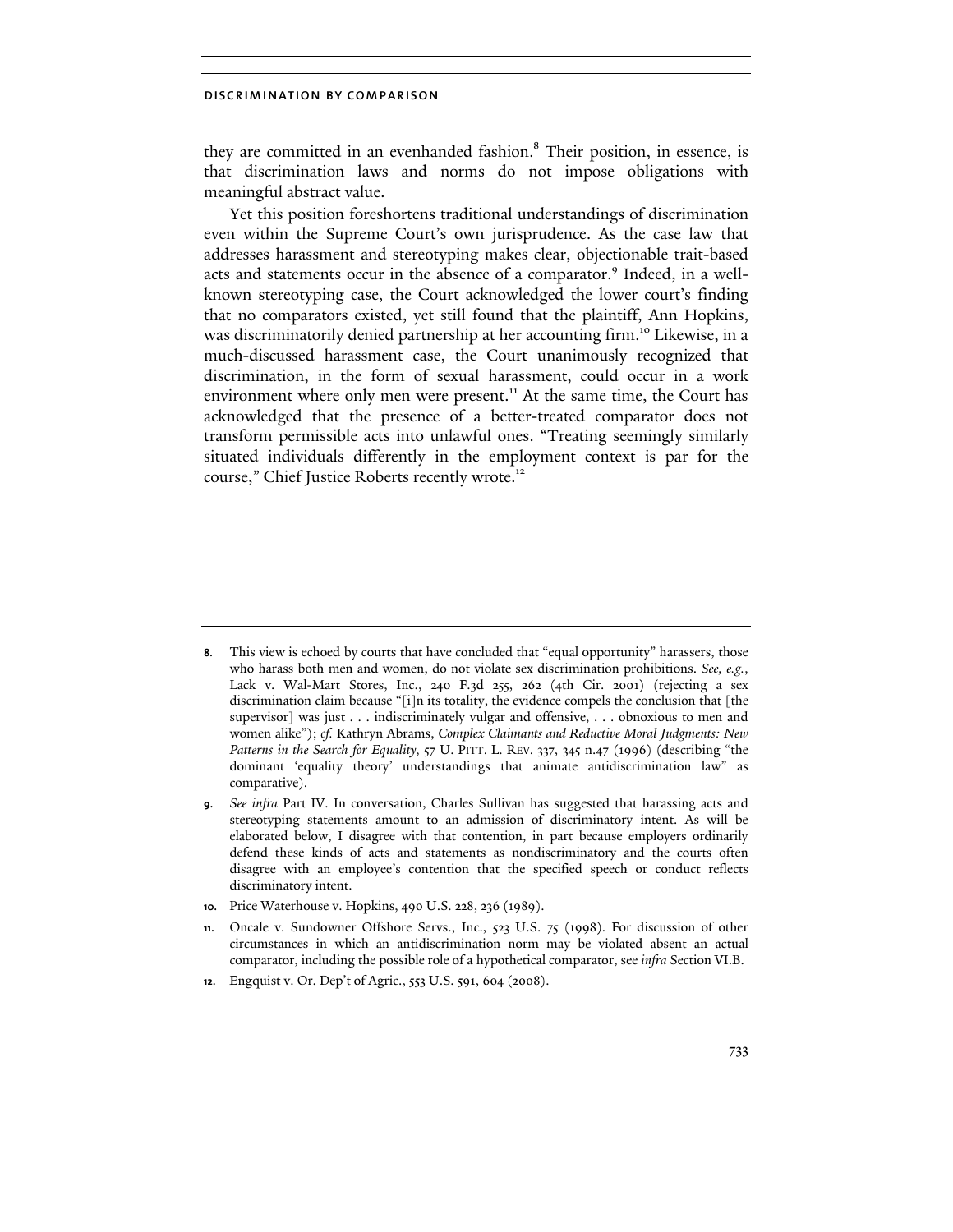Still, the scope of discrimination law continues to shrink.<sup>13</sup> The judicial demand for comparators continues largely unabated outside the harassment and stereotyping contexts, $14$  sharply narrowing both the possibility of success for individual litigants<sup>15</sup> and, more generally, the very meaning of discrimination.

Individuals who present claims involving more than one aspect of their identity—such as race and sex—fare even worse. Minna J. Kotkin, *Diversity and Discrimination: A Look at Complex Bias*, 50 WM. & MARY L. REV. 1439 (2009) (discussing disproportionately high loss rates for individuals who bring complex discrimination claims). A new empirical study reinforces that even when individuals do not bring claims based on "overlapping axes of disadvantage," their "demographic diversity" further reduces their likelihood of success in discrimination litigation. Rachel Best et al., *Multiple Disadvantages: An Empirical Test of Intersectionality Theory in EEO Litigation*, 45 LAW & SOC'Y REV. (forthcoming 2011) (manuscript at 5) (on file with author).

Some scholars maintain that courts' hostility toward discrimination claims is ideologically based. *See, e.g.*, Samuel R. Bagenstos, *The Structural Turn and the Limits of Antidiscrimination Law*, 94 CALIF. L. REV. 1, 22-26 (2006) (asserting that courts resist a structural approach to discrimination claims, in part, because many judges are ideologically opposed to second-guessing decisions by employers); Michael Selmi, *Why Are Employment Discrimination Cases So Hard To Win?*, 61 LA. L. REV. 555, 561-69 (2001) (arguing that "courts approach cases from a particular perspective that reflects a bias against the claims" and that this ideological bias colors how courts adjudicate discrimination claims). On this view, the choice of the comparator heuristic, which narrows the set of discrimination claims

<sup>13.</sup> I develop this claim primarily through identity-discrimination cases brought under federal employment discrimination laws rather than through cases that rest on constitutional equal protection challenges, state law claims, or discrimination claims outside the employment context. Yet, as will be elaborated, the analysis here is not limited to statutory prohibitions against discrimination or to the employment context. Discrimination based on factors other than identity, however, such as forms of economic discrimination addressed in antitrust law, is beyond this Article's scope. Still, some of the discussion below may be useful for the conceptualization of discrimination in those areas as well.

<sup>14.</sup> *See infra* Part I.

<sup>15.</sup> On the dismal fate of most discrimination claimants, see Kevin M. Clermont & Stewart J. Schwab, *How Employment Discrimination Plaintiffs Fare in Federal Court*, 1 J. EMPIRICAL LEGAL STUD. 429, 444, 449-52 (2004). *See also* Laura Beth Nielsen, Robert L. Nelson & Ryon Lancaster, *Individual Justice or Collective Legal Mobilization? Employment Discrimination Litigation in the Post Civil Rights United States*, 7 J. EMPIRICAL LEGAL STUD. 175, 176-77 (2010) (concluding that employment discrimination plaintiffs "receive cursory attention in legal process and a limited remedy" and that discrimination law "seldom offers an authoritative resolution of whether discrimination occurred"). Employment discrimination plaintiffs who prevail at trial lose on appeal forty-two percent of the time; judgments for employerdefendants are reversed in fewer than eight percent of cases. Clermont & Schwab*, supra*, at 450; *see also* Kevin M. Clermont & Theodore Eisenberg, *Plaintiphobia in the Appellate Courts: Civil Rights Really Do Differ from Negotiable Instruments*, 2002 U. ILL. L. REV. 947, 958 (describing employment discrimination plaintiffs as "one of the least successful classes of plaintiffs at the trial court level" as well as on appeal).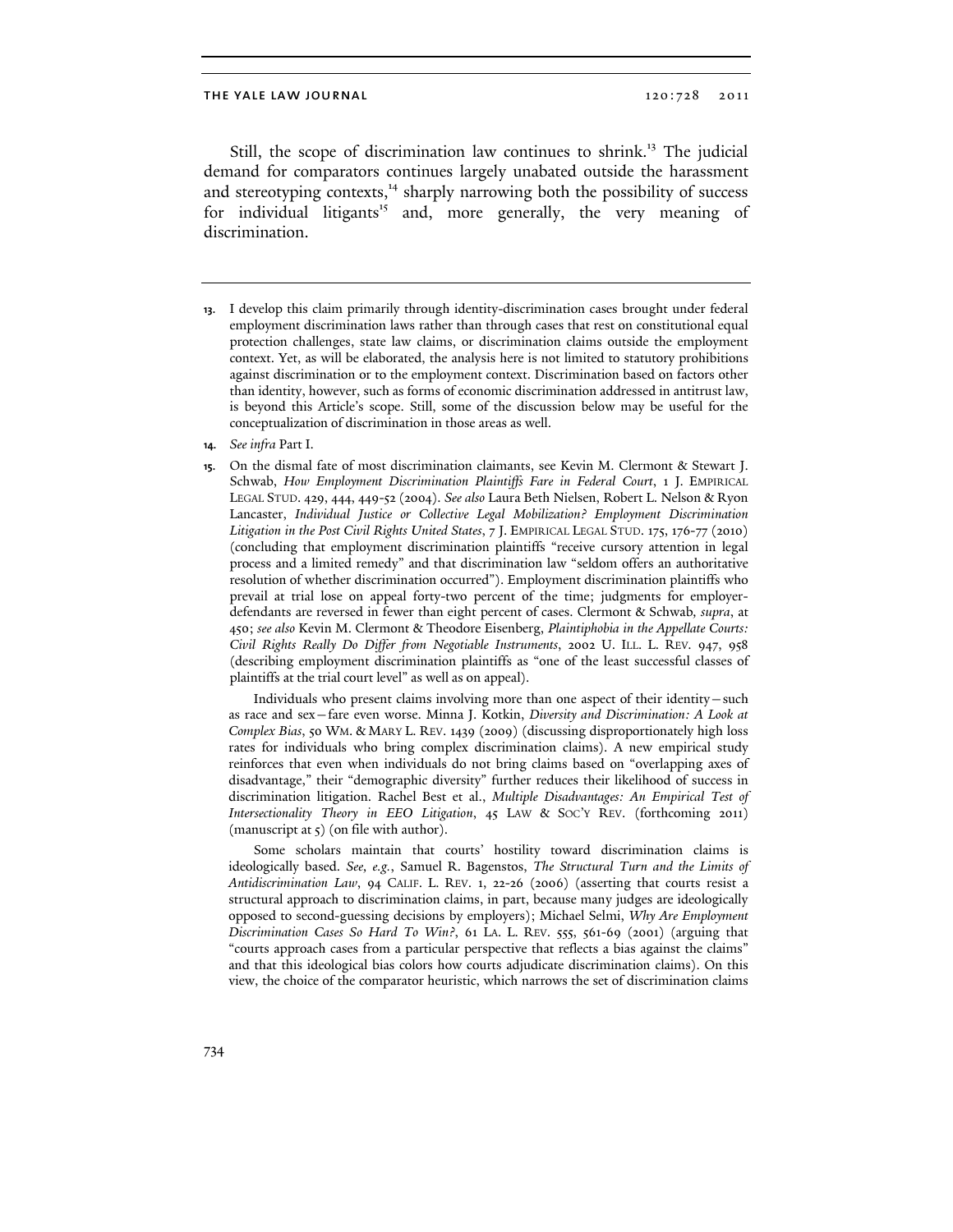In this Article, I argue that we are seeing the transformation of a heuristic device<sup>16</sup> for observing discrimination into a defining element of discrimination and that this collapse presents two serious problems. First, methodologically, comparators' deficiencies have come to outweigh their strengths as devices for discerning discrimination. Specifically, the demand for similarly situated, better-treated others underinclusively misses important forms of discrimination and forecloses many individuals from having even an opportunity to be heard because sufficiently close comparators so rarely exist.<sup>17</sup>

The second problem is conceptual. Since the early 1990s, much of the theoretical work on discrimination has attempted to make legible the many ways in which discrimination occurs beyond the forms of easily recognizable, deliberate exclusion that are based on relatively thin conceptions of protected traits.<sup>18</sup> Yet when comparators are treated as definitional, these theories cannot gain jurisprudential traction because the problems they identify cannot, in effect, be seen by courts.

likely to succeed, as explained below, could be seen as both deliberate and in service of ideologically motivated, outcome-oriented aims. Whether or not this is actually the reason for courts' embrace of the comparator heuristic, the lack of transparency and accountability associated with the assumptions and judgments embedded in the heuristic's selection triggers the inquiries I pursue here.

16. For an extended discussion of heuristics, see SCOTT E. PAGE, THE DIFFERENCE: HOW THE POWER OF DIVERSITY CREATES BETTER GROUPS, FIRMS, SCHOOLS, AND SOCIETIES 52-72 (2007). Page explains that heuristics are, in essence, thinking rules that generate solutions to problems. *Id.* at 55. In discrimination cases, the critical factor—discriminatory intent—is hidden from view, and the comparator heuristic works by reducing the set of likely explanations for the adverse treatment that triggered the claim.

The term "heuristics" came to prominence in cognitive psychology during the 1970s through the work of Daniel Kahneman and Amos Tversky, who "posited that because decisionmaking often involves an abundance of information, time pressures, and an array of possible alternatives, people intuitively and unconsciously use cognitive shortcuts or 'heuristics' to make decisions about probabilities." Nancy Levit, *Confronting Conventional Thinking: The Heuristics Problem in Feminist Legal Theory*, 28 CARDOZO L. REV. 391, 395-96 (2006); *see also* Cass R. Sunstein, Lecture, *Moral Heuristics and Moral Framing*, 88 MINN. L. REV. 1556, 1558 (2004) (analyzing the "pervasive role" that heuristics play in legal judgments). *See generally* JUDGMENT UNDER UNCERTAINTY: HEURISTICS AND BIASES (Daniel Kahneman, Paul Slovic & Amos Tversky eds., 1982).

- 17. *See infra* Parts II & III.
- 18. *See* Susan Sturm, *Second Generation Employment Discrimination: A Structural Approach*, 101 COLUM. L. REV. 458 (2001). As will become apparent, first- and second-generation claims are best understood as falling along a spectrum, rather than as sharply distinct. *See infra* Part II.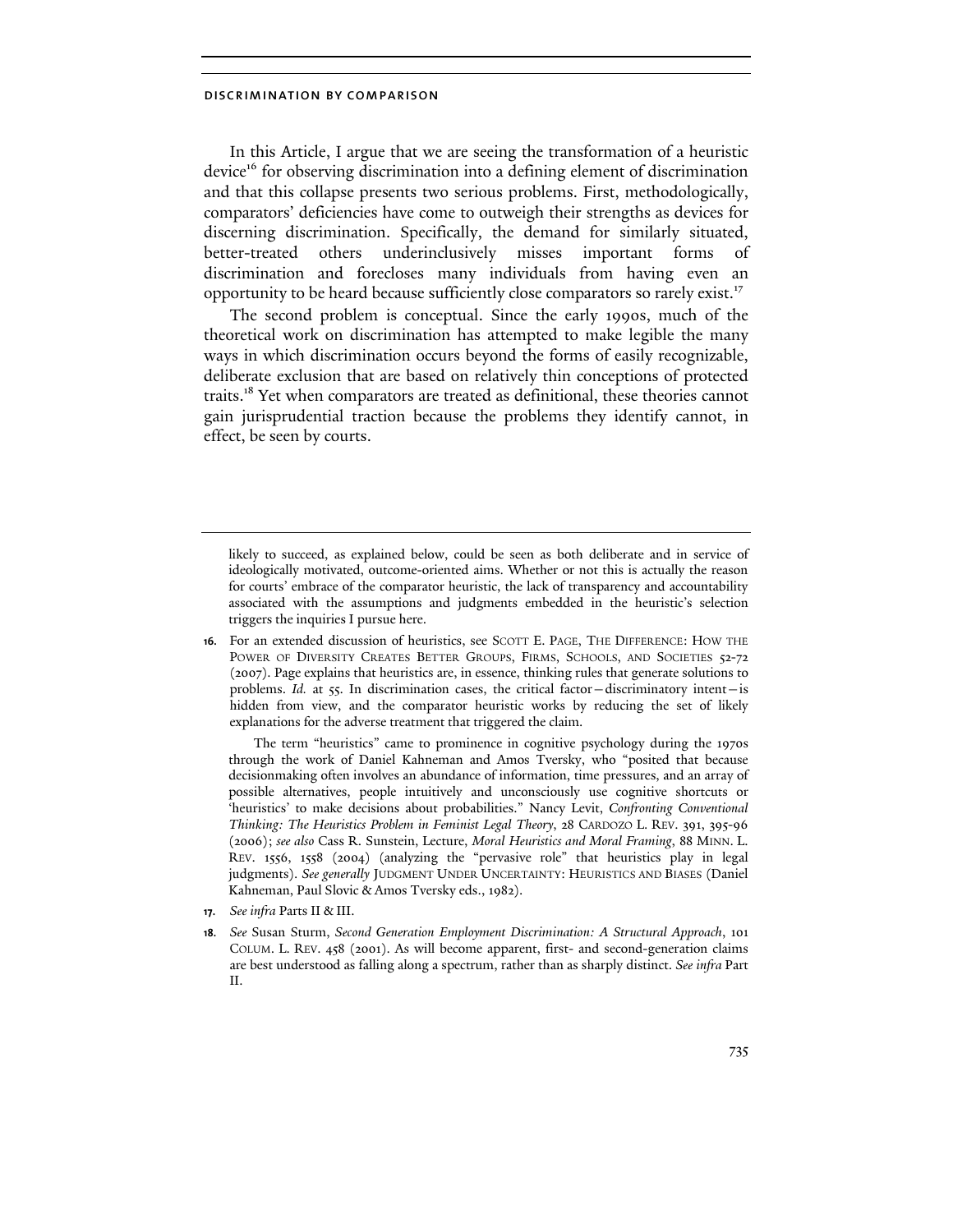This Article considers three of the leading theories.<sup>19</sup> The first is intersectionality theory, which recognizes that although the law designates trait-based protections sequentially, employers and others often target individuals because of their identity as a whole, rather than because of individual traits in isolation from one another.<sup>20</sup> In these situations, an employee, such as a black woman or a disabled older man, claims to have experienced discrimination based on a combination of legally protected traits. He or she struggles under a comparator regime in part because it can be difficult to decide who is the proper comparator—is it someone who shares neither of the individual's traits or shares one but not the other? In addition, because intersectional plaintiffs are often few in number relative to all others in a workplace, decisionmakers tend to be skeptical of the comparison's probative value and are typically unwilling to conclude that comparatively worse treatment is attributable to discriminatory intent rather than to the plaintiff's idiosyncratic quirks.

The second theory is identity performance, which conceives of identity traits in a thick way, recognizing that individuals sometimes experience discrimination because of stereotypes about behaviors or personal styles associated with their identity group rather than because of their phenotype. When operationalized, the theory produces cases in which employees and others seek to show that they have suffered trait-based discrimination because they have, for example, a Spanish-inflected accent or a traditionally African

<sup>19.</sup> Later in the Article I also briefly address additional second-generation theories related to implicit bias and other cognitive psychological research regarding discrimination. *See infra*  Section V.C.

<sup>20.</sup> Intersectionality theory emerged in legal scholarship in the early 1990s. *See, e.g.*, Kimberle Crenshaw, *Mapping the Margins: Intersectionality, Identity Politics, and Violence Against Women of Color*, 43 STAN. L. REV. 1241, 1243-44 (1991) ("[T]he experiences of women of color are frequently the product of intersecting patterns of racism and sexism, and . . . tend not to be represented within the discourses of either feminism or antiracism.") (footnote omitted); Angela P. Harris, *Race and Essentialism in Feminist Legal Theory*, 42 STAN. L. REV. 581, 585 (1990) (characterizing and criticizing "gender essentialism—the notion that a unitary, 'essential' women's experience can be isolated and described independently of race, class, sexual orientation, and other realities of experience"). More recent theory makes the point that the relationship among multiple identity traits is better characterized as multidimensional or cosynthetic, with traits interacting in both dominant and subordinating ways depending on the surrounding context. As Darren Hutchinson has written, "Multidimensionality theorists have attempted to move beyond intersectionality's antiessentialist roots by examining questions of 'intersecting' privilege and subordination rather than simply focusing on the lives of individuals, such as women of color, who are excluded from 'single-issue' frameworks." Darren Lenard Hutchinson, *New Complexity Theories: From Theoretical Innovation to Doctrinal Reform*, 71 UMKC L. REV. 431, 435-36 (2002). For further discussion, see *infra* Section II.B.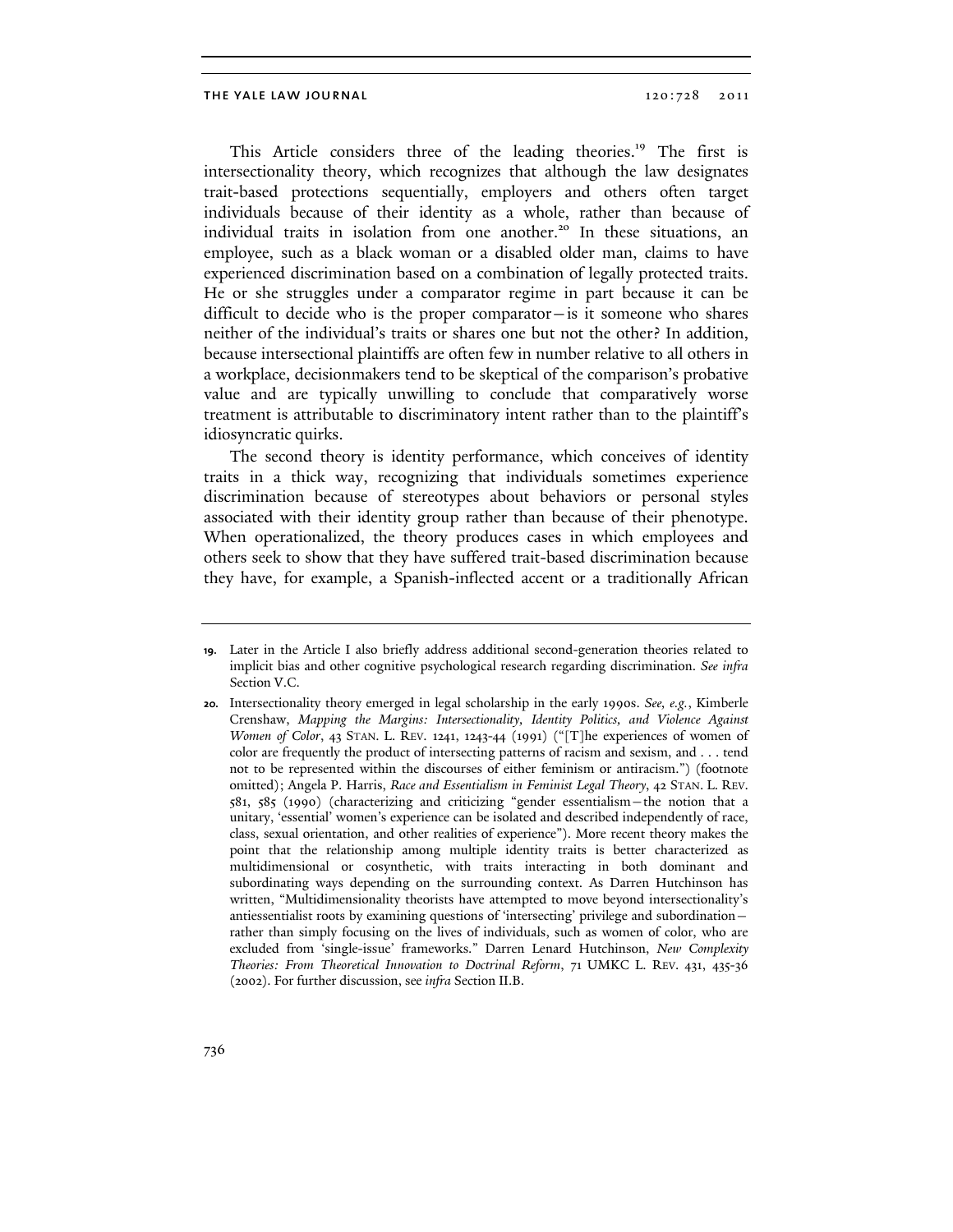hairstyle.<sup>21</sup> Yet a comparator-based approach misses identity-performance theory's point in all but the most limited circumstances. For example, we might imagine an employer refusing to promote one Latino but promoting several others and arguing that it was not ethnicity but personal style (that is, too much Spanish-speaking or too thick an accent) that led to the promotion denial. Unless there is a non-Latino comparator who speaks the same amount of Spanish or has the same accent, the claim will not be legible in an analytic regime that recognizes discrimination only in the presence of a better-treated counterpart.<sup>22</sup>

The third is structural discrimination theory, which focuses on the ways in which the structures and dynamics of workplaces and other environments can effectuate—and obscure—discriminatory intent. Central to this theory are the "patterns of interaction among groups within the workplace that, over time, exclude nondominant groups" based on protected traits but are "difficult to trace directly to intentional, discrete actions of particular actors."<sup>23</sup> Comparators, even if they exist, are unlikely to shed light on the identity traits

<sup>21.</sup> *See* Devon W. Carbado & Mitu Gulati, *Working Identity*, 85 CORNELL L. REV. 1259, 1297-98, 1307-08 (2000). For further discussion, see *infra* Section II.B.

<sup>22.</sup> *See, e.g.*, Garcia v. Spun Steak Co., 998 F.2d 1480 (9th Cir. 1993) (rejecting the claim that termination for speaking Spanish constituted national origin discrimination under Title VII); Fragante v. City & Cnty. of Honolulu, 888 F.2d 591, 596, 599 (9th Cir. 1989) (finding that "[a]ccent and national origin are obviously inextricably intertwined in many cases" but rejecting the plaintiff's employment discrimination claim because of the "*effect* of his Filipino accent on his ability to communicate"); Korpai v. A.W. Zengeler's Grande Cleaners, Inc., No. 85 C 9130, 1987 WL 20428, at \*2 (N.D. Ill. Nov. 24, 1987) ("Discrimination based on foreign immigration and speech with an accent is not discrimination based upon Hungarian ancestry or Hungarian characteristics, for purposes of Section 1981."). *But see* Carino v. Univ. of Okla. Bd. of Regents, 750 F.2d 815 (10th Cir. 1984) (upholding a determination that the plaintiff suffered discrimination because of his national origin and related accent). *See generally* Christopher David Ruiz Cameron, *How the García Cousins Lost Their Accents: Understanding the Language of Title VII Decisions Approving English-Only Rules as the Product of Racial Dualism, Latino Invisibility, and Legal Indeterminacy*, 10 LA RAZA L.J. 261 (1998) (discussing the relationship of accent discrimination to race- and ethnicity-based discrimination); Mari J. Matsuda, *Voices of America: Accent, Antidiscrimination Law, and a Jurisprudence for the Last Reconstruction*, 100 YALE L.J. 1329 (1991) (analyzing accent discrimination and the related application of antidiscrimination law). For further discussion of identity performance theory, see *infra* notes 124-139.

<sup>23.</sup> Sturm, *supra* note 18, at 460; *see also* Tristin K. Green, *Work Culture and Discrimination*, 93 CALIF. L. REV. 623, 665 (2005) [hereinafter Green, *Work Culture*] ("[D]iscriminatory work cultures are too complex and too intertwined with valuable social relations to be easily regulated through judicial pronouncements and direct regulation of relational behavior."). *See generally* Tristin K. Green, *A Structural Approach as Antidiscrimination Mandate: Locating Employer Wrong*, 60 VAND. L. REV. 849 (2007) (describing and defending structural discrimination theory).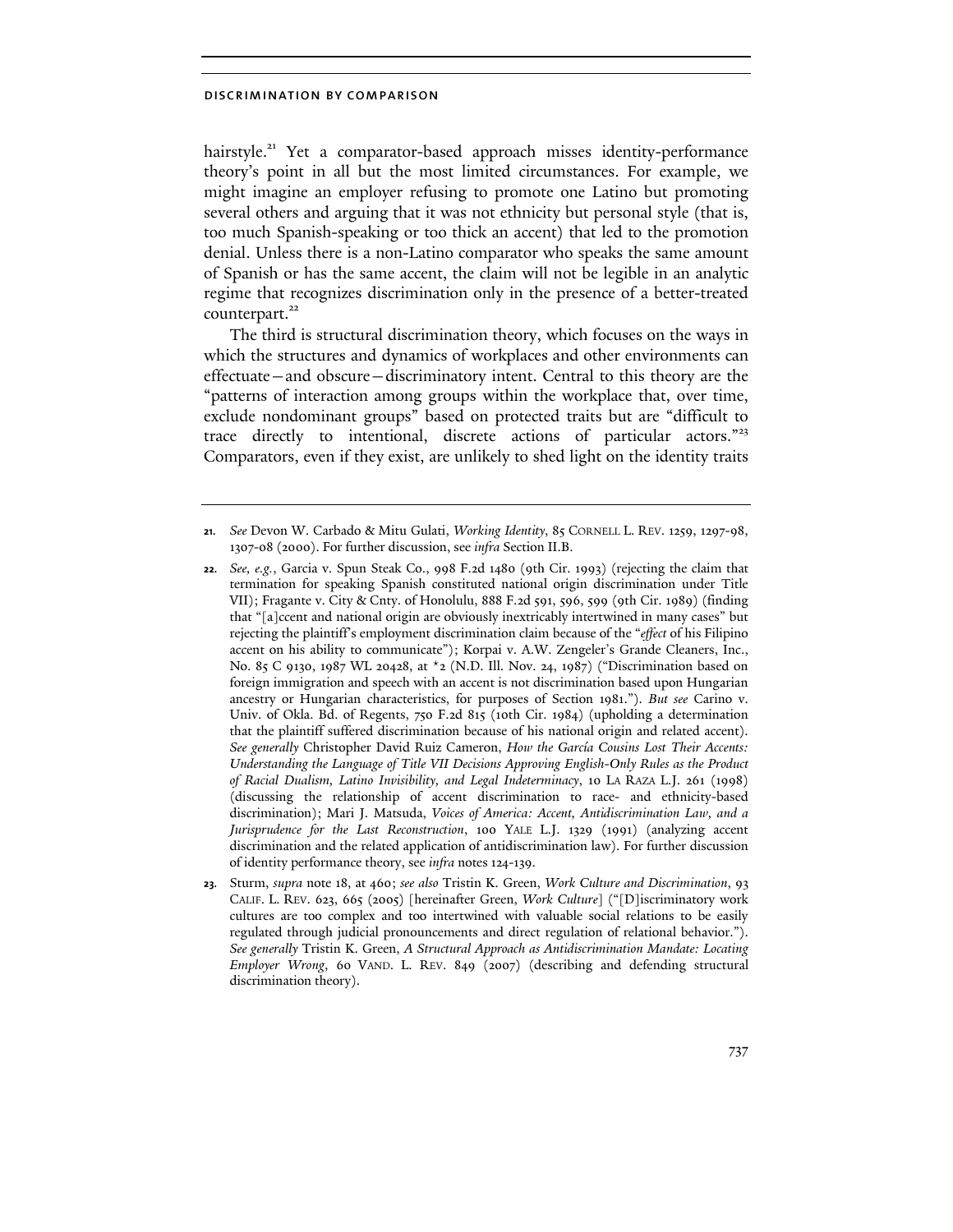that motivated the exclusionary interaction patterns in all but the most blatant situations. The judicial insistence on comparators thus renders imperceptible the link between the protected trait and the reduction in opportunities or increase in adverse treatment.

Stepping back, we see that the comparator methodology has left these theories virtually noncognizable in the adjudication context and, by doing so, has depleted antidiscrimination norms of much of their content. Put another way, the synergistic relationship between the law's production of observational tools and those tools' production of law has put comparators in a position to shape and limit what courts can see as discriminatory.

Several payoffs follow from this clarified picture of the comparator methodology's consequences. For one, by putting into stark relief how little work discrimination law is doing in court, we can flesh out more of the story behind the numerous empirical studies showing that discrimination plaintiffs lose their cases at disproportionately high rates.<sup>24</sup> That is, the mismatch between the comparator heuristic and today's work world helps make sense of why so many discrimination plaintiffs lose their cases.

In addition, a more robust understanding of the comparator methodology's conceptual limitations prompts us to revisit Lon Fuller's observations regarding the forms and limits of adjudication,<sup>25</sup> this time in the context of discrimination law. Here we find a longstanding debate about whether discrimination law already overreaches and, even if it does not, whether the newer theories press it to do so.<sup>26</sup> Some argue that because we are largely past

26. *See, e.g.*, RICHARD A. EPSTEIN, FORBIDDEN GROUNDS: THE CASE AGAINST EMPLOYMENT DISCRIMINATION LAWS 59-78 (1992) (objecting to discrimination laws because they interfere with the efficiencies gained in a homogeneous work environment); John J. Donohue III, Essay, *Is Title VII Efficient?*, 134 U. PA. L. REV. 1411 (1986) (maintaining that Title VII's ban on discrimination may maximize social welfare); Richard A. Nagareda, *Class Certification in the Age of Aggregate Proof*, 84 N.Y.U. L. REV. 97, 157 (2009) (discussing disagreements regarding whether discrimination law prohibits the types of employer conduct captured by structural discrimination theories); *cf.* Ralph Richard Banks & Richard Thompson Ford, *(How) Does Unconscious Bias Matter?: Law, Politics, and Racial Inequality*, 58 EMORY L.J. 1053,

<sup>24.</sup> *See supra* note 15.

<sup>25.</sup> Lon L. Fuller, *The Forms and Limits of Adjudication*, 92 HARV. L. REV. 353 (1978). Fuller defined adjudication as involving the "authoritative determination of questions raised by claims of right and accusations of guilt" through the consideration of "proofs and reasoned arguments," *id.* at 368-69, and then focused on addressing adjudication's limitations, particularly in circumstances that required, for proper resolution, a managerial-style analysis of polycentric and dynamic conflicts. To the extent that claims require these types of analyses and judgments, which do not rest on proofs and reasoned argument, Fuller argued that they demand more than reasonably can be asked of an adjudicator. *Id.* at 370-71.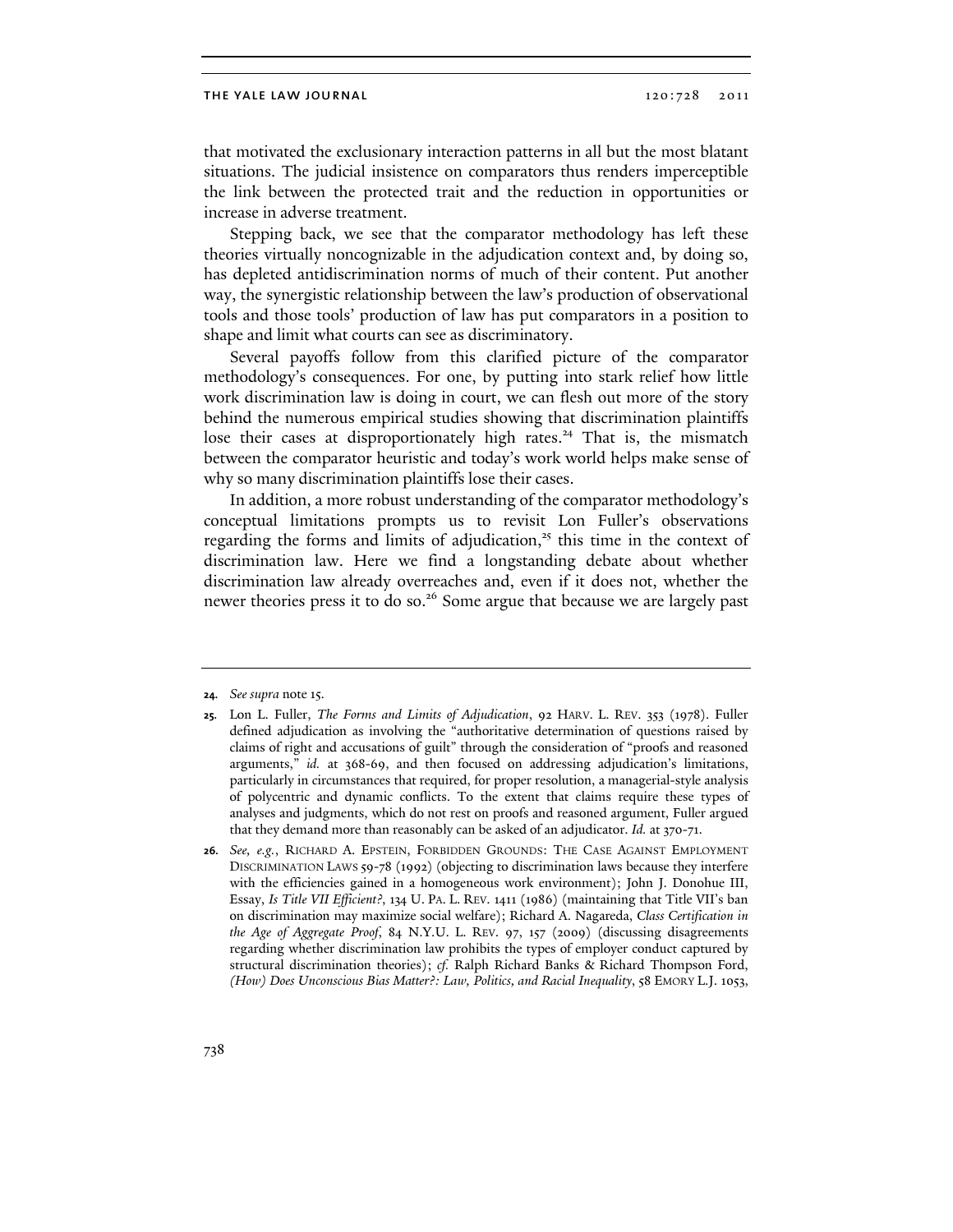the primordial phase of identity discrimination, with its overt or obvious trait-based differentiations, a modified or new paradigm may be needed to redress ongoing issues in the workplace.<sup>27</sup> Others take the position that, whatever one's normative preferences, courts are simply not capable of entertaining the complex, multifaceted forms of discrimination that the newer theories elaborate.<sup>28</sup> Still others maintain that discrimination law has much it can do to address those whose identity-based injuries were missed by firstgeneration analyses.

Rather than join this debate directly, my interest here is in using the clarified picture of comparator-centric analysis to gauge the possibilities and limits for both adjudication and theory in this area, however thinly or thickly identity-based protections are conceived. By shedding light on why the methodology has had such sticking power notwithstanding its striking

In addition, some second-generation theory has challenged the primacy of litigation as a means for redressing discrimination while also recognizing the value of courts working collaboratively with employers to restructure workplaces. *See* Sturm, *supra* note 18, at 522-23 (recognizing the potential for achieving results through litigation where employers and courts engage collaboratively in problem solving); *see also* Susan Sturm, *Law's Role in Addressing Complex Discrimination*, *in* HANDBOOK OF EMPLOYMENT DISCRIMINATION RESEARCH: RIGHTS AND REALITIES 35 (Laura Beth Nielsen & Robert L. Nelson, eds., 2005) (analyzing the role of courts in elaborating norms and working with nonlegal actors to shape responses to complex discrimination). Others, however, have moved in directions more attenuated from law, focusing primarily on redressing social norms around identity and discrimination by restructuring extralegal conversations. *See, e.g.*, KENJI YOSHINO, COVERING: THE HIDDEN ASSAULT ON OUR CIVIL RIGHTS (2006).

<sup>1059 (2009) (&</sup>quot;The unconscious bias discourse is as likely to subvert as to further the goal of substantive racial justice.").

<sup>27.</sup> *See infra* Section II.B.

<sup>28.</sup> *See, e.g.*, Kathryn Abrams, *Title VII and the Complex Female Subject*, 92 MICH. L. REV. 2479, 2481 (1994) (describing the difficulty courts have in giving an account of complex cases "that would help integrate such claims into the mainstream of Title VII doctrine"); Jonah Gelbach, Jonathan Klick & Lesley Wexler, *Passive Discrimination: When Does It Make Sense To Pay Too Little?*, 76 U. CHI. L. REV. 797, 800 (2010) (arguing that discrimination law does not reach employers who design compensation packages to "avoid[] hiring individuals from [a] disfavored group"); Susan Sturm, *Equality and the Forms of Justice*, 58 U. MIAMI L. REV. 51, 54 (2003) ("[A]ny theory of discrimination that is sufficiently clear to provide guidance . . . cannot deal adequately with the varied, complex, and shifting dynamics and normative meaning of group-based discrimination."); *cf.* Katharine T. Bartlett, *Making Good on Good Intentions: The Critical Role of Motivation in Reducing Implicit Workplace Discrimination*, 95 VA. L. REV. 1893, 1900 (2009) (maintaining, with respect to unconscious discrimination, that "[a]ggressive legal strategies" may "have a negative effect on people's internalization of nondiscrimination norms" and exacerbate rather than "reduc[e] undesirable behaviors").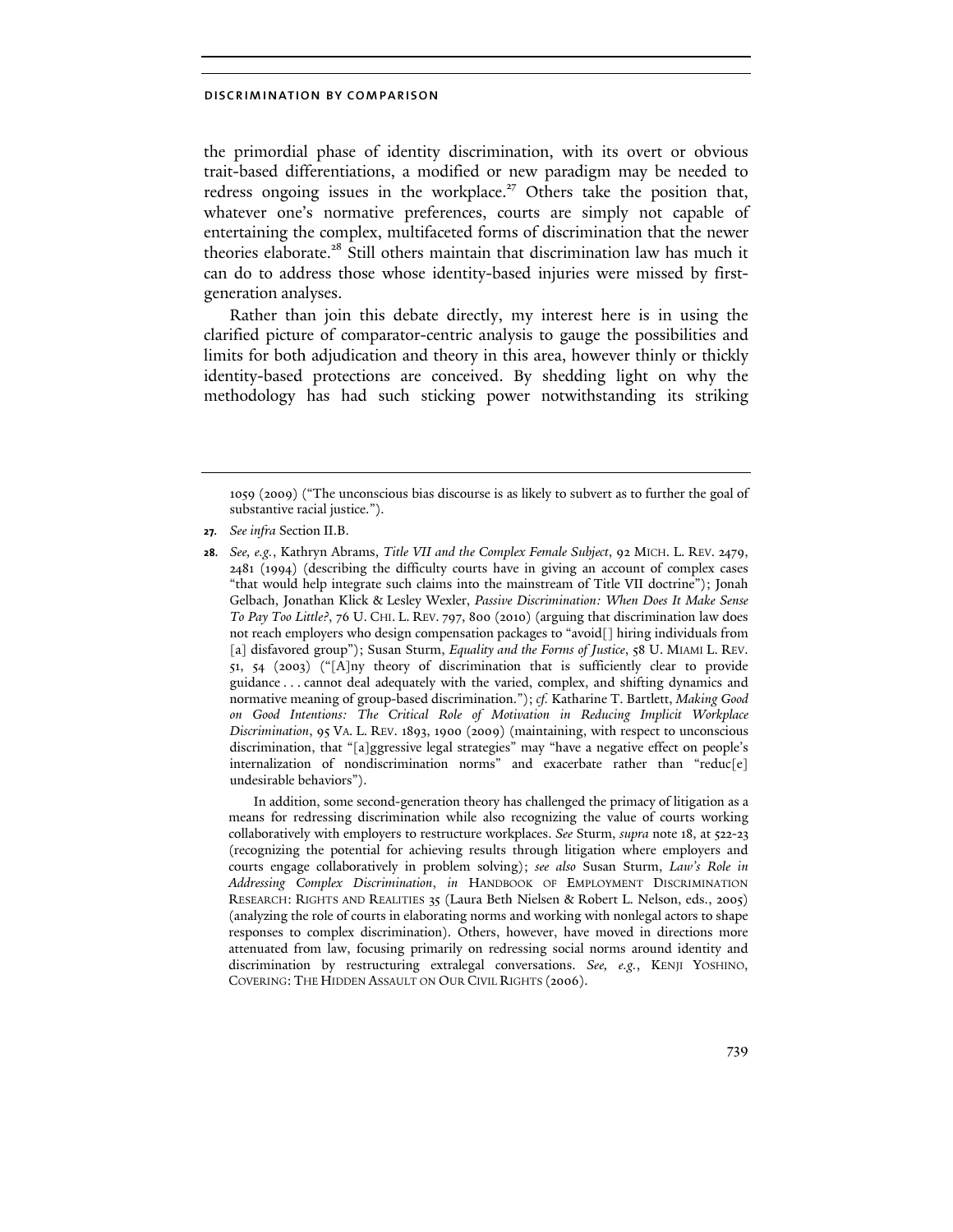deficiencies, we can begin to develop a picture of the features necessary to create viable supplements or alternatives.

This Article proposes that the comparator methodology has retained its popularity in large part because it serves entrenched judicial-legitimacy preferences that favor clearly defined and identifiable categories and, relatedly, disfavor sociologically oriented inquiries. With the advantage of an empirical patina, comparators suggest that the slippery interactions between law and lived experience in this area are susceptible to data-driven analysis based on workplace facts and that the resolution of claims does not rest on a judge's subjective perceptions of complex workplace dynamics.<sup>29</sup> This fits with the general inclination of courts to analyze issues involving complex social judgments in ways that appear to turn on "facts" rather than normative judgments.<sup>30</sup>

Along these lines, comparators can also be described as having the virtues of rules because they function to delineate sharply between situations where discrimination might occur and where it might not. As a result, they appear to constrain courts charged with discerning discrimination and, by the same token, offer predictability to employers interested in avoiding discrimination suits. $3<sup>1</sup>$ 

On the other hand, however, comparators' empirical cast masks the inevitable and contestable judgments about the qualities that make for an acceptable comparison, $3<sup>2</sup>$  as well as the underlying normative judgments about the nature of discrimination and the capacity of existing law to remedy

<sup>29.</sup> *See infra* Part V. Within the employment arena, comparators are likely also appealing because their limited reach enhances the preservation of employer autonomy in workplace decisionmaking, which has proven to be an enduring value in this area. *See infra* notes 215-217 and accompanying text.

<sup>30.</sup> *See* Suzanne B. Goldberg, *Constitutional Tipping Points: Civil Rights, Social Change, and Fact-Based Adjudication*, 106 COLUM. L. REV. 1955 (2006) [hereinafter Goldberg, *Constitutional Tipping Points*]; Suzanne B. Goldberg, *On Making Anti-Essentialist and Social Constructionist Arguments in Court*, 81 OR. L. REV. 629 (2002) [hereinafter Goldberg, *Anti-Essentialist and Social Constructionist Arguments*].

<sup>31.</sup> On these and other virtues of rules, see generally Louis Kaplow, *Rules Versus Standards: An Economic Analysis*, 42 DUKE L.J. 557 (1992). Yet, as will be shown below and has been addressed more generally in the context of the rules/standards debate, rule-like measures and frameworks are typically embedded with unarticulated standard-like assumptions, reinforcing the point that a binary distinction between rules and standards often masks the mutually constitutive nature of those categories. *See, e.g.*, Kathleen M. Sullivan, *The Supreme Court, 1991 Term—Foreword: The Justices of Rules and Standards*, 106 HARV. L. REV. 22 (1992) (showing the malleability of rule and standard characterizations).

<sup>32.</sup> *Cf.* Devon W. Carbado, *The Ties that Bind*, 19 CHICANO-LATINO L. REV. 283, 294 (1998) ("[O]ur identities are, on some level, unmanageable—fluid, contingent, and contestable.").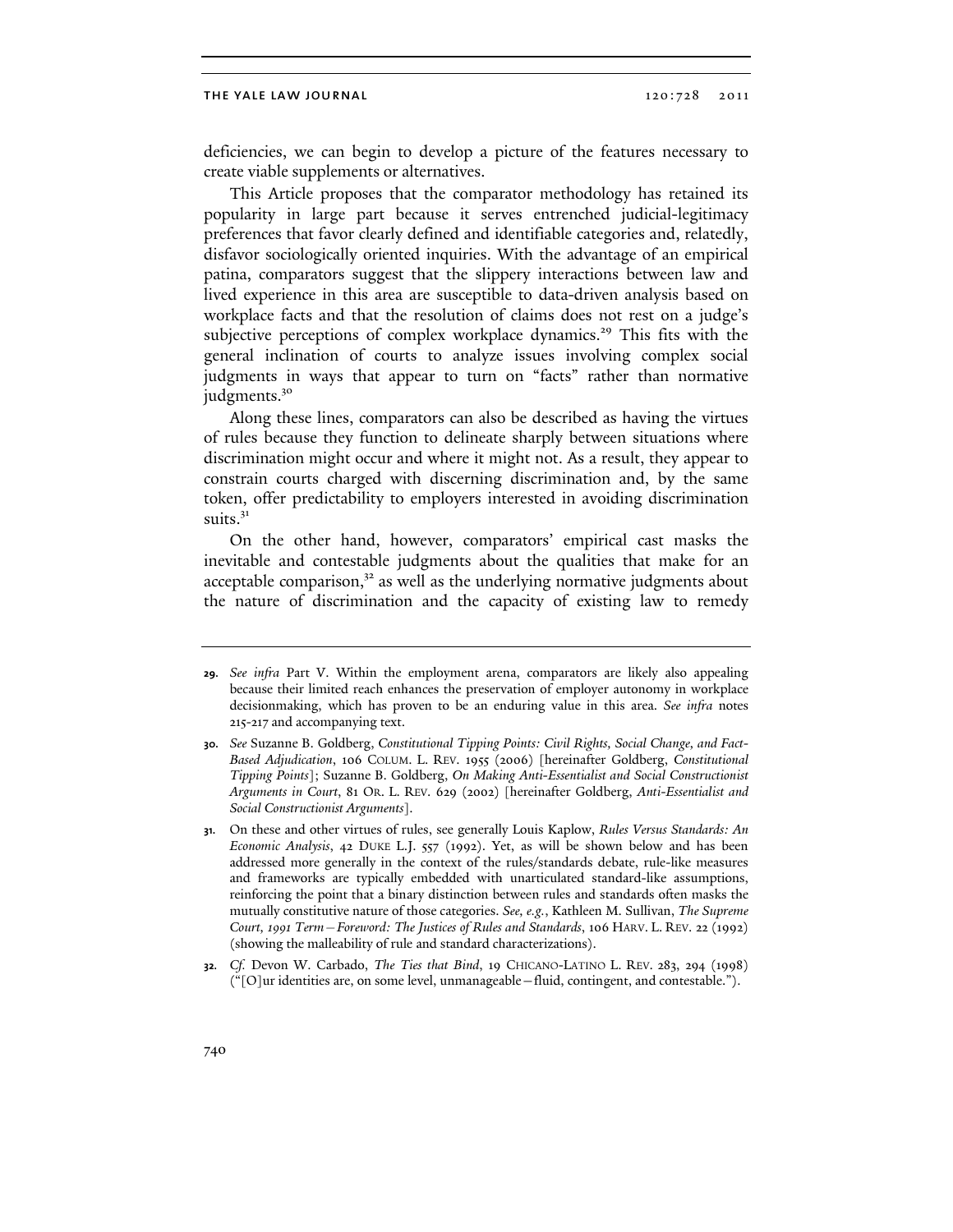discriminatory harms.<sup>33</sup> In the terms of the rules/standards debate, we could thus say that the rule-like function of the comparator depends fundamentally on normative, and standard-like, judgments about comparators' probative value.

33. For example, a comparator framework focuses on capturing formal equality violations but misses the antisubordination theorists' concern with workplace conditions that are formally equal but nonetheless exacerbate trait-related differences among employees. It will miss, for example, the particular consequences for women when an employer refuses to allow breaks or private space for breastfeeding because there are no male comparators. Likewise, an employer who regularly makes sexualized or race-related comments to all employees would not face a comparator-based claim because all employees would be subjected to the same epithets. Yet the lack of breastfeeding accommodations as well as the making of sexual or racist remarks can surely have a trait-differentiated effect on the ability of women and members of racial minorities to perform in the workplace. *See* Lucinda M. Finley, *Transcending Equality Theory: A Way Out of the Maternity and the Workplace Debate*, 86 COLUM. L. REV. 1118, 1144 (1986) ("[P]arceling out goods such as workplace benefits according to egalitarian distributive principles may not result in people's positions actually coming out equal in the end."); *see also* CATHARINE A. MACKINNON, TOWARD A FEMINIST THEORY OF THE STATE 128 (1989) (arguing that "neutral" norms perpetuate bias); Ruth Colker, *Anti-Subordination Above All: Sex, Race, and Equal Protection*, 61 N.Y.U. L. REV. 1003 (1986) (advocating an antisubordination approach); Alan David Freeman, *Legitimizing Racial Discrimination Through Antidiscrimination Law: A Critical Review of Supreme Court Doctrine*, 63 MINN. L. REV. 1049, 1059-61 (1978) (suggesting that the individualization of discrimination claims has undermined efforts to use discrimination law to promote distributive justice in the face of the historical practice of discriminating against a particular group); Kenneth L. Karst, *Why Equality Matters*, 17 GA. L. REV. 245 (1983) (arguing for approaches to ending discrimination that emphasize substantive rather than formal or procedural equality). Specifically with respect to women in the workplace, see Mary E. Becker, *Prince Charming: Abstract Equality*, 1987 SUP. CT. REV. 201, 247, which observes that a framework concerned with formal equality will be unable to address job structures that clash with parenting responsibilities typically taken up by women; and Martha Chamallas, *Mothers and Disparate Treatment: The Ghost of* Martin Marietta, 44 VILL. L. REV. 337, 338 (1999), which argues that "the ban on disparate treatment will not solve the work/family conflict for women who experience actual, rather than perceived, conflicts because they find that there are just not enough hours in the day."

Still, as Owen Fiss has observed, although "the ideal of equality . . . is capable of a wide range of meanings," formal equality, which he describes as the "antidiscrimination principle," has become a "mediating principle" that underlies the concept of equality in both Title VII and the Equal Protection Clause. Owen M. Fiss, *Groups and the Equal Protection Clause*, 5 PHIL. & PUB. AFF. 107, 108 (1976); *see also* Paul Brest, *The Supreme Court, 1975 Term—Foreword: In Defense of the Antidiscrimination Principle*, 90 HARV. L. REV. 1, 6 (1976) (defining the "antidiscrimination principle" as disfavoring racial classifications and arguing that other inequalities may need to be addressed by different theories and principles, including principles of economic justice). The Americans with Disabilities Act, with its requirement that employers provide reasonable accommodation to employees with qualifying disabilities, is understood as an exception to this general rule.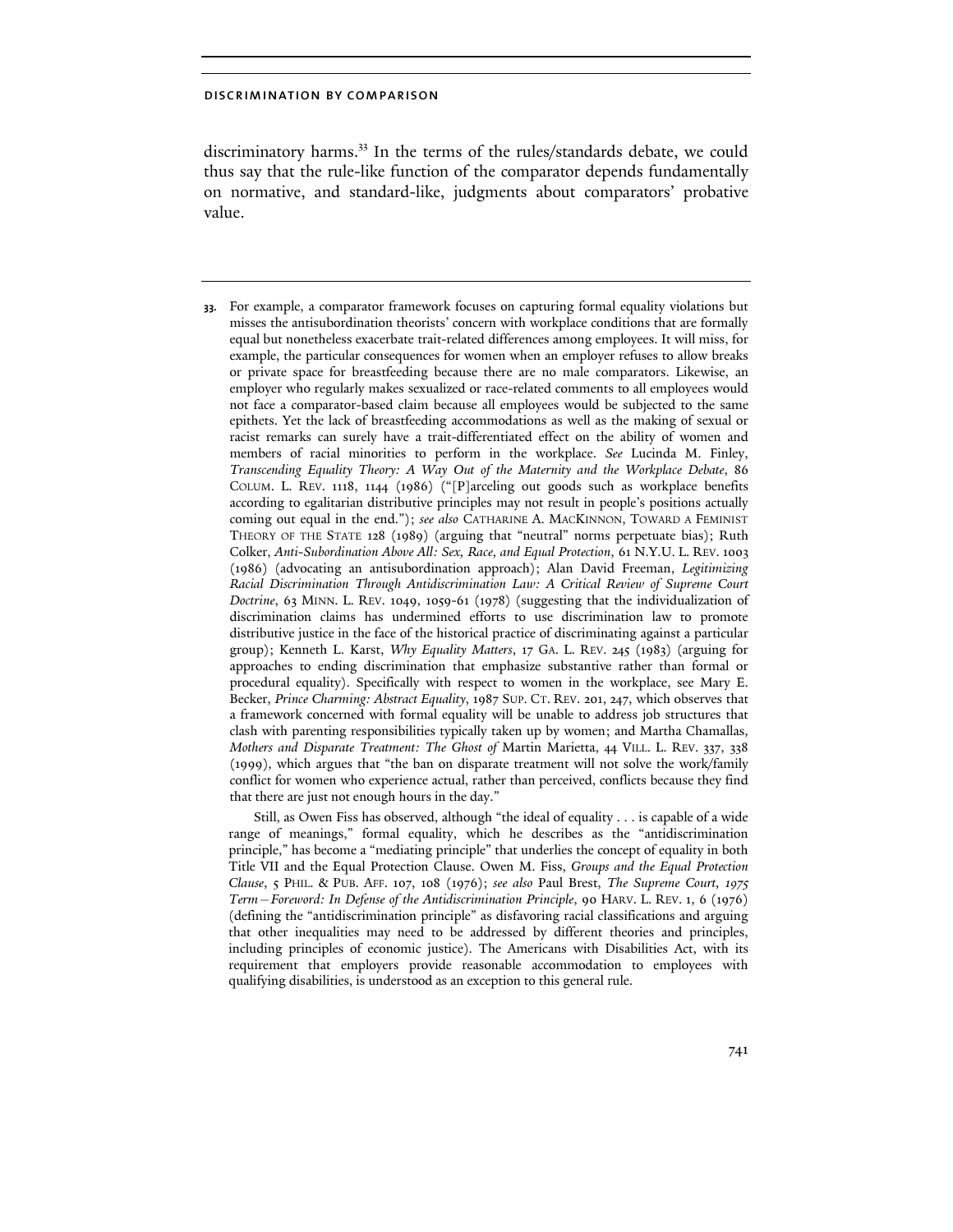In this light, we can conclude that for all of the judgment avoidance and other instrumental values that comparators may bring to discrimination analysis, courts put too much faith in them. The judicial default to comparators crowds out not only other heuristics, but also other more textured conceptions of discrimination, all of which is to the detriment of discrimination jurisprudence and theory.<sup>34</sup> By lowering the comparator heuristic's pedestal, I aim to clear a remaining barrier in the path of first-generation cases and to illuminate and begin to redress the challenge that the comparator heuristic's dominance poses to second-generation theories' translation to jurisprudence.

While the constraining effect of judicial-legitimacy concerns must be taken into account, I argue that these concerns need not limit courts' observation of discrimination to instances where comparators can be found. Indeed, an additional payoff from broadening the frame and considering other approaches to seeing discrimination is that the rigidity and blinder-like effects of the insistence on comparators come more clearly into focus. Concomitantly, the virtues of the contextual analysis, currently applied mainly to harassment and stereotyping claims, become clearer, as does that methodology's applicability to other discrimination cases.

Part I of this Article sets the foundation for the discussion here by outlining the ways in which courts rely on comparators as both a default heuristic and an element of discrimination law. Part II then shows that, notwithstanding the occasional value of comparators for revealing discrimination, courts' treatment of comparators as central to discrimination analysis functions primarily to filter out, rather than to facilitate recognition of, numerous types of discrimination. This Part shows, too, the ways in which the insistence on comparators is especially devastating for second-generation claims that rest on intersectionality, identity performance, and structural theories of discrimination. Building on this descriptive presentation, Part III looks critically at the comparisons that we do accept, exposes the assumptions embedded in them, and suggests that comparators do not warrant the degree of reliance we now give them as illuminators of discrimination. Part IV considers contextual analysis as a methodological alternative to comparators

<sup>34.</sup> This effort to reduce dependence on a flawed method for observing discrimination dovetails, in a sense, with James Greiner's recent effort to challenge the dominance of multiple regression analysis as the chief statistical technique for observing discrimination. *See* D. James Greiner, *Causal Inference in Civil Rights Litigation*, 122 HARV. L. REV. 533 (2008). For another approach to enhancing the value of statistical analysis in enabling comparison, see Edward K. Cheng, *A Practical Solution to the Reference Class Problem*, 109 COLUM. L. REV. 2081 (2009).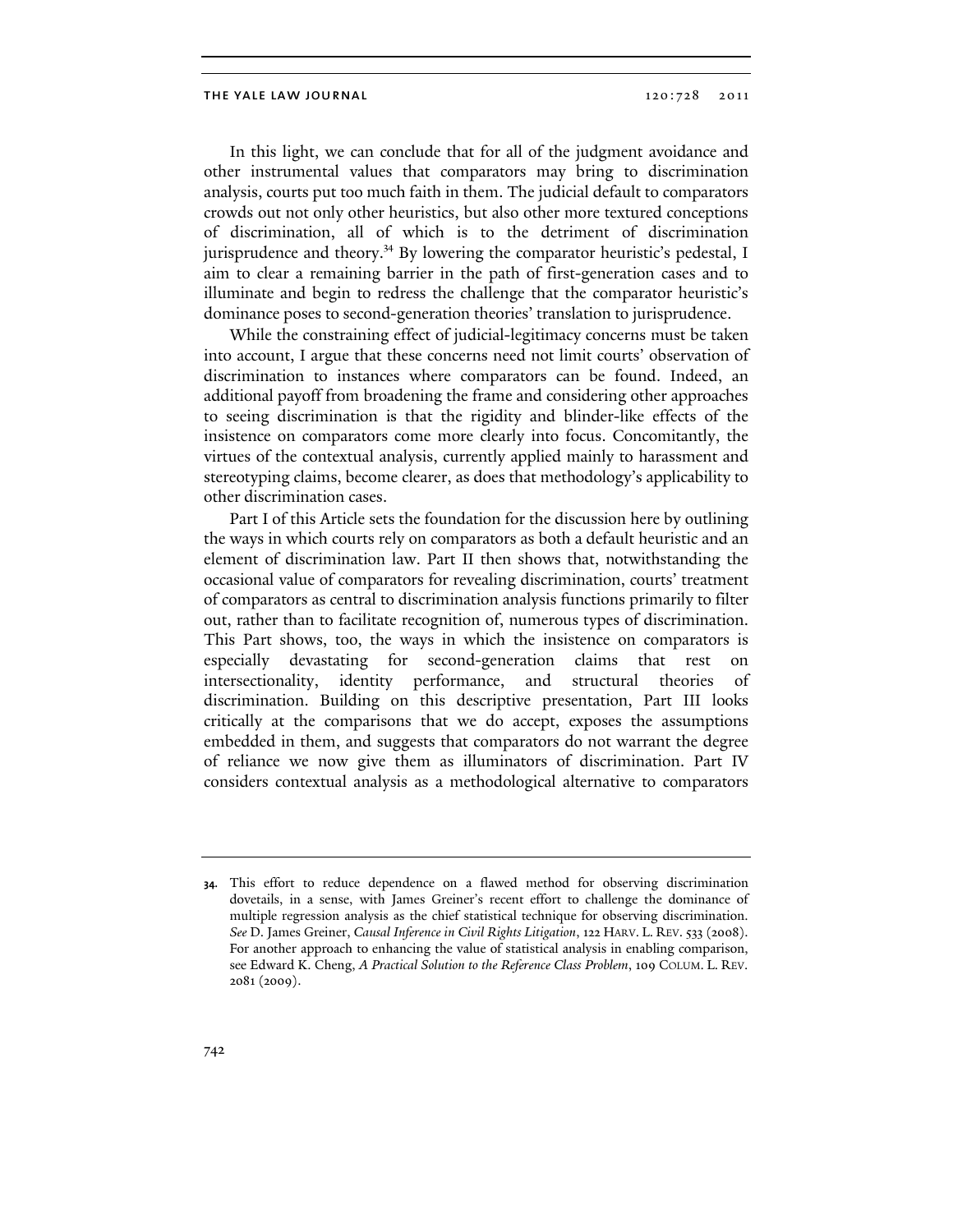and shows how this approach governs discrimination cases involving harassment and stereotyping.

Part V asks why comparators have had such sticking power, given their serious limitations and the existence of alternate means of observing discrimination. My aim here is both to shed light on the judicial-legitimacy considerations that reinforce reliance on comparators and to identify factors that may affect the potential for new methodologies to gain traction. I argue that the sociologically complex nature of identity discrimination, combined with entrenched concerns about unduly invading employer autonomy, lead courts to prefer empirically styled observational approaches. These approaches, in turn, can avoid the appearance of judicial subjectivity in evaluating workplace dynamics. With these factors in mind, Part VI proposes and evaluates several alternate methodologies intended to destabilize the dominance of comparators in discrimination analysis. It considers, as well, whether these alternatives can help recover the space for judicial consideration of antidiscrimination norms that the comparator heuristic's narrow window has largely shut out from consideration.

## i. the emergence and instantiation of comparators in discrimination law

Observations about the relationship between comparators and discrimination have ancient roots, dating back, at least, to Aristotle's observation that unequal treatment occurs when likes are not treated alike.<sup>35</sup> Incorporating this view, contemporary discrimination law designates a set of protected characteristics (or, in Aristotle's terms, establishes a group of "likes") and imposes penalties on employers who use these characteristics as a basis for treating employees differently and adversely (treating the "likes" as "not alike"). Title VII of the 1964 Civil Rights Act, for example, specifies that it is unlawful for an employer to "discriminate . . . because of" race, sex, and the other characteristics protected in the law.<sup>36</sup>

<sup>35.</sup> ARISTOTLE, NICHOMACHEAN ETHICS 1131a-b (Martin Ostwald trans., The Bobbs-Merrill Co. 1962) (c. 384 B.C.E.). Aristotle also acknowledged that difficulty inhered in determining whether comparators were sufficiently like each other. There is some irony in linking Aristotle to today's antidiscrimination regime in that he was arguably more concerned with the problem of treating unlikes equally than in insuring broad-based equality. *Id.* ("[T]his is the source of quarrels and recriminations, when equals have and are awarded unequal shares *or unequals equal shares*.") (emphasis added).

<sup>36.</sup> 42 U.S.C. § 2000e-2 (2006).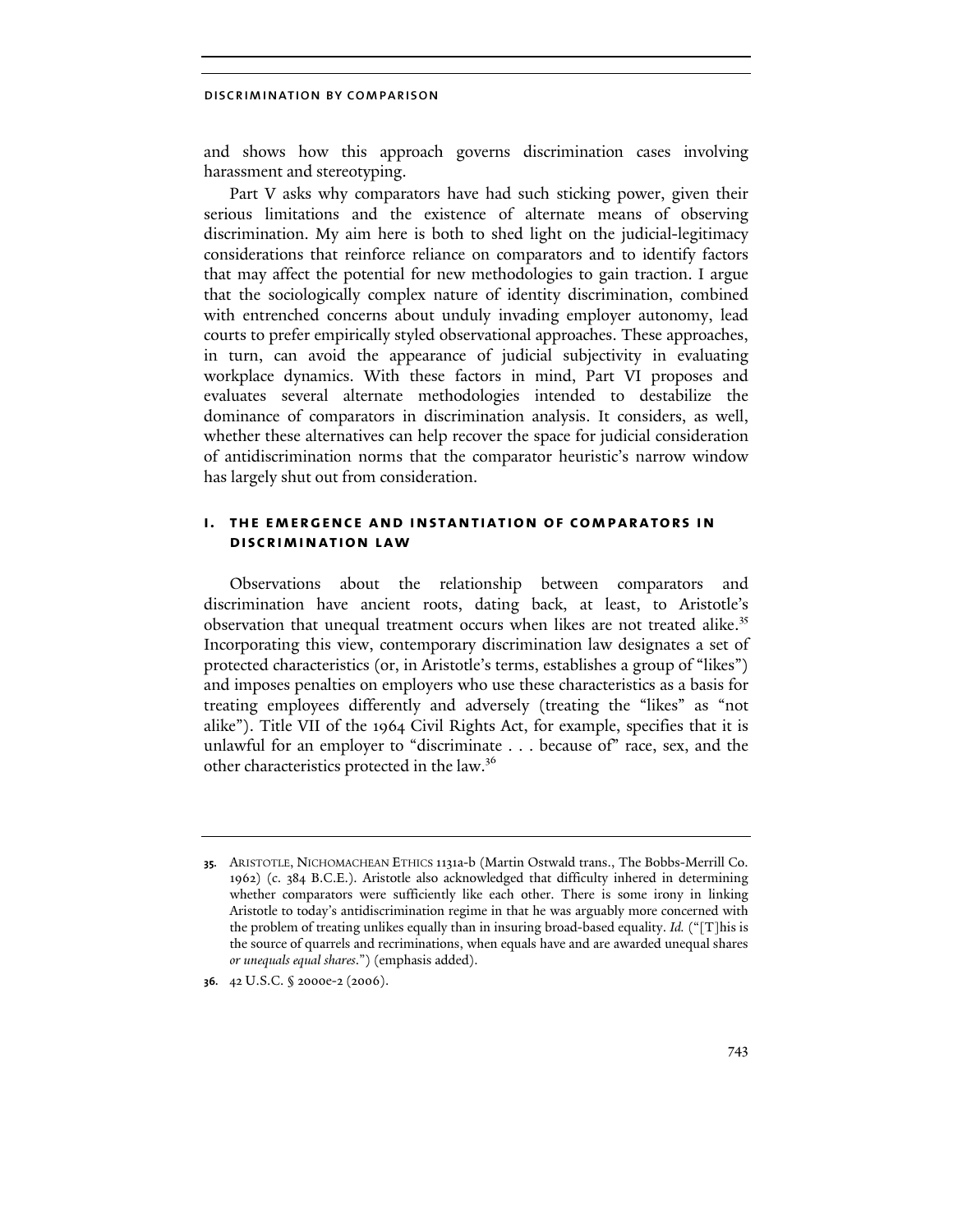While the statute itself, like other antidiscrimination measures, does not define discrimination in a comparative sense, $37$  comparators have clear appeal as an aid for gauging whether discrimination has occurred. Initially, they make visible the occurrence of comparatively adverse treatment by showing that not all employees have been fired, disciplined, or otherwise unfavorably treated. Then, comparison of the better- and worse-treated employees helps isolate whether the protected trait is the reason for the adverse action. If an employer has two employees who are similar but for X characteristic, and the employer treats Employee  $X$  worse than Employee Not- $X$ , we are generally comfortable inferring that X is the basis, or cause, for the different treatment.<sup>38</sup> As the Second Circuit explained, "In the run of the mill discrimination cases . . . a plaintiff can make a showing of disparate treatment simply by pointing to the adverse employment action and the many employees who suffered no such fate."<sup>39</sup>

Of course, an inference is a logical determination from known facts,<sup>40</sup> not a guarantee of what actually occurred. But that is all that the law can reasonably require if courts are to find discrimination where the employer denies having discriminated.<sup>41</sup> Consequently, because of their utility in producing inferences

<sup>37.</sup> It does elaborate the areas in which unlawful adverse treatment might occur, including hiring and firing but also "compensation, terms, conditions, or privileges of employment." *Id*. § 2000e-2(a).

<sup>38.</sup> *Cf.* Martha Minow, *The Supreme Court, 1986 Term—Foreword: Justice Engendered*, 101 HARV. L. REV. 10, 14 (1987) (observing that "what initially may seem to be an objective stance may appear partial from another point of view").

<sup>39.</sup> Abdu-Brisson v. Delta Air Lines, Inc., 239 F.3d 456, 467 (2d Cir. 2001); *see also* Billingsley v. Jefferson Cnty., 953 F.2d 1351 (11th Cir. 1992) (finding sufficient evidence of race discrimination where black employees were fired for excessive absences while a white employee was only suspended for three days); Bradley v. Americold Servs., No. Civ. A. 97- 2161-KHV, 1997 WL 613335 (D. Kan. Sept. 8, 1997) (denying summary judgment where an employer terminated the black plaintiff for allegedly threatening harm to a coworker but only suspended a white supervisor for threatening to kill two employees). *But see, e.g.*, Flores v. Preferred Technical Grp., 182 F.3d 512 (7th Cir. 1999) (rejecting a national origin discrimination claim where the plaintiff was terminated for breaking a work rule violated by twenty-seven other employees, and where she and her sister (who was fired for a different reason) were the only two recognizably Hispanic employees and the only two fired).

<sup>40.</sup> *See* BLACK'S LAW DICTIONARY 847 (9th ed. 2009) (defining inference as "[a] conclusion reached by considering other facts and deducing a logical consequence from them"); *cf.*  Tellabs, Inc. v. Makor Issues & Rights, Ltd., 551 U.S. 308, 323 (2007) ("defining 'inference' as[, inter alia,] 'a conclusion [drawn] from known or assumed facts or statements'") (citing 16 OXFORD ENGLISH DICTIONARY 949 (2d ed. 1989) (second alteration in original)).

<sup>41.</sup> *Cf.* U.S. Postal Serv. Bd. of Governors v. Aikens, 460 U.S. 711, 716 (1983) (noting that "[t]he law often obliges finders of fact to inquire into a person's state of mind" and that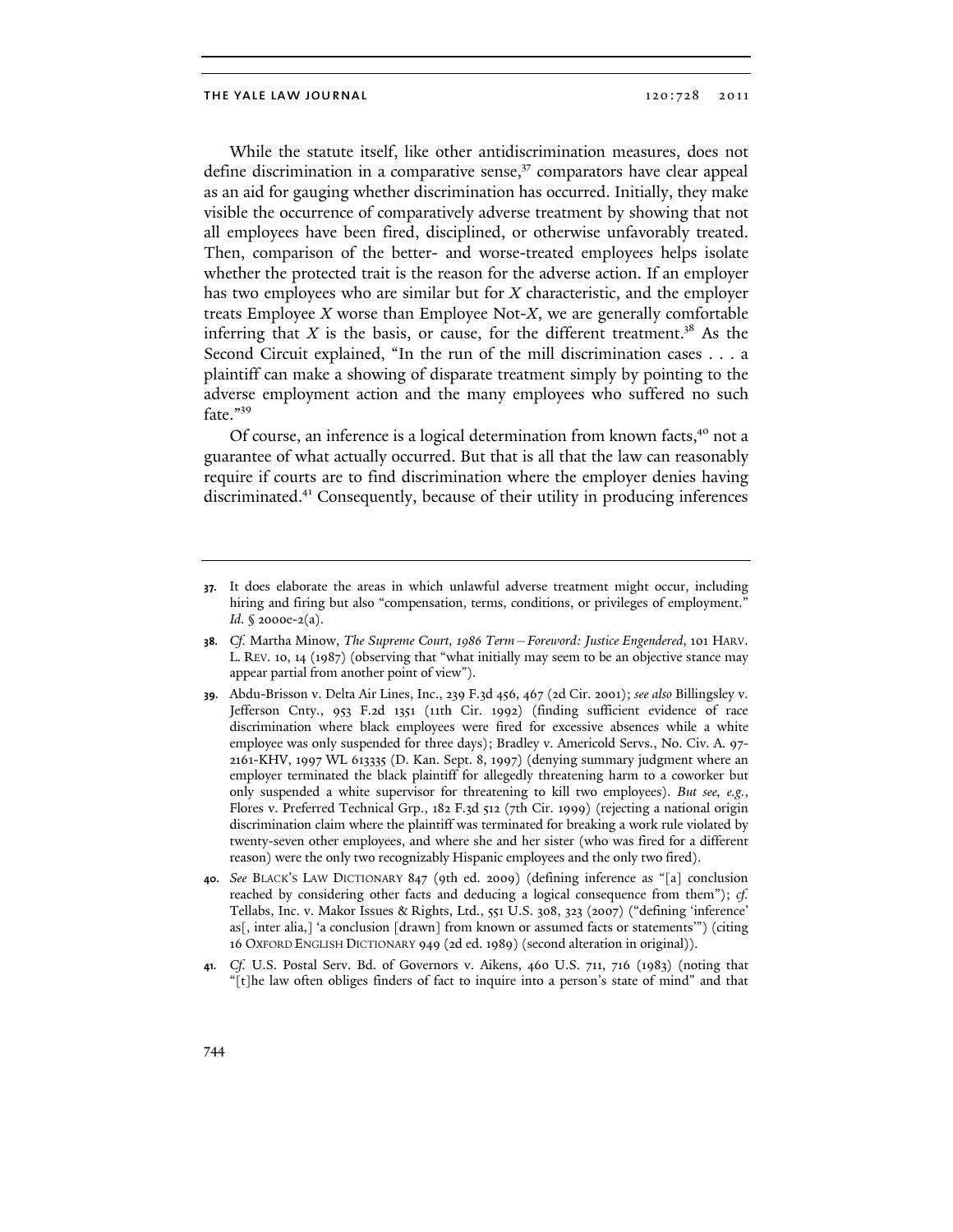of discrimination, comparators have emerged as the predominant methodological device for evaluating discrimination claims. Yet courts rely on them far beyond their evaluative function, to the point that comparators are treated not only as a useful heuristic for evaluating claims but also as an essential element of a discrimination claim.

## A. Comparators as the Default Methodology for Observing Discrimination

It is not surprising that courts have long looked to comparators as a tool to aid in discerning whether impermissible discrimination has occurred. As the Supreme Court explained early in its employment discrimination jurisprudence, evidence that an employer treated comparable white workers better than a black employee would be "[e]specially relevant" to showing discrimination.<sup>42</sup>

Indeed, in the case just quoted, McDonnell Douglas Corp. v. Green, the Court first set out the burden-shifting framework that is now widely used in evaluating employment discrimination claims where a plaintiff lacks direct evidence of discrimination and is thus a focal point for the comparator demand.<sup>43</sup> This framework, when applied in the context of a hiring

43. Because employers typically refrain from directly linking their adverse actions to an employee's protected trait, relatively few discrimination plaintiffs can present direct evidence of discriminatory intent, meaning evidence that "'if believed, proves [the] existence of [a] fact in issue without inference or presumption.'" Schoenfeld v. Babbitt, 168 F.3d 1257, 1266 (11th Cir. 1999) (alterations in original) (quoting Burrell v. Bd. of Trs. of Ga. Military

<sup>&</sup>quot;'[i]t is true that it is very difficult to prove what the state of a man's mind at a particular time is'" (quoting Edgington v. Fitzmaurice, [1885] Ch.D. 459 at 483 (Eng.))).

<sup>42.</sup> McDonnell Douglas Corp. v. Green, 411 U.S. 792, 804 (1973). The Court recognized that other forms of evidence "*may* be relevant to any showing of pretext," including "facts as to the petitioner's treatment of respondent during his prior term of employment; petitioner's reaction, if any, to respondent's legitimate civil rights activities; and petitioner's general policy and practice with respect to minority employment." *Id.* at 804-05 (emphasis added). The Court added that "statistics as to petitioner's employment policy and practice may be helpful to a determination of whether petitioner's refusal to rehire respondent in this case conformed to a general pattern of discrimination against blacks." *Id*. at 805. But the Court also "caution[ed] that such general determinations [about discrimination patterns from statistical analysis], while helpful, may not be in and of themselves controlling as to an individualized hiring decision, particularly in the presence of an otherwise justifiable reason for refusing to rehire." *Id*. at 805 n.19. In effect, the Court suggested, absent an admission of racial motivation from the employer, a comparator would likely be the most effective means for showing whether impermissible discrimination had occurred because it could most reliably establish that race discrimination was a proximate cause for the employer's actions. For discussion of discrimination cases in which courts have observed that actual comparators are not necessary to a discrimination claim, see *infra* Part IV.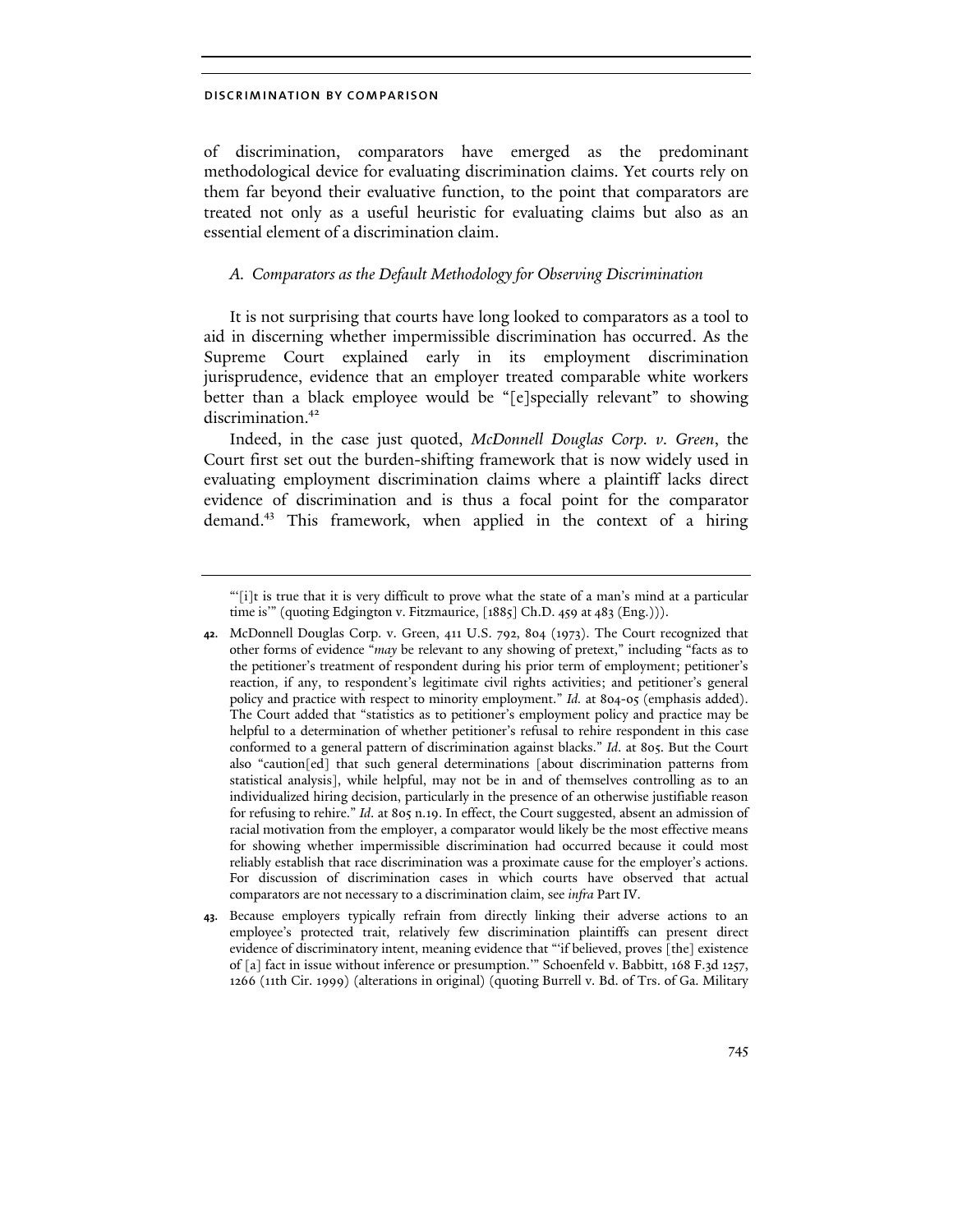discrimination claim (the basis for Green's claim against McDonnell Douglas), requires an applicant to show that he or she (1) belongs to a protected class; (2) applied to and was qualified for a position for which the employer was seeking applicants; (3) was rejected for the position; and  $(4)$  that the position remained open after that rejection and/or the position was offered to someone else.<sup>44</sup> Once the prima facie case is established, the burden shifts to the employer, who must offer a nondiscriminatory reason for its decision not to hire.<sup>45</sup> After that, the burden returns to the plaintiff to prove that the employer's proffered reason was pretextual and that discrimination actually motivated the adverse action.<sup>46</sup>

Within this framework, courts have split over precisely when the comparator becomes relevant.<sup>47</sup> For some, an employee must produce a comparator at the outset, as part of the prima facie case; only after that will the

- 45. *McDonnell Douglas*, 411 U.S. at 802.
- 46. *Id.* at 807; *see also* Reeves v. Sanderson Plumbing Prods., Inc., 530 U.S. 133, 134 (2000) (explaining that discrimination can be deemed the "most likely" explanation for the employer's conduct if the employer's proffered justification is rejected). *But see* St. Mary's Honor Ctr. v. Hicks, 509 U.S. 502, 511 (1993) (holding that a plaintiff does not necessarily establish pretext by disproving the employer's proffered justification for its action).
- 47. *See* Sullivan, *supra* note 3, at 194, 208 ("[S]ometimes the presence or absence of a comparator is assessed by the court in determining whether plaintiff has made out her prima facie case," but "more commonly, . . . the court tends to find comparators critical for pretext proof."); *cf.* Michael J. Zimmer, *A Chain of Inferences Proving Discrimination*, 79 U. COLO. L. REV. 1243, 1290-91 (2008) (observing that plaintiffs can introduce evidence of discrimination at both the prima facie and pretext stages). Of course, not each step of the sequence (prima facie case, nondiscriminatory reason, showing of pretext) is reached in every case.

Coll., 125 F.3d 1390, 1393 (11th Cir. 1997)); *see also id.* (describing direct evidence as "'the most blatant remarks, whose intent could be nothing other than to discriminate' on the basis of some impermissible factor" (quoting Carter v. City of Miami, 870 F.2d 578, 582 (11th Cir. 1989))).

<sup>44.</sup> *McDonnell Douglas*, 411 U.S. at 802. The precise elements of the prima facie case will vary depending on the factual context of the discrimination claim. Clark v. Coats & Clark, Inc., 990 F.2d 1217, 1223 n.1 (11th Cir. 1993). For a discrimination claim in the context of ongoing employment, for example, courts typically require that the plaintiff establish a prima facie case by showing that "'(1) she is a member of a protected class; (2) she was subjected to adverse employment action; (3) her employer treated similarly situated male employees more favorably; and (4) she was qualified to do the job.'" EEOC v. Joe's Stone Crab, Inc., 220 F.3d 1263, 1286 (11th Cir. 2000) (quoting Maniccia v. Brown, 171 F.3d 1364, 1368 (11th Cir. 1999)). The Supreme Court has observed, in the context of an employment discrimination case involving *McDonnell Douglas* burden-shifting, that the prima facie showing was "'never intended to be rigid, mechanized, or ritualistic.'" Swierkiewicz v. Sorema N.A., 534 U.S. 506, 512 (2002) (quoting Furnco. Constr. Corp. v. Waters, 438 U.S. 567, 577 (1978)).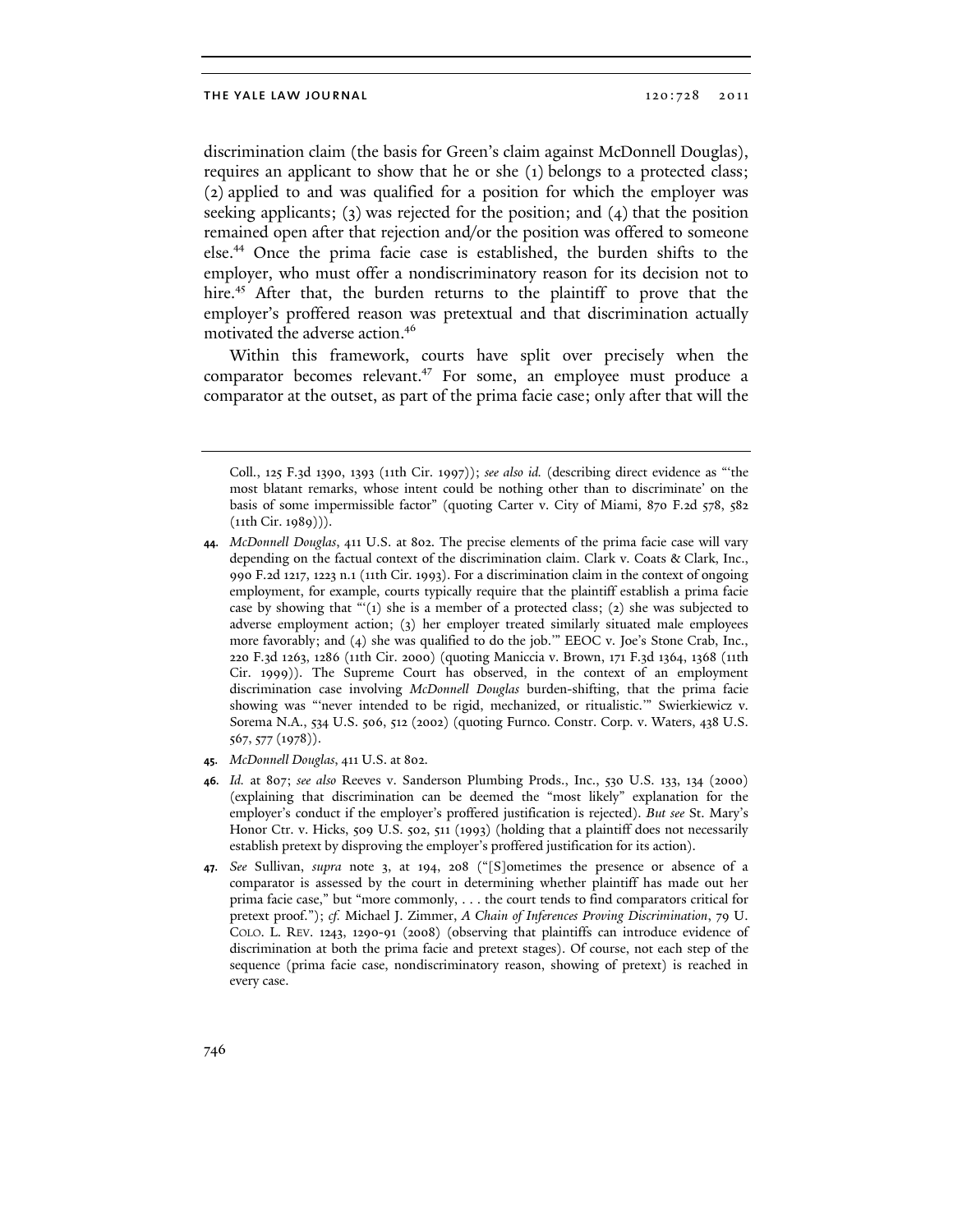court shift the burden and require an employer to proffer a nondiscriminatory reason for its adverse action.<sup>48</sup> Other courts require, or strongly encourage, the production of comparators only at the third, pretext phase of the sequence, at which point the employee must show that the employer's *real* reason for acting adversely was the protected characteristic, notwithstanding any nondiscriminatory reasons that the employer advanced in response to the prima facie case.<sup>49</sup> Although the difference between these approaches can have great significance for an individual case,<sup>50</sup> I leave the debate about their relative virtues for another day, as my concerns with overreliance on the comparator heuristic exist at all stages of the adjudication process.<sup>51</sup>

In rejecting the position that a discrimination plaintiff must produce an actual comparator as part of the prima facie case, the Second Circuit criticized "the grotesque scenario where an employer can effectively immunize itself from suit if it is so thorough in its discrimination that all similarly situated employees are victimized." Abdu-Brisson v. Delta Airlines Inc., 239 F.3d 456, 467 (2d Cir. 2001). *See also supra* note 8.

- 50. In a race discrimination case, the Eighth Circuit identified differing demands for comparators within its own circuit, which ranged from a strict comparator demand at the prima facie stage of the burden-shifting analysis to a "low threshold" demand at that stage, accompanied by more rigorous review at the pretext stage. Rodgers v. U.S. Bank, N.A., 417 F.3d 845, 851 (8th Cir. 2005). Opting for the low threshold requirement, the court explained that "[u]sing a more rigorous standard at the prima facie stage would 'conflate the prima facie case with the ultimate issue of discrimination,' thereby effectively eliminating the burden-shifting framework the Supreme Court has directed us to use." *Id.* at 852 (quoting Williams v. Ford Motor Co., 14 F.3d 1305, 1308 (8th Cir. 1994)).
- 51. For further discussion of the insistence on comparators at the prima facie stage, see, for example, Ernest F. Lidge III, *The Courts' Misuse of the Similarly Situated Concept in Employment Discrimination Law*, 67 MO. L. REV. 831, 839 (2002), which argues that requiring

<sup>48.</sup> *See, e.g.*, Adebisi v. Univ. of Tenn., 341 F. App'x 111, 112 (6th Cir. 2009) (ruling that a plaintiff "failed to make a *prima facie* showing of . . . discrimination, because he failed to show that a similarly-situated, non-protected person was treated more favorably"); Drake-Sims v. Burlington Coat Factory Warehouse, 330 F. App'x 795, 801 (11th Cir. 2009) (same); Nagle v. Vill. of Calumet Park, 554 F.3d 1106, 1119 (7th Cir. 2009) (same); *see also*  Lee v. Kansas City S. Ry., 574 F.3d 253, 259 (5th Cir. 2009) (describing as a prong of the prima facie case that the plaintiff must show that "he was treated less favorably because of his membership in that protected class than were other similarly situated employees who were not members of the protected class, under nearly identical circumstances"); Fields v. Shelter Mut. Ins. Co., 520 F.3d 859, 864 (8th Cir. 2008) (same); Flores v. Preferred Technical Grp., 182 F.3d 512 (7th Cir. 1999) ("The linchpin of the plaintiff's *prima facie* case is evidence of disparate treatment between members of the plaintiff's protected class and nonmembers.").

<sup>49.</sup> *See, e.g.*, King v. Hardesty, 517 F.3d 1049, 1063 (8th Cir. 2008) (describing and applying the comparator requirement in the context of the pretext evaluation); Wright v. Murray Guard, Inc., 455 F.3d 702 (6th Cir. 2006) (finding that the plaintiff had established a prima face case of race discrimination but lacked an adequate comparator to demonstrate pretext); Harvey v. Anheuser-Busch, Inc., 38 F.3d 968, 972 (8th Cir. 1994) (same as *King*).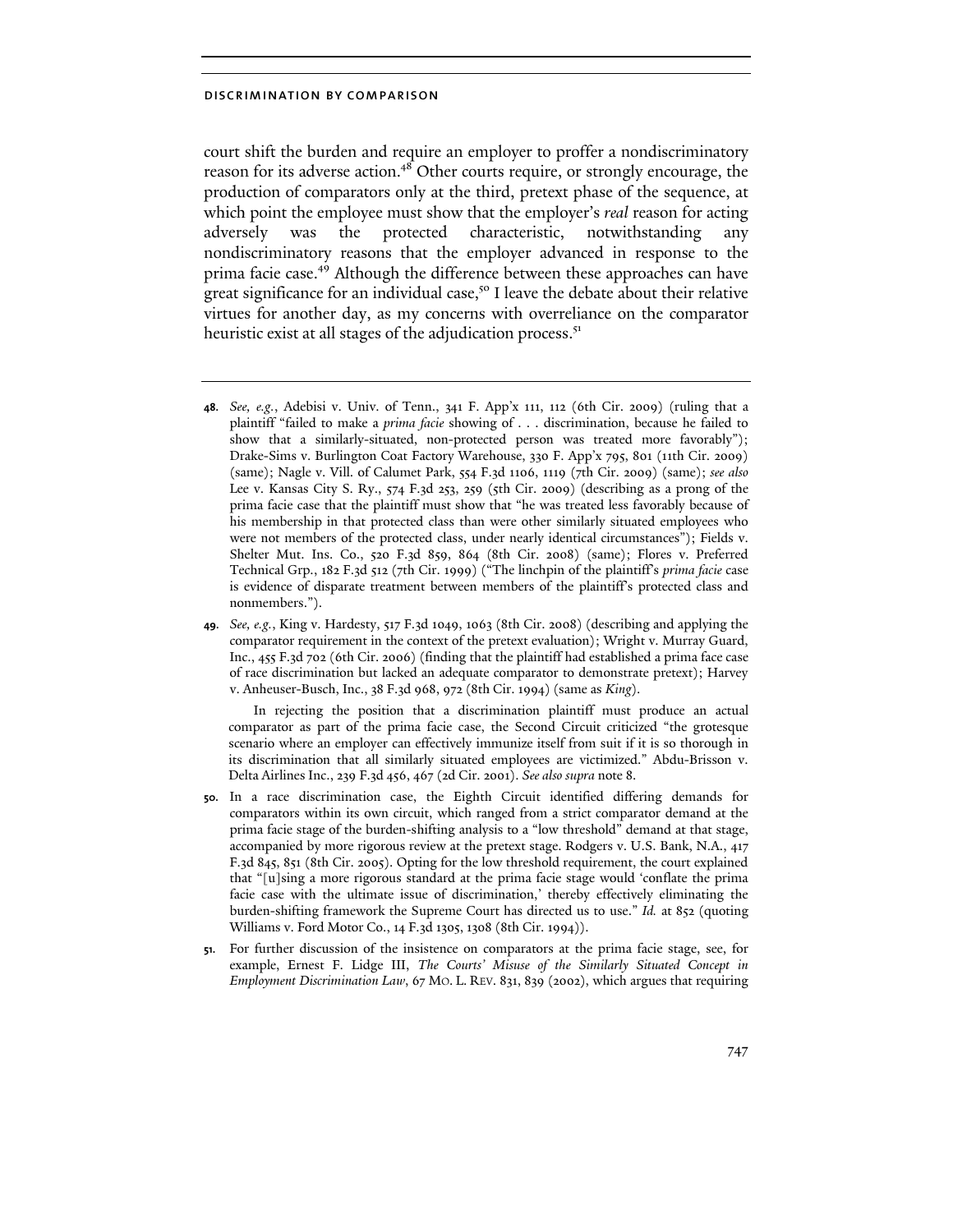Notably, while the McDonnell Douglas burden-shifting framework facilitates examination of the challenged employment decision, it provides no guidance as to the techniques that a court should use to sift through the competing accounts of an employer's action. $5<sup>2</sup>$  The same is true of the "mixed-motive" burden-shifting framework, in which the employee shows at the outset that the protected trait was among the reasons for the employer's actions and the employer, in response, attempts to show that it would have taken the same adverse act even without considering the protected trait.<sup>53</sup>

Comparators become relevant to the analysis, then, because they help expose—whether in the single- or mixed-motive analysis—that "likes" have been treated in an "unlike" fashion and give rise to the inference that discrimination is the reason for that differentiation. The Supreme Court has regularly affirmed comparators' value for this purpose,<sup>54</sup> as have lower courts,

The comparator heuristic is used to observe discrimination in other contexts as well. With respect to the use of peremptory strikes of jurors during voir dire, for example, the Court has struggled to determine how best to see whether discriminatory intent, rather than permissible instinct, motivated the strike. In its most recent decision in this area, the Court reinforced the value of comparison in illuminating whether race discrimination had occurred in the use of a state's peremptory strikes in a capital murder case. The Court first considered statistics showing the disproportionately high use of peremptory strikes against black potential jurors and then observed that

comparative evidence at the prima facie stage "violates the statutory language and also has a number of other problems"; and Deborah C. Malamud, *The Last Minuet: Disparate Treatment After* Hicks, 93 MICH. L. REV. 2229, 2292 (1995), which maintains that "[s]erious problems inhere in requiring the plaintiff to produce comparative data at the prima facie stage of the case."

<sup>52.</sup> *See* Malamud, *supra* note 51, at 2291 (pointing out that the *McDonnell Douglass* framework does not "by its terms" require comparative evidence).

<sup>53.</sup> In contrast to the *McDonnell Douglas* analysis, where the individual plaintiff bears the burden of persuasion throughout the adjudication process, in a mixed-motive case, once the individual has established the employer's reliance on a protected trait, liability attaches and the employee will recover damages *unless* the employer can show persuasively that it would have "taken the same action in the absence of the impermissible motivating factor." 42 U.S.C. § 2000e-5(g)(2)(B) (2006). In that case, the employee can still obtain certain kinds of declaratory or injunctive relief as well as attorney's fees and costs. *Id.* § 2000e- $5(g)(2)(B)(i).$ 

<sup>54.</sup> *See, e.g.*, Ash v. Tyson Foods, Inc., 546 U.S. 454, 457 (2006) ("[Comparative evidence] may suffice, at least in some circumstances, to show pretext."); O'Connor v. Consol. Coin Caterers Corp., 517 U.S. 308, 312 (1996) (assuming that a comparator would be useful to show that the employer had acted "*because of*" the plaintiff's age); Patterson v. McLean Credit Union, 491 U.S. 164, 187-88 (1989) ("[A litigant] might seek to demonstrate that [the employer's] claim to have promoted a better qualified applicant was pretextual by showing that she was in fact better qualified than the person chosen for the position.").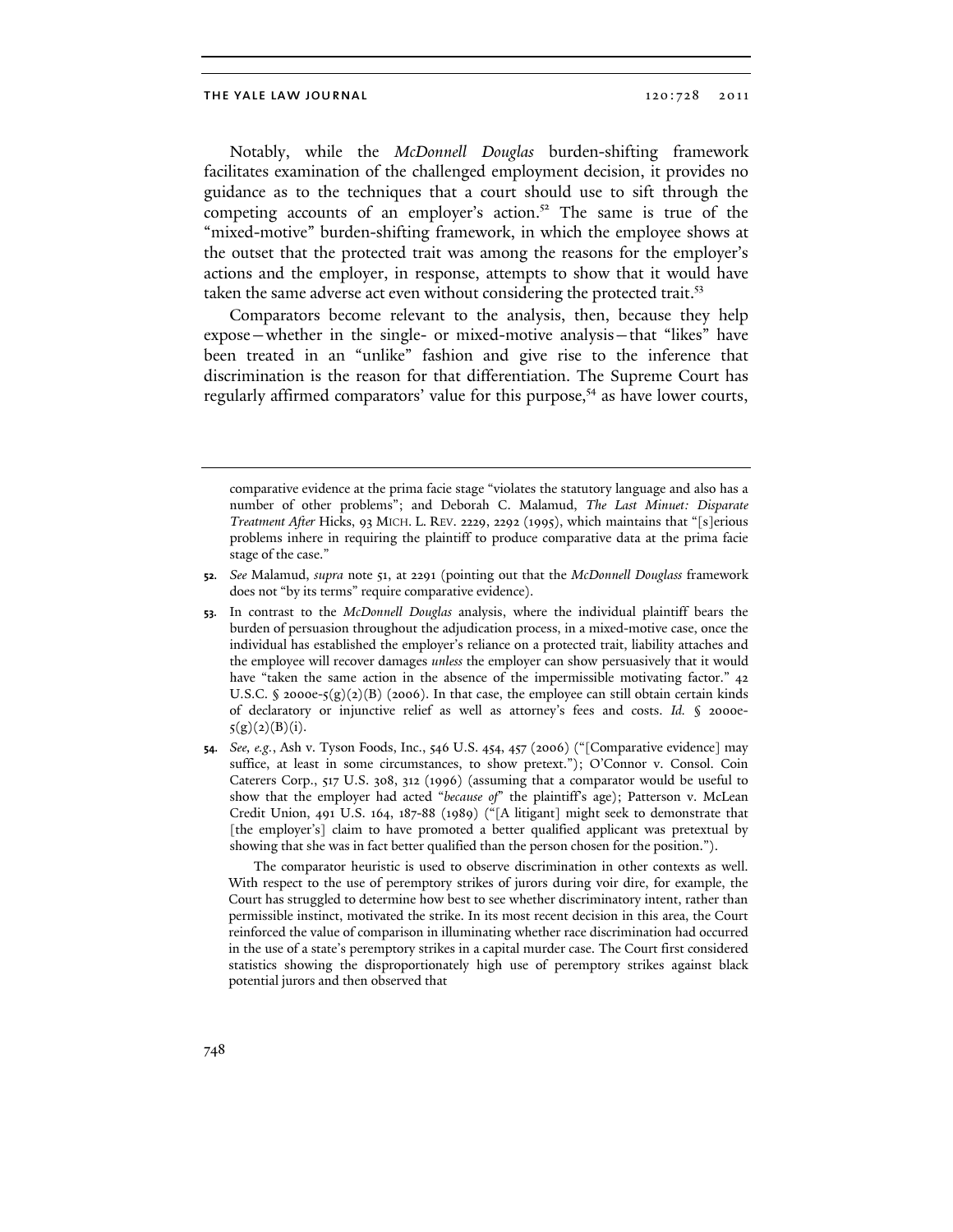which also typically treat them as their preferred lens for evaluating discrimination claims.<sup>55</sup> Commentators have observed as well that "the first step in most discrimination cases is for the plaintiff to identify an individual of another race (or the opposite sex, etc.) who was treated more favorably than she—a comparator."<sup>56</sup>

> [m]ore powerful than these bare statistics, however, are side-by-side comparisons of some black venire panelists who were struck and white panelists allowed to serve. If a prosecutor's proffered reason for striking a black panelist applies just as well to an otherwise-similar nonblack who is permitted to serve, that is evidence tending to prove purposeful discrimination.

Miller-El v. Dretke, 545 U.S. 231, 241 (2005).

- 55. Gossett v. Okla. *ex rel* Bd. of Regents for Langston Univ., 245 F.3d 1172, 1177 (10th Cir. 2001) (explaining, in a sex discrimination suit brought by a man who had been involuntarily withdrawn from a state university nursing program, that "evidence that the defendant treated the plaintiff differently from others who were similarly situated . . . is especially relevant to a showing of pretext"); Kendrick v. Penske Transp. Servs., 220 F.3d 1220, 1230 (10th Cir. 2000) (noting that a plaintiff seeking to show discriminatory conduct by the defendant "often does so by providing evidence that he was treated differently from other similarly-situated employees who violated work rules of comparable seriousness"). As the Massachusetts Supreme Judicial Court put the point, similarly situated comparators are "'usually the most probative means of proving that an adverse action was taken for discriminatory reasons,'" even if they are "'not absolutely necessary.'" Trs. of Health & Hosps. v. Mass. Comm'n Against Discrimination, 871 N.E.2d 444, 451 (Mass. 2007) (quoting Trs. of Health & Hosps. v. Mass. Comm'n Against Discrimination, 839 N.E.2d 861, 866 (Mass. App. Ct. 2005)).
- 56. Sullivan, *supra* note 3, at 202. Sullivan adds:

The reality on the ground is that discrimination cases today increasingly turn not on whether the plaintiff has proven her prima facie case or established that the "legitimate nondiscriminatory reason" is a pretext for discrimination (although the courts continue to invoke the *McDonnell Douglas* mantra), but rather on whether the plaintiff has identified a suitable "comparator" who was treated more favorably than she.

*Id.* at 193; *see also* Martin J. Katz, *Reclaiming* McDonnell Douglas, 83 NOTRE DAME L. REV. 109, 181 n.270 (2007) ("The most common form of evidence offered in [cases based on unconscious discrimination or bias] is comparative evidence . . . ."); Lidge, *supra* note 51, at 831-32 (describing the use of a comparator as "[a] common way of proving" discrimination on account of a protected characteristic). Treatises take this position as well. *See, e.g.*, 1 LEX K. LARSON, EMPLOYMENT DISCRIMINATION § 8D.04 n.3 (2d ed. 2009) ("The most common way of demonstrating that an employer's explanation for an adverse employment action is pretextual is to show that similarly situated persons of a different race or sex received more favorable treatment."); *id.* § 8.02[6] (explaining that where the plaintiff alleges failure to hire based on discrimination, the most common method of making a prima facie case "is to show that the employer subsequently hired someone for the position, and that the hired person had equal or lesser qualifications compared to those of the plaintiff").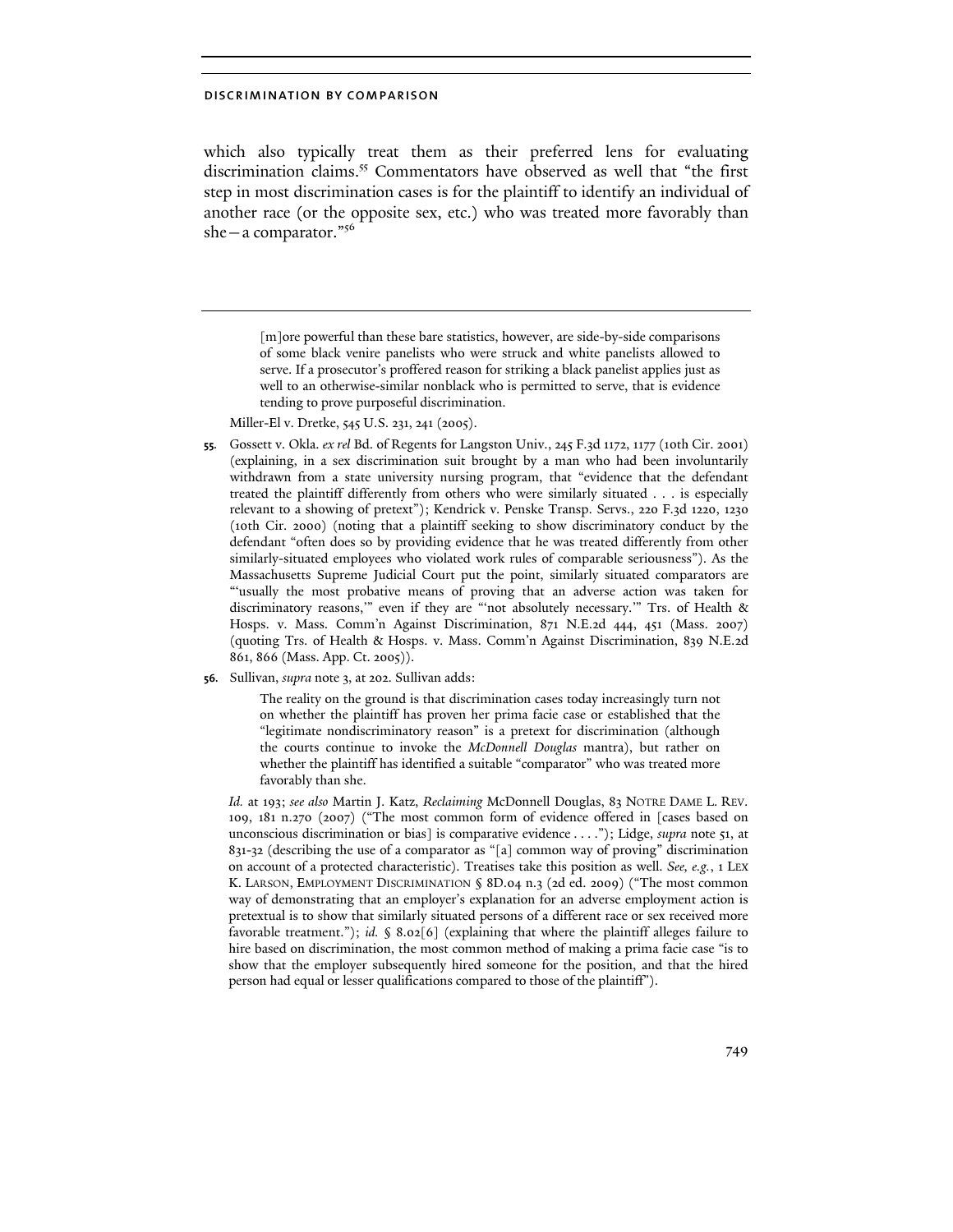#### B. Comparators as a Defining Element of Discrimination Law

In much of discrimination law, however, comparators have taken on an importance beyond their service as a potentially useful heuristic for seeing discrimination. They constitute, to many courts, a threshold requirement of a discrimination claim and, in that sense, part of discrimination's very definition.<sup>57</sup> On this view, discrimination occurs only when an actor has differentiated between two groups of people because of a protected trait, which means that the absence of a comparator signals the absence of discrimination.

Lower courts and commentators regularly take this position, insisting that litigants identify comparators before their cases can proceed and treating the absence of a comparator as fatal to a claim.<sup>58</sup> An observation by the Eleventh Circuit in a discrimination case brought by a black doctor who had been removed from his position at a federal correctional institution is illustrative: "[T]he plaintiff must show that his employer treated similarly situated employees outside his classification more favorably than [himself]."<sup>59</sup>

- 58. *See, e.g.*, Knight v. Baptist Hosp. of Miami, Inc., 330 F.3d 1313, 1316 (11th Cir. 2003) (finding that the plaintiff could not sustain her discrimination claims because she "[could not] show that similarly situated employees of other races were treated better"); Paluck v. Gooding Rubber Co., 221 F.3d 1003, 1012 (7th Cir. 2000) (holding that to establish a prima facie case for discriminatory discharge, the plaintiff must show that "she was discharged while other, similarly-situated employees who were not members of the protected class were treated more favorably"); Norville v. Staten Island Univ. Hosp., 196 F.3d 89, 95 (2d Cir. 1999) (ruling that the plaintiff "did not produce evidence sufficient to support a reasonable inference that her termination was the result of race discrimination" because she failed to identify satisfactory comparators); 3 LEX K. LARSON, EMPLOYMENT DISCRIMINATION § 47.05 (2d ed. 2009) (stating that, in the context of pregnancy discrimination, "if the employee cannot show that she was in fact treated differently from similarly situated non-pregnant employees, her claim will fail"); 3 LEX K. LARSON, LABOR AND EMPLOYMENT LAW § 54.02[6] (2010) (observing that where a plaintiff alleges discrimination in hiring, "failure of the plaintiff to present evidence of comparative qualifications of persons subsequently hired was sometimes viewed as fatal to a plaintiff's prima facie case"). *But see* 3 LEX K. LARSON, EMPLOYMENT DISCRIMINATION, § 47D.05 (2d ed. 2009) (analyzing EEOC v. Nw. Mem'l Hosp., 858 F. Supp. 759 (N.D. Ill. 1994), where a "plaintiff's failure to provide comparative evidence was not fatal to her case").
- 59. Holifield v. Reno, 115 F.3d 1555, 1562 (11th Cir. 1997) (emphasis added). *But see, e.g.*, Bryant v. Aiken Reg'l Med. Ctrs. Inc., 333 F.3d 536, 545-46 (4th Cir. 2003) (maintaining that although comparative evidence may be "helpful," a plaintiff "is not required as a matter of law to point to a similarly situated white comparator in order to succeed on a race discrimination claim").

<sup>57.</sup> Justices Thomas and Kennedy have expressed such a view. *See supra* notes 6-7 and accompanying text.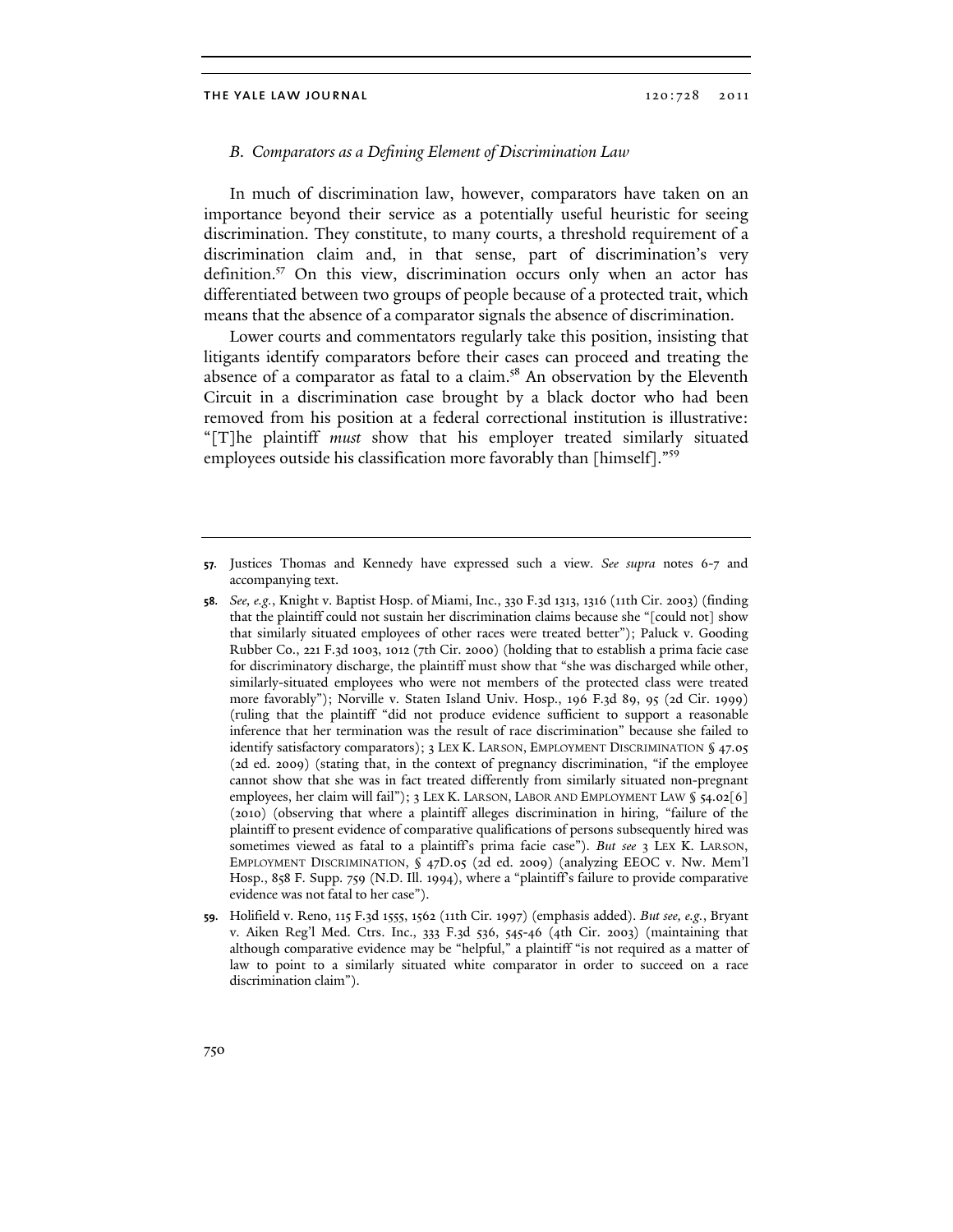One analytic point is crucial here. If comparators are fundamental either to discrimination statutes or to our theoretical conceptualization discrimination, then we can hardly object to their pervasive use. On the other hand, if comparators are merely one choice among several for how courts might go about the task of perceiving discrimination, as I contend here, then we have reason to be more concerned. These questions are addressed in Parts III and IV. For now, it is simply important to have a clear sense of comparators' dominance in shaping discrimination jurisprudence.

## ii. the comparator demand as a barrier to discrimination claims

The judicial demand for comparators functions largely as a barrier to discrimination claims, accounting in part for the low success rates of these claims in ways that have gone underappreciated by courts and commentators. This Part catalogues the sets of circumstances in which courts' insistence on the production of comparators inhibits or precludes discrimination claims.<sup>60</sup> As the discussion shows, the comparator demand poses a serious obstacle both practically and conceptually. As a practical matter, comparators are hard to find even in workplaces with a diverse group of employees. And conceptually, the existence of a comparator is simply not relevant, under some discrimination theories, to the question whether discrimination has occurred.

To assess the consequences of the comparator demand, I look separately at first- and second-generation discrimination claims. Although the two types of claims exist along a spectrum rather than as mutually exclusive groupings, the distinction is useful for illuminating the separate ways in which the demand operates for more traditional and more cutting-edge discrimination claims. As noted at the outset, the first-generation cases rest on generally accepted theories about both the kinds of discriminatory acts that are or should be prohibited by governing statutes and the scope of the traits protected under those statutes.<sup>61</sup> These are, in other words, claims of sex, race, or other types of discrimination that would be easily recognizable to the person on the street even if they are not easily proven in court. The second-generation cases, by contrast, offer a thicker conceptualization of discrimination that has not achieved the same popular traction even though these cases are thought, in much of the scholarly literature, to be one of the most important next steps for

<sup>60.</sup> I leave to the following Parts consideration of the impact of the comparator approach on the meaning of discrimination.

<sup>61.</sup> *See supra* notes 18, 26 and accompanying text.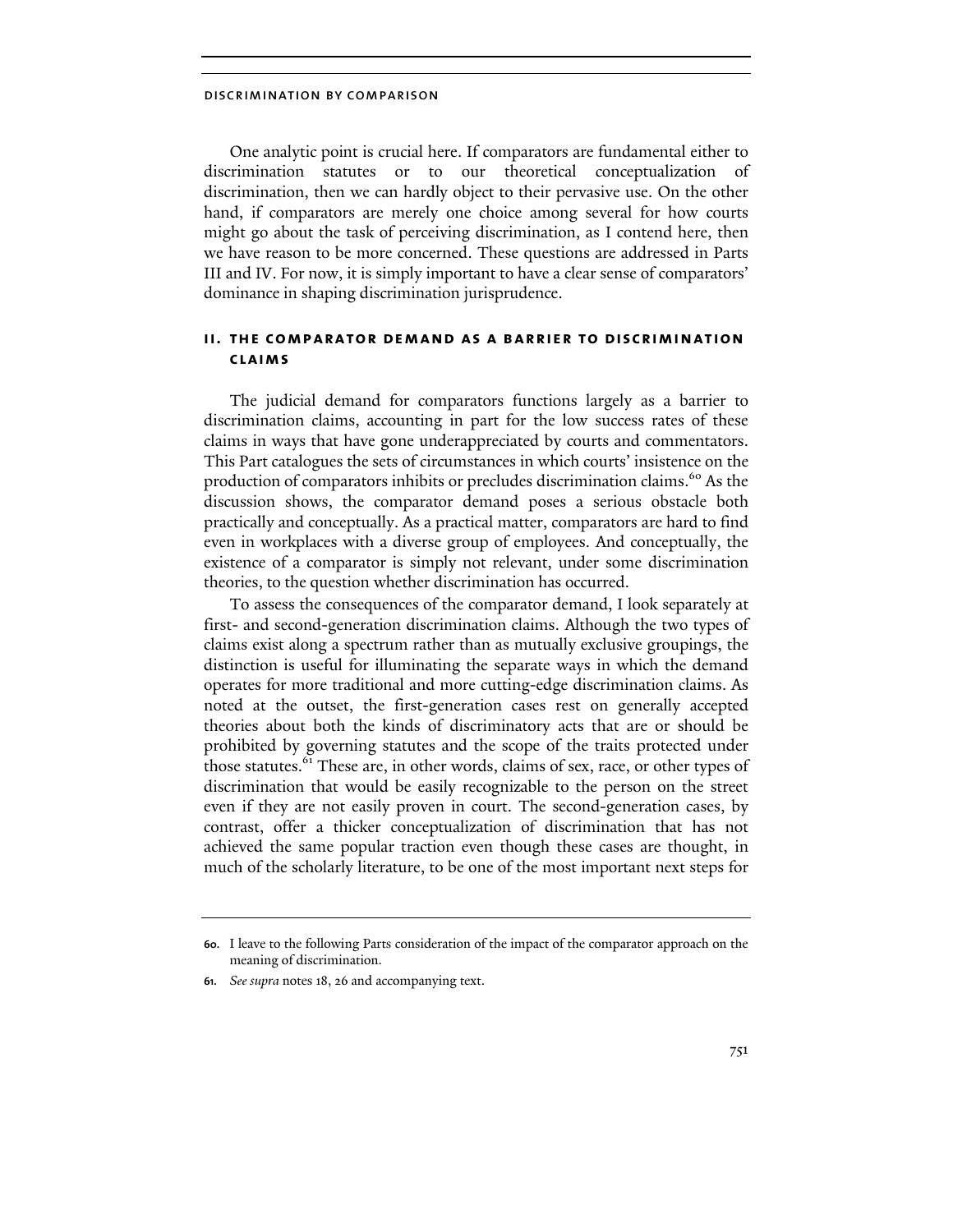bringing discrimination law closer to lived experience. As will become apparent, a comparator-obsessed legal regime erects a serious barrier to many first-generation claims and renders second-generation claims even less likely to succeed.

Before turning to the comparator demand's distinct effects on first- and second-generation claims, one aspect of the comparator jurisprudence warrants initial attention for its effect on the evaluation of evidence in nearly all discrimination cases. When courts apply a comparator-based analysis, they frequently disregard or discount evidence that is not associated directly with the comparator. This means that adverse incidents directed at the plaintiff, such as hostile remarks or treatment by noncomparator coworkers or supervisors, are often marginalized as "stray" remarks and acts not worthy of serious consideration.<sup>62</sup> As the Eleventh Circuit observed in a housing disability discrimination case that challenged a city's use of zoning ordinances to close down a drug-rehabilitation halfway house, for example, "Evidence that neighbors and city officials are biased against recovering substance abusers is irrelevant absent some indication that the recoverers were treated differently than non-recoverers."<sup>63</sup> This deliberately acontextual approach, with its "willingness to continue to compartmentalize various aspects of plaintiff's proof to find that none is sufficient," $64$  is, I contend, a side effect of the comparator analysis's dominance and the skepticism toward discrimination claims that emerges from that dominance.<sup>65</sup>

- 62. In *Price Waterhouse v. Hopkins*, Justice O'Connor wrote that "stray remarks in the workplace, . . . statements by nondecisiomakers, and statements by decisionmakers unrelated to the decisional process itself" should not be treated as proving the connection between an employer's acts and the protected trait. 490 U.S. 228, 277 (1989) (O'Connor, J., concurring); *see also id.* at 251 (majority opinion) ("Remarks at work that are based on sex stereotypes do not inevitably prove that gender played a part in a particular employment decision.").
- 63. Schwarz v. City of Treasure Island, 544 F.3d 1201, 1216 (11th Cir. 2008). In the case, which was brought under the Fair Housing Act, neighbors and city commissioners had made statements about not wanting recovering drug users in their town, but the court deemed the statements irrelevant because of the absence of a comparator. *Id*.
- 64. Sullivan, *supra* note 3, at 216 n.93.
- 65. This compartmentalization effect is even more notable because it runs contrary to the Court's suggestion that all evidence must be taken together in evaluating a discrimination claim. *See* Reeves v. Sanderson Plumbing Prods., Inc., 530 U.S. 133, 148-49 (2000) (identifying as relevant, inter alia, the "strength of the plaintiff's prima facie case, the probative value of the proof that the employer's explanation is false, and any other evidence that supports the employer's case").

For a critique of the stray-remarks doctrine, see, for example, Catherine Albiston et al., *Ten Lessons for Practitioners About Family Responsibilities Discrimination and Stereotyping*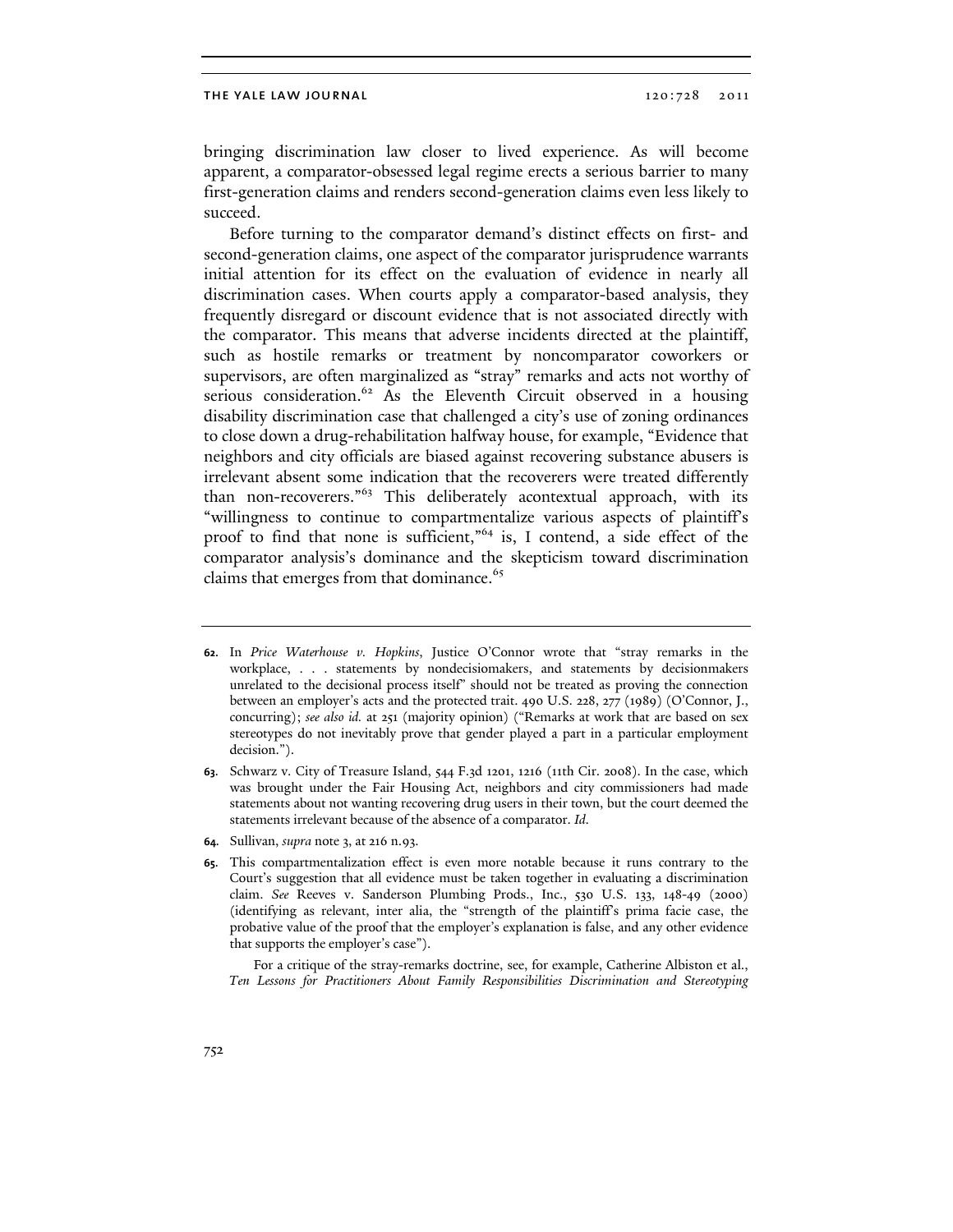## A. The Comparator Default and First-Generation Cases

The comparator demand's inhibiting effect on first-generation discrimination claims can be seen in five primary ways. In many cases, potentially comparable coworkers are not seen as sufficiently comparable because of job responsibilities or workplace performance issues. In others, potential comparators are seen as insufficiently probative because of concerns about small sample size. In still others, the comparators are not seen as probative because the individual bringing the claim has a unique position in the workplace, works in an environment that is homogeneous with respect to the relevant trait, or has a trait-related aspect of identity, such as pregnancy, that is treated as inherently not comparable to others outside the trait-bearing group.

## 1. No Sufficiently Comparable Coworkers

Most commonly, the comparator default blocks discrimination claims because courts find that there is no individual sufficiently comparable to the employee-plaintiff to show that the protected characteristic, rather than some other factor, was the reason for the challenged adverse treatment.<sup>66</sup> Often, this

*Evidence*, 59 HASTINGS L.J. 1285, 1293-96 (2008). These authors argue that "[s]ocial science research has shown the value of 'stray remarks' as providing a window into the hidden biases in the workplace," *id.* at 1293, and that "[a]s social science research mounts and more courts acknowledge that '[c]ontext matters'—indeed it matters a lot—in these cases, the 'stray remarks' doctrine may be cast aside," *id.* at 1296 (citing Burlington N. & Santa Fe Ry. v. White, 548 U.S. 53, 69 (2006)).

<sup>66.</sup> For example, in *Holifield v. Reno*, the court stated:

Holifield has failed to produce sufficient affirmative evidence to establish that the non-minority employees with whom he compares his treatment were similarly situated in all aspects, or that their conduct was of comparable seriousness to the conduct for which he was discharged. Having failed to meet his burden of proving he was similarly situated to a more favorably treated employee, Holifield has not established a prima facie case.

 <sup>115</sup> F.3d 1555, 1563 (11th Cir. 1997); *see also* LaFary v. Rogers Grp., Inc., 591 F.3d 903, 909 (7th Cir. 2010) (finding that a coworker who took leave that was comparable to the leave taken by the pregnancy discrimination plaintiff was not similarly situated based on the employer's needs at the time when the coworker was rehired but the plaintiff was not); Senske v. Sybase, Inc., 588 F.3d 501, 510 (7th Cir. 2009) (rejecting an age discrimination claim for lack of an adequate comparator while observing that "[a]lthough the 'similarly situated' concept is a flexible one, the comparators must be similar enough that differences in their treatment cannot be explained by other variables, such as distinctions in their roles or performance histories" (citing Henry v. Jones, 507 F.3d 558, 564 (7th Cir. 2007))); White v. Fla. Dep't of Highway Safety & Motor Vehicles, 343 F. App'x 532, 535 (11th Cir. 2009)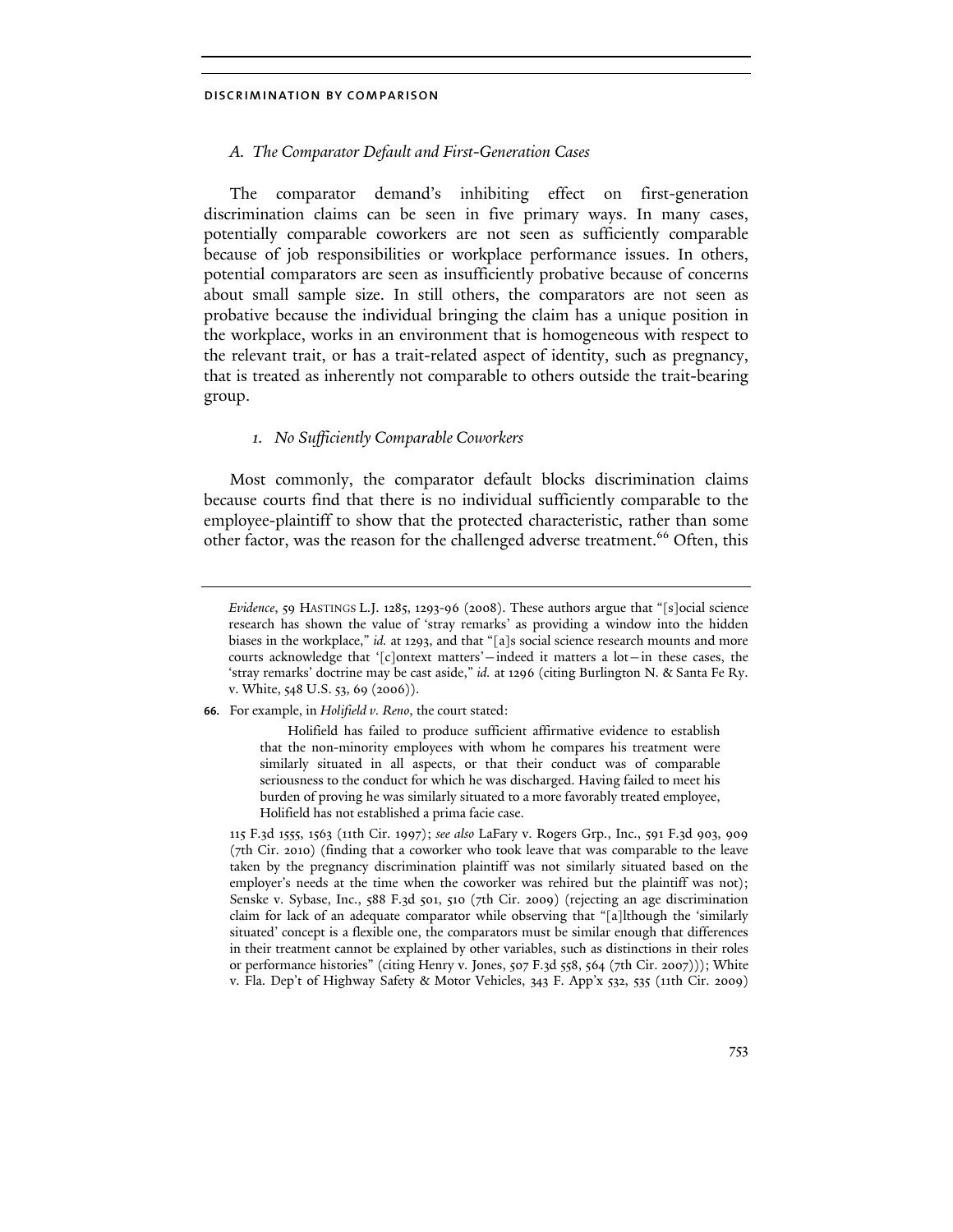is because the plaintiff's best evidence comes from a comparison to an employee with a different supervisor $67$  or with insufficiently similar job responsibilities<sup>68</sup> or, in the case of a challenge to disparate enforcement of a disciplinary rule, to an employee not subject to the same disciplinary standards.<sup>69</sup> Although the circuits vary somewhat in how they characterize the match between comparators and the plaintiff, with some requiring that comparators be "similarly situated in [all] material respects"<sup>70</sup> and others

67. *See, e.g.*, Aramburu v. Boeing Co., 112 F.3d 1398 (10th Cir. 1997). *Aramburu* held that "'[s]imilarly situated employees,'" for the purpose of showing disparate treatment in employee discipline, "'are those who deal with the same supervisor and are subject to the same standards governing performance evaluation and discipline.'" *Id.* at 1404 (quoting Wilson v. Utica Park Clinic, Inc., 76 F.3d 394, No. 95-5060, 1996 WL 50462, at \*1 (10th Cir. Feb. 7, 1996)). The Sixth Circuit has stated:

> [T]o be deemed "similarly-situated", the individuals with whom the plaintiff seeks to compare his/her treatment must have dealt with the same supervisor, have been subject to the same standards and have engaged in the same conduct without such differentiating or mitigating circumstances that would distinguish their conduct or the employer's treatment of them for it.

Hollins v. Atl. Co., 188 F.3d 652, 659 (6th Cir. 1999) (quoting Mitchell v. Toledo Hosp., 964 F.2d 577, 583 (6th Cir. 1992)). However, in its recent decision in *Sprint/United Management Co. v. Mendelsohn*, 552 U.S. 379 (2008), the Court declined to embrace a categorical rule regarding whether evidence of discrimination had to come from comparators with the same supervisor.

- 68. For example, in addressing a sex discrimination claim by a female secretary, the Second Circuit wrote, "Given their quite different positions, no rational inference of disparate treatment on the basis of gender could be drawn from evidence that [two male employees] were not given the secretarial-type tasks assigned to" the female plaintiff. Galdieri-Ambrosini v. Nat'l Realty & Dev. Corp., 136 F.3d 276, 291 (2d Cir. 1998).
- 69. *See, e.g.*, Wright v. Murray Guard, Inc., 455 F.3d 702, 710 (6th Cir. 2006) (holding that, in the disciplinary context, comparators must "'have been subject to the same standards and [must] have engaged in the same conduct without . . . differentiating or mitigating circumstances'" (quoting Ercegovich v. Goodyear Tire & Rubber Co., 154 F.3d 344, 352 (6th Cir. 1998))).
- 70. *See* Perkins v. Brigham & Women's Hosp., 78 F.3d 747, 751 (1st Cir. 1996). *See generally* Tricia M. Beckles, Comment, *Class of One: Are Employment Discrimination Plaintiffs at an*

<sup>(&</sup>quot;[W]hile [the plaintiff] may have shown that some non-minority individuals had isolated issues in their backgrounds, he failed to identify any such individual that had the same number of problems in [as] many areas as he had." (third alteration in original) (internal citation omitted)); Lewis v. Metro. Atlanta Rapid Transit Auth., 343 F. App'x 450, 454 (11th Cir. 2009) (rejecting a comparator in a race discrimination case and stating that "[w]e 'require that the quantity and quality of the comparator's misconduct be nearly identical to prevent courts from second-guessing employers' reasonable decisions and confusing apples with oranges'") (quoting Burke-Fowler v. Orange Cnty., 447 F.3d 1319, 1323 (11th Cir. 2006)).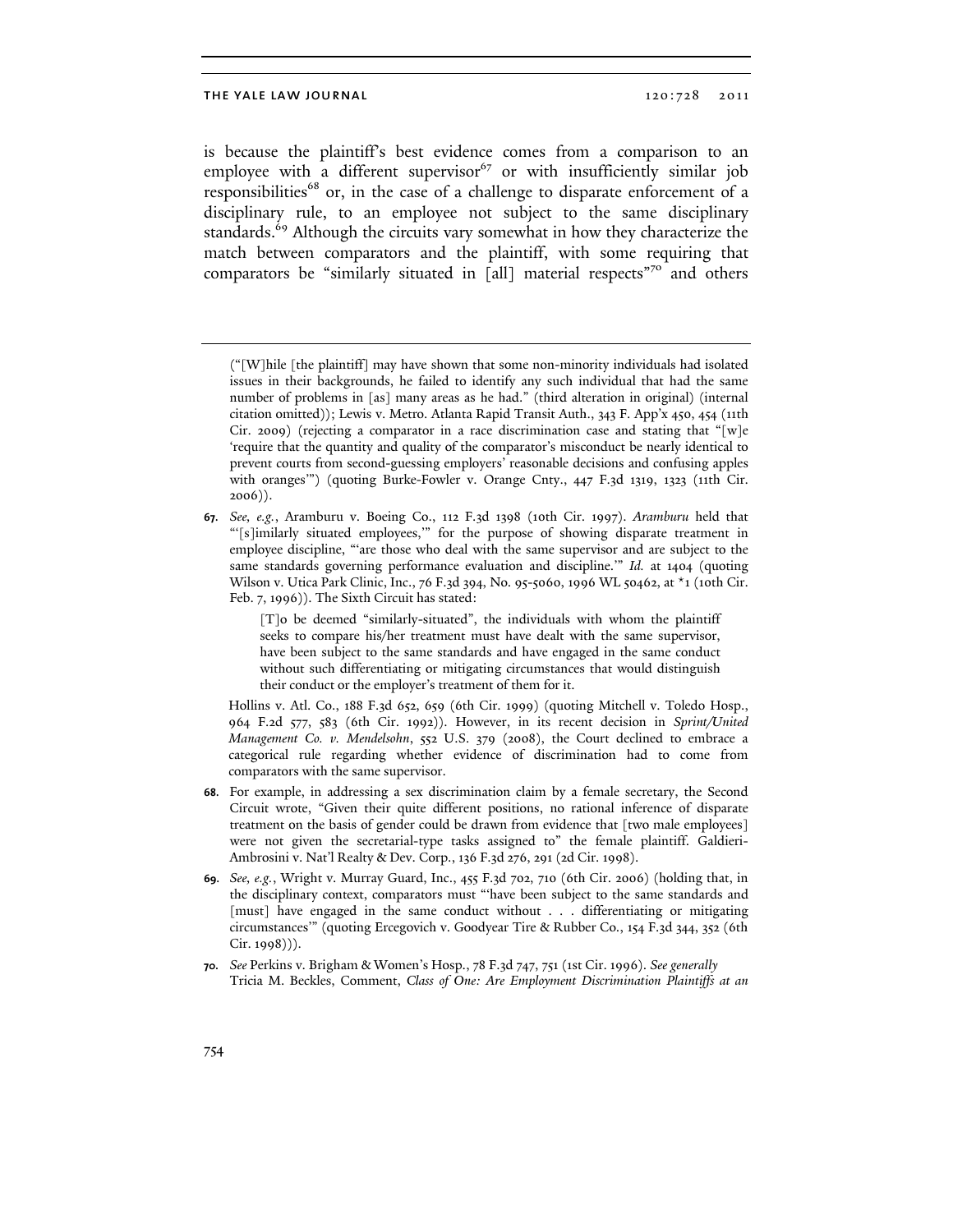insisting on "nearly identical" comparators, $7<sup>1</sup>$  all agree that the fit must be tight.<sup>72</sup>

As this set of cases reveals, the comparator heuristic might work well for observing discrimination in large, Tayloresque workplaces, where multiple workers engage in tasks that are susceptible to relatively straightforward comparison.<sup>73</sup> Indeed, the very point of Taylor's Shop Management was to remove "[a]ll possible brain work . . . from the shop and center[]" the work with managers.<sup>74</sup> By reducing jobs to specific tasks and standardizing supervision, Taylor prompted a shift in the workplace so that workers who had once been skilled in a variety of aspects of production and supervision were

*Insurmountable Disadvantage if They Have No "Similarly Situated" Comparators?*, 10 U. PA. J. BUS. & EMP. L. 459, 470-72 (2008) (reviewing the standards set out in several circuits).

71. As the Sixth Circuit wrote in the context of a disparate discipline complaint:

[T]he "comparables" [must be] similarly-situated *in all respects*. . . . [They] must have dealt with the same supervisor, have been subject to the same standards and have engaged in the same conduct without such differentiating or mitigating circumstances that would distinguish their conduct or the employer's treatment of them for it.

Mitchell v. Toledo Hosp., 964 F.2d 577, 583 (6th Cir. 1992); *see also* Nix v. WLCY Radio/Rahall Commc'ns, 738 F.2d 1181, 1185 (11th Cir. 1984) ("[A] plaintiff fired for misconduct makes out a prima facie case of discriminatory discharge if he shows that he is a member of a protected class, that he was qualified for the job from which he was fired, and 'that the misconduct for which [he] was discharged was *nearly identical* to that engaged in by [an employee outside the protected class] whom [the employer] retained.'" (alteration in original) (emphasis added) (quoting Davin v. Delta Air Lines, Inc., 678 F.2d 567, 570 (5th Cir. Unit B 1982))).

- 72. In the separate but related context of whether comparative proof is sufficiently probative to show that discrimination accounted for the selection of someone other than the plaintiff, the Supreme Court rejected a lower court demand that the difference between comparators must be "'so apparent as virtually to jump off the page and slap you in the face.'" Ash v. Tyson Foods, Inc., 546 U.S. 454, 456-57 (2006) (quoting Ash v. Tyson Foods, Inc., 129 F. App'x 529, 533 (11th Cir. 2005)). At the same time, the Court endorsed other demanding characterizations of the comparator requirement. *See id.* at 457-58 (citing Cooper v. Southern Co., 390 F.3d 695, 732 (11th Cir. 2004) (holding that "disparities in qualifications must be of such weight and significance that no reasonable person, in the exercise of impartial judgment, could have chosen the candidate selected over the plaintiff for the job in question"); Raad v. Fairbanks N. Star Borough Sch. Dist., 323 F.3d 1185, 1194 (9th Cir. 2003) (holding that qualifications evidence alone could establish pretext where the plaintiff's qualifications are "clearly superior" to those of the candidate selected); Aka v. Wash. Hosp. Ctr., 156 F.3d 1284, 1294 (D.C. Cir. 1998) (en banc) (concluding that pretext can be inferred if "a reasonable employer would have found the plaintiff to be significantly better qualified for the job"). For characterizations of the comparator requirement after *Ash*, see also *supra*  note 66.
- 73. *See* FREDERICK WINSLOW TAYLOR, SHOP MANAGEMENT 50 (1911).
- 74. *Id*. at 34.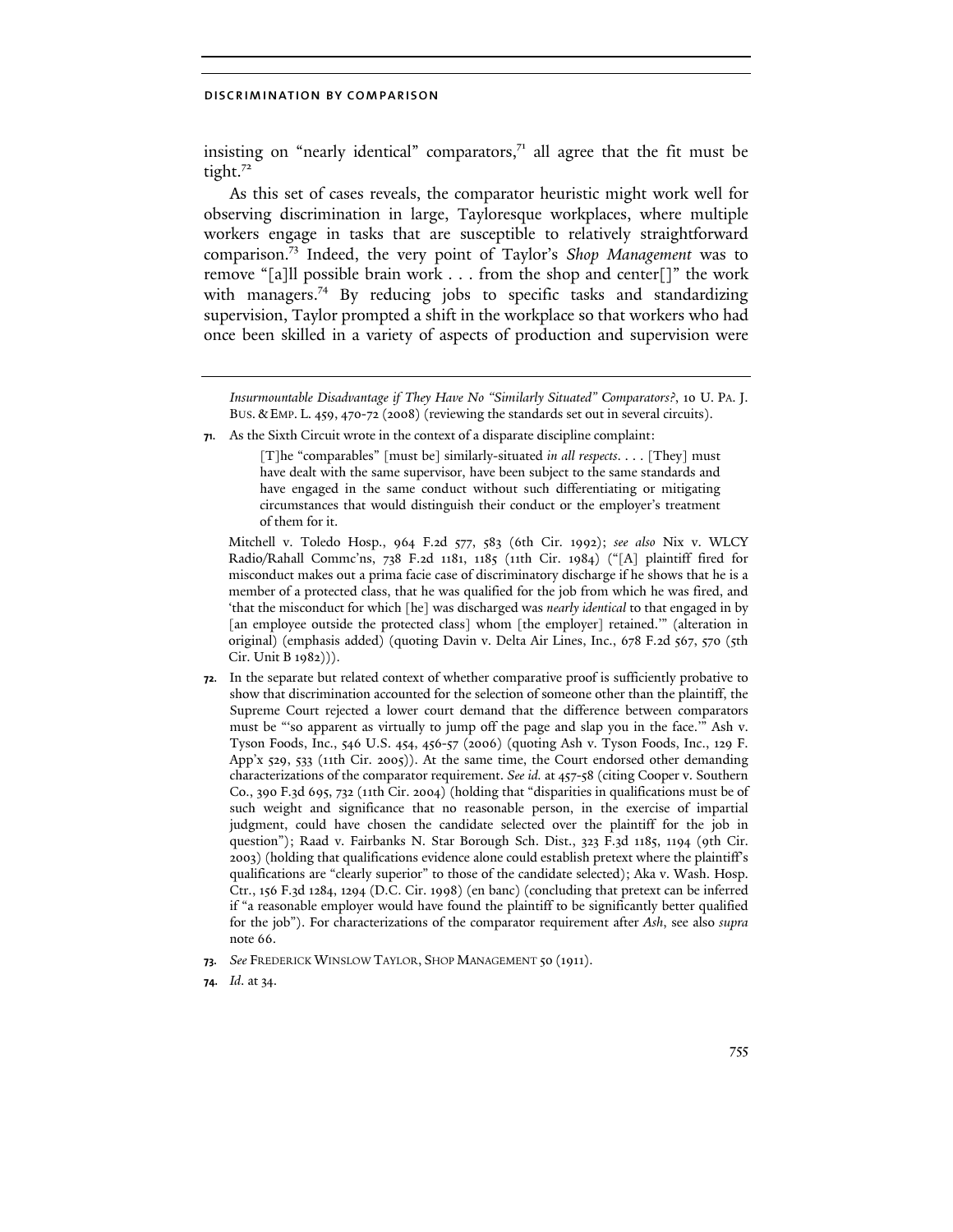now performing a narrower set of routine—and easily comparable—tasks. Within this system, whose very design aimed to create comparable jobs and workers, the turn to comparators as a means of demonstrating discrimination might have been imperfect but was surely viable in many instances.

Today, however, the workplace barely resembles its Taylor-inspired predecessor. As Katherine Stone has observed, jobs are now "defined in terms of competencies" and employees are valued, not for their fungible skill sets, but for "their varied skills and flexibility."<sup>75</sup> In addition, "[t]he decentralization of authority and the flattening of hierarchy" obscures what were previously clear lines of authority, making it increasingly difficult to "locat<sup>[e]</sup> the responsible party in the face of decentralized and dispersed decision-making."<sup>76</sup> Given the flexible and dynamic nature of many contemporary jobs, the insistence on comparators seems starkly mismatched with the work world as it currently operates.

### 2. Small Sample Size

In other instances, the difficulty is that courts, while insisting on comparators, are skeptical of the selected comparators' probative value because of concerns about sample size.<sup>77</sup> As a federal district court observed in a race and sex discrimination case brought by a black woman who worked as a civilian for the Army, "The generally small sample size and lack of historical data further undermined the evidentiary value of the statistics" showing that black women were underrepresented in senior-grade Army positions.<sup>78</sup> In

<sup>75.</sup> *See* KATHERINE V.W. STONE, FROM WIDGETS TO DIGITS: EMPLOYMENT REGULATION FOR THE CHANGING WORKPLACE 165 (2004); *see also* Jim Pope, *Next Wave Organizing and the Shift to a New Paradigm of Labor Law*, 50 N.Y.L. SCH. L. REV. 515, 516 (2005-2006) (describing "[f]lexibility and mobility" as "hav[ing] replaced predictability and stability as core values in business organization").

<sup>76.</sup> STONE*, supra* note 75, at 165-66.

<sup>77.</sup> For discussion of the particular challenges that sample size concerns present for individuals who bring discrimination claims based on more than one protected characteristic, see *infra* notes 118-123 and accompanying text. Even in less complex, first-generation cases, samplesize issues can be impediments for individuals bringing discrimination claims.

<sup>78.</sup> Judge v. Marsh, 649 F. Supp. 770, 780 (D.D.C. 1986). In a Seventh Circuit case, Judge Posner elaborated on an aspect of this sample size issue in a case brought by black female students who argued that they were punished more harshly for hazing sorority pledges than were comparable white students, where he rejected the proffered comparators as inadequate. He observed:

In a large number of dissimilar cases, if there were reason to think the dissimilarities were randomly distributed and therefore canceled out, an inference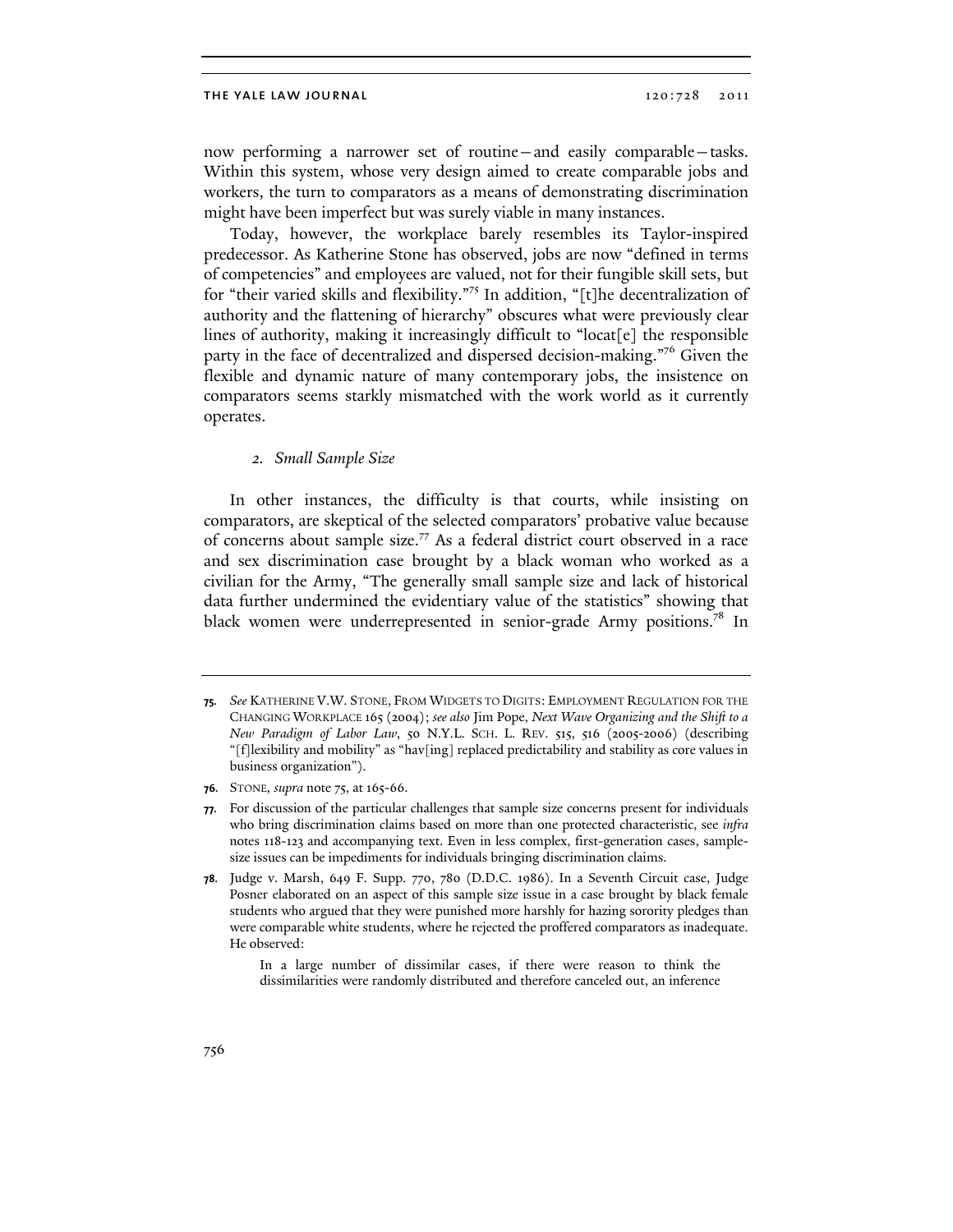systemic disparate treatment challenges, the Court has similarly observed that small sample sizes produce statistical analyses with little probative value.<sup>79</sup> In other words, when an employee relies on comparative evidence but is either alone or one of few with his or her protected trait, courts have been skeptical that the protected identity trait, rather than a quirk of the employee, is the reason for the adverse action.

Current iterations of intersectionality theory suggest that this sort of skepticism about the revelatory effects of comparison would be well founded for all comparisons rather than just in cases where individuals present intersectional discrimination claims. Because all individuals have multidimensional aspects of their identities, very close comparisons are almost always hard to come by.<sup>80</sup> In this sense, the comparator analysis can be seen as mismatched not only with today's workplaces, as suggested above, but also with contemporary understandings of identity.

## 3. Uniquely Situated Employees

In addition to the difficulties that arise where potential comparators may actually exist in a workplace, there are several types of first-generation cases in which there are simply no comparators from which to choose. In some cases, an employee's position is unique, particularly with regard to high-level employees who cannot credibly claim that their responsibilities are closely

of discrimination might be drawn. And likewise in a small sample if the cases were identical except for a racial difference. But in a very small sample of dissimilar cases, the presence of a racial difference does not permit an inference of discrimination; there are too many other differences, and in so small a sample no basis for thinking they cancel out.

Williams v. Wendler, 530 F.3d 584, 588-89 (7th Cir. 2008). Courts are often skeptical of data drawn from small samples. *See* Sengupta v. Morrison-Knudsen Co., 804 F.2d 1072, 1076 (9th Cir. 1986) ("The problem with [a small sample size] is that slight changes in the data can drastically alter appearances."); Contreras v. City of L.A.*,* 656 F.2d 1267, 1273 n.4 (9th Cir. 1981) ("Statistics are not trustworthy when minor numerical variations produce significant percentage fluctuations."); Morita v. S. Cal. Permanente Med. Grp.*,* 541 F.2d 217, 220 (9th Cir. 1976) ("'[S]tatistical evidence derived from an extremely small universe . . . has little predictive value and must be disregarded.'" (quoting Harper v. Trans World Airlines, Inc., 525 F.2d 409, 412 (8th Cir. 1975))).

<sup>79.</sup> *See* N.Y. City Transit Auth. v. Beazer, 440 U.S. 568, 584-87 (1979); *see also* Mayor of Phila. v. Educ. Equal. League, 415 U.S. 605, 620-21 (1974) (criticizing "the simplistic percentage comparisons" used by the court of appeals as "lack[ing] real meaning in the context of [the] case" and affirming "the District Court's concern for the smallness of the sample").

<sup>80.</sup> For additional discussion of intersectionality theory, see *infra* notes 112-123 and accompanying text.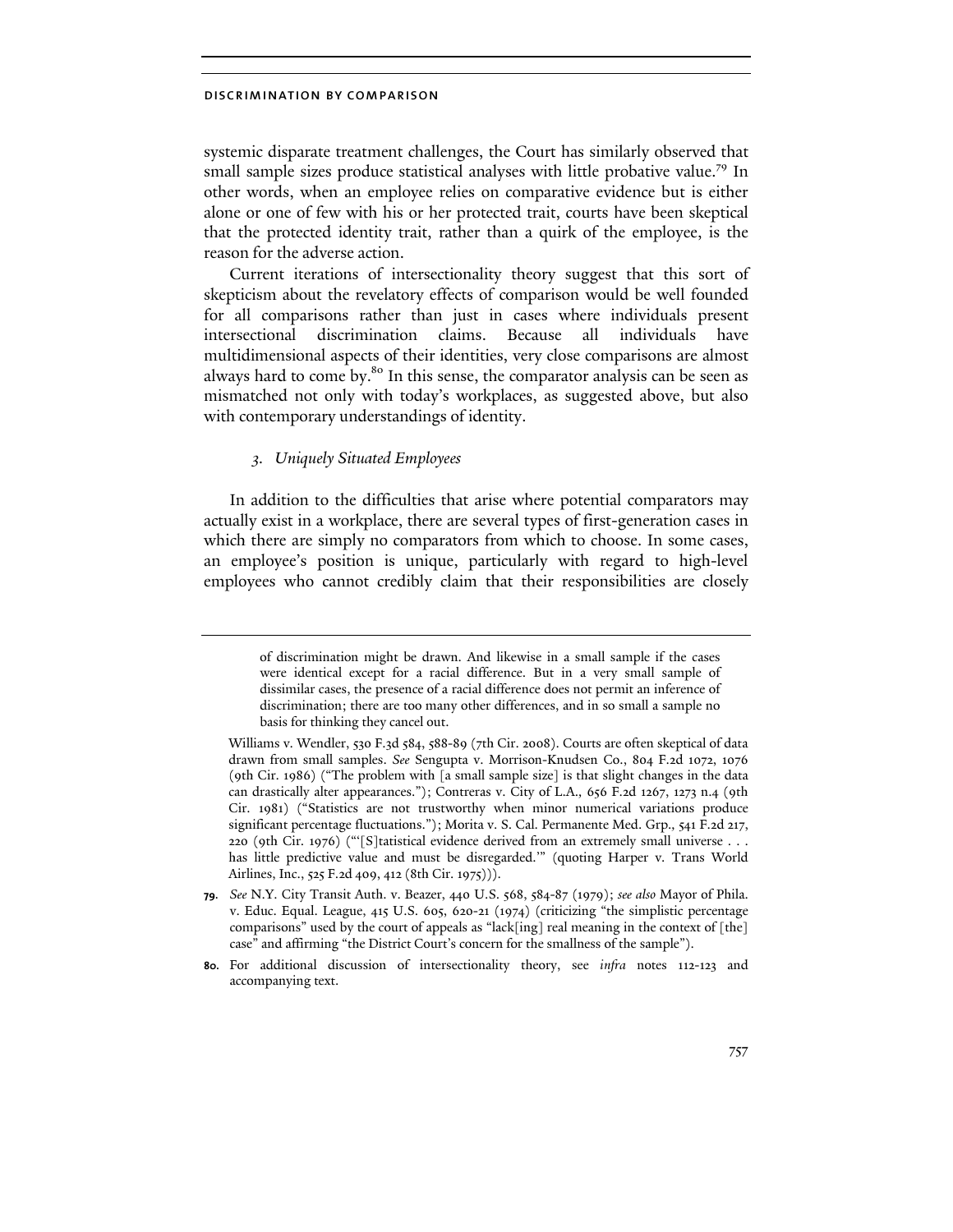comparable to those of anyone else in the firm.<sup>81</sup> One comment cites the "class of one" of Carleton Fiorina, who lost her position as president and chief executive officer of Hewlett-Packard and, had she wanted to bring a sex discrimination claim, would have been precluded if required to show a comparator.<sup>82</sup> This difficulty also arises in other settings, such as academia, where an employee is often the only specialist in his or her field and is thus uniquely situated in terms of both work product and related responsibilities.<sup>83</sup>

More generally, in a knowledge-based economy, the blurring of lines between higher- and lower-level jobs increasingly precludes employees from finding comparators. As a result, even employees who are less senior will often hold a unique position and will similarly find themselves without a comparator.<sup>84</sup> In addition, for contractual or other reasons, "cases occasionally arise where a plaintiff cannot show disparate treatment only because there are no employees similarly situated to the plaintiff."<sup>85</sup> In one of those cases, Pan Am pilots who had joined Delta Air Lines were not positioned similarly to any

While Delta is a long way from the days when it had only a single employee, the 488 Plaintiffs in this case find themselves in a similar conundrum: they are in a class all by themselves. Because all the Pan Am pilots hired by Delta were subjected to the same three employment terms challenged in this action, and because the Pan Am pilots differed materially from the pre-APA Delta pilots in terms of their airline of origin and career expectations, there are no Delta employees similarly situated to Plaintiffs who did not suffer the adverse employment actions.

*Id.* at 467-68.

<sup>81.</sup> *See, e.g.*, Holifield v. Reno, 115 F.3d 1555, 1563 (11th Cir. 1997) ("[There] are only a limited number of potential 'similarly situated employees' when higher level supervisory positions for medical doctors are involved.").

<sup>82.</sup> Beckles, *supra* note 70, at 472.

<sup>83.</sup> *See, e.g.*, Martha S. West, *Gender Bias in Academic Robes: The Law's Failure To Protect Women Faculty*, 67 TEMP. L. REV. 67 (1994) (analyzing the ways in which federal discrimination laws have failed to protect women faculty members from discrimination in higher education institutions).

<sup>84.</sup> *See, e.g.*, Sylva-Kalonji v. Bd. of Sch. Comm'rs, No. 08-0207-KD, 2009 WL 1418808, at \*6 (S.D. Ala. May 20, 2009) (finding a proposed comparator inadequate where the plaintiff, a data clerk, and the proposed comparator each performed "unique duties"). *But see* Jackson v. FedEx Corporate Servs., Inc., 518 F.3d 388, 396-97 (6th Cir. 2008) (finding the failure to identify an identically situated comparator not fatal to Title VII claim where the plaintiff worked in a "unique position").

<sup>85.</sup> Abdu-Brisson v. Delta Air Lines, 239 F.3d 456, 467 (2d Cir. 2001). In that case, the court found that former Pan Am pilots who joined Delta Airlines had made out a prima facie case of age discrimination, even though they had no comparator pilots, but ultimately found that the Pan Am pilots failed to rebut the nondiscriminatory reasons offered by the airline for their action. On the comparator point, the court wrote: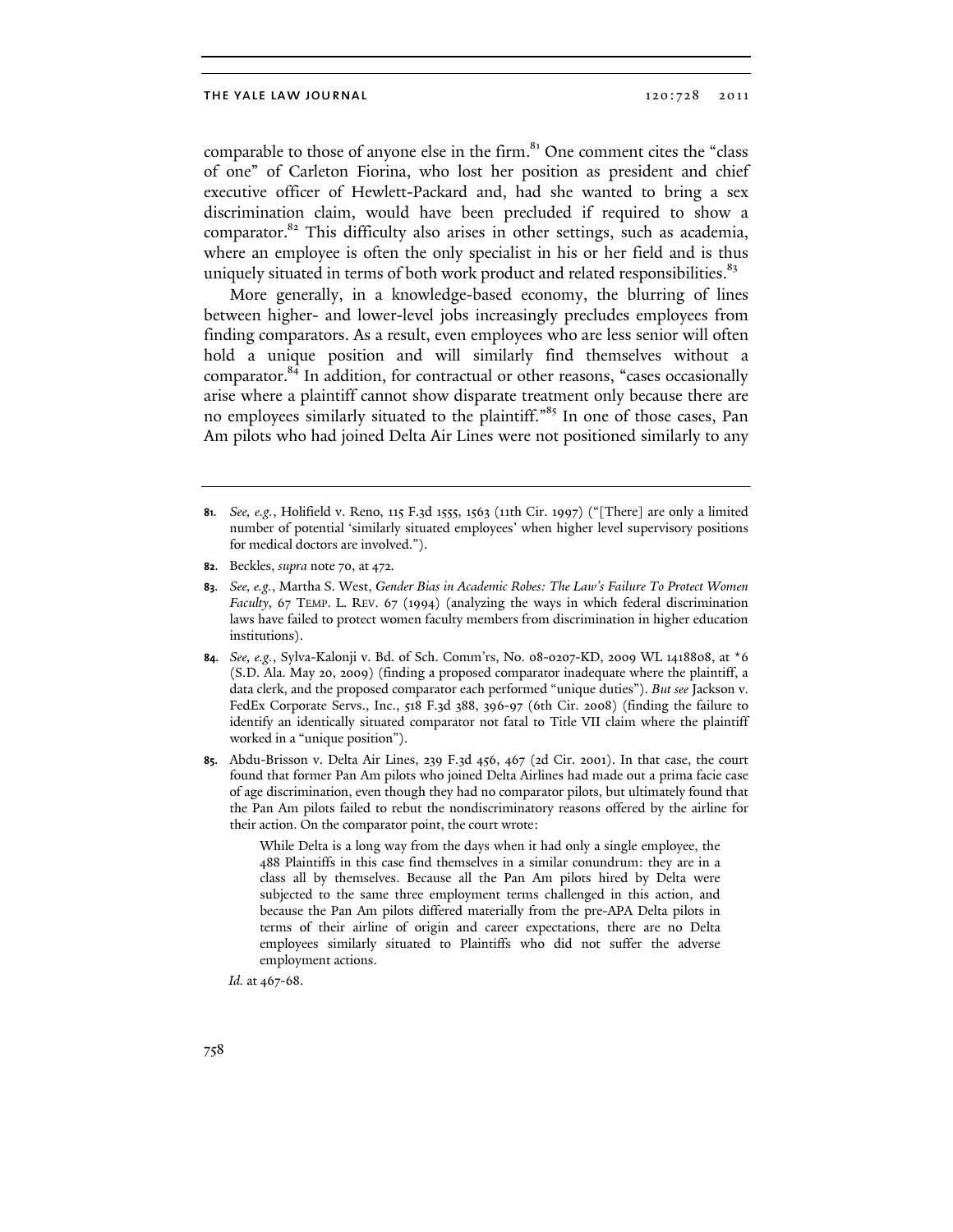others for purposes of their age discrimination claim because of the nature of the agreements accompanying their hire. Thus, again, we see the lack of fit between the comparator demand and the structure of many, if not most, contemporary jobs.

In addition, the plaintiff's particular situation with respect to workplace conduct or performance might be distinctive enough to make it hard to come by another comparable employee, even if the workplace has potential comparators in it. In one pregnancy discrimination case, for example, an employee was fired for excessive tardiness the day before her maternity leave was set to begin and lost her case because she presented no evidence that comparable employees were treated differently.<sup>86</sup> The Seventh Circuit, per Judge Posner, indicated that Ms. Troupe might have prevailed had she presented a comparator such as a "Mr. Troupe, who [was] as tardy as Ms. Troupe was, also because of health problems, and who [was] about to take a protracted sick leave growing out of those problems" at the employer's expense.<sup>87</sup> The court went on to express "doubt that finding a comparison group would be that difficult."<sup>88</sup> Perhaps that particular employer had fired many regularly tardy workers on the verge of taking extended sick leaves, but in most, if not all, workplaces, the comparator would be far more difficult to identify than Judge Posner suggests. Indeed, the Third Circuit acknowledged this difficulty when denying the pregnancy discrimination claim of a woman who was fired while absent on maternity leave. Finding that the plaintiff had not identified an adequate comparator, the court added that "[o]f course, it was difficult for her to make such a showing because Carnegie never has had an employee on disability leave for a protracted period for a reason other than pregnancy."<sup>89</sup>

## 4. Homogeneous Workplaces

In other cases, the lack of comparators arises because the relevant part of the workplace is homogeneous, in the sense that all potentially comparable workers share the same trait that is the basis for the discrimination claim. In those settings, a comparator regime will not recognize most forms of

<sup>86.</sup> Troupe v. May Dep't Stores Co., 20 F.3d 734, 738 (7th Cir. 1994) (noting that the plaintiff had not presented a comparator to substantiate her discrimination claim).

<sup>87.</sup> *Id.*

<sup>88.</sup> *Id.* at 739.

<sup>89.</sup> *In re* Carnegie Ctr. Assocs., 129 F.3d 290, 297 (3d Cir. 1997).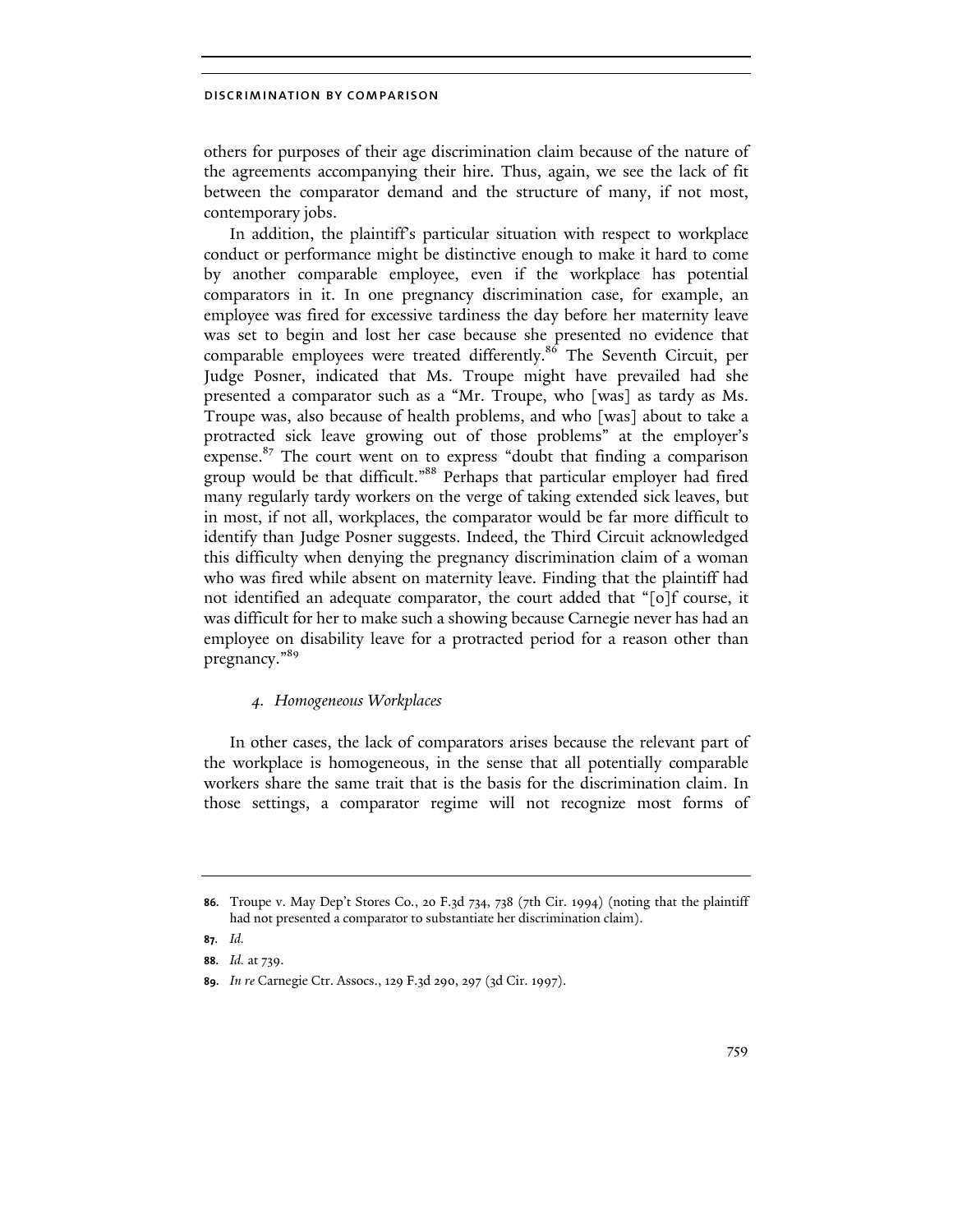discrimination.<sup>90</sup> Yet this type of segregation in the workplace remains widespread, which means that the comparator demand leaves large swaths of employment outside the reach of discrimination protections. Sex-segregated jobs, for example, are particularly common.<sup>91</sup> In one illustrative case, all of the relevant secretaries were female, which led the Second Circuit to reject a secretary's sex discrimination case because no comparator existed. "[A]lthough she complains that she was treated less favorably than two employees who held positions comparable to her secretarial position," the court wrote, "both of those employees were women."<sup>92</sup> From this, the court concluded that "[t]here was no evidence that [the plaintiff] was treated differently because of her gender."<sup>93</sup> Likewise, in a sex discrimination case brought by a mother with young children whose request to be scheduled in a different time slot was denied after she submitted a transfer request, the court held that "to establish a prima facie case based on a 'sex plus' theory of employment discrimination, the plaintiff must show that similarly situated men were treated differently than women."<sup>94</sup> Her claim failed because she could not provide a comparator in the form of a man with young children; there were no such men in her workplace.

<sup>90.</sup> As noted earlier and discussed in depth below, *see infra* Section IV.A, comparators are typically not required for sexual harassment claims, so it is possible that a claim of that sort would be recognized even in a homogeneous environment.

<sup>91.</sup> For a global analysis of sex-based occupational segregation, see MARIA CHARLES & DAVID B. GRUSKY, OCCUPATIONAL GHETTOS: THE WORLDWIDE SEGREGATION OF WOMEN AND MEN  $(2004).$ 

<sup>92.</sup> Galdieri-Ambrosini v. Nat'l Realty & Dev. Corp., 136 F.3d 276, 291 (2d Cir. 1998). As Vicki Schultz has explained in exploring the way that "lack of interest" arguments have been used to justify sex-based differences in employment, a homogeneous workplace does not necessarily indicate the absence of troubling gender bias. *See* Vicki Schultz, *Telling Stories About Women and Work: Judicial Interpretations of Sex Segregation in the Workplace in Title VII Cases Raising the Lack of Interest Argument*, 103 HARV. L. REV. 1749 (1990).

<sup>93.</sup> *Galdieri-Ambrosini*, 136 F.3d at 291.

<sup>94.</sup> Hess-Watson v. Potter, No. Civ.A. 703CV00389, 2004 WL 34833, at \*2 (W.D. Va. Jan. 4, 2004); *see also* Sheridan v. E.I. DuPont de Nemours & Co., 100 F.3d 1061, 1086 (3d Cir. 1996) (stating that there would be insufficient evidence of gender discrimination against a male employee who was denied a promotion that was subsequently awarded to a female employee where "there is evidence that the decisionmaker was a man and that the great majority of the employees in the job category at issue were men"). *But see* Lewis v. Heartland Inns of Am., L.L.C., 591 F.3d 1033, 1040 (8th Cir. 2010) (denying summary judgment in a sex discrimination case where sex-stereotyping remarks had been made but the plaintiff-employee lacked a male comparator).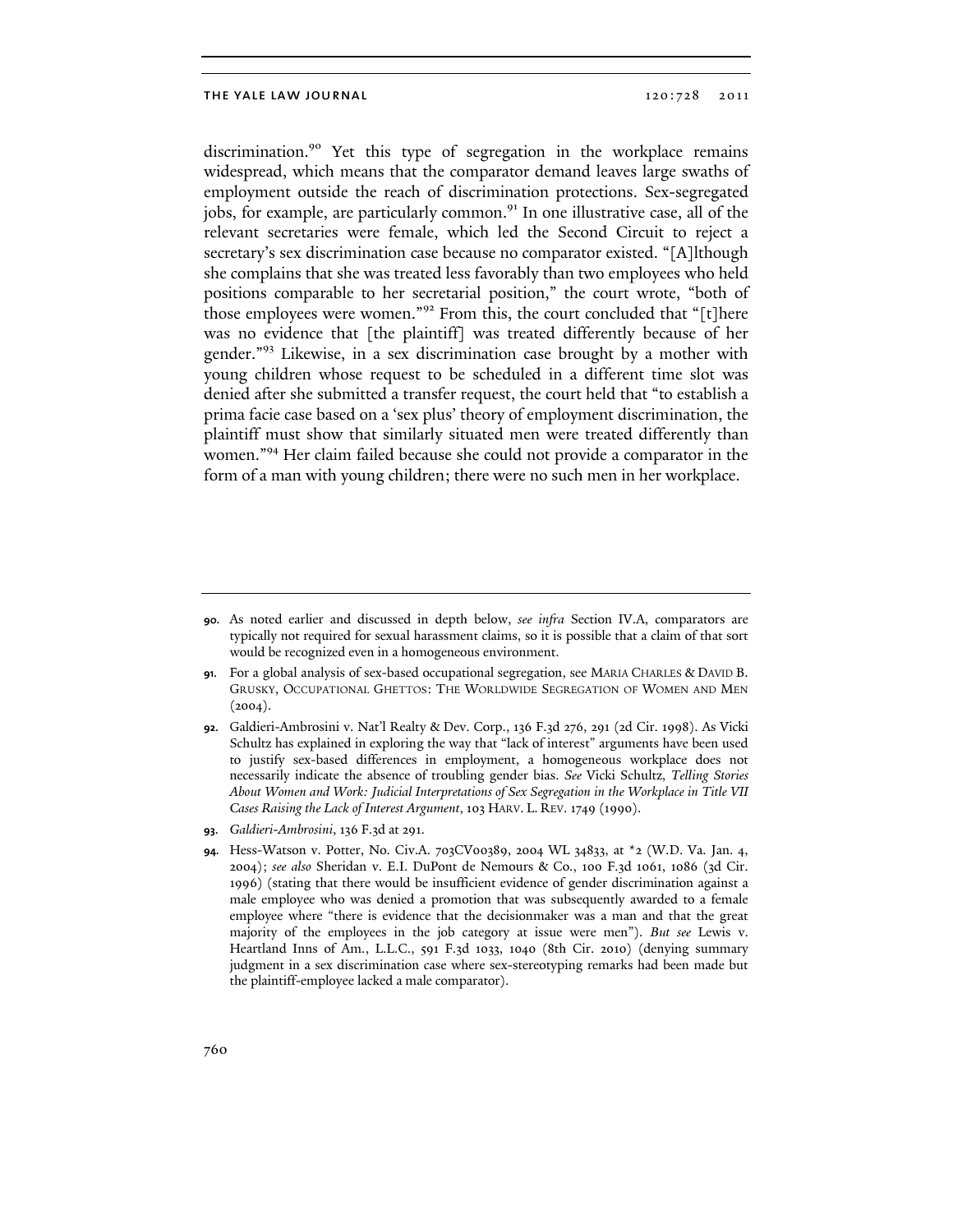The comparator demand has similarly been a barrier to discrimination claims in racially homogeneous workplaces. Typical is this observation in a discrimination case brought by an employee of Nigerian origin that was affirmed by the Second Circuit: "[T]he other unit . . . caseworkers were all African, so while Adeniji was the only person . . . assigned homemaking work while the others were assigned protective diagnostic work and homemaking work . . . he cannot claim that employees outside the Title VII protected class were treated differently than those within the protected class."<sup>95</sup>

## 5. Pregnancy, Breastfeeding, and the Nonexistent Comparator

Finally there are the pregnancy- and breastfeeding-related cases in which there can be no precise comparator by reason of the different reproductive capacities of men and women, and in which other comparators are generally not entertained by courts.<sup>96</sup> Most notorious, perhaps, is the Supreme Court's distinction between pregnant and nonpregnant people that led the Court to conclude that pregnancy discrimination did not amount to sex discrimination in Geduldig v. Aiello.<sup>97</sup> When this distinction first appeared, the question was whether California's exclusion of pregnancy from the state disability program's coverage violated the Equal Protection Clause. The Court saw the problem in this way:

The lack of identity between the excluded disability and gender as such under this insurance program becomes clear upon the most cursory analysis. The program divides potential recipients into two groups pregnant women and nonpregnant persons. While the first group is exclusively female, the second includes members of both sexes.<sup>98</sup>

<sup>95.</sup> Adeniji v. Admin. for Children Servs., 43 F. Supp. 2d 407, 426 n.7 (S.D.N.Y. 1999) (citation omitted); *see also* Nieto v. L&H Packing Co., 108 F.3d 621, 623-24 (5th Cir. 1997) (treating the fact that eighty-eight percent of the defendant's workforce were minorities as evidence against the plaintiff's race discrimination claim). *But see* Legrand v. Trs. of Univ. of Ark., 821 F.2d 478, 480 (8th Cir. 1987) (reversing as legal error a district court ruling that plaintiffs had failed to establish a prima facie case because "the overwhelming majority of employees in the Physical Plant is black").

<sup>96.</sup> These cases, which present some of the most interesting questions related to the role of the comparator heuristic, are also discussed below*. See infra* notes 223-225 and accompanying text.

<sup>97.</sup> 417 U.S. 484 (1974).

<sup>98.</sup> *Id.* at 496 n.20. And again: "There is no risk from which men are protected and women are not. Likewise, there is no risk from which women are protected and men are not." *Id.* at 496-97.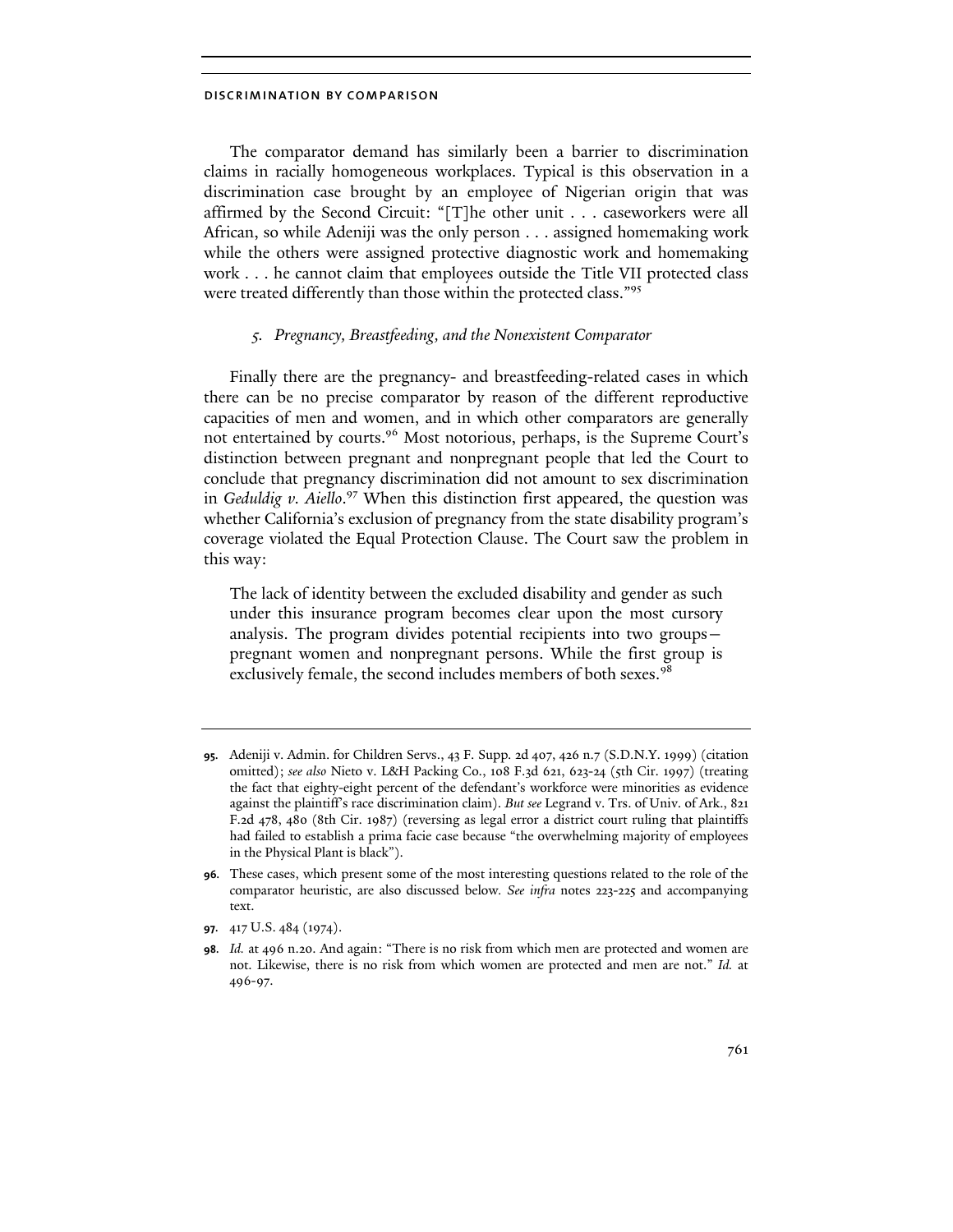The Court took the same approach to a claim that pregnancy discrimination amounted to sex discrimination under Title VII, reinforcing that the relevant comparison was between "pregnant women and nonpregnant persons."<sup>99</sup> Consequently, "[a]s a matter of law, at that time, 'an exclusion of pregnancy from a disability-benefits plan providing general coverage [was] not a gender-based discrimination at all.'"<sup>100</sup> While Congress overrode the Court's conclusion in Gilbert with the Pregnancy Discrimination Act,<sup>101</sup> which amended Title VII's definition of sex to include pregnancy-based distinctions, the point for our purposes is that the comparator heuristic missed the possibility, recognized by both the dissent<sup>102</sup> and Congress, that the lack of a comparator did not necessarily mean the absence of discrimination.

Sex discrimination challenges that have been brought related to breastfeeding rules have fared about as well as those in Geduldig and Gilbert, with courts finding that the absence of a comparator for breastfeeding women rendered it unreasonable to see the rules as discriminatory based on sex. In a decision derided by commentators,<sup>103</sup> but representative of other decisions in this area, the Sixth Circuit sustained Wal-Mart's ban on breastfeeding in

- 99. *See* Gen. Elec. Co. v. Gilbert, 429 U.S. 125, 135 (1976) (quoting *Geduldig*, 417 U.S. at 496 n.20).
- 100. AT&T Corp. v. Hulteen, 129 S. Ct. 1962, 1970 (2009) (quoting *Gen. Elec. Co.*, 429 U.S. at 136).
- 101. Congress passed the Pregnancy Discrimination Act in 1978, expanding the definition of "sex" in Title VII of the Civil Rights Act of 1964 to include unequal treatment "because of or on the basis of pregnancy, childbirth, or related medical conditions." Pub. L. No. 95-555, 92 Stat. 2076 (1978) (codified as amended at 42 U.S.C. § 2000e(k) (2006)).
- 102. *Gen. Elec. Co*., 429 U.S. at 149 (Brennan, J., dissenting) ("[I]n reaching its conclusion that a showing of purposeful discrimination has not been made . . . the Court simply disregards a history of General Electric practices that have served to undercut the employment opportunities of women who become pregnant while employed.").
- 103. *See, e.g.*, Katherine A. Macfarlane, Derungs v. Wal-Mart Stores*: Another Door Shut—A Federal Interpretation Excluding Breastfeeding from the Scope of a State's Sex Discrimination Protection*, 38 LOY. L.A. L. REV. 2319, 2322 (2005) ("[T]he Sixth Circuit's analysis . . . stymies the natural expansion of sex discrimination protection."); Elizabeth Hildebrand Matherne, *The Lactating Angel or Activist? Public Breastfeeding as Symbolic Speech*, 15 MICH. J. GENDER & L. 121, 133-34 (2008) (arguing that the Sixth Circuit's decision "leaves breastfeeding mothers vulnerable in their everyday lives and pushes them back into the home by making the world so uncomfortable and full of potential confrontations"); Brianne Whelan, *For Crying Out Loud: Ohio's Legal Battle with Public Breastfeeding and Hope for the Future*, 13 AM. U. J. GENDER SOC. POL'Y & L. 669, 673-74, 678 n.44 (2005) (analyzing an Ohio bill, H.B. 554, 125th Gen. Assem., Reg. Sess. (Ohio 2004), proposed in response to *Derungs*, that would allow a "mother . . . to breast-feed her baby in any location of a place of public accommodation wherein the mother otherwise is permitted").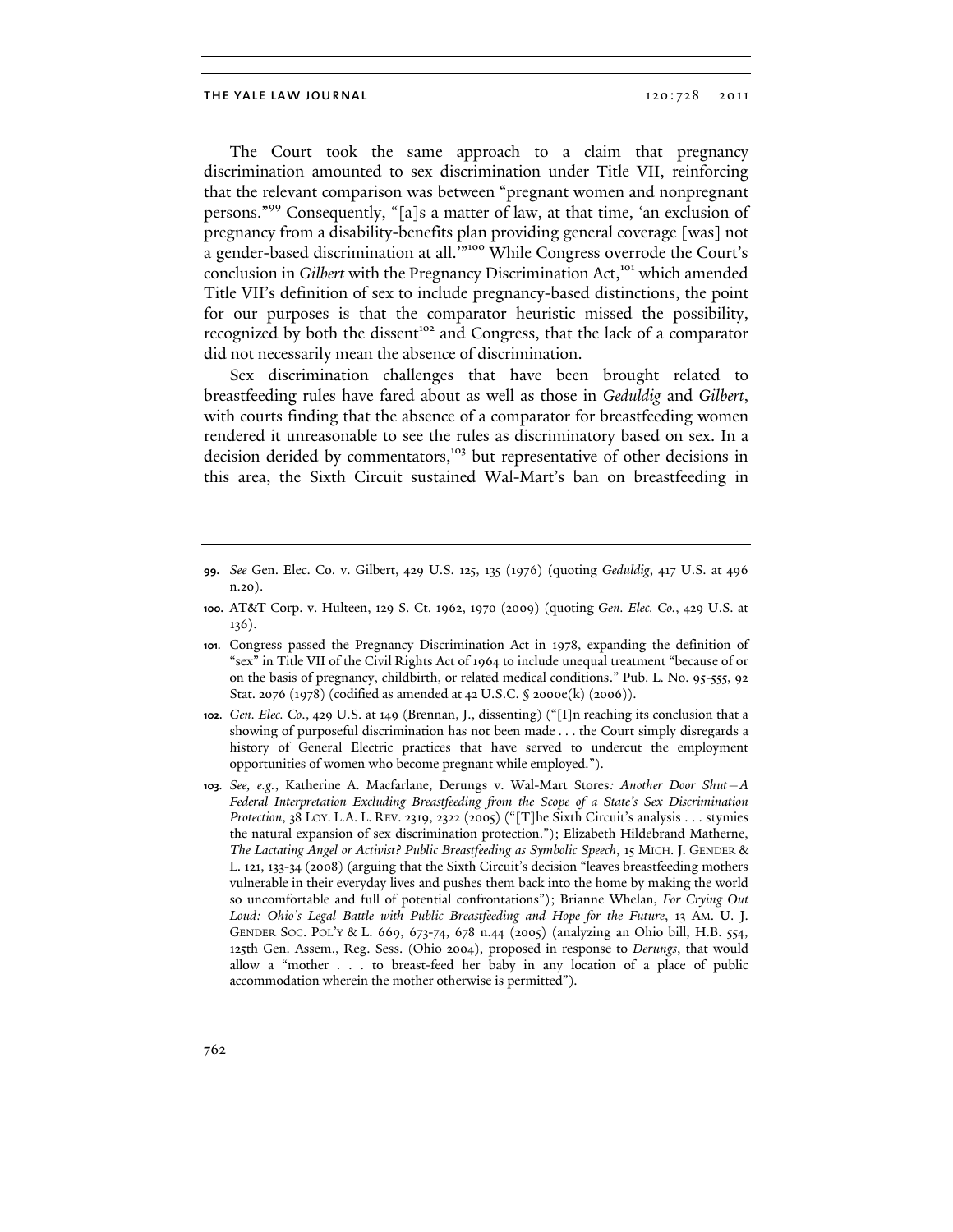public areas of the store against a state law sex discrimination claim.<sup>104</sup> The court insisted that a comparator analysis be followed, holding that "for there to be impermissible sex discrimination, there must be one gender that is treated differently than another."<sup>105</sup> Continuing, the court explained that no sex discrimination had occurred because the only prohibition Wal-Mart imposed was on a type of feeding that only women could do, and there was, therefore, no class for comparison.<sup>106</sup> The court also pointed out that the same insistence on a comparator had doomed several other challenges to breastfeeding-related restrictions, including one where a federal district court had found that "the lack of a similarly-situated class of men was fatal to the plaintiff's [Title VII] claim: 'if there is no comparable subclass of members of the opposite gender, the requisite comparison to the opposite gender is impossible."<sup>107</sup> Of the numerous district and appellate court cases it reviewed related to breastfeeding restrictions, none "found that breast-feeding fell within the scope of gender discrimination because of the absence of a comparable class."<sup>108</sup>

Thus, a conceptualization that recognizes discrimination only in the presence of a comparator will simply not observe discrimination even in cases, like many of those just discussed, that fall well within widely accepted, first-generation theories of discrimination. Indeed, in some of these settings, the comparator requirement's very design forecloses recognition of the possibility that discrimination might have occurred, including in homogeneous work environments and situations where women and men are seen as being categorically different from one another.<sup>109</sup> That is, by demanding that plaintiffs produce a comparator to have a viable case, courts have transformed the comparator methodology into the substantive law of discrimination. Because that method, as applied, allows for only a narrow set of circumstances

108. *Id.* (emphasis added).

<sup>104.</sup> Derungs v. Wal-Mart Stores, Inc., 374 F.3d 428 (6th Cir. 2004).

<sup>105.</sup> *Id*. at 437.

<sup>106.</sup> *Id*.

<sup>107.</sup> *Id.* at 439 (emphasis added) (quoting Martinez v. N.B.C., Inc., 49 F. Supp. 2d 305, 310  $(S.D.N.Y. 1999)$ .

<sup>109.</sup> While these cases involving discrimination claims because of a particular aspect of the lives of many women, such as reproduction or childcare, could fit within the discussion of second-generation claims as well, I include them here because they were framed as relatively straightforward discrimination cases yet were barred, nonetheless, by the comparator demand. *Cf.* Katherine M. Franke, *The Central Mistake of Sex Discrimination Law: The Disaggregation of Sex from Gender*, 144 U. PA. L. REV. 1 (1995) (questioning whether the recognition of differences between men and women related to reproductive capacity as categorical overstates the difference between socially constructed and biologically rooted gendered distinctions).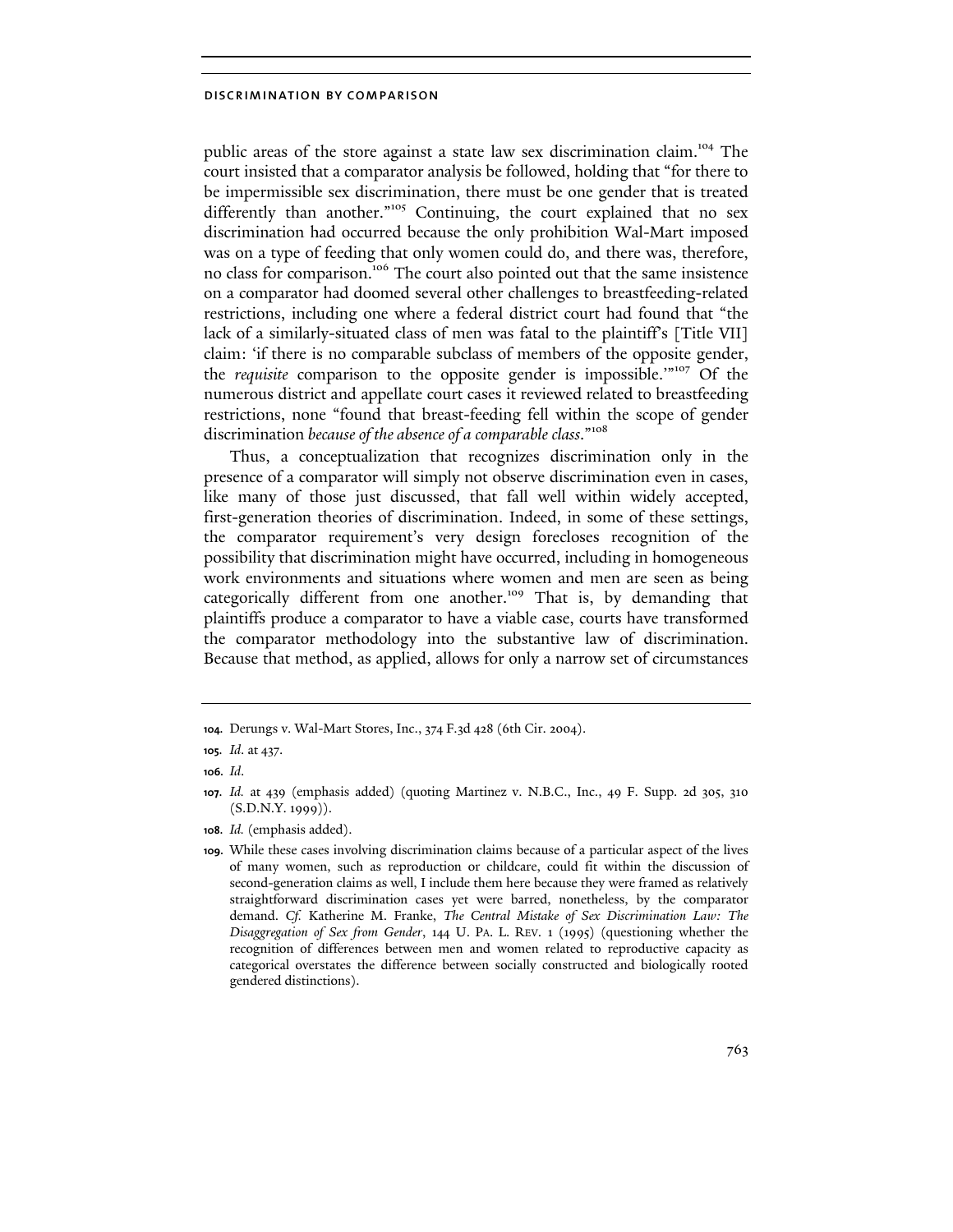to be considered discriminatory, the law of discrimination has, in effect, been narrowed as well.

## B. The Comparator Heuristic's Flaws as Amplified in Second-Generation Cases

Not surprisingly, if finding an adequate comparator is difficult in a "simple" discrimination case, where an individual alleges that he or she was treated differently because of his or her protected trait, then the task becomes even more daunting when a claim rests on a more complex understanding of identity or the surrounding workplace structures. Many of the problems posed by the comparator demand in these cases echo those just discussed. Still, the ways in which they manifest render nearly all second-generation cases nonviable, reinforcing the starkness of the disconnect between these newer theories of discrimination and the existing comparator-focused jurisprudence.<sup>110</sup> Hence their separate treatment here.<sup>111</sup>

## 1. Intersectionality

Among the various cases that track intersectionality theory's insights, the simplest are known as trait-plus cases, in which an employer imposes a rule on members of one group in a workplace based on a combination of their protected trait and some other unprotected attribute, such as having young children or being married to a fellow employee. An early case in this area, Phillips v. Martin Marietta Corp., signaled the possibility of success for an individual who could show, via an explicit policy such as a bar on employment applications from women with small children, that an employer had treated a subset of employees adversely because of a protected trait.<sup>112</sup> Absent an explicitly discriminatory policy, however, an individual is typically required to produce a comparator to show that the adverse treatment is trait-based. This means that the individual must identify a coworker who not only has comparable job responsibilities and lacks the same protected trait but also has the same unprotected attribute, such as parental or marital status.

<sup>110.</sup> The last Part of this Article returns to this disconnect to discuss alternate methodologies that have the potential to be inclusive of the thicker, second-generation conceptualizations of discrimination.

<sup>111.</sup> Even for those who would not characterize the circumstances described below as involving discrimination, it is useful to see the similarities in the ways in which the comparator demand affects consideration of both these and first-generation types of claims.

<sup>112.</sup> 400 U.S. 542 (1971). In *Martin Marietta*, there was a clear comparator group of men with small children whose applications were not barred by the challenged rule. *Id*. at 544.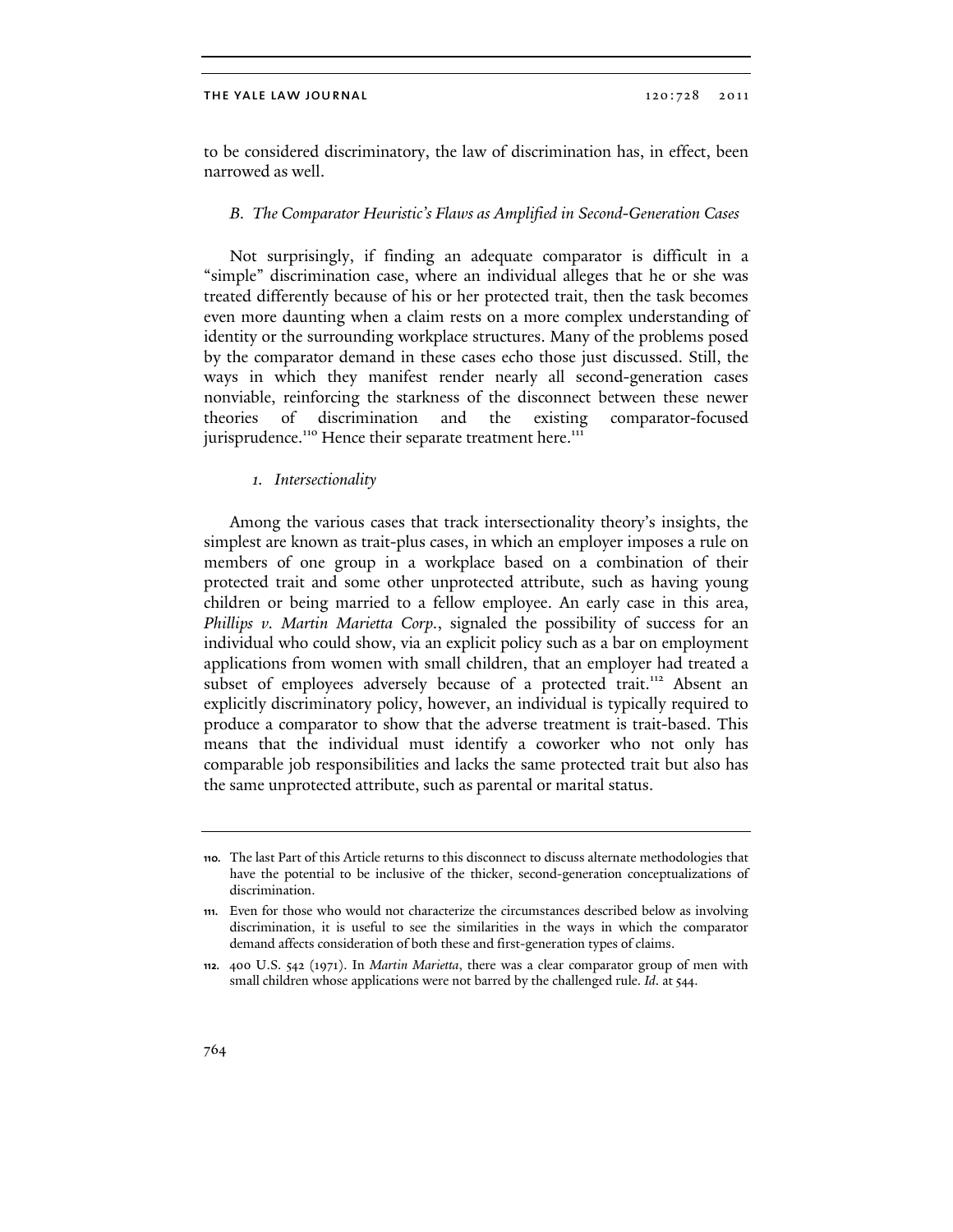Given the difficulties associated with finding an adequate comparator in the simplest of circumstances, as described earlier, there are likely to be even fewer, if any, close comparators in these kinds of cases.<sup>113</sup> Consider, for example, the Tenth Circuit's rejection of a sex discrimination claim by an airport custodian shift supervisor who alleged that she was treated worse than the male shift supervisors when she was fired because her husband, whom she supervised, was reported to have left his workplace during his shift.<sup>114</sup> The court cited a litany of cases for the proposition that "gender-plus plaintiffs can never be successful if there is no corresponding subclass of members of the opposite gender."<sup>115</sup> Adding that "[s]uch plaintiffs cannot make the requisite showing that they were treated differently from similarly situated members of the opposite gender,"<sup>116</sup> the court found that Ms. Coleman's claim failed because she could not show that the employer treated her "differently from men who also were married to subordinate employees."<sup>117</sup>

More complicated still are the situations in which an individual claims discrimination based on more than one protected category. These intersectional or multidimensional claims arise when an individual seeks to show that the employer discriminated because of the individual's particular combination of traits, rather than simply trying to show that the employer discriminated on two distinct grounds.<sup>118</sup> As one court explained in connection

<sup>113.</sup> The challenge here is thus somewhat similar to the challenge for the "unique" Mrs. Troupe in the pregnancy-leave discrimination case described above. *See supra* text accompanying notes 87-89.

<sup>114.</sup> Coleman v. B-G Maint. Mgmt., Inc., 108 F.3d 1199 (10th Cir. 1997).

<sup>115.</sup> *Id.* at 1204. As the court also explained, in a "plus"-type case, "although the protected class need not include *all* women, the plaintiff must still prove that the subclass of women was unfavorably treated as compared to the corresponding subclass of men." *Id*. at 1203.

<sup>116.</sup> *Id.* at 1204.

<sup>117.</sup> *Id.* at 1205.

<sup>118.</sup> *See, e.g.*, Vasquez v. Cnty. of L.A., 349 F.3d 634, 653-55 (9th Cir. 2003) (Ferguson, J., dissenting) (stating that a comment about the plaintiff having a "typical Hispanic macho attitude" and others like it showed "particularly offensive stereotypes about Hispanics as lazy, and about Hispanic males as aggressive and domineering" and finding that the remarks and other conduct stated a claim "as to whether [the plaintiff] was subjected to an abusive workplace because of his race and his sex"); Anthony v. Cnty. of Sacramento, 898 F. Supp. 1435, 1445 (E.D. Cal. 1995) (denying defendants' summary judgment motion and stating that "the epithet 'black bitch' cannot be designated exclusively as either racist or sexist"); *see also* Rogers v. Am. Airlines, Inc., 527 F. Supp. 229 (S.D.N.Y. 1981) (finding that African-American women did not constitute a discrete class for the purposes of a Title VII suit); DeGraffenreid v. Gen. Motors Assembly Div., 413 F. Supp. 142, 143 (E.D. Mo. 1976) ("[T]his lawsuit must be examined to see if it states a cause of action for race discrimination,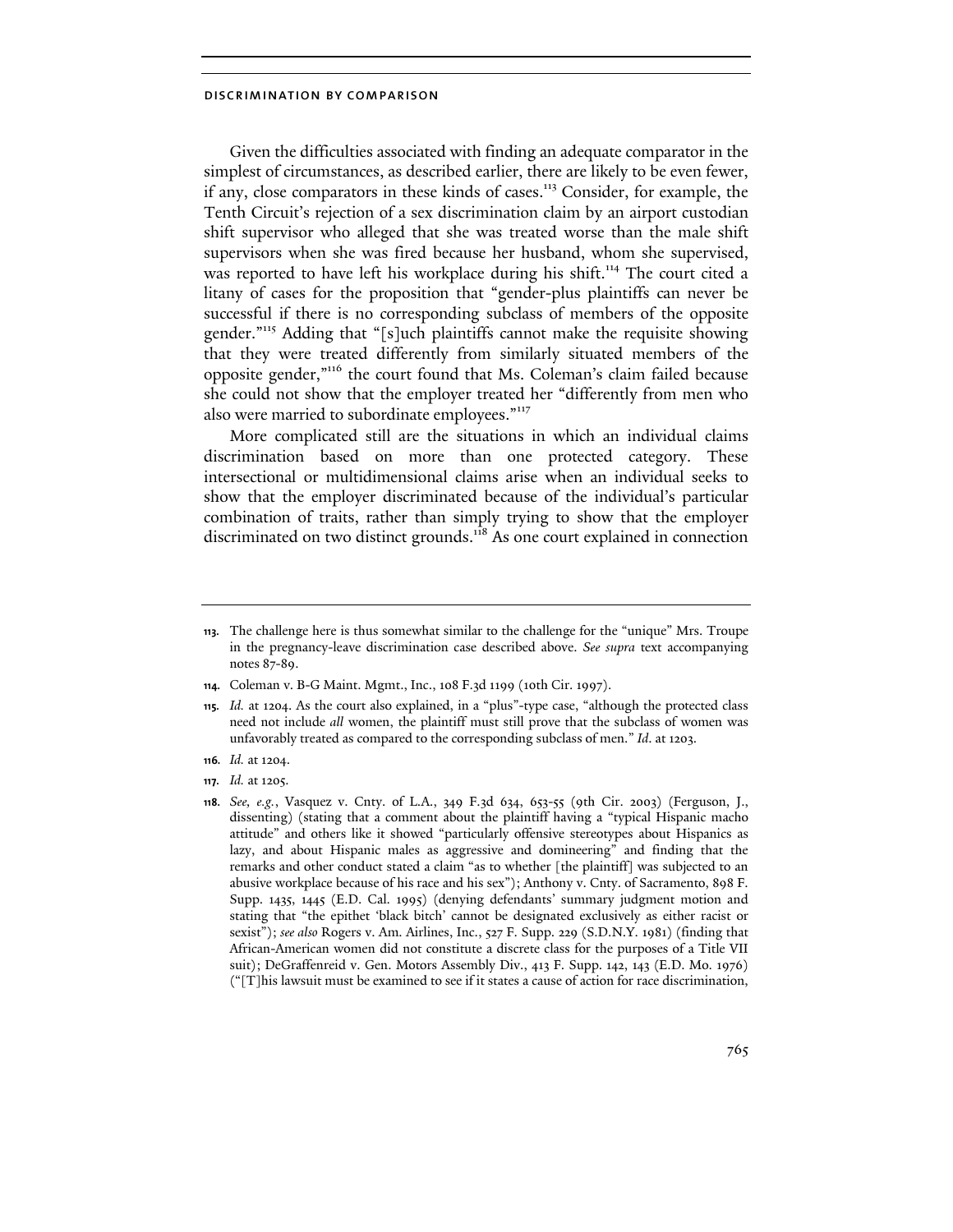with a suit brought by an Asian woman, for example, "Asian women are subject to a set of stereotypes and assumptions shared neither by Asian men nor by white women" so the absence of evidence of discrimination against Asian men or white women would not disprove the plaintiff's claim.<sup>119</sup>

Most courts exclude as possible comparators anyone who shares any of the protected characteristics that form the basis of the plaintiff's claim,<sup>120</sup> so that finding a comparator for an intersectional claimant is even more difficult than it is for individuals who base their claim on one protected characteristic. As one court explained, "[T]he more specific the composite class in which the plaintiff claims membership, the more onerous th[e] ultimate burden" of proving discrimination becomes.<sup>121</sup> Thus, even if anecdotal and social science evidence reveals the real experience of intersectional discrimination,<sup>122</sup> it will usually be impossible, as a practical matter, for an individual to find his or her negative mirror image to show that discrimination has occurred. As a result, as one commentator has observed, "courts have basically given up on the complex subject."<sup>123</sup>

## 2. Identity Performance

A second type of complex case for which the comparator demand inhibits the observation of discrimination is the identity performance case. In developing the idea that "[w]orkplace discrimination is driven by more than

sex discrimination, or alternatively either, but not a combination of both."), *aff'd in part, rev'd in part*, 558 F.2d 480 (8th Cir. 1977).

<sup>119.</sup> Lam v. Univ. of Haw., 40 F.3d 1551, 1562 (9th Cir. 1994); *see also id.* ("[T]he attempt to bisect a person's identity at the intersection of race and gender often distorts or ignores the particular nature of their experiences."); Jefferies v. Harris Cnty. Cmty. Action Ass'n, 615 F.2d 1025, 1032 (5th Cir. 1980) ("The essence of Jefferies' argument is that an employer should not escape from liability for discrimination against black females by a showing that it does not discriminate against blacks and that it does not discriminate against females."); Kotkin, *supra* note 15, at 1475 (describing *Lam* as "one of very few 'plus' claims to have met success").

<sup>120.</sup> *See* Kotkin, *supra* note 15, at 1491-92; *cf.* Philipsen v. Univ. of Mich. Bd. of Regents, No. 06- CV-11977-DT, 2007 WL 907822, at \*6 (E.D. Mich. Mar. 22, 2007) ("Courts are split . . . over whether the proper comparator may only include a person outside of the protected class who has the same 'plus characteristic' as the plaintiff (in this case, a male with young children) or whether the comparator may include any *person* (male or female) who lacks the 'plus' characteristic (in this case, a female without young children).").

<sup>121.</sup> Jeffers v. Thompson, 264 F. Supp. 2d 314, 327 (D. Md. 2003).

<sup>122.</sup> *See* Kotkin, *supra* note 15, at 1446 & n.22 (discussing sources).

<sup>123.</sup> *Id.* at 1462.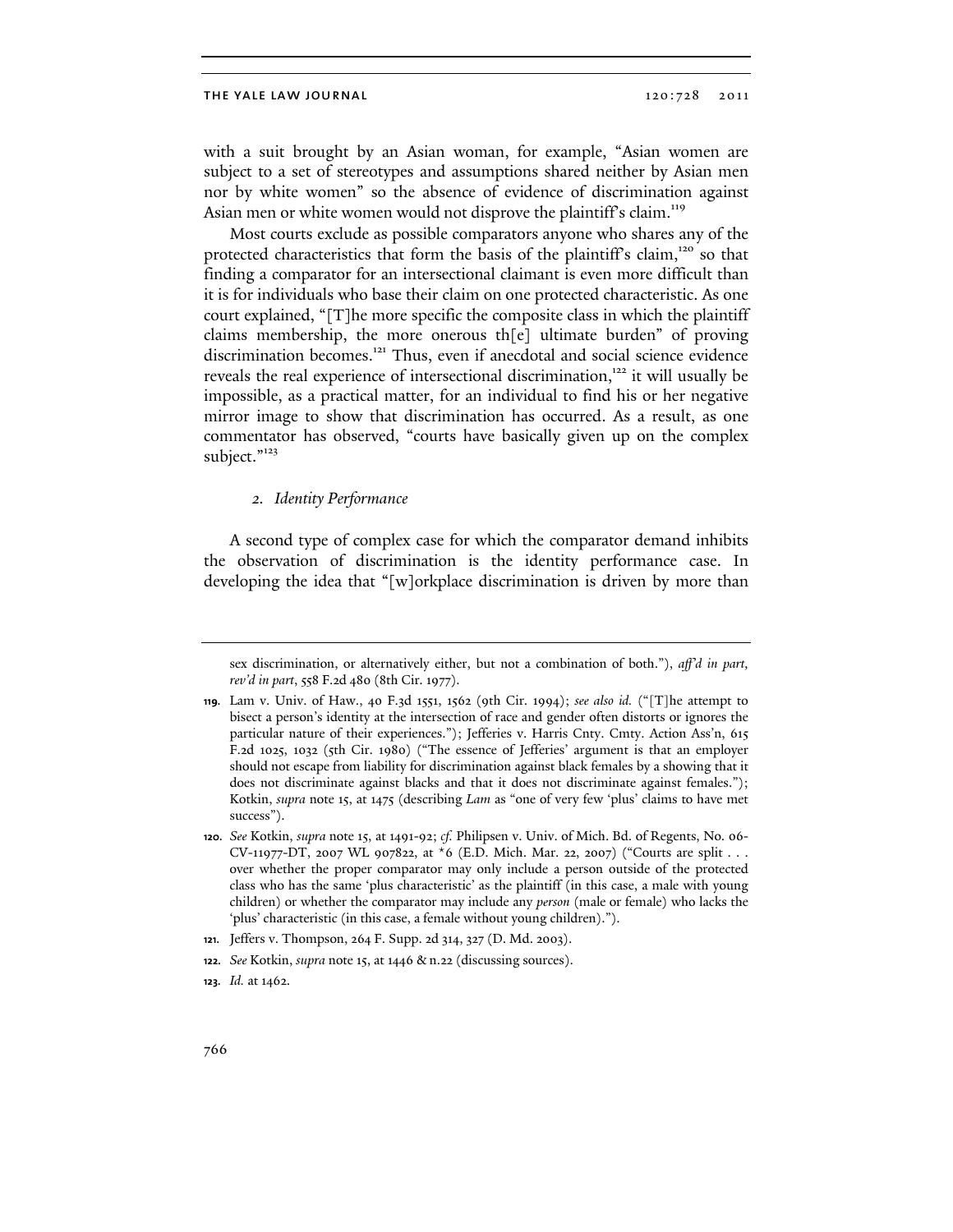the physiological markers of outsider difference,"<sup>124</sup> Devon Carbado and Mitu Gulati observed that outsiders who want to succeed in a workplace "often find themselves having to do extra work to make themselves palatable and their insider employers comfortable."<sup>125</sup> Addressing clothing and hairstyle choices, language use, and styles of socializing, Carbado and Gulati identify "strategic passing," "comforting," "using prejudice," and other strategies as existing along this continuum of identity work.<sup>126</sup> Those who do not engage in these "comfort strategies" may find themselves out of work or outside the partnership track.

In considering what a discrimination claim on these grounds might look like, Carbado and Gulati offer the example of the "fifth black woman" who presents herself, through her choices about clothing and socializing, in ways more associated with African-Americans than do four other black female colleagues.<sup>127</sup> Ultimately, the four others get promoted but the fifth black woman does not, although all have produced comparable work. The question for purposes here becomes whether a court could recognize race discrimination in that set of facts, which indicate that the fifth employee's nonpromotion was because of the way she performed her race. Even if the fifth black woman could produce a comparator from outside of her demographic group, such as a white

125. Carbado & Gulati, *supra* note 21, at 1307.

<sup>124.</sup> Carbado & Gulati, *supra* note 21, at 1307; *see also* Green, *Work Culture*, *supra* note 23, at 628 ("[S]etting behavioral expectations along a white, male norm imposes extra performance costs on outsiders and forces reconstruction of identity."); Gowri Ramachandran, *Intersectionality as "Catch 22": Why Identity Performance Demands Are Neither Harmless Nor Reasonable*, 69 ALB. L. REV. 299, 300 (2005) ("[N]egotiating multiple identity performance demands simultaneously often places intersectionals in a uniquely restricted situation, one that has been referred to in other contexts as a 'catch 22' or 'double bind.'"); Camille Gear Rich, *Performing Racial and Ethnic Identity: Discrimination by Proxy and the Future of Title VII*, 79 N.Y.U. L. REV. 1134, 1199-1230, 1269 (2004) (arguing that interpretations of Title VII that "fail to account for the role that volitional behavior or race/ethnicity performance plays in defining individual identity" leave courts unable to reach "equitable resolution" of discrimination claims); Laura Morgan Roberts & Darryl D. Roberts, *Testing the Limits of Antidiscrimination Law: The Business, Legal, and Ethical Ramifications of Cultural Profiling at Work*, 14 DUKE J. GENDER L. & POL'Y 369, 378-86 (2007) (discussing "[i]dentity [p]erformance as a [s]trategic [r]esponse to [w]orkplace [c]ultural [p]rofiling"); Kimberly A. Yuracko, *Trait Discrimination as Race Discrimination: An Argument About Assimilation*, 74 GEO. WASH. L. REV. 365, 369 (2006) ("This paper seeks to begin the process of defining the ways in which employers use trait discrimination so as to begin a more useful normative discussion about when, if ever, antidiscrimination law should prohibit such discrimination.").

<sup>126.</sup> *Id.* at 1299-1307.

<sup>127</sup>. *See* Devon W. Carbado & Mitu Gulati, *The Fifth Black Woman*, 11 J. CONTEMP. LEGAL ISSUES 701, 714-19 (2001).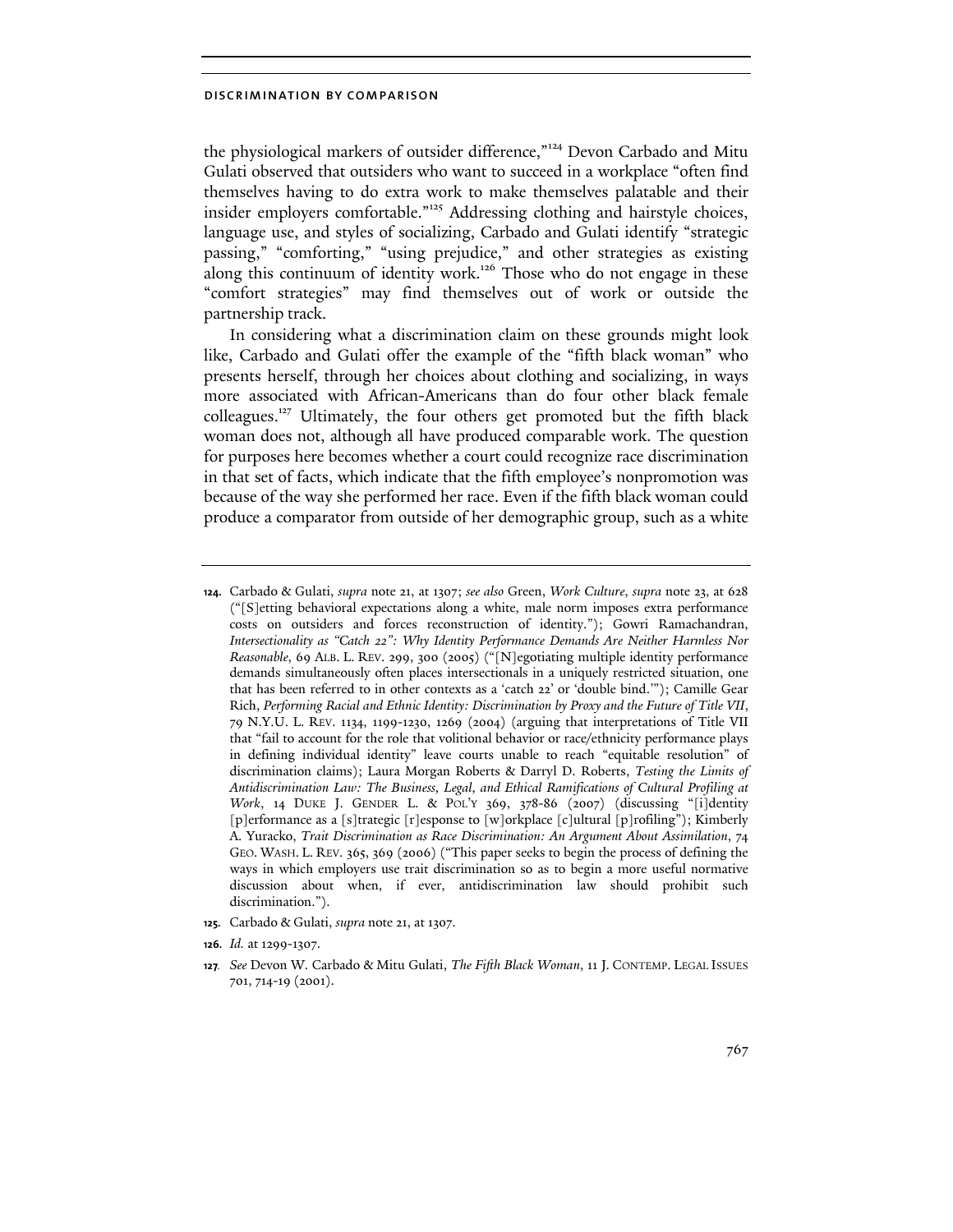man, the promotion of four "comparable" peers who are similar with respect to their race and sex (that is, the protected traits on which a claim might be filed) would likely be treated as undermining any inference of discrimination a factfinder might otherwise draw from the comparison.<sup>128</sup> There may well be other strategies for illuminating the possibility that the employer acted with discriminatory intent, as will be discussed shortly, but comparison will be unavailing.

Perhaps the most classic illustration of identity-performance discrimination from case law is Rogers v. American Airlines, in which a federal district court rejected a claim that the airline's prohibition of cornrows amounted to race discrimination.<sup>129</sup> "[E]ven if socioculturally associated with a particular race or nationality," the court wrote, the hairstyle "is not an impermissible basis for distinctions in the application of employment practices by an employer."<sup>130</sup> The Rogers analysis has since been repeated by numerous courts, which have rejected employees' claims that employer restrictions on or comments about personal appearance choices amount to trait-based discrimination.<sup>131</sup> In a case

- 128. *See, e.g.*, Smith v. Planas, 975 F. Supp. 303, 308 (S.D.N.Y. 1997) ("Five of the seven individuals identified by Plaintiff as having received higher-paying assignments were black—members of Plaintiff's protected class. As such, Plaintiff has failed to make out a prima facie case of race discrimination because he cannot show that the adverse employment action taken against him occurred in circumstances giving rise to an inference of race discrimination."); Samuels v. N.Y. State Dep't of Corr. Servs., No. 94-CV-8645, 1997 WL 253209, at  $\star$ 5 (S.D.N.Y. May 14, 1997) (finding that an African-American woman failed to articulate a prima facie case for race discrimination because, as two of her alleged comparators were African-American men, she "[could not] show that the adverse employment action taken against her . . . occurred in circumstances giving rise to an inference of race discrimination"). *But see, e.g.*, Graham v. Long Island R.R., 230 F.3d 34, 43 (2d Cir. 2000) ("[Because] Title VII's principal focus is on protecting individuals, rather than a protected class as a whole, an employer may not escape liability . . . simply because it can prove it treated other members of the employee's group favorably.").
- 129. 527 F. Supp. 229 (S.D.N.Y. 1981). Rogers argued that the grooming policy "discriminate[d] against her as a woman, and more specifically as a black woman." *Id.* at 231; *see also id.* at 231-32 (quoting Rogers's contention that the cornrow style "'has been, historically, a fashion and style adopted by Black American women'"). Scores of articles have analyzed the *Rogers*  decision and the racial nature of the airline's selective hairstyle restriction. *See, e.g.*, Paulette Caldwell, *A Hair Piece: Perspectives on the Intersection of Race and Gender*, 1991 DUKE L.J. 365; Angela Onwuachi-Willig, *Another Hair Piece: Exploring New Strands of Analysis Under Title VII*, 98 GEO. L.J.1079 (2010).
- 130. *Rogers*, 527 F. Supp. at 232.
- 131. *See, e.g.*, Tavora v. N.Y. Mercantile Exch., 101 F.3d 907, 908-09 (2d Cir. 1996) (citing numerous cases to support the conclusion that sex-based hair length rules do not violate sex discrimination prohibitions); Pitts v. Wild Adventures, No. 7:06-CV-62-HL, 2008 WL 1899306, at  $*6$  (M.D. Ga. Apr. 25, 2008) (finding that a theme park employer's ban on dreadlocks and cornrows did not amount to race discrimination in part because "the policy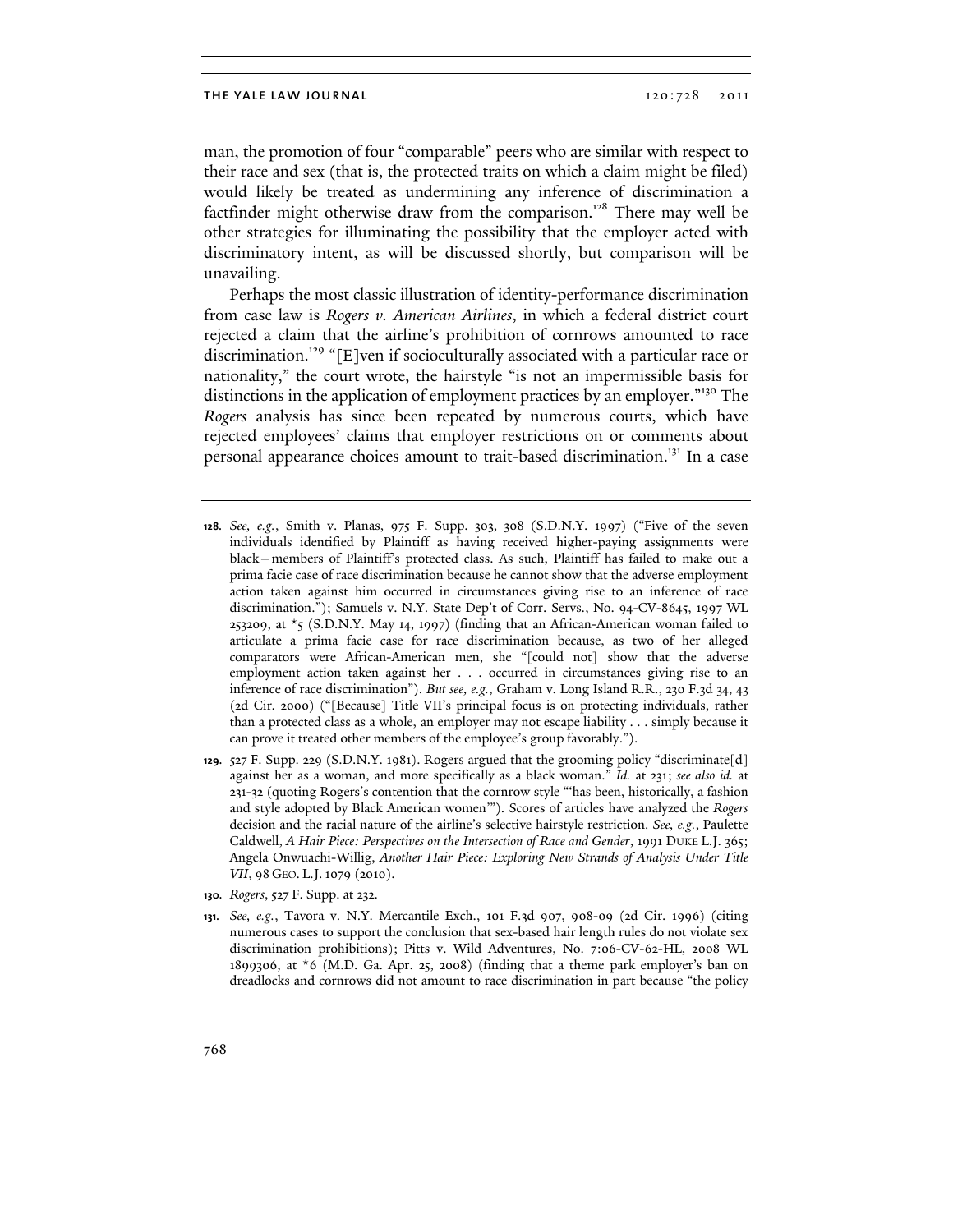against the United Parcel Service, for example, a driver alleged racial discrimination and harassment in connection with comments about his dreadlocks, which he associated with his African identity as well as his religious beliefs.<sup>132</sup> Among other comments, UPS managers told him he looked like Stevie Wonder, equated his hair with drug use, and more.<sup>133</sup> Yet the court concluded that race was not implicated. "These comments and abuse," the court wrote, "while hurtful, sophomoric and insulting, are not racist in nature and do not support a reasonable inference of racial discrimination."<sup>134</sup> Likewise, another district court found that an employer's conduct was harassing but not racially motivated when he criticized an African American employee's hairstyles, "commented 'it's a black thing' one day when Miller was discussing her hair and fingernails with a white female co-worker," and asked her, among other similar questions, whether she was going to the zoo or to the jungles of Nigeria when she wore an animal-print top.<sup>135</sup>

In these cases, the comparator demand plays what might be described as a supporting role in limiting the discrimination theory's reach. Although courts are generally dismissive of grooming code discrimination claims as restrictions on "personal preference" rather than identity,<sup>136</sup> they also take the absence of comparators to reinforce the absence of discriminatory intent. For example, in Eatman, the court observed that the driver "ha[d] not identified any specific similarly situated non-black employee who was not disciplined for violating the hair appearance guideline."<sup>137</sup> It added, in response to the driver's showing that seventeen of the eighteen affected employees were black, that this

- 133. *Id.* at 261, 264.
- 134. *Id.* at 265.

applies to all races and there is no evidence that the policy was enforced only against African-Americans"); Austin v. Wal-Mart Stores, Inc., 20 F. Supp. 2d 1254, 1257 n.4 (N.D. Ind. 1998) (citing *Rogers* to sustain store's sex-based hair length rules); *see also* Jespersen v. Harrah's Operating Co., 444 F.3d 1104 (9th Cir. 2006) (en banc) (sustaining sex-based grooming code restrictions against a sex discrimination claim); *Austin*, 20 F. Supp. 2d at 1256 (holding, with respect to a grooming code, that "discrimination based on factors of personal preference" does "not necessarily restrict employment opportunities and thus" is "not forbidden").

<sup>132.</sup> Eatman v. United Parcel Serv., 194 F. Supp. 2d 256, 259 (S.D.N.Y. 2002). Thanks to Kimberly Yuracko for discussion of *Eatman* and some of the other contemporary identity performance cases noted here.

<sup>135.</sup> Miller v. CCC Info. Sys., Inc., No. 95 C 6612, 1996 WL 480370, at \*1 (N.D. Ill. Aug. 22, 1996). Miller had argued that the hairstyle and clothing comments "were 'racial' because white people do not wear their hair in the same style." *Id.* at \*3.

<sup>136.</sup> *See, e.g.*, *Austin,* 20 F. Supp. 2d at 1256.

<sup>137.</sup> *Eatman*, 194 F. Supp. 2d at 264.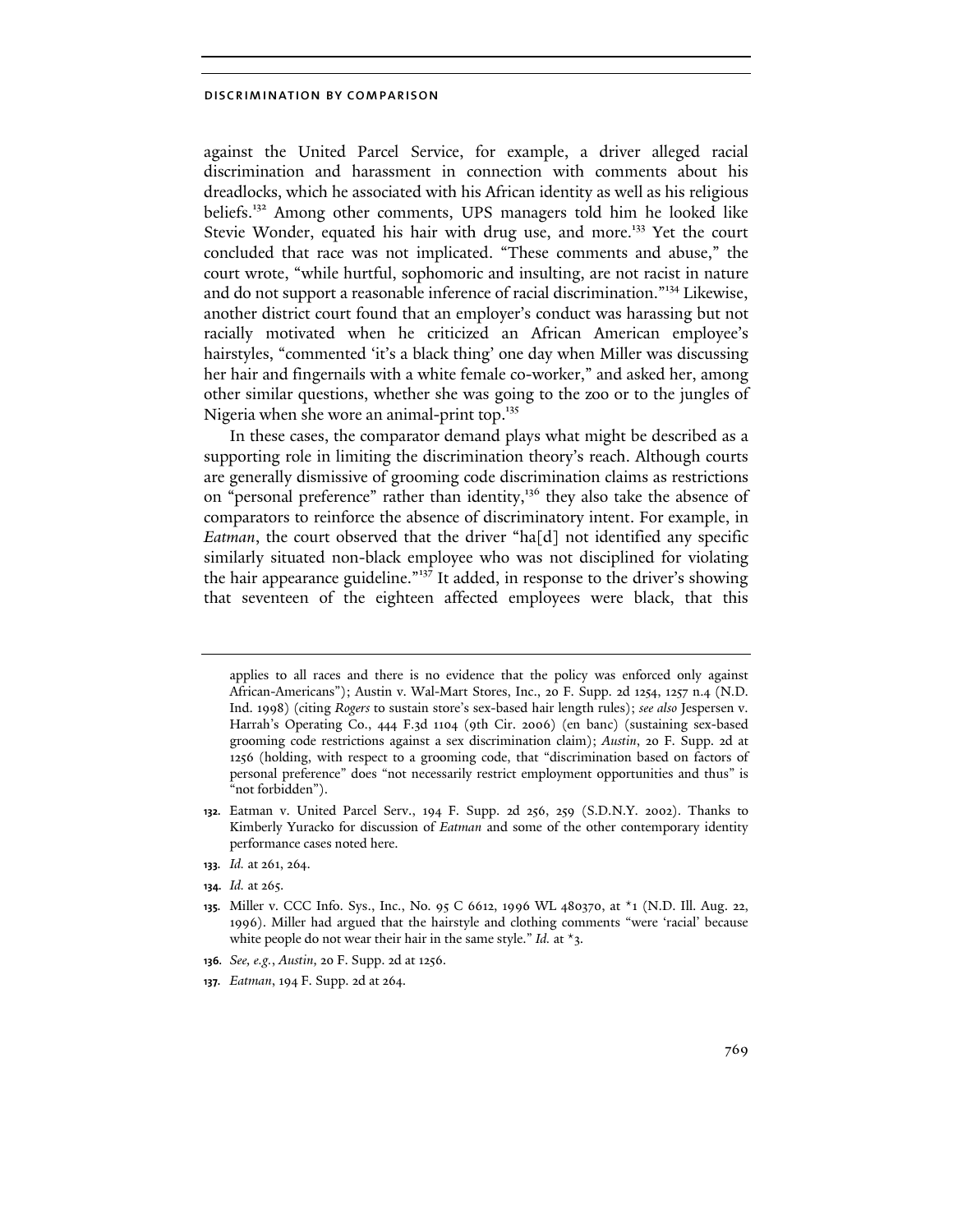circumstantial evidence "would not, on its own, reasonably support a finding of discriminatory intent against African Americans."<sup>138</sup> Likewise, in Rogers, even while the court stressed that "[a]n all-braided hair style is an 'easily changed characteristic,'" it bolstered its argument by observing that the cornrows ban "applies equally to members of all races."<sup>139</sup>

## 3. Structural Discrimination

In a third situation—where workplace norms, structures, and interactions tend to obscure discriminatory intent (the "structural" cases)—the treatment of comparators as prerequisite to a claim may also exacerbate the difficulties that individuals already face in illuminating discrimination. The claim of structural analysis, as noted earlier, suggests that standard enforcement of discrimination laws misses many of the ways in which members of nondominant groups are excluded or marginalized not only by their supervisors but also by coworkers and others, with a detrimental effect on the terms and conditions of their employment.<sup>140</sup> This analysis, which reflects both the changed workplace and our increasingly refined understanding of the dynamics producing inequality, requires adjudicators to recognize complexly constituted, nonexplicit bias in interactions that often take place over time.<sup>141</sup>

The difficulty is that this view of the dynamics that produce inequality does not match the behavioral assumptions behind the comparator approach, which rely most heavily on striking differences in an employer's treatment of comparable coworkers as the signal of discriminatory intent.<sup>142</sup> A woman may be given less weighty assignments or excluded from certain meetings or outings that ultimately limit her opportunities to advance within a firm, yet unless a precisely comparable male colleague has not been excluded, the different treatment will not be legible for a court focused on actual comparators. Consider the law firm environment, for example. Because associates work on an array of cases, often with a variety of supervisors, a

<sup>138.</sup> *Id.*; *see also id.* at 265 ("Locked hair . . . is not so closely associated with black people that a racially neutral comment denigrating it can reasonably be understood as a reflection of discriminatory animus . . . . ").

<sup>139.</sup> Rogers v. Am. Airlines, 527 F. Supp. 229, 232 (S.D.N.Y. 1981).

<sup>140.</sup> *See supra* note 23 and accompanying text.

<sup>141.</sup> *See* Sturm, *supra* note 18, at 469 (explaining that the complexity of these claims "lies in the multiple conceptions and causes of the harm, the interactive and contextual character of the injury, the blurriness of the boundaries between legitimate and wrongful conduct, and the structural and interactive requirements of an effective remedy").

<sup>142.</sup> *See supra* note 72.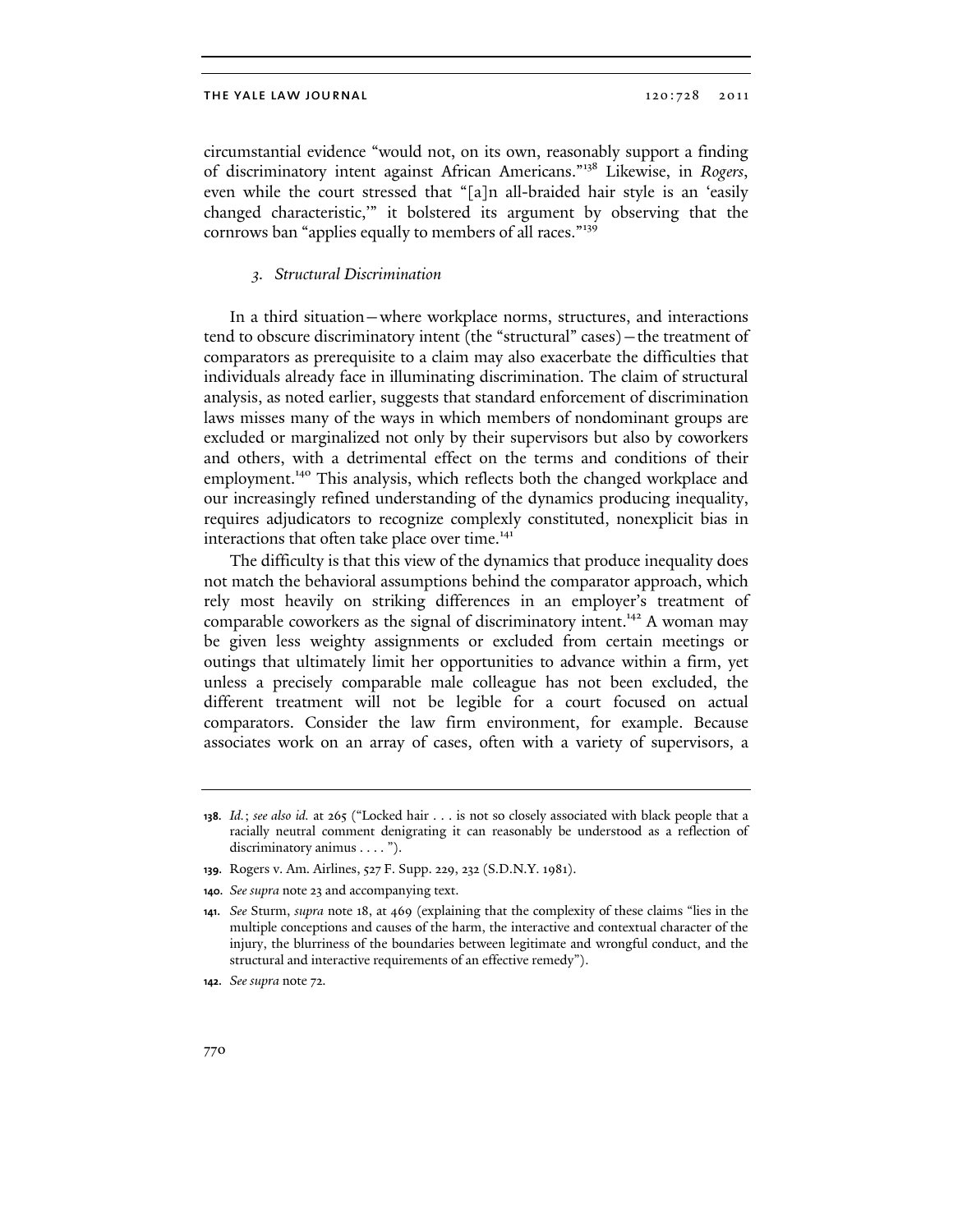female associate is unlikely to be able to identify a sufficient number of closely comparable colleagues with sufficiently similar credentials and assignments to make a persuasive case of sex-based disparate treatment based on differences in assignment quality.<sup>143</sup>

Notably, some recent class actions have succeeded in persuading courts, at least for class certification purposes, that a particular type of hiring or promotion process (usually one in which supervisors have relatively unfettered discretion) is likely to facilitate discrimination based on a protected characteristic.<sup>144</sup> Ordinarily, though, the constricted view of comparators that operates in most cases means that few plaintiffs are able to provide an adequate comparator class that has not been disadvantaged by the employer's practices.

In short, although comparison is the dominant method used for observing discrimination, an actual and sufficient comparator turns out to be unattainable for most individuals who claim discrimination. Further, because of the numerous situations in which a comparator does not exist by virtue of the theory underlying the claim, the insistence on comparators renders whole

<sup>143.</sup> *Cf.* Ezold v. Wolf, Block, Schorr & Solis-Cohen, 983 F.2d 509 (3d Cir. 1992) (rejecting a claim that a law firm's assignment system had disadvantaged the plaintiff because of sex rather than because of her academic credentials); David B. Wilkins & G. Mitu Gulati, *Why Are There So Few Black Lawyers in Corporate Law Firms? An Institutional Analysis*, 84 CALIF. L. REV. 493, 585 (1996) (arguing that "[n]either disparate treatment nor disparate impact analysis is well suited to rooting out the kind of adverse employment practices" related to assignments, training, and mentoring that are critical to advancement within law firms); S. Elizabeth Foster, Comment, *The Glass Ceiling in the Legal Profession: Why Do Law Firms Have So Few Female Partners?*, 42 UCLA L. REV. 1631, 1642-43 (1995) (discussing the "exclusionary and discriminatory behavior" in law firms that results in women's diminished opportunities for advancement).

<sup>144.</sup> *See, e.g.*, Dukes v. Wal-Mart Stores, Inc., 603 F.3d 571 (9th Cir. 2010) (en banc) (certifying a sex discrimination class action based in part on a determination that the employer's promotion practices could have facilitated sex-based decisionmaking) *cert. granted*, 79 U.S.L.W. 3128 (U.S. Dec. 6, 2010) (No. 10-277); Butler v. Home Depot, Inc., Nos. C-94- 4335 SI & C-95-2182 SI, 1997 WL 605754, at \*7 (N.D. Cal. Aug. 29, 1997) (sustaining certification of a sex discrimination class action challenging hiring and promotion practices and quoting expert testimony explaining that "[i]n the context of a male-dominated culture, relying on highly arbitrary assessments of subjective hiring criteria allows stereotypes to influence hiring decisions"). *But see, e.g.*, EEOC v. Chi. Miniature Lamp Works, 947 F.2d 292, 305 (7th Cir. 1991) (rejecting a race discrimination in hiring claim and holding that "[w]ithout probative evidence of discriminatory intent, however, Miniature is not liable when it passively relies on the natural flow of applicants for its entry-level positions"); EEOC v. Wal-Mart Stores, Inc., No. 6:01-CV-339, 2010 WL 583681, at \*3 (E.D. Ky. Feb. 16, 2010) (excluding expert witness testimony regarding the link between an employer's practices and sex discrimination on the grounds that the expert had not shown discriminatory intent when concluding that the "overwhelmingly male-dominated workforce" was likely to influence hiring decisions).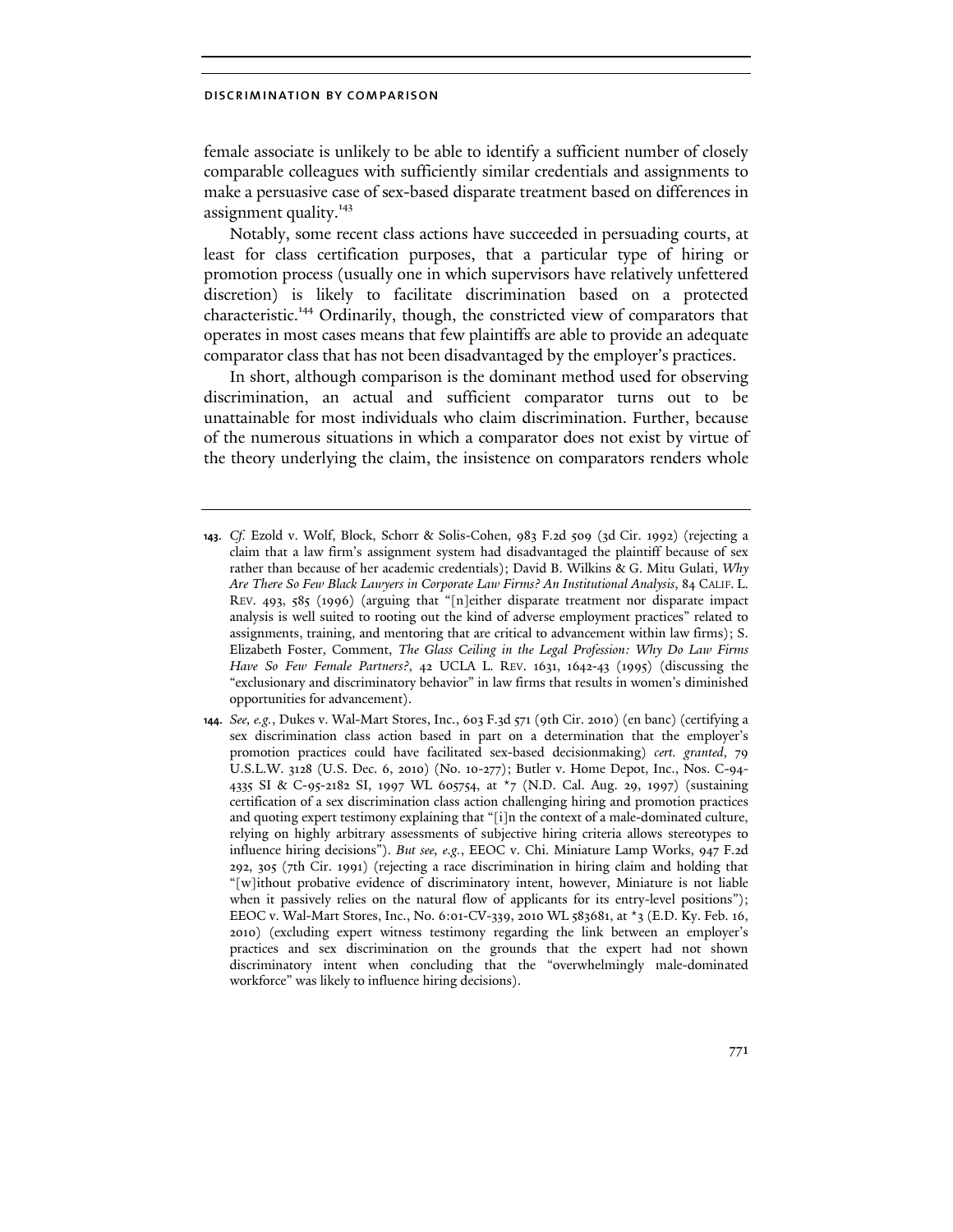categories of potentially discriminatory conduct beyond the reach of discrimination law.

## iii. on the conceptual limitations of comparators

As we have seen, courts place comparators on something of a doctrinal pedestal by treating them as the default heuristic and as a threshold requirement for illuminating whether discrimination could have occurred. Yet the vast number of cases in which comparisons simply cannot be made begs the question whether comparators deserve this status and whether we ought to accept, as many courts and individual judges have, that if no comparison can be drawn, discrimination could not have occurred.

This Part argues that courts' unequivocal embrace of comparators overstates comparators' revelatory powers related to discrimination in two ways. First, the heuristic is overinclusive; it does not prove as much as it is often treated as proving, at least not without important additional assumptions from the factfinder. And second, the heuristic is underinclusive; a comparator's absence does not necessarily show that discrimination has not occurred. To be clear, I am not suggesting that, as a result of these vulnerabilities, we abandon comparators entirely as a means of recognizing discrimination. Indeed, given the challenges associated with any means of observing discrimination, coupled with the entrenched judicial preferences for comparators and the heuristic's occasional utility, that position would be both unwise and unrealistic.

My point, instead, is that comparators, like other methodological devices, work by virtue of unstated assumptions about the nature of discrimination and about how best to identify it. When we take account of these assumptions, we will be better positioned to see that the comparatively different treatment revealed by the heuristic is a byproduct of discrimination rather than discrimination itself. With that awareness, we will also be better positioned to avoid erroneously insisting upon the presence of a differently treated comparator as a necessary (and, in some cases, sufficient) element of discrimination.

## A. Comparators as Overinclusive

At the most basic level, comparators are surely useful in reducing the set of variables that might explain an employer's adverse treatment of one employee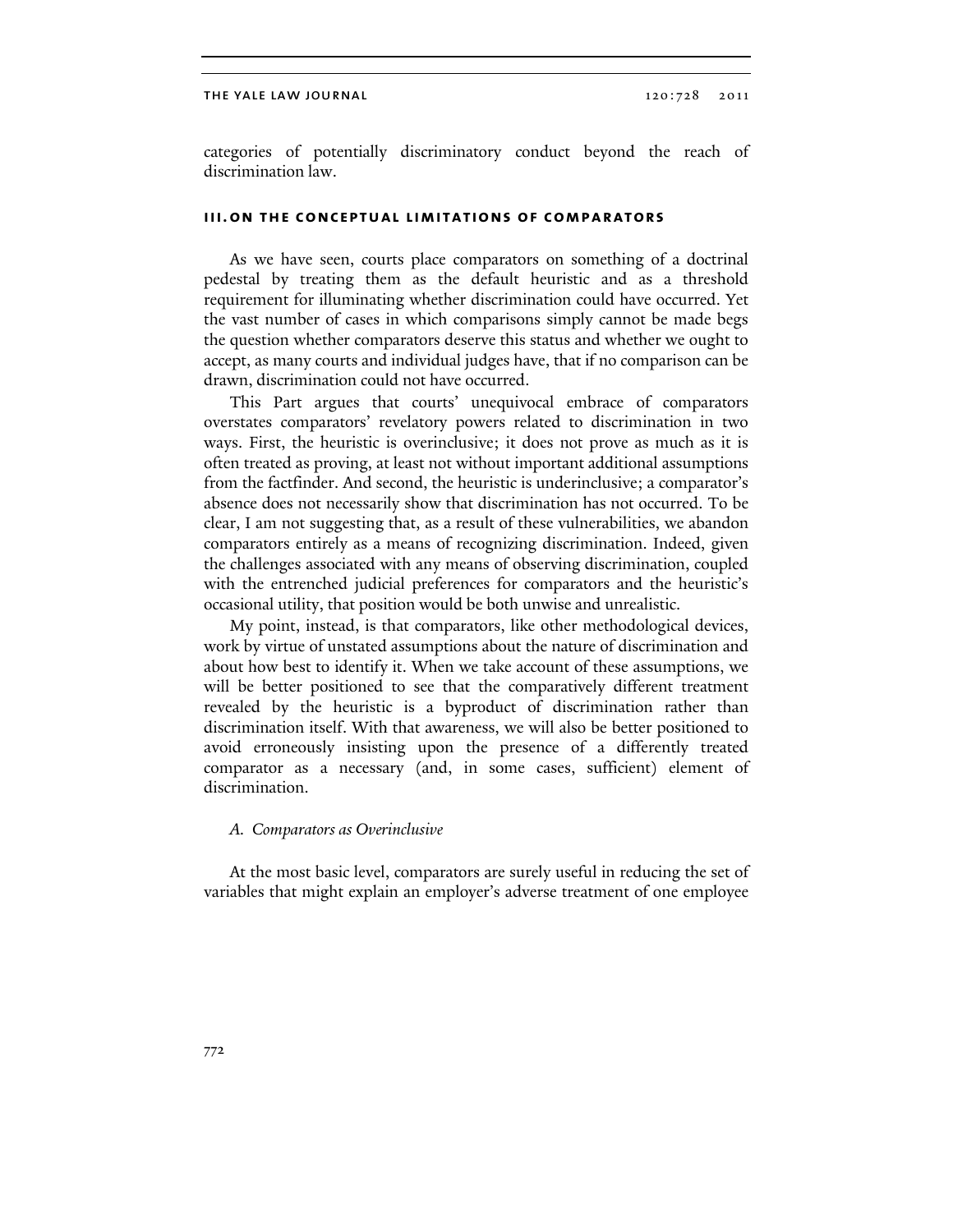relative to another.<sup>145</sup> Yet the move from the reduced set of explanations to the conclusion that an employer more likely than not acted because of the employee's protected trait is not as defensible as courts sometimes suggest.

Indeed, the confidence that many courts express in the power of comparison to reveal discrimination contrasts sharply with other significant strands of American discrimination jurisprudence that recognize the complex and idiosyncratic nature of most employment decisions. As the Court has observed, "[T]reating seemingly similarly situated individuals differently in the employment context is par for the course."<sup>146</sup> Again: "To treat employees differently is . . . . simply to exercise the broad discretion that typically characterizes the employer-employee relationship."<sup>147</sup> Although the Court was writing in the context of a public employee's equal protection argument that her layoff was impermissibly arbitrary, its understanding that employers "'often must take into account the individual personalities and interpersonal relationships of employees in the workplace<sup> $m48$ </sup> could hardly be limited to those circumstances.

Yet if the baseline expectation is that employers will regularly treat similarly situated employees differently,<sup>149</sup> different treatment of comparable coworkers is likely to reflect merely benign variation in the workplace.<sup>150</sup> On this view, the comparator heuristic would be flawed if the fact of different treatment triggered our suspicion that discrimination had occurred.

<sup>145.</sup> If two employees have the same educational and experiential qualifications and similar job responsibilities, the set of possible explanations for the employer's negative treatment of one of them is significantly reduced. As compared to a situation in which the employees have different qualifications and responsibilities, then, discrimination is proportionately more likely to be the reason for the employer's adverse action.

<sup>146.</sup> Engquist v. Or. Dep't of Agric., 553 U.S. 591, 604 (2008).

<sup>147.</sup> *Id.* at 605; *see also Ezold*, 983 F.2d at 542 (observing that Title VII "does not require employers to treat all employees fairly").

<sup>148.</sup> *Engquist*, 553 U.S. at 604 (quoting Brief for Petitioner at 48, *Engquist*, 553 U.S. 591 (No. 91- 1780)).

<sup>149.</sup> This view that employers regularly act arbitrarily but without discriminatory intent reinforces, and is reinforced by, the strong commitment to at-will employment and the related reluctance of courts to "second-guess difficult and expertise-laden personnel judgments." David Charny & G. Mitu Gulati, *Efficiency-Wages, Tournaments, and Discrimination: A Theory of Employment Discrimination Law for "High-Level" Jobs*, 33 HARV. C.R-C.L. L. REV. 57, 100 (1998). For further discussion of the comparator heuristic's synergies with judicial deference to employers, see *infra* notes 215-217 and accompanying text.

<sup>150.</sup> *But see* Selmi, *supra* note 15, at 561-62 (arguing that courts underestimate the probability that discriminatory intent infects this sort of seemingly idiosyncratic treatment).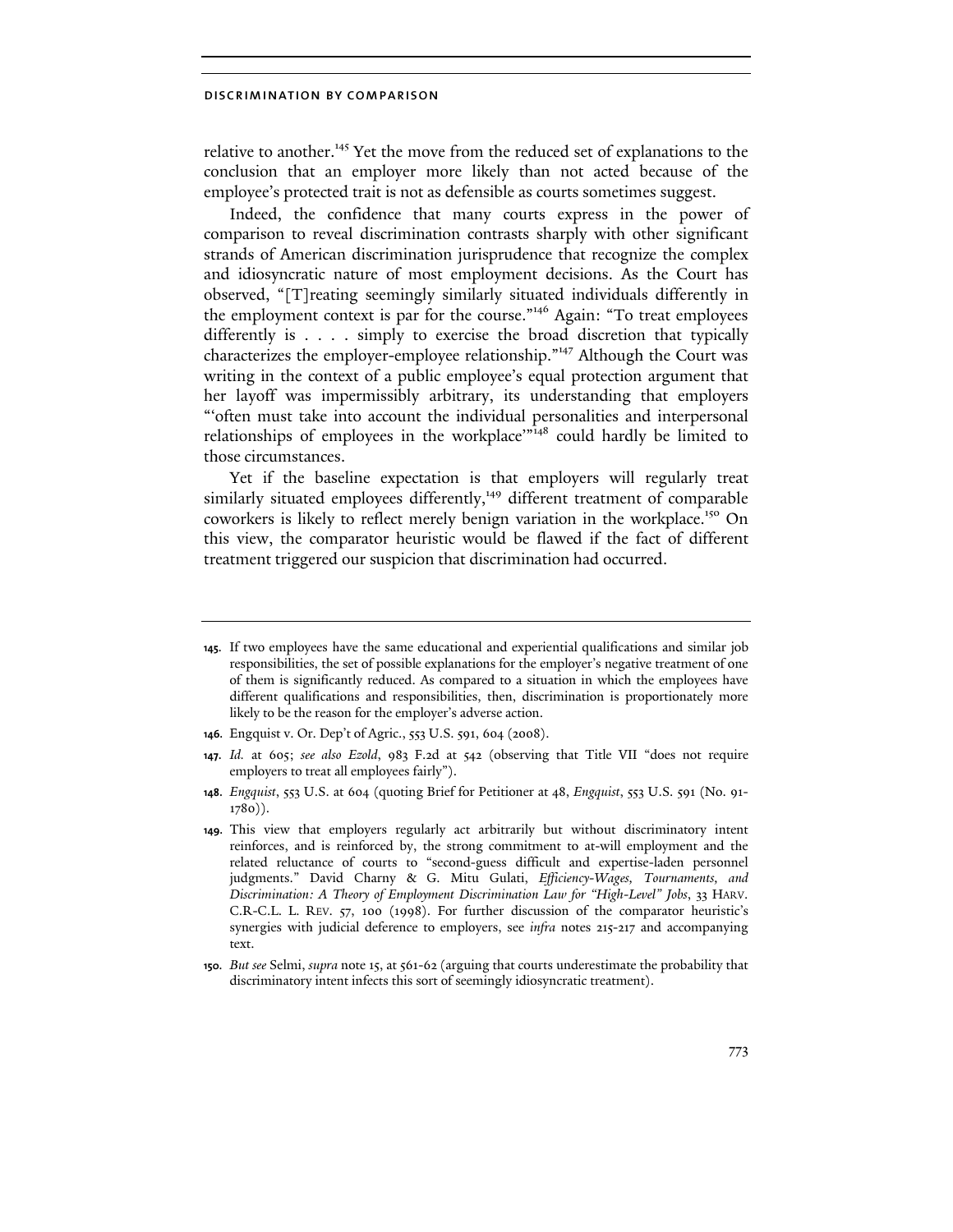Even if employers ordinarily treat similarly situated employees in the same way, different treatment can signal discrimination only if we make several additional, arguably fragile assumptions. For one, reliance on comparators as expositors of discrimination assumes that employers act rationally, so that when they deviate from their typical equal treatment model, they do so deliberately in a way that reliably signals discrimination.<sup>151</sup> If we assume, instead, that employers are not fully rational, we can find discrimination only by making the additional assumption that discriminatory intent, rather than arbitrariness or idiosyncrasy, is more likely to explain deviations from equal treatment.<sup>152</sup>

Of course, any exercise in comparison also requires the analyst to treat the inevitable differences between individuals as nonsalient. Because all individuals have multidimensional aspects of their identities, as current iterations of intersectionality theory show, very close comparators are hard to come by even for a relatively simple discrimination claim. In almost any setting, there are innumerable differences between individual employees, both by virtue of personal background and job assignments, that conceivably could explain an employer's adverse action against one but not another. In "high-skill or knowledge intensive jobs,"<sup>153</sup> this is true almost by definition, as no positions are exactly alike or often even very similar—at least in a workplace striving for an efficient, nonduplicative management structure. This not only makes monitoring difficult<sup>154</sup> but also renders the comparator heuristic virtually unusable, as the essence of hiring and promotion in these positions depends on the unique set of skills and contacts that an experienced professional brings to a position. In this light, different treatment can nearly always be attributed to nondiscriminatory motivations. Yet the typical judicial reliance on the comparator heuristic does not ordinarily engage in depth, or at all, with those consequential determinations.

Even in the context of lower-level positions, a comparison between two individuals who perform the same function but differ by the nature of their protected trait shows us intentional discrimination occurred only if we make assumptions that allow the comparison to do so. In this context, I think back to my days working at an ice cream shop. My manager, Chip, never liked me

<sup>151.</sup> Relatedly, if we were to treat job descriptions as reliable indicators of which jobs might be comparable across positions in a firm, we would assume a stability that runs contrary to the dynamic realities of actual jobs in any given workplace.

<sup>152.</sup> *See* St. Mary's Honor Ctr. v. Hicks, 509 U.S. 502, 527 (1993).

<sup>153.</sup> Charny & Gulati, *supra* note 149, at 60.

<sup>154.</sup> *Id.* at 60-61.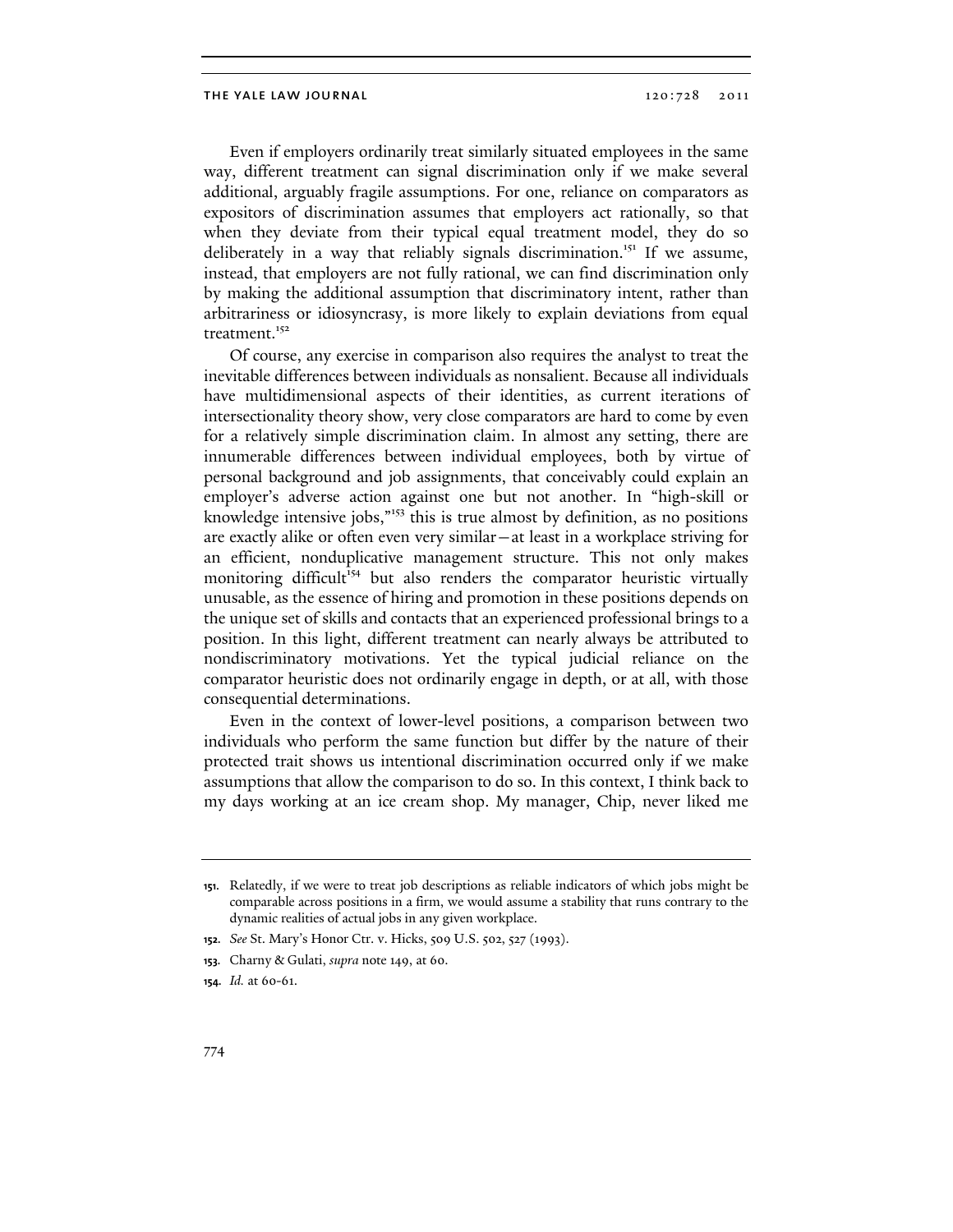much and made clear from time to time that he wanted to fire me. Had he done so while leaving in place my male coworkers and replacing me with a young man, I could have demonstrated a prima facie case of sex discrimination. Or, if he fired only me after learning that every scooper, including me, gave away ice cream to friends, the comparison could also suggest sex discrimination disparate punishment of similarly situated employees for the same offense—if we let it. Given what we know about Chip's sentiments toward me, however, comparison is not necessarily revealing of Chip's reasons for the adverse action. Still, at the prima facie stage, this might not trouble us—the work that comparison does here, at most, is to make an opening suggestion that Chip fired me for an impermissible reason; it need not be treated as conclusive proof.

But, as we move through the burden-shifting process, we ought to consider what additional work, if any, we allow the comparison to do. Or, put another way, the question is whether (and why) we treat the comparison as probative at all. Taking the case to the next stage, imagine that Chip offered a nondiscriminatory reason for firing me—he disliked my sense of humor or my commitment to my schoolwork. And suppose I offered evidence in response that he laughed heartily at my jokes and repeated them to others and had given me the same congratulatory ice cream cake for doing well at school that he had given to my male ice cream scooping peers. Then what? I have arguably shown not only that his reasons for the firing were not credible, but also that they were pretexts for discrimination.

At this point, we might say that the set of possible reasons for Chip's actions has been narrowed even further, to the point that we will treat sex discrimination as the likely reason for his firing me.<sup>155</sup> But, again, comparison is the "closer" on my discrimination claim only if we are willing to impute discriminatory intent to Chip's comparatively worse treatment of me relative to my male coworkers. The governing law says that we can; although the doctrine would not mandate a determination that Chip discriminated,<sup>156</sup> my evidence would allow a factfinder to hold that Chip had discriminated against me.

<sup>155.</sup> *Cf.* Reeves v. Sanderson Plumbing Prods., Inc., 530 U.S. 133, 147 (2000) ("[O]nce the employer's justification has been eliminated, discrimination may well be the most likely alternative explanation, especially since the employer is in the best position to put forth the actual reason for its decision.").

<sup>156.</sup> *St. Mary's Honor Ctr.*, 509 U.S. at 511 (holding that a court's "rejection of the [employer]'s proffered reasons" for its actions does not entitle a plaintiff to judgment as a matter of law).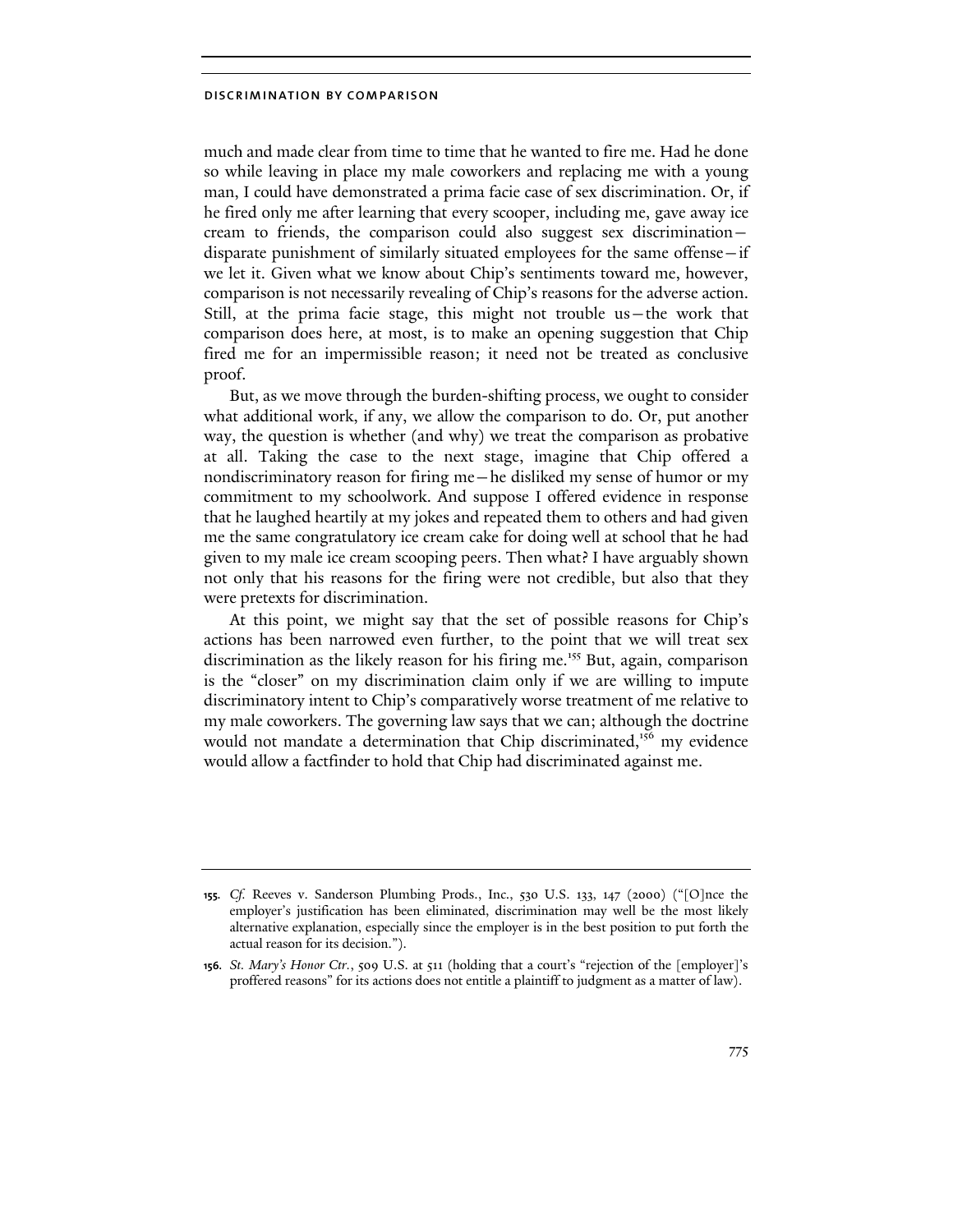Yet if we could peer into Chip's mind, we might have learned that his dislike was rooted in my particular ambitions for college (which were different from those of my also-college-bound scooping peers) rather than in my being female.<sup>157</sup> Comparison, seen in this light, was helpful for showing that Chip saw me differently from how he saw my peers<sup>158</sup> but was misleading to the extent that we read more into it than that. In other words, while the comparison can reliably narrow the set of reasons for Chip's actions, we choose to infer that Chip acted "because of sex." The comparator analysis itself does not require that interpretation of the facts.

Two interrelated observations follow. The first is simply that, as suggested above, comparators are a valuable filtering device, in that we can be reasonably confident in their ability to shrink the set of possible explanations for an employer's action. The second is that comparators are imperfect filtering devices; they are not a clear, or necessarily reliable, window into discriminatory intent.

Although some might say that this imperfection of fit should lead us to abandon comparators altogether, that is not my suggestion. It is always the case that circumstantial evidence requires a factfinder to draw inferences about intent rather than guaranteeing certainty.<sup>159</sup> And it is always the case that, unless we limit discrimination claims to situations where employers admit that they acted because of an employee's protected characteristic, we must draw from circumstances. Consequently, to the extent that we recognize discrimination even when an employer denies having discriminated and require plaintiffs to prove an employer's discriminatory intent, comparators are among our best resources.<sup>160</sup>

The point, instead, is that comparators themselves neither provide definitive insight into employers' motives nor inevitably compel conclusions regarding whether an employer acted because of an employee's protected trait, as courts often suggest they do. Instead, the comparator's revelation of

<sup>157.</sup> As the Court explained in *Price Waterhouse v. Hopkins*, "In saying that gender played a motivating part in an employment decision, we mean that, if we asked the employer at the moment of the decision what its reasons were and if we received a truthful response, one of those reasons would be that the applicant or employee was a woman." 490 U.S. 228, 250 (1989).

<sup>158.</sup> As a potential additional virtue, the comparator framework may encourage employers to be more explicit and comprehensive about the grounds for their actions and their agents' actions to protect against adverse inferences.

<sup>159.</sup> *See supra* note 40 and accompanying text.

<sup>160.</sup> Still, the imperfections of such an approach raise interesting questions about why the courts treat comparison as confidently as they do. I consider these questions below*.*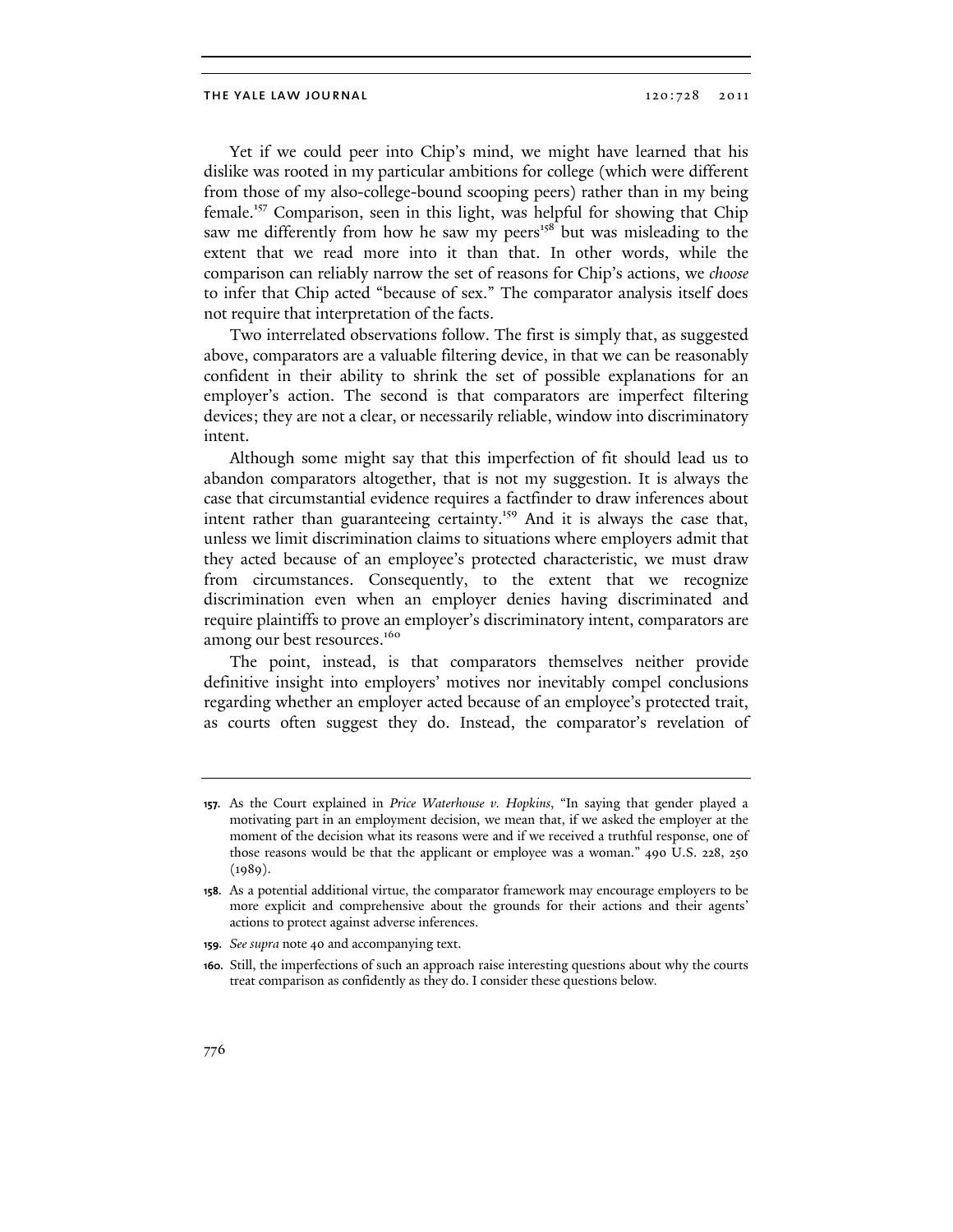discriminatory intent rests on a set of assumptions about both the similarity of the complainant and the comparator and the baseline rationality of employers. For the comparator's probative work to be assessed properly, relative to other methodologies, those assumptions must be part of the conversation. The comparator's imperfections as a filtering device ought also to give us pause with respect to the transformation of comparators from heuristic to substantive law.

# B. Comparators as Underinclusive

The comparator heuristic's underinclusiveness should give us additional cause to be dubious when courts treat comparators as the only or preeminent method for illuminating discriminatory intent. Recall that the triggering problem for discrimination law is the employer's decision to take action because of the trait. This means, again, that while the presence of a comparator may help illuminate an employer's reliance on a protected trait, the existence of a better-off comparator is a byproduct of the discrimination rather than the discrimination itself.

The Supreme Court made this point when considering the sex discrimination claims of female security guards who alleged that the county government running the jail where they worked intentionally paid them less because they were female.<sup>161</sup> In its defense, the county argued that discrimination could have occurred only if the women had engaged in "equal work" relative to the male guards.<sup>162</sup> The Court was clear that the county's comparative conceptualization of discrimination was unduly constrained. "In practical terms," the Court wrote, restricting recognition to instances where comparisons could be made would "mean[] that a woman who is discriminatorily underpaid could obtain no relief—no matter how egregious the discrimination might be—unless her employer also employed a man in an equal job in the same establishment, at a higher rate of pay."<sup>163</sup> The Court labeled this type of practice as "blatantly discriminatory," recognizing that the discrimination was rooted not in the comparison between men and women but in the employer's decision to underpay an employee because she is a woman.<sup>164</sup>

<sup>161.</sup> Cnty. of Wash. v. Gunther, 452 U.S. 161 (1981).

<sup>162.</sup> *Id.* at 177.

<sup>163.</sup> *Id.* at 178.

<sup>164.</sup> *Id.* at 179.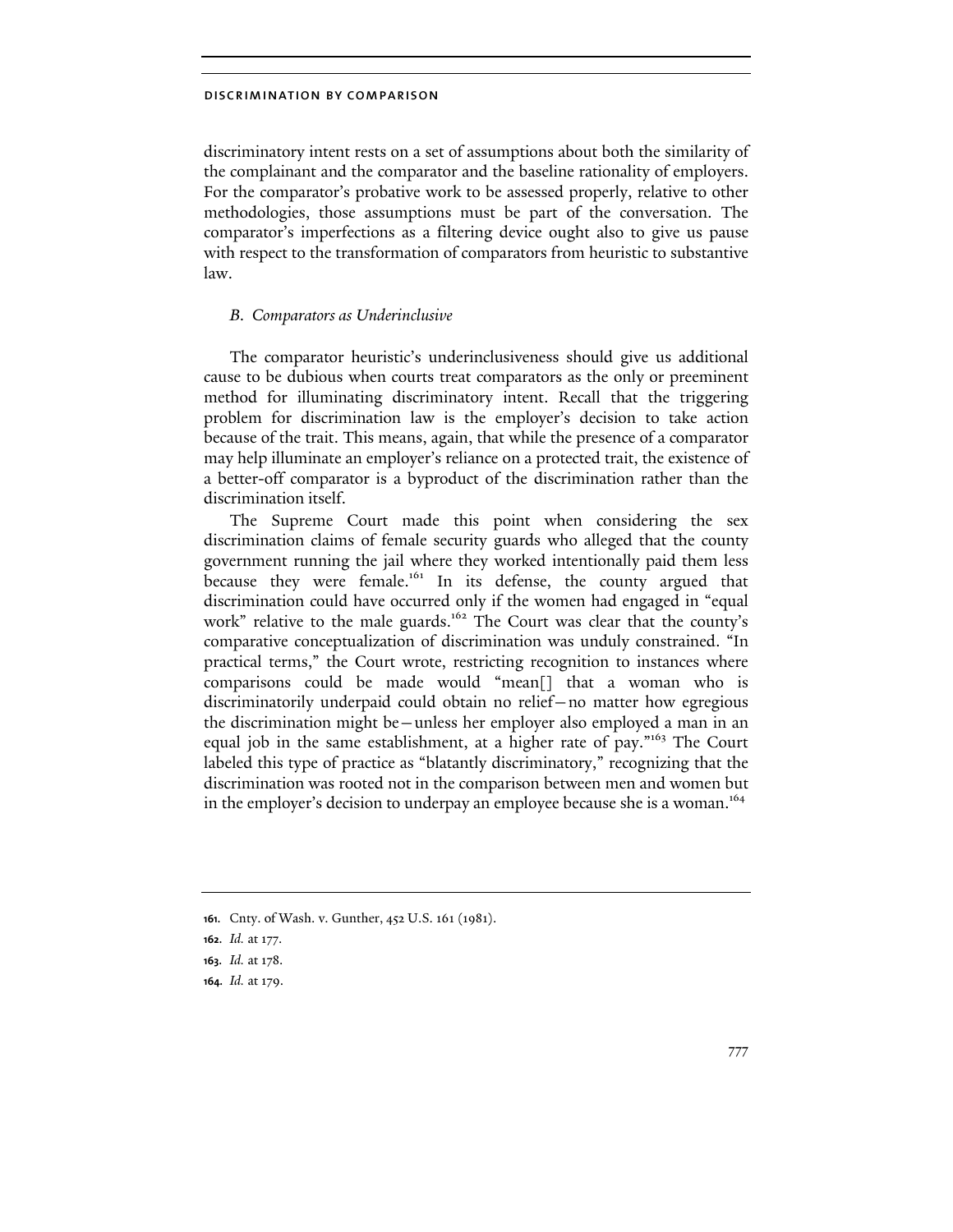Likewise, the Second Circuit observed:

If [an] employee were fired for a discriminatory reason, and no one was hired to replace him, he could never demonstrate disparate treatment because there is no point of comparison.  $\ldots$  [I]t stands to reason that, in such a case, the plaintiff should be able to create an inference of discrimination  $\ldots$ <sup>165</sup>

Or imagine, returning to my ice cream scooping experience, that Chip fired me because of my sex but did not replace me with another scooper. The absence of a comparator would not change the fact that Chip treated me adversely "because of sex."

In other words, if we understand discrimination to mean adverse treatment because of a protected trait, we ought to be able to find discrimination even when comparison is not a meaningful possibility. It is no doubt true that, without a comparator, the fact that an employer acted because of the employee's trait rather than for some other reason becomes more difficult to see. But, to the extent we agree that the discrimination could have occurred, our limitations in seeing discriminatory intent should prompt us to explore other methodologies and perhaps rethink the way in which courts rely on comparators as our best, or even exclusive, methodology.

## C. Comparison and Disparate Impact

Interestingly, disparate impact theory and jurisprudence reinforce how questionable the conceptual link is between comparators and proof of discriminatory intent. Comparison is critical to disparate impact cases in that the trait-based impact is ordinarily shown by comparing the effect of a rule or policy on individuals with and without the protected trait at issue. So, for example, in the Court's recent ruling in *Ricci v. DeStefano*, the disparate impact claim rested in part on a showing that the city's decision not to rely on test results had a comparatively adverse effect on white firefighters who would have been promoted had the test results been counted.<sup>166</sup>

<sup>165.</sup> Abdu-Brisson v. Delta Air Lines, Inc., 239 F.3d 456, 467 (2d Cir. 2001).

<sup>166.</sup> 129 S. Ct. 2658 (2009). For other cases in which comparators are critical to demonstrating disparate impact, see, for example, *Lewis v. City of Chicago*, 130 S. Ct. 2191 (2010), which found that the plaintiff had made out a cognizable prima facie disparate impact claim by showing that an employment practice affected African-Americans more negatively than others; and *Meacham v. Knolls Atomic Power Laboratory*, 554 U.S. 84 (2008), which held that a disparate impact claim requires plaintiffs to show that employment practices cause statistical disparities between groups.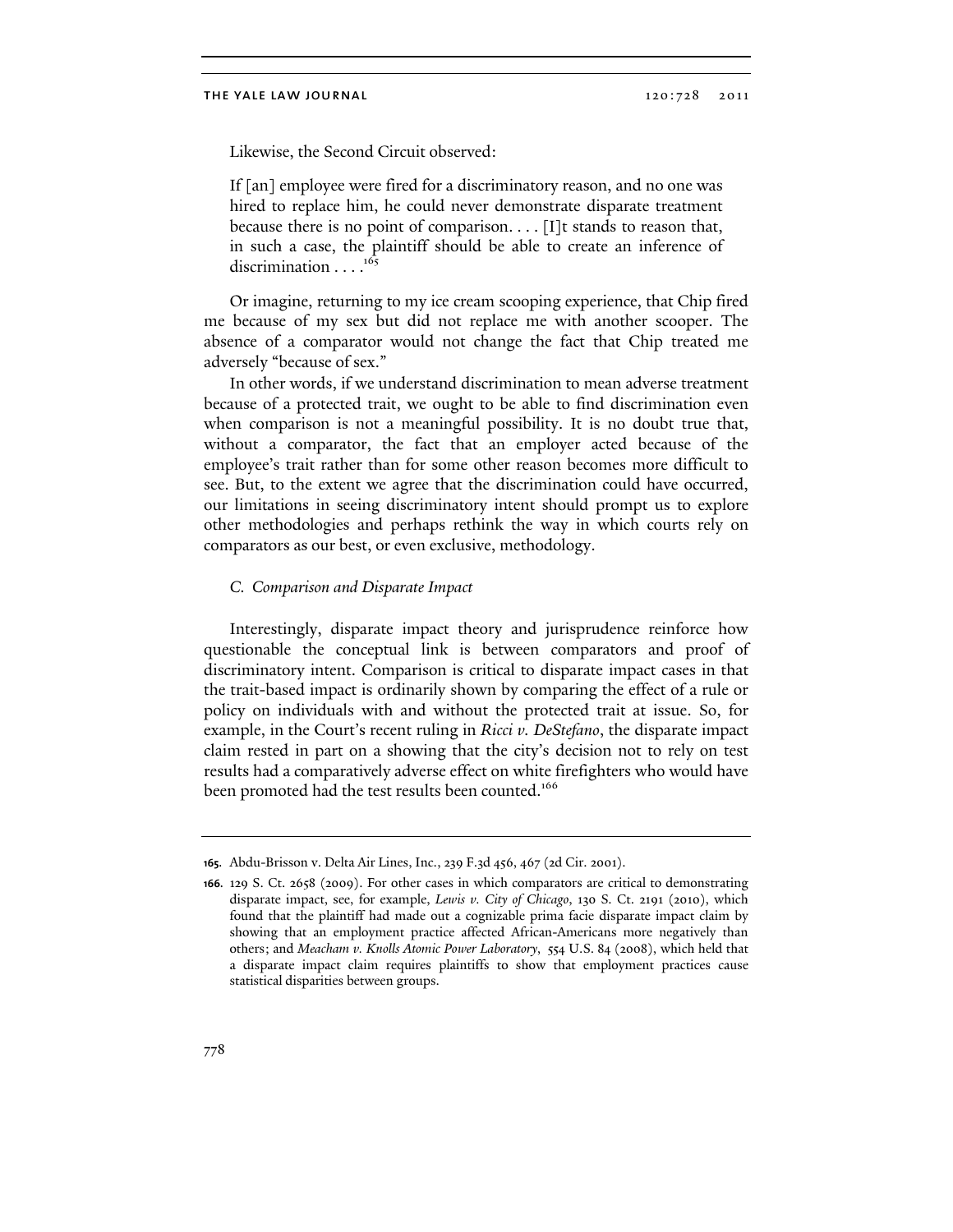Yet the point of comparative proof in Ricci and other disparate impact cases is not to show the employer's discriminatory intent but rather to highlight the effect of the challenged decision. Indeed, courts do not draw an inference of discriminatory intent from the comparatively adverse treatment. Instead, intent in disparate impact cases is irrelevant to the analysis and, more deeply, to the law's concern in this area, which is to eradicate employer actions that have the effect, if not the aim, of discriminating based on a protected trait.<sup>167</sup> Thus, while the primary focus here is on the overreliance on comparators in disparate treatment cases, the additional evidence of a disconnect between comparators and intent in the disparate impact context should cast further doubt on the faith that courts place in comparators' revelatory powers.

## iv. context: a methodological alternative

Notwithstanding the dominance of comparators in much of the employment discrimination jurisprudence, harassment and stereotyping case law shows that the task of observing discrimination can be managed successfully with other techniques and that discrimination is not centrally defined by comparison. Indeed, although these cases are not often treated as different in kind analytically from other discrimination cases, when seen through a comparator lens it becomes clear that they are. While individual employees might offer a comparator as part of their proof, the discrimination claim is typically founded not on a comparison to coworkers but instead on the harassing and/or stereotype-based interactions between the employee and others in the workplace.

More specifically, in the harassment context, the employee will point to one or more statements or acts by coworkers or supervisors that negatively affected the employee's work environment and had either an explicit or implicit connection to the employee's protected characteristic(s). A sexual harassment plaintiff might indicate, for example, that a supervisor or coworker touched her inappropriately or targeted her with sexually demeaning comments.

In the stereotyping cases, an individual will seek to show that an employer treated him or her adversely because of stereotypes associated with the individual's protected characteristic(s). Here, the crux of the claim is typically that the employer acted adversely based on doubts about the individual's

<sup>167.</sup> *See* Raytheon Co. v. Hernandez, 540 U.S. 44, 52-53 (2003) (noting that while disparate treatment cases depend on an employer's motivation for the challenged acts, disparate impact cases do not).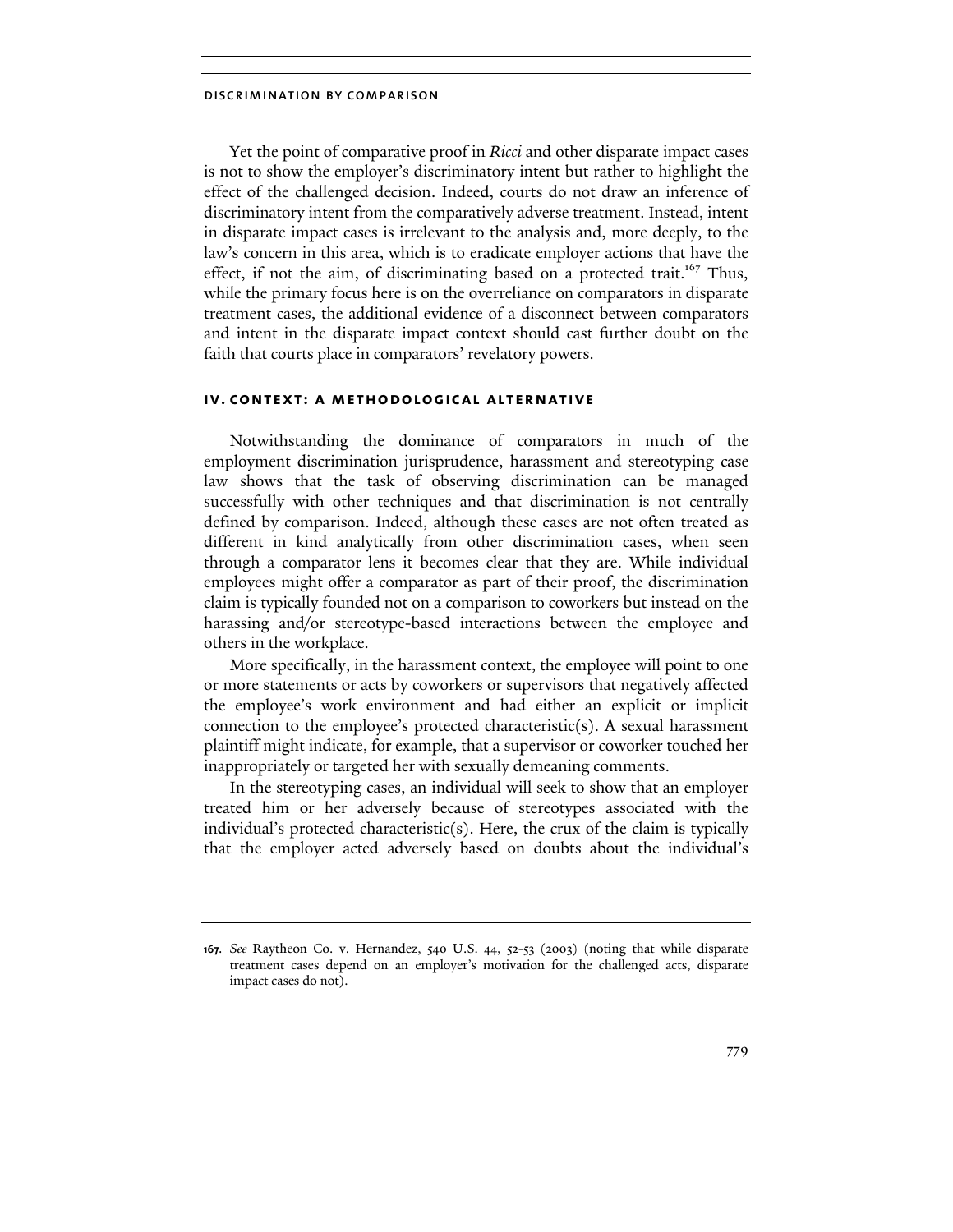ability to perform the job at issue not because of merit but because of stereotypes associated with the individual's identity characteristic.

For both types of cases,<sup>168</sup> courts discern discriminatory intent in the acts and statements at issue by looking to all of the surrounding circumstances for the ways in which the protected traits may have operated to affect employer decisionmaking. Comparators may be present, but they are not decisive. For this reason, these cases, and their application of a totality-of-the-circumstances analysis, reinforce the claim here that comparators are best understood as one among several observational tools rather than as a defining element without which discrimination cannot occur. This Part first will trace the development of the contextual methodology in discrimination cases involving stereotyping and harassment, and then will consider the relationship of this method to the work of comparators as a means for seeing discrimination.

# A. The Emergence of the Contextual Model in Stereotyping and Harassment Jurisprudence

The recognition that discriminatory intent could be discerned from context, including an employer's acts and statements, rather than from comparison to other employees, initially took hold in the Supreme Court's sexual harassment jurisprudence. Indeed, in the Court's first case to find that harassing acts could themselves amount to discrimination, Meritor Savings

<sup>168.</sup> It bears noting that harassment and stereotyping claims are not mutually exclusive. Indeed, there are a number of cases in which employees have prevailed because the harassment they experienced took the form of stereotyping linked to a protected characteristic. In *Nichols v. Azteca Restaurant Enterprises, Inc.*, 256 F.3d 864 (9th Cir. 2001), for example, a male waiter was repeatedly harassed because his coworkers thought he was too effeminate. As the court observed,

At its essence, the systematic abuse directed at Sanchez reflected a belief that Sanchez did not act as a man should act. Sanchez was attacked for walking and carrying his tray "like a woman"—i.e., for having feminine mannerisms. Sanchez was derided for not having sexual intercourse with a waitress who was his friend. Sanchez's male coworkers and one of his supervisors repeatedly reminded Sanchez that he did not conform to their gender-based stereotypes, referring to him as "she" and "her." And, the most vulgar name-calling directed at Sanchez was cast in female terms. We conclude that this verbal abuse was closely linked to gender.

*Id.* at 874; *see also* Rene v. MGM Grand Hotel, Inc., 305 F.3d 1061, 1067 (9th Cir. 2002) (en banc) (finding it "clear" that sexualized attacks on a gay man, "who was singled out from his male coworkers" for hostile treatment, stated a sex discrimination claim).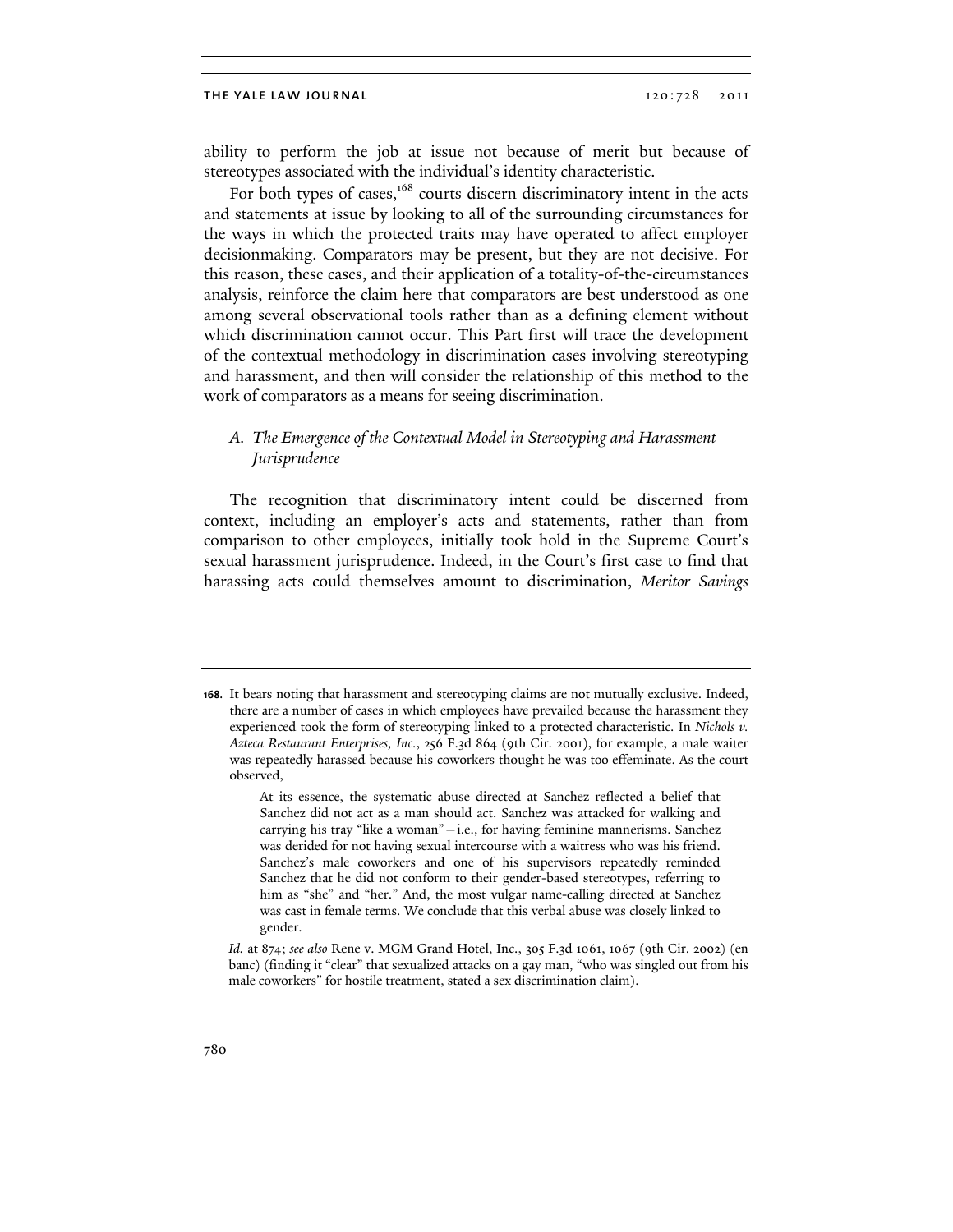Bank v. Vinson, comparators were but one option on a long list of techniques for discerning discriminatory intent.<sup>169</sup>

In Meritor, the Court addressed whether a bank supervisor, who had acted in sexually aggressive ways toward the plaintiff, had acted "because of sex" rather than for some other reason by looking to the Equal Employment Opportunity Commission's guidelines. Those guidelines identified "[u]nwelcome sexual advances, requests for sexual favors, and other verbal or physical conduct of a sexual nature" as sexual harassment and, separately, defined sexual harassment as a form of sex discrimination.<sup>170</sup> Yet the Court also made clear that not all such advances and conduct would amount to discrimination; instead, only "sufficiently severe and pervasive" acts would warrant remediation under the statute.<sup>171</sup>

But neither of these points, by itself, shows that the sexualized conduct was "because of sex" rather than for some other reason. Indeed, the Court has since reiterated that sexualized harassment is not necessarily harassment "because of sex" within the meaning of Title VII.<sup>172</sup> As Justice Scalia observed for a

- 170. *Meritor*, 477 U.S. at 65.
- 171. *See id.* at 67 ("[The] 'mere utterance of an ethnic or racial epithet which engenders offensive feelings in an employee' would not affect the conditions of employment to [a] sufficiently significant degree to violate Title VII." (quoting Rogers v. EEOC, 454 F.2d 234, 238 (5th Cir. 1972))). "For sexual harassment to be actionable, it must be sufficiently severe or pervasive 'to alter the conditions of [the victim's] employment and create an abusive working environment.'" *Id*. (alteration in original) (quoting Henson v. City of Dundee, 682 F.2d 897, 904 (11th Cir. 1982)); *see also* Burlington N. & Santa Fe Ry. v. White, 548 U.S. 53, 68 (2006) ("[I]t is important to separate significant from trivial harms. Title VII, we have said, does not set forth 'a general civility code for the American workplace.'" (quoting Oncale v. Sundowner Offshore Servs., Inc., 523 U.S. 75, 80 (1998))); Faragher v. City of Boca Raton, 524 U.S. 775, 788 (1998) (stating that judicial standards for sexual harassment must "filter out complaints attacking 'the ordinary tribulations of the workplace, such as the sporadic use of abusive language, gender-related jokes, and occasional teasing'" (quoting BARBARA LINDEMANN & DAVID KADUE, SEXUAL HARASSMENT IN EMPLOYMENT LAW 175 (1992))).
- 172. Oncale v. Sundowner Offshore Servs., Inc., 523 U.S. 75, 80 (1998); *see also* David S. Schwartz, *When Is Sex Because of Sex? The Causation Problem in Sexual Harassment Law*, 150 U. PA. L. REV. 1697, 1748-58 (2002) (observing that modern academics and courts have questioned the assumption that sexual harassment occurs "because of sex").

<sup>169.</sup> The central question was whether a sexually harassed litigant needed to show additional adverse action by the employer, such as demotion or termination, to state a discrimination claim. The Court held she did not. *See* Meritor Sav. Bank v. Vinson, 477 U.S. 57, 64 (1986) ("Without question, when a supervisor sexually harasses a subordinate because of the subordinate's sex, that supervisor 'discriminate[s]' on the basis of sex."). Both in *Meritor* and subsequently, the Court recognized that racially harassing acts can likewise create a hostile and discriminatory environment. *See id*. at 66-67; *see also* Nat'l R.R. Passenger Corp. v. Morgan, 536 U.S. 101, 116 n.10 (2002) ("Hostile work environment claims based on racial harassment are reviewed under the same standard as those based on sexual harassment.").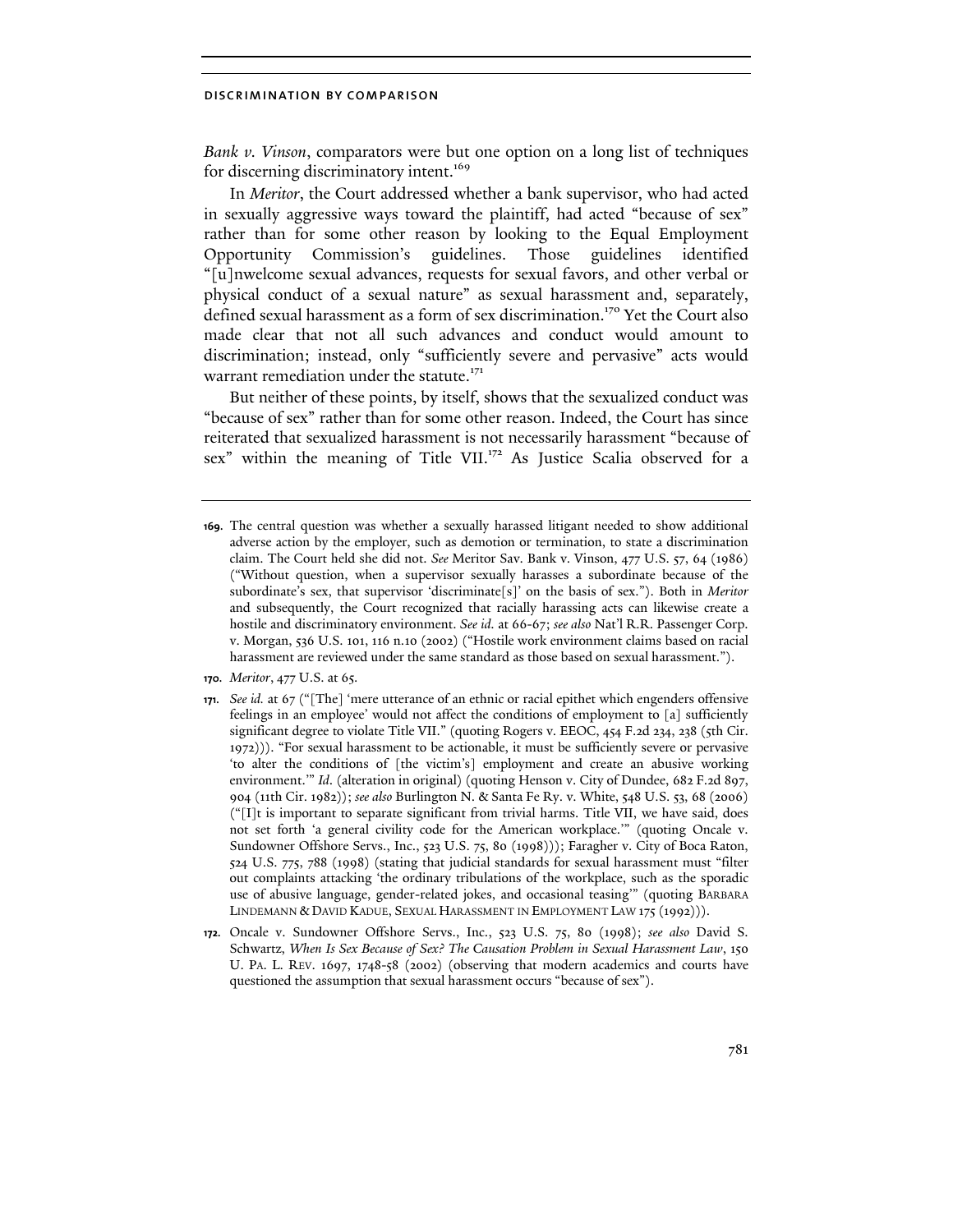unanimous court in Oncale v. Sundowner Offshore Services, "We have never held that workplace harassment, even harassment between men and women, is automatically discrimination because of sex merely because the words used have sexual content or connotations."<sup>173</sup> Still, even while characterizing "the critical issue" in a comparative manner—that "members of one sex [be] exposed to disadvantageous terms or conditions of employment to which members of the other sex are not exposed"—comparators were last on the Court's list of methods of seeing the link between the adverse act and the protected characteristic.<sup>174</sup> The more prominent and "easy" methods, according to the Court, involved consideration of the harassing statements and actions themselves, $175$  as well as the defendant's sexual orientation.<sup>176</sup>

The larger point, as the Court explained, is that observing discrimination in a workplace requires consideration of not only "the words used or the physical acts performed" but also "a constellation of surrounding circumstances, expectations, and relationships."<sup>177</sup> In short, what matters for seeing

- 174. *Id.* (quoting Harris v. Forklift Sys., Inc., 510 U.S. 17, 25 (1993) (Ginsburg, J., concurring)); *see also id*. at 80-81 ("A same-sex harassment plaintiff may also, of course, offer direct comparative evidence about how the alleged harasser treated members of both sexes in a mixed-sex workplace.").
- 175. *Id.* at 80 ("A trier of fact might reasonably find such discrimination, for example, if a female victim is harassed in such sex-specific and derogatory terms by another woman as to make it clear that the harasser is motivated by general hostility to the presence of women in the workplace.").
- 176. On the relevance of a defendant's sexual orientation, the Court stated:

Courts and juries have found the inference of discrimination easy to draw in most male-female sexual harassment situations, because the challenged conduct typically involves explicit or implicit proposals of sexual activity; it is reasonable to assume those proposals would not have been made to someone of the same sex. The same chain of inference would be available to a plaintiff alleging same-sex harassment, if there were credible evidence that the harasser was homosexual. But harassing conduct need not be motivated by sexual desire to support an inference of discrimination on the basis of sex.

- *Id.*
- 177. *Id*. at 82. *See also, e.g.*, Petrosino v. Bell Atl., 385 F.3d 210, 221 (2d Cir. 2004) ("The mere fact that men and women are both exposed to the same offensive circumstances on the job site . . . does not mean that, as a matter of law, their work conditions are necessarily equally harsh. The objective hostility of a work environment depends on the totality of the circumstances."); Hamm v. Weyauwega Milk Prods., Inc., 332 F.3d 1058, 1063 (7th Cir. 2003) (rejecting a discrimination claim after "consider[ing], as in any sex harassment case, the 'social context in which the particular behavior occurs'" (quoting *Oncale*, 523 U.S. at 81)).

<sup>173.</sup> *Oncale*, 523 U.S. at 80.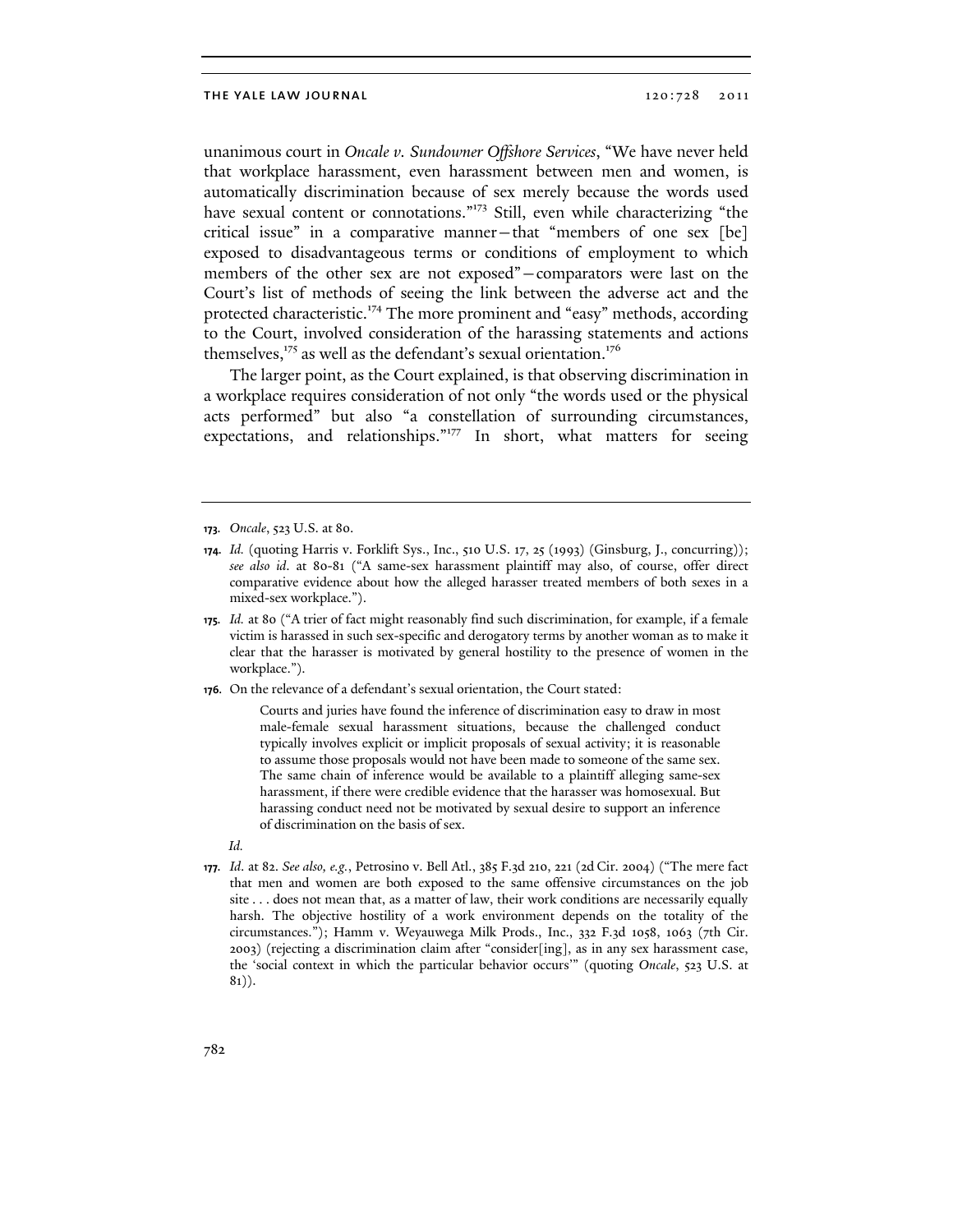discrimination is context, with comparison being but one technique among several for making that contextual evaluation.<sup>178</sup>

The use of this type of contextual but noncomparative evaluation to observe identity-based discrimination can also be seen outside the employment context. In finding that Georgia's segregated confinement of mentally disabled patients amounted to discrimination "by reason of" disability,<sup>179</sup> for example, the Court in Olmstead v. Zimring rejected outright the need for a comparator. It declared instead that it could observe discrimination by analyzing the segregating act in context, similar to its approach in the harassment cases. Specifically, the Court rested its "[r]ecognition that unjustified institutional isolation of persons with disabilities is a form of discrimination" on two observations—one related to the expressive meaning of isolation and the other related to the harm caused to those isolated:

First, institutional placement of persons who can handle and benefit from community settings perpetuates unwarranted assumptions that persons so isolated are incapable or unworthy of participating in community life. Second, confinement in an institution severely diminishes the everyday life activities of individuals, including family relations, social contacts, work options, economic independence, educational advancement, and cultural enrichment.<sup>180</sup>

In short, the Court saw that the segregation of mentally disabled individuals was discrimination because of disability not by comparing the act to the treatment of others, but instead by looking more broadly at the segregating act's social meaning and its injurious effect.<sup>181</sup>

<sup>178.</sup> This could be characterized as a Bayesian approach to evidence. One might also argue that the Court in *Meritor* deployed a hypothetical comparator by imagining, in effect, a man who would not have been subject to the same conduct as the female plaintiff. If that is the case, there is no mention of that analytic move by the Court. Further, the "opposite-sex" hypothetical comparator provides little help in understanding the Court's analysis in the same-sex harassment context, where the Court, as in *Oncale*, did not give any indication that it was imagining that a female worker on the offshore oil platform where Joseph Oncale was harassed would not also have been subject to harassment.

<sup>179.</sup> Olmstead v. L.C. *ex rel.* Zimring, 527 U.S. 581, 598 (1999).

<sup>180.</sup> *Id.* at 600-01 (internal citations omitted); *see also* City of L.A. Dep't of Water & Power v. Manhart, 435 U.S. 702, 707 n.13 (1978) ("In forbidding employers to discriminate against individuals because of their sex, Congress intended to strike at the entire spectrum of disparate treatment of men and women resulting from sex stereotypes." (quoting Sprogis v. United Air Lines, Inc., 444 F.2d 1194, 1198 (7th Cir. 1971))).

<sup>181.</sup> Notably, although Congress had specified this type of segregation as discriminatory, the Court did not simply rest on the statute's findings, which "identified unjustified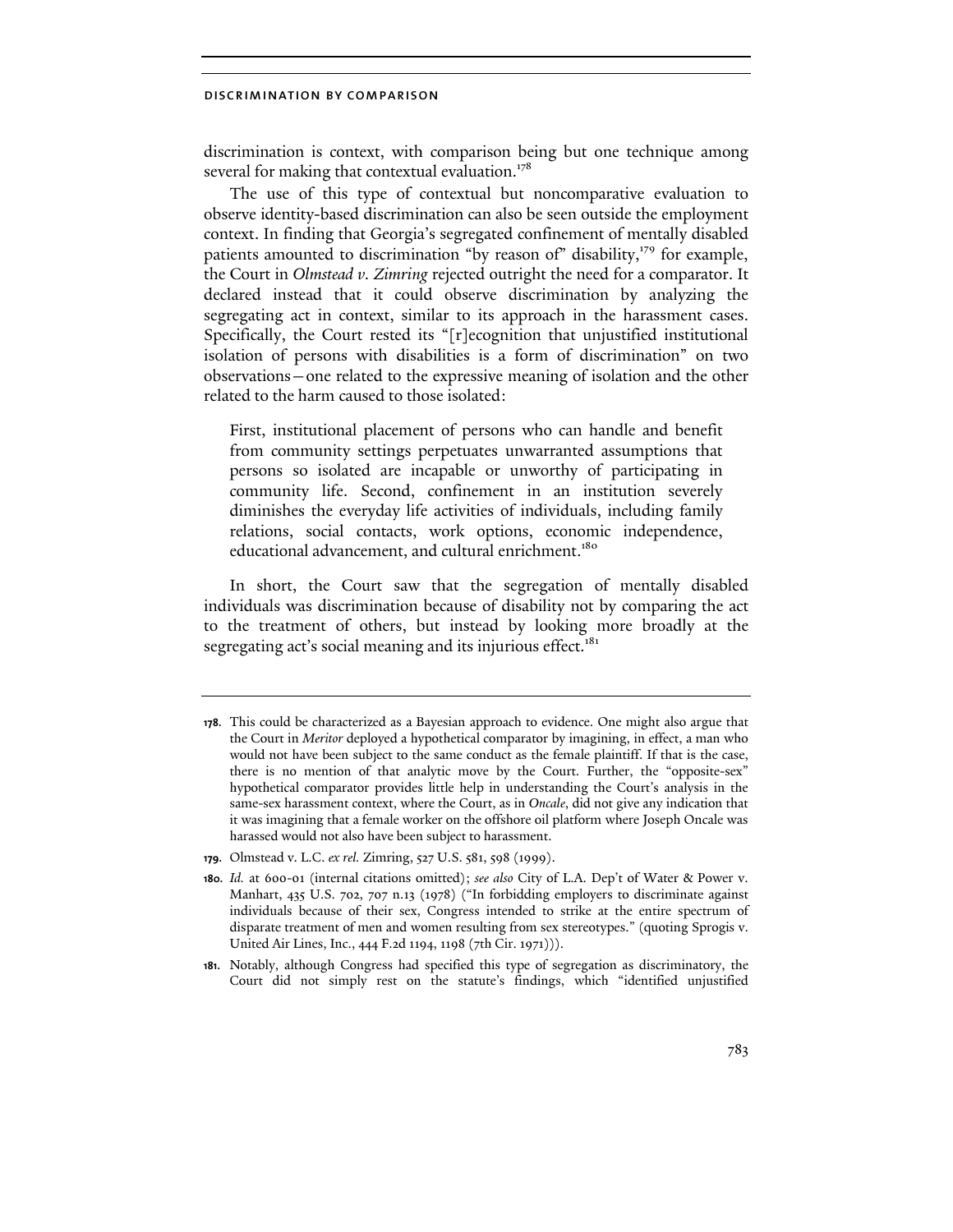The importance of contextual evidence of discrimination, rather than comparator evidence, can be seen in stereotyping cases as well. In Price Waterhouse v. Hopkins, for example, the Court found that the accounting firm had discriminated impermissibly by relying on sex stereotypes to deny partnership to Ann Hopkins.<sup>182</sup> Although Hopkins had offered evidence of how male partnership candidates had been treated, the Court noted specifically the district court's finding that she did not have an adequate comparator. There were male candidates who lacked the interpersonal skills that Hopkins had also been accused of lacking, but they were not sufficiently comparable because they "possessed other, positive traits that Hopkins lacked."<sup>183</sup> Instead, the Court looked to the sex-stereotyped remarks made about Hopkins to find that the firm had acted "because of" sex. These included the observation by some partners at the firm that she was "macho," that she "overcompensated for being a woman," that she should "take a course at charm school," and that, "to improve her chances for partnership . . . [she] should 'walk more femininely, talk more femininely, dress more femininely, wear make-up, have her hair styled, and wear jewelry."<sup>184</sup>

In an approach endorsed by others on the Court,<sup>185</sup> the plurality treated its observation of stereotyping remarks as equivalent to observing discriminatory intent directly, writing simply that "stereotyped remarks can certainly be evidence that gender played a part" in an employer's decision.<sup>186</sup> Although

<sup>&#</sup>x27;segregation' of persons with disabilities as a 'for[m] of discrimination,'" but, as illustrated, explained and justified that determination. *Olmstead*, 527 U.S. at 600 (citing 42 U.S.C.  $\S$ [12101(a)(2), (5) (2006)).

<sup>182.</sup> 490 U.S. 228 (1989).

<sup>183.</sup> *Id.* at 236.

<sup>184.</sup> *Id.* at 235.

<sup>185.</sup> *Id.* at 259 (White, J., concurring) ("I agree that the finding [of sex discrimination] was supported by the record."); *id.* at 261 (O'Connor, J., concurring) (agreeing with the plurality that "on the facts presented in this case," Hopkins had showed that the firm relied adversely on her sex in its partnership decision); *id.* at 265 ("Congress was certainly not blind to the stigmatic harm which comes from being evaluated by a process which treats one as an inferior by reason of one's race or sex."). Even the dissenters agreed that "Hopkins plainly presented a strong case . . . of the presence of discrimination in Price Waterhouse's partnership process" and that "[e]vidence of use by decisionmakers of sex stereotypes is, of course, quite relevant to the question of discriminatory intent." *Id.* at 294, 295 (Kennedy, J., dissenting).

<sup>186.</sup> *Id.* at 251; *see also id.* ("As for the legal relevance of sex stereotyping, we are beyond the day when an employer could evaluate employees by assuming or insisting that they matched the stereotype associated with their group."). Further, the Court explained why stereotypes violate Title VII's sex discrimination prohibition: "An employer who objects to aggressiveness in women but whose positions require this trait places women in an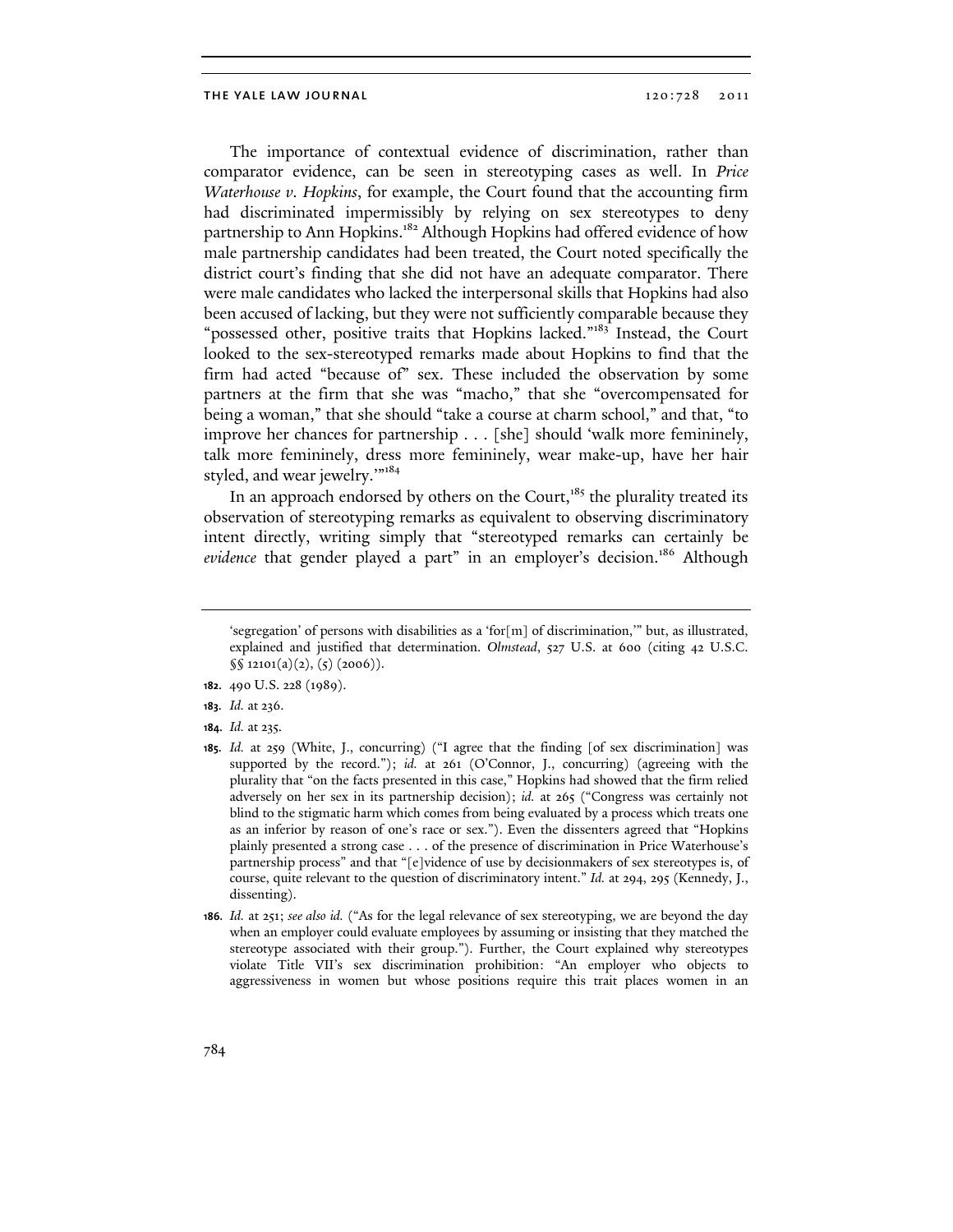Hopkins had introduced expert testimony to show, through social psychological theory, that these and other comments should properly be seen as sex stereotyping, the plurality characterized that testimony as "merely icing on Hopkins' cake."<sup>187</sup> Making its observation of discrimination sound straightforward, the plurality observed that "[i]t takes no special training to discern sex stereotyping in a description of an aggressive female employee as requiring 'a course at charm school."<sup>188</sup>

The Court was clear that stereotyped remarks themselves do not necessarily show that impermissible discrimination has occurred. Instead, the employee who has alleged discrimination "must show that the employer actually relied on her gender in making its decision."<sup>189</sup> But, most significant for our purposes, the remarks can help make that showing because they are treated as exposing the employer's intent to act because of the employee's protected characteristic.<sup>190</sup>

## B. Acts, Statements, and Automaticity

In essence, the Court, through its "no special training" comments, suggested that drawing the link between acts, statements, and discriminatory intent is undemanding, if not automatic. Yet much like the overstated faith in the comparator heuristic, this characterization also implies that acts and statements themselves do more work than they actually do to establish that an employer has acted because of a protected trait.

Justice O'Connor's commentary in Price Waterhouse is illustrative of the way in which courts frequently gloss over the difficulties associated with discerning discriminatory intent from stereotyping statements. As she explained, not every statement regarding an employee's sex necessarily

intolerable and impermissible catch-22: out of a job if they behave aggressively and out of a job if they do not. Title VII lifts women out of this bind." *Id.*

<sup>187.</sup> *Id*. at 256*.*

<sup>188.</sup> *Id.*

<sup>189.</sup> *Id.* at 251.

<sup>190.</sup> *See also* Prowel v. Wise Bus. Forms, 579 F.3d 285, 291-92 (3d Cir. 2009) (putting comments made to the plaintiff-employee in context and finding those comments sufficient to state a sex stereotyping claim); Schroer v. Billington, 577 F. Supp. 3d 293, 303-05 (D.D.C. 2008) (finding, in context, that an employer's comments about the plaintiff themselves amounted to sex stereotyping).

Some would argue that courts are comfortable turning to context where stereotyping or harassing incidents have occurred because those incidents are more easily understood than other occurrences, as described in the cases in Part II, *supra*, to signal the presence of discriminatory intent. I address this point *infra* at text accompanying notes 264-265.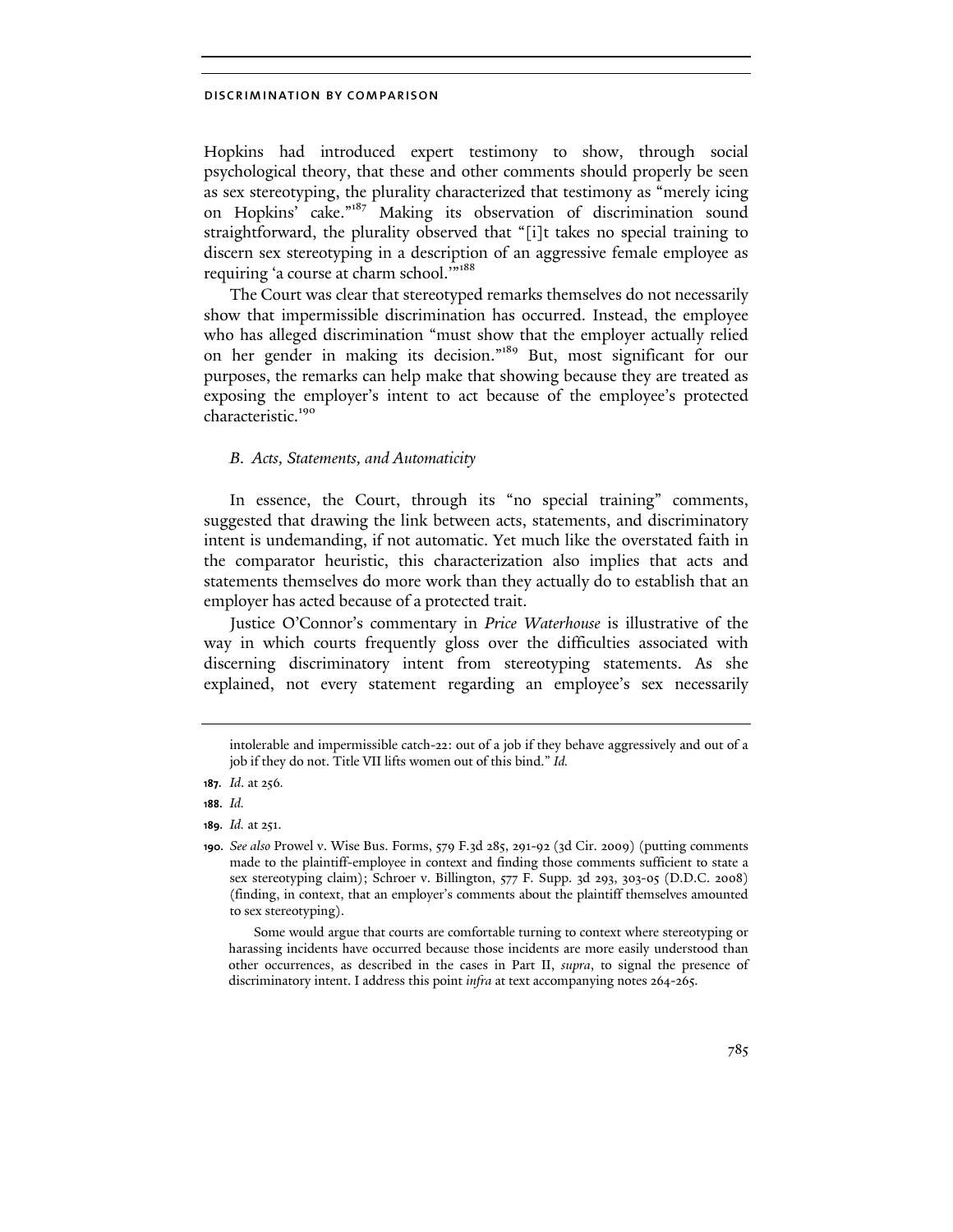demonstrates sex stereotyping and, therefore, discriminatory intent. "[A] mere reference to 'a lady candidate' might show that gender 'played a role' in the decision," she wrote, "but by no means could support a rational factfinder's inference that the decision was made 'because of' sex."<sup>191</sup> For Justice O'Connor, this understanding followed from the point that "[r]ace and gender always 'play a role' in an employment decision in the benign sense that these are human characteristics of which decisionmakers are aware and about which they may comment in a perfectly neutral and nondiscriminatory fashion."<sup>192</sup>

Yet distinguishing the comments that reveal discriminatory intent from those that do not is neither as easy nor as obvious as the comments of Justice O'Connor and other members of the Court seem to suggest.<sup>193</sup> While Justice O'Connor did not find the "lady candidate" reference troublesome, others, including Hopkins's expert witness, could make a strong case that the reference showed that the firm's treatment of Hopkins was centrally shaped by her being a woman to the point that the very way in which they identified Hopkins focused on her being female. Likewise, although the majority in Olmstead deemed it "evident" that the act of segregating mentally disabled individuals amounted to discrimination,<sup>194</sup> the dissent found it equally evident that no discrimination had occurred.<sup>195</sup>

Indeed, a central claim of second-generation theories is that discriminatory intent is often missed in precisely the sort of "lady candidate" statement that Justice O'Connor dismissed as nonprobative. As discussed earlier, for example, many courts would not see race discrimination in the refusal to promote the "fifth black woman" even if the nonpromoted woman could identify negative comments about her African-style clothing or her black church choir

<sup>191.</sup> *Price Waterhouse*, 490 U.S. at 277.

<sup>192.</sup> *Id.*

<sup>193.</sup> Indeed, as suggested earlier, it is this difficulty that, outside of the stereotyping and harassment cases, drives courts to embrace comparator evidence so strongly.

<sup>194.</sup> Olmstead v. L.C. *ex rel.* Zimring, 527 U.S. 581, 600 (1999).

<sup>195.</sup> *Id.* at 623 (Thomas, J., dissenting) (describing the majority's analysis as "fly[ing] in the face" of the Court's precedent). We can see similar disagreement over the link between sexbased rules and stereotyping in *Nguyen v. INS*, where Justice O'Connor, in dissent, had no difficulty concluding that a rule favoring mothers over fathers for purposes of conferring U.S. citizenship on foreign-born children was rooted in impermissible sex stereotypes, while a majority of the Court found the sex-based distinction to be perfectly legitimate. *Compare* 533 U.S. 53, 74-97 (2001) (O'Connor, J., dissenting), *with* 533 U.S. at 56-73 (majority opinion). For further discussion of the ways in which the majority and dissenting opinions in *Nguyen* interpreted the same facts differently and, consequently, reached different conclusions about the constitutionality of the challenged rule, see Goldberg, *Constitutional Tipping Points*, *supra* note 30, at 1970-74.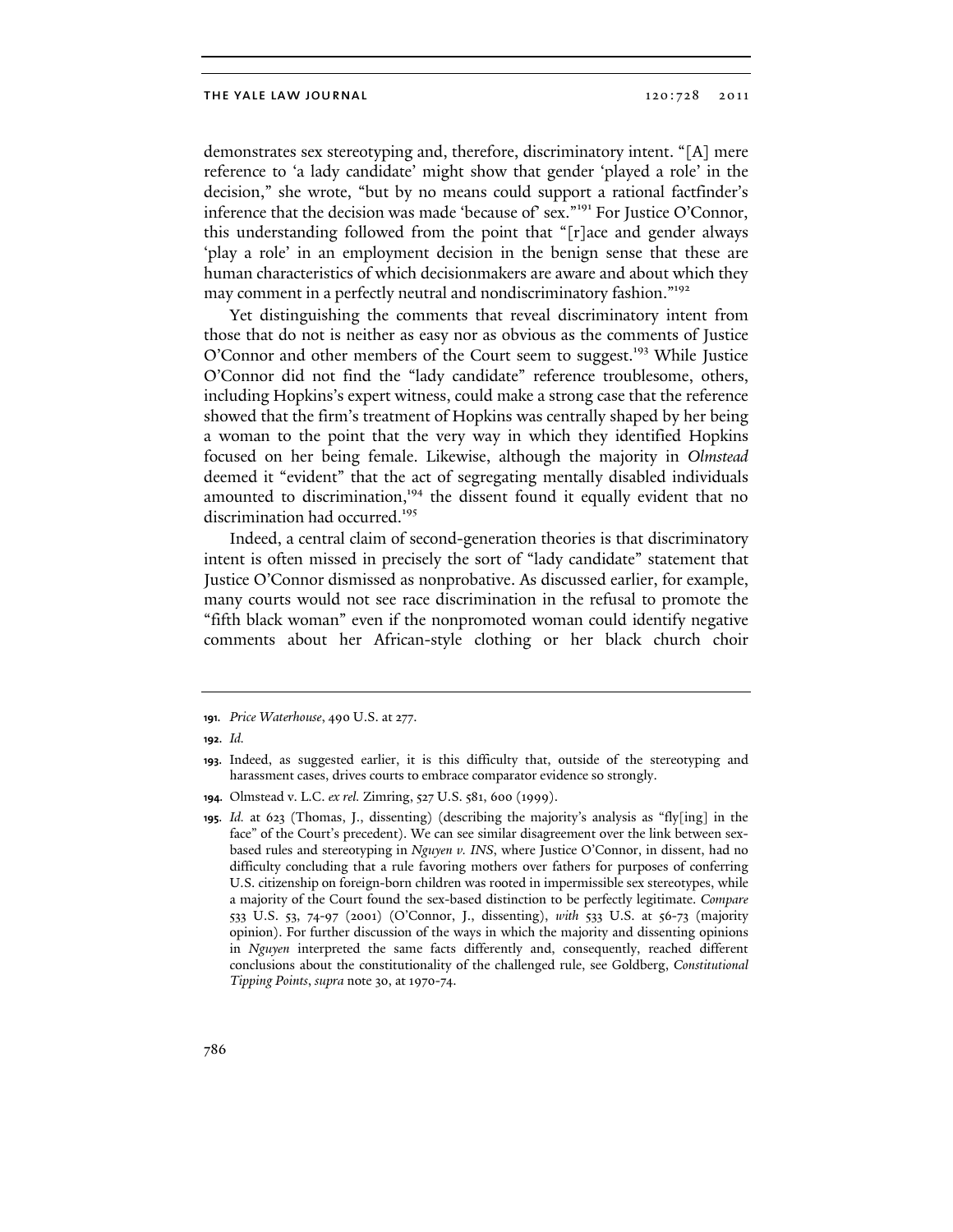membership, so long as her four African-American peers were promoted.<sup>196</sup> Yet as Carbado and Gulati suggest, when examined closely, those sorts of comments reflect the same sort of racial stereotyping that is seen more easily in other settings.<sup>197</sup>

In other words, a case like Price Waterhouse may be easy because the Court "gets" the link between sexism and statements about a partnership candidate being too macho. Likewise, the Court may have little difficulty finding that an employer's use of the word "boy" when talking to African-American employees suggests the presence of discriminatory intent.<sup>198</sup> But there is nothing inherent in harassing acts and stereotyping statements in general that makes their underlying discriminatory intent fundamentally easier to unmask than the discriminatory intent that might underlie other types of adverse treatment. Instead, it is agreement (or presumed agreement) on the social meaning of those acts and statements, when considered through a contextual lens, that renders the cases easy for courts to decide. Consequently the "easy" characterization should be understood as describing the Court's comfort level with finding discriminatory intent in particular acts or statements, and not as suggesting that observing discriminatory intent is any more automatic in the stereotyping and harassment contexts than it is through comparisons.

# C. Reconsidering Comparators in Light of the Contextually Focused Stereotyping and Harassment Jurisprudence

Recall Justice Thomas's assertion that a conceptualization of discrimination that does not require a comparison is "nonsensical"<sup>199</sup> and "drains the term of

<sup>196.</sup> *Cf.* Jesperson v. Harrah's Operating Co., 444 F.3d 1104 (9th Cir. 2006) (en banc) (presenting differing views in majority and dissenting opinions as to whether a policy requiring female employees to wear makeup constituted sex stereotyping); Zalewska v. Cnty. of Sullivan, 316 F.3d 314, 323 (2d Cir. 2003) (declining to give credence to the "stereotype[]" that a woman wearing pants is dressed "more masculinely"); Weinstock v. Columbia Univ*.*, 224 F.3d 33, 44-45 (2d Cir. 2000) (finding that labels such as "nice" and "nurturing" used to describe a female professor were insufficient as a matter of law to demonstrate sexually discriminatory intent).

<sup>197.</sup> *See* Carbado & Gulati, *supra* note 21, at 1279-93. Again, even readers who reject either the premise of identity performance theory or the view that discrimination law embodies the theory's premise may benefit from seeing that the easy identification of discrimination in some acts and statements but not others is not because those acts and statements are different in kind but rather because there is more general consensus about discriminatory intent underlying some acts and statements than there is about others.

<sup>198.</sup> *See* Ash v. Tyson Foods, Inc., 546 U.S. 454, 456 (2006).

<sup>199.</sup> Olmstead v. L.C. *ex rel.* Zimring, 527 U.S. 581, 618 (1999) (Thomas, J., dissenting).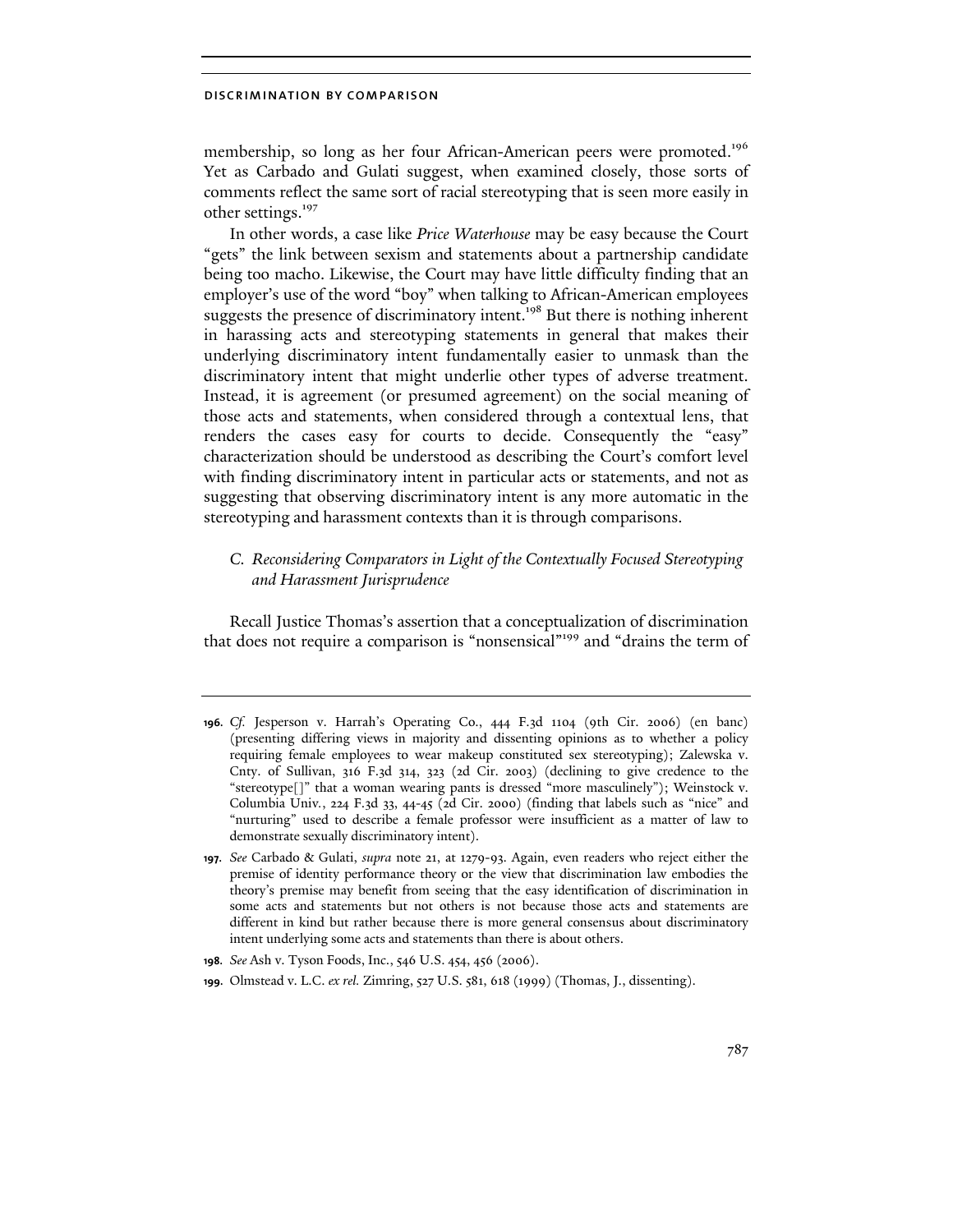any meaning other than as a proxy for decisions disapproved of by this Court."<sup>200</sup> Specifically, Justice Thomas suggested that "no principle" could "limit[] this new species of 'discrimination' claim . . . because it looks merely to an individual in isolation, without comparing him to otherwise similarly situated persons, and determines that discrimination occurs merely because that individual does not receive the treatment he wishes to receive."<sup>201</sup>

If it is correct that discrimination exists only where an individual can show a comparator in a better-off position, then we ought to be able to locate this type of comparison within the harassment and stereotyping jurisprudence. If not, we ought to ask whether Justice Thomas's concerns about the potential lack of a limiting principle for a noncomparative discrimination analysis undermine the validity of the contextual method for observing discrimination.

As a preliminary matter, it is worth reiterating that Justice Thomas's constrained conceptualization of discrimination did not capture majority support when he advanced it in *Olmstead* and that his approach conflicts with the Court's harassment and stereotyping decisions discussed above. Moreover, comparison is arguably counterproductive as a means for illuminating, let alone defining, discrimination where an employer singles out an employee for harassment or stereotyping because of a protected trait. In these kinds of cases, an employee can often show that others outside his or her protected group were not treated adversely, but the employer can likewise show that some within the protected group were not treated adversely either. At that point, the comparison no more allows for an inference of discriminatory intent based on a protected characteristic than for an inference that something else particular to the employee had provoked the employer's actions.

Yet, as discussed above, it is long settled that when an employer targets one employee for adverse treatment from among others who share the same protected trait, discrimination can be found. Despite Justice Scalia's having joined Justice Thomas's opinion in Olmstead, it was Scalia's own opinion in Oncale that made this point by allowing a man to bring a sexual harassment claim based on the activities of other men in a workplace where no women were present.<sup>202</sup> Even Justice Kennedy, who agreed with Justice Thomas's

<sup>200.</sup> *Id.* at 624.

<sup>201.</sup> *Id*.

<sup>202.</sup> Oncale v. Sundowner Offshore Servs., Inc.*,* 523 U.S. 75, 77, 79-80 (1998). On the question whether ideas of comparison are embedded in conceptualizations of sexual harassment, Katherine Franke has observed that "sexual harassment is a kind of sex discrimination not because the conduct would not have been undertaken if the victim had been a different sex . . . but precisely because . . . . it perpetuates, enforces, and polices a set of gender norms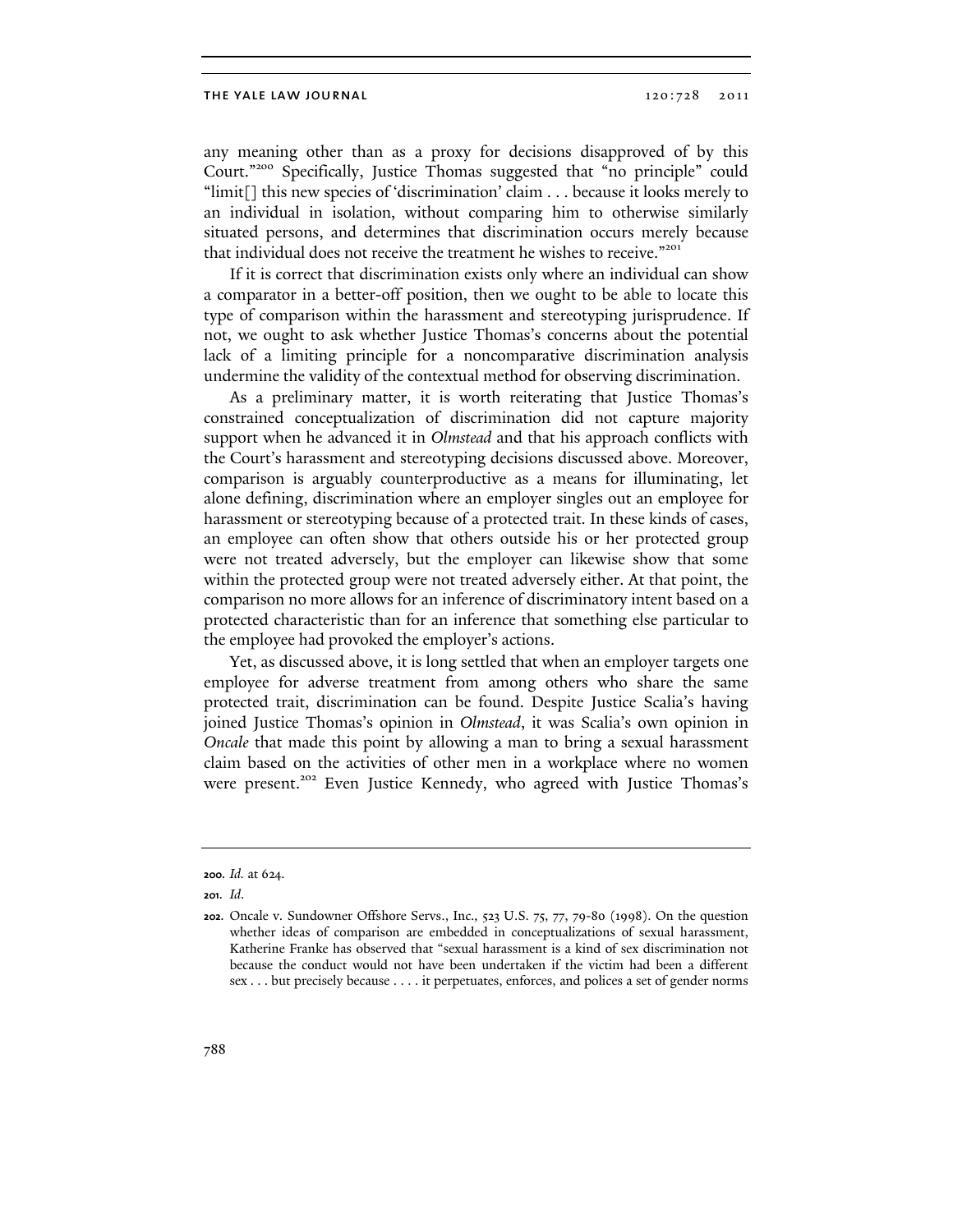insistence on comparators, did not fully embrace the limited scope for discrimination law that Justice Thomas advanced. Instead, he specifically "put[] aside issues of animus or unfair stereotype" when expressing his support for a comparison-based methodology, suggesting, in effect, that the presence of either could render the comparison-driven analysis unnecessary.<sup>203</sup>

All of this reinforces that while comparators are one acceptable mode of exposing discrimination, they are certainly not, conceptually or doctrinally, a categorical requirement. Yet the question remains whether courts, by finding discrimination absent a comparative showing, are misusing discrimination law to mandate their own preferred code of conduct per Justice Thomas's view.

The very suggestion that comparator-based discrimination findings are objective while noncomparative analyses are subjective significantly overstates the differences between these methods for discerning discrimination, creating a false and unhelpfully dichotomous analysis. As discussed earlier, observing discrimination through comparators is no more automatic than through these other means. The determination that a comparator is adequate (or inadequate) for purposes of illuminating discriminatory intent arguably effectuates the subjective preferences of courts at least as much as the finding of discrimination through an examination of acts or statements. So while it is true that making a contextual determination about which acts or statements reveal impermissible discrimination requires judgment calls or assumptions by the court, so too does the application of the comparator analysis.

Indeed, the suggestion that discrimination can truly be seen only via comparators and that all other non-comparison-based discrimination findings amount to policy judgments is reminiscent of a decades-old debate about the underpinnings of equality guarantees. Prompting that debate was the argument, advanced by Peter Westen, that equality was both "empty" and "entirely '[c]ircular'" because similar treatment could be required only for those deemed to be sufficiently similar.<sup>204</sup> Others quickly responded with a

that seek to feminize women and masculinize men." Katherine M. Franke, *What's Wrong with Sexual Harassment?*, 49 STAN. L. REV. 691, 696 (1997).

<sup>203.</sup> *Olmstead*, 527 U.S. at 611 (Kennedy, J., concurring). Justice Kennedy observed that "[a]t the outset it should be noted there is no allegation that Georgia officials acted on the basis of animus or unfair stereotypes regarding the disabled," *id*., and argued that "absent a showing of policies motivated by improper animus or stereotypes, it would be necessary to show that a comparable or similarly situated group received different treatment," *id.* at 613.

<sup>204.</sup> Peter Westen, *The Empty Idea of Equality*, 95 HARV. L. REV.537, 547-51 (1982). Westen argues that:

Equality is an empty vessel with no substantive moral content of its own. Without moral standards, equality remains meaningless, a formula that can have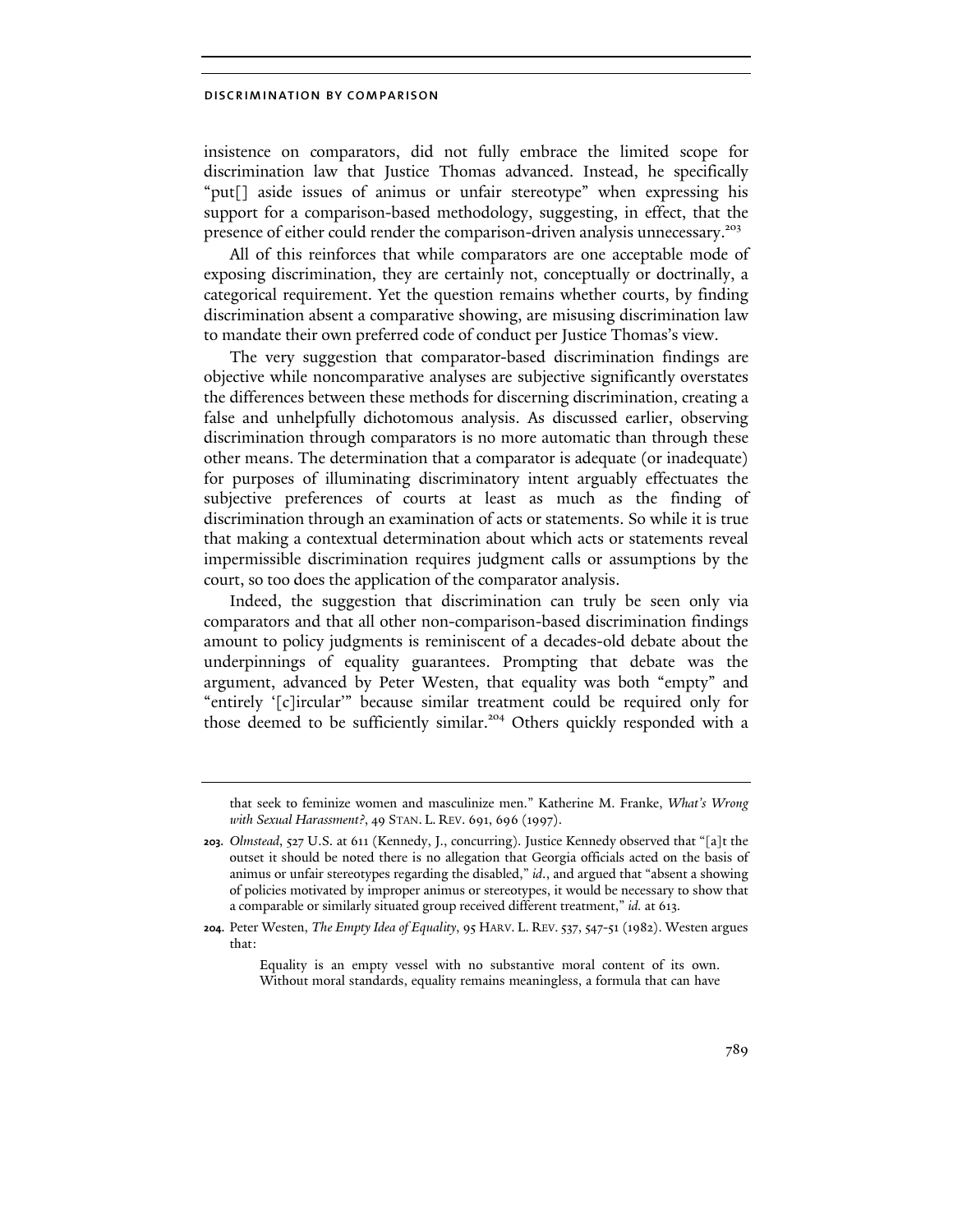range of theories to suggest that the equality guarantee did indeed have valuable content.<sup>205</sup> Yet, however forcefully advocated, each of these positions necessarily rested on the premise that substantive judgments and assumptions were required to give equality its content.<sup>206</sup>

Likewise, the process of observing discrimination necessarily requires judgments about whatever circumstantial forms of evidence we are considering—whether comparisons, harassing acts, or stereotyping statements—as well as decisions about which discrimination theories to embrace. As shown earlier, choices about which comparisons will be treated as exposing discrimination and which will not, just like the choices about which acts and statements are because of a protected trait and which are not, are just that—choices. None is more mechanical or automatic than the other.

Because these choices are thus essential to evaluating any circumstantial evidence, comparators provide false certainty to the extent that they are treated as elemental to, or objectively confirmatory of, discrimination. In turn, this false certainty enables courts to elide accountability (1) for their decisions to require comparators in the first place; and (2) for their dispositive judgments regarding the scope of acceptable comparators and the diminished value of other non-comparator-based evidence. The contextual evaluation, by contrast, gives greater exposure to the choices that courts make regarding their theory of discrimination and the relationship of workplace evidence to that theory. This is because the doctrine insists that a connection be established between the

Id. at 547 (footnote omitted).

206. *See* Finley, *supra* note 33, at 1144. Discussing Duncan Kennedy, *Form and Substance in Private Law Adjudication*, 89 HARV. L. REV. 1685, 1711 (1976), Finley writes, "Kennedy's insight is that there is no determinate, coherent way to choose between . . . formal equality or substantive equality. Inevitably, the choice depends on our sets of values and visions of society." *Finley*, *supra* note 33, at 1144 n.113. Finley adds that "[t]here is no way, within the doctrinal framework itself, to tell us when we should adopt the approach of formal equality, and when a substantive equality approach is called for. Instead, we must appeal to deeply political conceptions of what values and type of society we wish to foster." *Id.*

nothing to say about how we should act. With such standards, equality becomes superfluous, a formula that can do nothing but repeat what we already know.

<sup>205.</sup> *See, e.g.*, C. Edwin Baker, *Outcome Equality or Equality of Respect: The Substantive Content of Equal Protection*, 131 U. PA. L. REV. 933 (1983) (urging that an "equality-of-respect" model reflects the best substantive understanding of the equal protection guarantee); Kent Greenawalt, *How Empty Is the Idea of Equality?*, 83 COLUM. L. REV. 1167, 1184-85 (1983) (arguing that the principle of equality has been central to advancement of greater political rights and social opportunities); Karst, *supra* note 33, at 279-80 (maintaining that equality rhetoric has substantive effect on legal rights and political culture); Kenneth W. Simons, *Equality as a Comparative Right*, 65 B.U. L. REV. 387, 389 (1985) ("A right to equal treatment is a *comparative* claim to receive a particular treatment just because another person or class receives it.").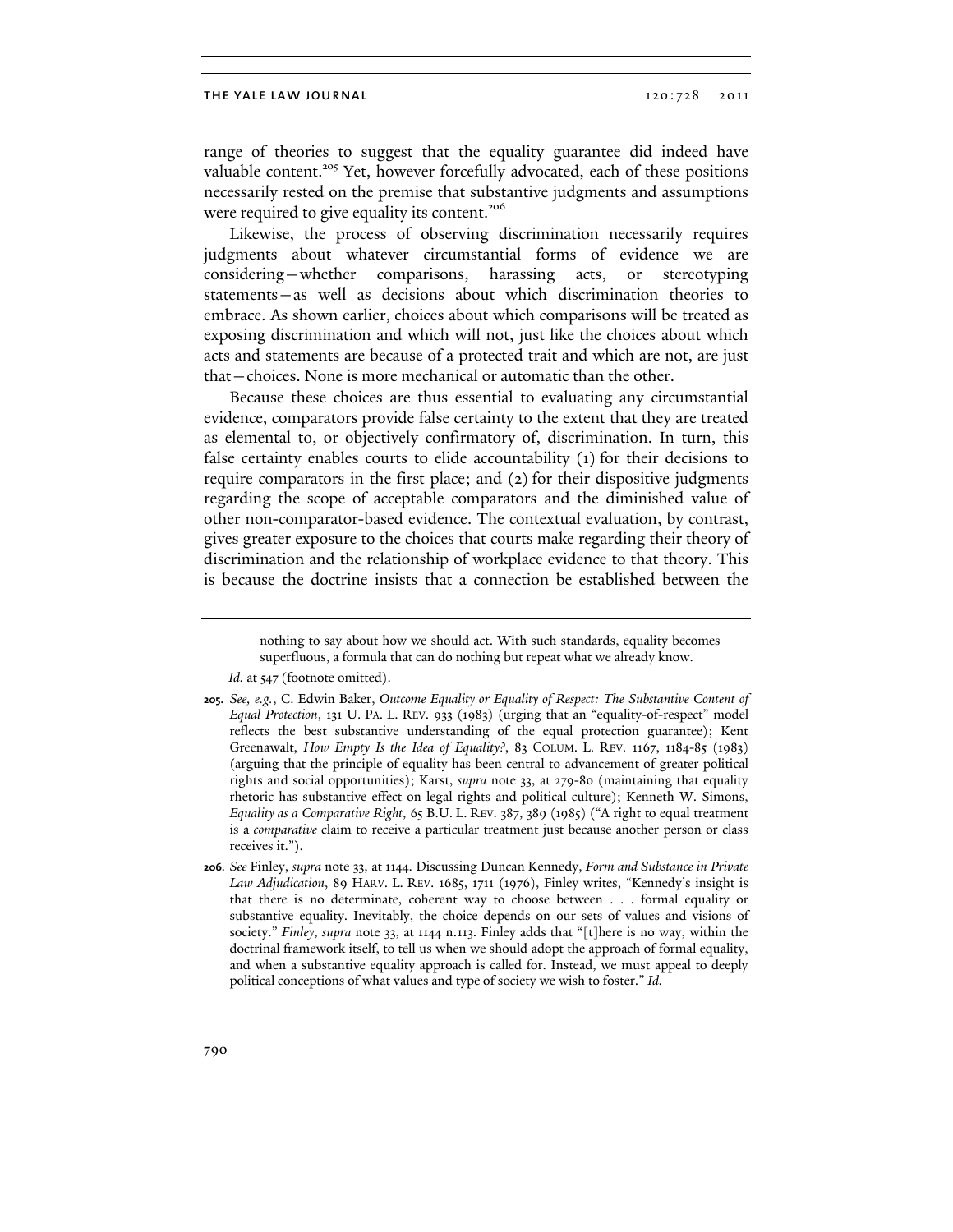protected characteristic and the acts or statements at issue.<sup>207</sup> Of course, as illustrated by Price Waterhouse, where courts find that connection to be easy or obvious, they may move quickly or automatically from the acts or statements to a finding of discrimination.<sup>208</sup> But even in those circumstances, the move is there for all to see, whereas the comparator framework provides cover for courts' similar judgments and the resulting jurisprudential inhibition of all but the most formalistic antidiscrimination norms and theories.

# v. judicial legitimacy and the sticking power of comparators

At this point we have seen that comparators are not the only means for seeing discrimination and that, by design (or at least in a typical application), there are serious limitations to the discrimination that comparators can reach. Yet comparators remain dominant to the point that discrimination lawsuits typically cannot be won without them.

This Part explores the reasons for comparators' sticking power, and aims both to explain why such an imperfect means for observing and defining discrimination has achieved dominance and to understand the possibilities for new methodologies going forward. My central claim is that comparators have gained their status because their empirical appearance enables courts to accommodate a primary legitimacy concern that plagues judicial intervention on issues related to identity and a subsidiary concern related to employer autonomy. That is, comparators offer a seemingly bright-line framework for identifying elusive facts and resolving complex social judgments even though a flexible framework would be more appropriate.

## A. The Legitimacy Concerns at Play

The prospect of a free-form, or even relatively unstructured, inquiry into workplace behaviors related to individual identity taps directly into the legitimacy- and capacity-protecting inclination exhibited by many courts to avoid tasks that have the cast of a sociological inquiry. <sup>209</sup> This antisociological

<sup>207.</sup> In addition to its value in terms of judicial accountability, the contextual evaluation also adds substantive value by exposing, and possibly avoiding, the diminishment of antidiscrimination norms effected by the comparator heuristic. *See supra* note 33.

<sup>208.</sup> *See supra* text accompanying notes 182-188.

<sup>209.</sup> For extended development of this point, see Goldberg, *Constitutional Tipping Points*, *supra*  note 30; and Goldberg, *Anti-Essentialist and Social Constructionist Arguments*, *supra* note 30.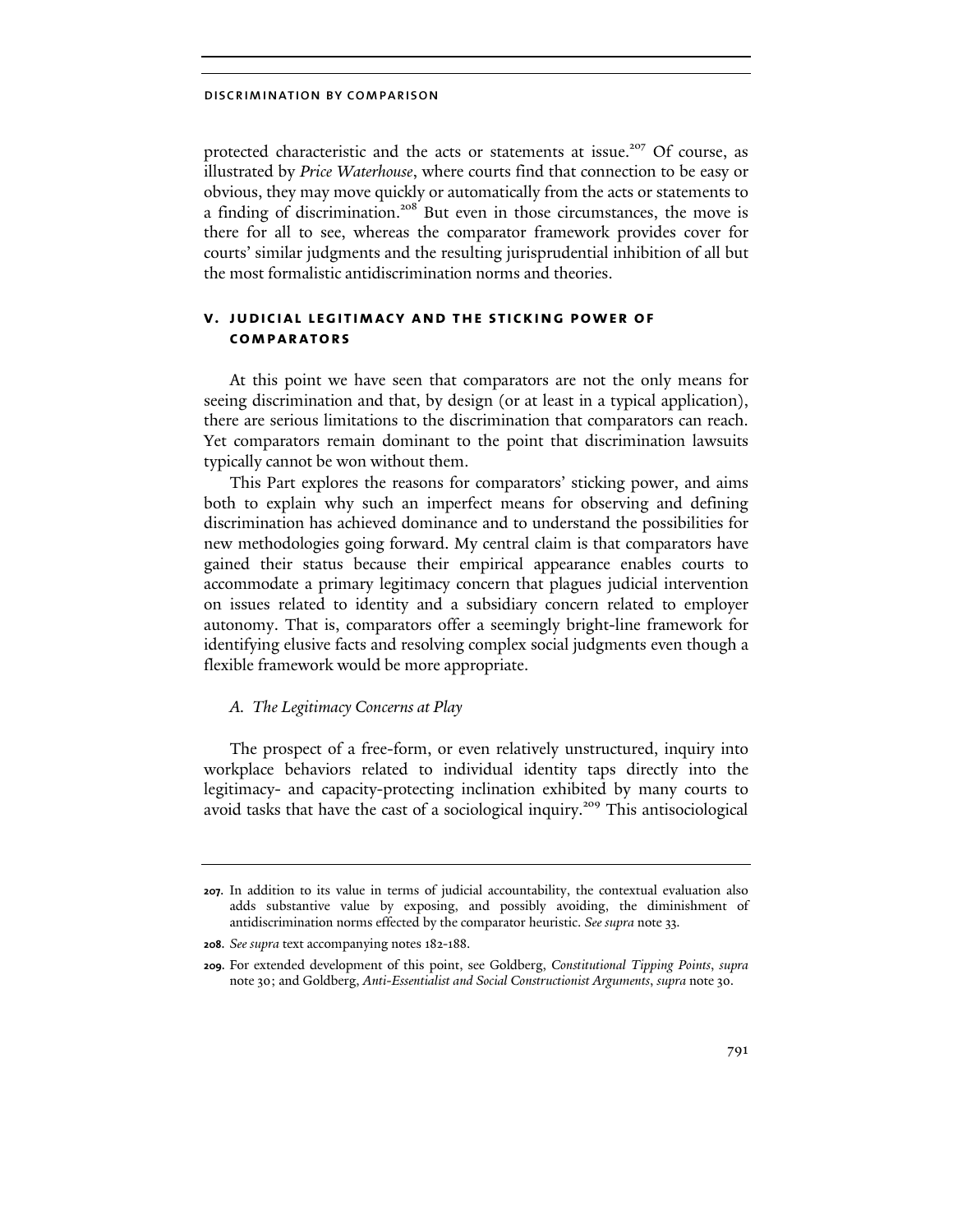bent can be seen, for example, in the Court's turn to visible markers such as ancestral lineage and surnames<sup>210</sup> when defining identity categories, rather than to the more complex and contested social norms that are widely understood, even by the Court, to contribute importantly to the content of these categories.<sup>211</sup> It can be seen as well in the way that the Court cites changed factual understandings about a social group rather than acknowledging changed social norms when invalidating restrictions on groupmember rights previously accepted as legitimate.<sup>212</sup>

The basic idea is that while courts may be well equipped to sift among empirical facts, they are less institutionally suited, both in terms of training and resources, for deep investigation and analysis of social norms. Consequently, however attentive they may be to trends in social stances regarding an issue or

Kenji Yoshino has written in the equal protection context about the way in which a trait's "visibility" enhances the likelihood for heightened judicial review of trait-based classifications. *See* Kenji Yoshino, *Assimilationist Bias in Equal Protection: The Visibility Presumption and the Case of "Don't Ask, Don't Tell*,*"* 108 YALE L.J. 485, 496-98 (1998). He described this visibility as "the perceptibility of traits such as skin color that manifest themselves on the physical body in a relatively permanent and recognizable way." *Id*. at 497.

- 211. *See, e.g.*, *Saint Francis Coll.*, 481 U.S. at 610-11 (cataloguing dictionaries and encyclopedias that discuss the socially constructed nature of race); Williams v. Wendler, 530 F.3d 584, 587 (7th Cir. 2008) (describing "'race'" as "a fuzzy term").
- 212. *See* Goldberg, *Constitutional Tipping Points*, *supra* note 30, at 1998-99 (citing Roper v. Simmons, 543 U.S. 551, 610 (2005) (Scalia, J., dissenting)).

We might point to similar reasons to explain courts' turn to discrimination as the legal framework for evaluating sexual harassment, rather than dignity, which is the more common approach within European law. As Gabrielle Friedman and James Whitman have observed, "For Americans . . . the concept of 'dignity' often remains unconquerably vague, unfillable with meaningful content. . . . It is 'discrimination' that seems the *hard* concept in America, the concept with real content." Gabrielle S. Friedman & James Q. Whitman, *The European Transformation of Harassment Law: Discrimination Versus Dignity*, 9 COLUM. J. EUR. L. 241, 268 (2003).

<sup>210.</sup> *See, e.g.*, Saint Francis Coll. v. Al-Khazraji, 481 U.S. 604, 610 (1987) (relying on an early nineteenth-century definition of race "continued series of descendants from a parent who is called the *stock*") (internal citation omitted); Hernandez v. Texas, 347 U.S. 475, 480 n.12 (1954) ("[J]ust as persons of a different race are distinguished by color, these Spanish [sur]names provide ready identification of the members of this class."). These same themes can be traced through lower court decisions. *See, e.g.*, Sail'er Inn, Inc. v. Kirby, 485 P.2d 529, 540 (Cal. 1971) (identifying race and lineage as "immutable trait[s], a status into which the class members are locked by the accident of birth"); Hernandez v. Hous. Indep. Sch. Dist., 558 S.W.2d 121, 124 (Tex. Civ. App. 1977) (characterizing lineage and race as "classifications based upon unalterable traits")*. But see* Commonwealth v. Rico, 711 A.2d 990, 994 (Pa. 1998) ("The mere spelling of a person's surname is insufficient to show that he or she belongs to a particular ethnic group.").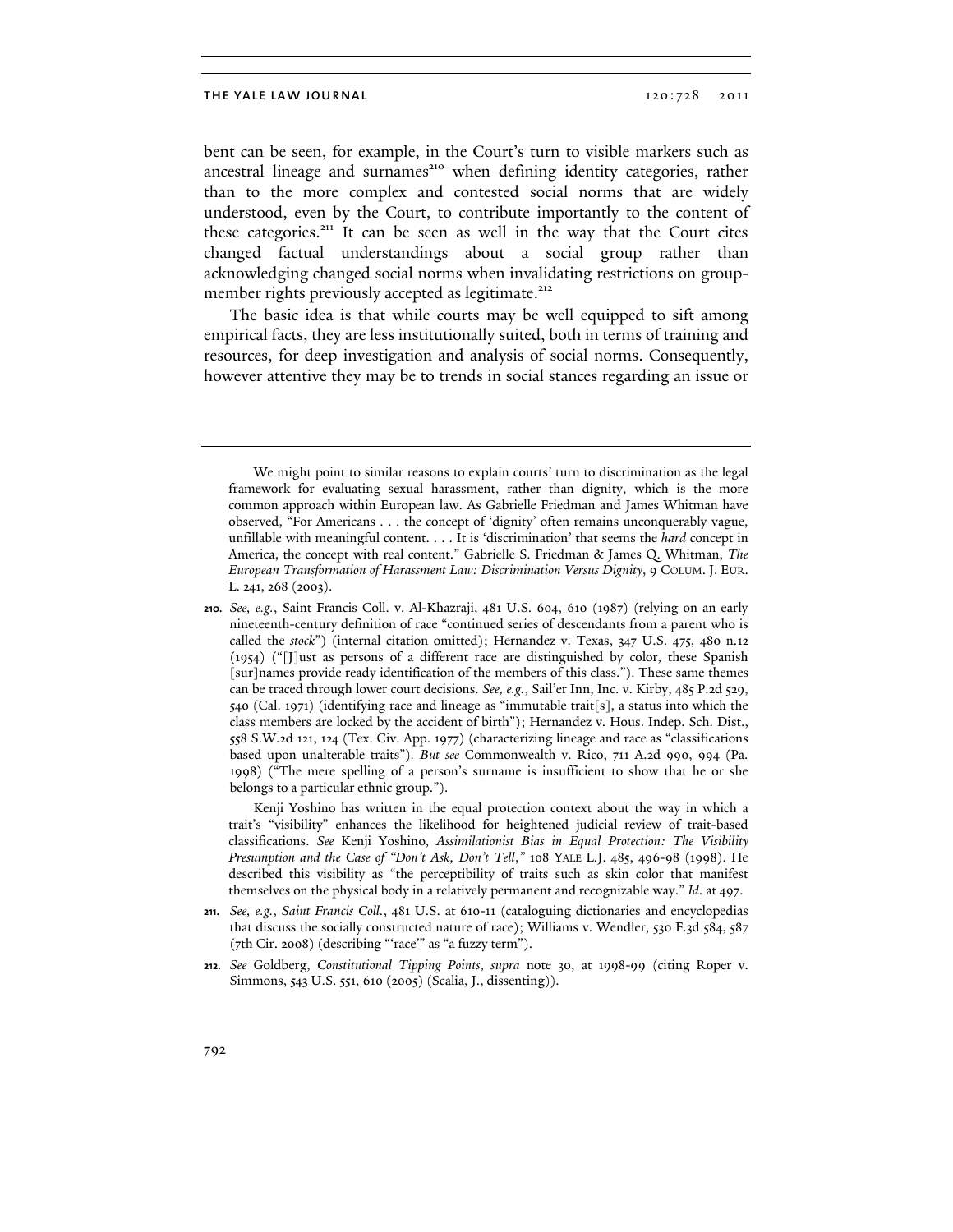a particular social group, $213$  courts are more likely to register that awareness through commentary about observable facts than through a sociologically framed analysis. While the latter might be more accurate and candid, it also would leave courts more vulnerable to charges that they are acting beyond their capacity and using their powers to institutionalize their own social views into legal mandates.<sup>214</sup>

In addition, courts tend to be especially wary of appearing to be hyperregulators of the workplace given the background commitments, both ideological and doctrinal, that typically favor employer autonomy. Because discrimination law carves out an exception to the general tolerance for bad workplace behavior, $215$  including "low-grade" discrimination, $216$  courts have a strong interest in avoiding the appearance that they are deploying the law in ways that infringe on employers' well-established prerogatives to govern their workplaces as they like.<sup>217</sup>

- 213. *Cf.* Steven G. Calabresi, *Thayer's Clear Mistake*, 88 NW. U. L. REV. 269, 272 (1993) ("Mr. Dooley's dictum about the Supreme Court's tendency to follow the election returns seems no less apt today than when it was first printed almost a century ago."); Barry Friedman, *Mediated Popular Constitutionalism*, 101 MICH. L. REV. 2596, 2606 (2003) ("[J]udicial decisions rest within a range of acceptability to a majority of the people.").
- 214. Goldberg, *Constitutional Tipping Points*, *supra* note 30, at 1999; *cf.* Suzanne B. Goldberg, *Morals-Based Justifications for Lawmaking: Before and After* Lawrence v. Texas, 88 MINN. L. REV. 1233, 1241 (2004) (identifying a similar concern as a reason for the Court's avoidance of explicit morals-based rationales for government action).
- 215. *See* Oncale v. Sundowner Offshore Servs., Inc.*,* 523 U.S. 75, 80 (1998) (addressing the "risk" that Title VII might function as "a general civility code for the American workplace"); Price Waterhouse v. Hopkins, 490 U.S. 228, 239 (1989) (explaining that Title VII "eliminates certain bases for distinguishing among employees while otherwise preserving employers' freedom of choice" and describing the Court's task as drawing a "balance between employee rights and employer prerogatives").
- 216. By "low-grade" discrimination, I mean the discriminatory acts that the law has been construed not to prohibit. In the sexual harassment context, for example, the Court has reinforced that Title VII "forbids only behavior so objectively offensive as to alter the 'conditions' of the victim's employment." *Oncale*, 523 U.S. at 81. *See also id.* ("'Conduct that is not severe or pervasive enough to create an objectively hostile or abusive work environment—an environment that a reasonable person would find hostile or abusive—is beyond Title VII's purview.'" (quoting Harris v. Forklift Sys., Inc., 510 U.S. 17, 21 (1993))).
- 217. For a discussion of the historical development of the at-will employment doctrine in America, which arguably has influenced contemporary views about judicial deference to employer autonomy, see Clyde W. Summers, *Employment At Will in the United States: The Divine Right of Employers*, 3 U. PA. J. LAB. & EMP. L. 65, 66 (2000) (identifying at-will employment as a "fundamental assumption [that] has shaped our labor law"). *Cf.* Deborah A. Ballam, *Employment-At-Will: The Impending Death of a Doctrine*, 37 AM. BUS. L.J. 653 (2000) (arguing that the expansion of modern tort law is gradually eviscerating at-will employment in America); Cynthia L. Estlund, *Wrongful Discharge Protections in an At-Will*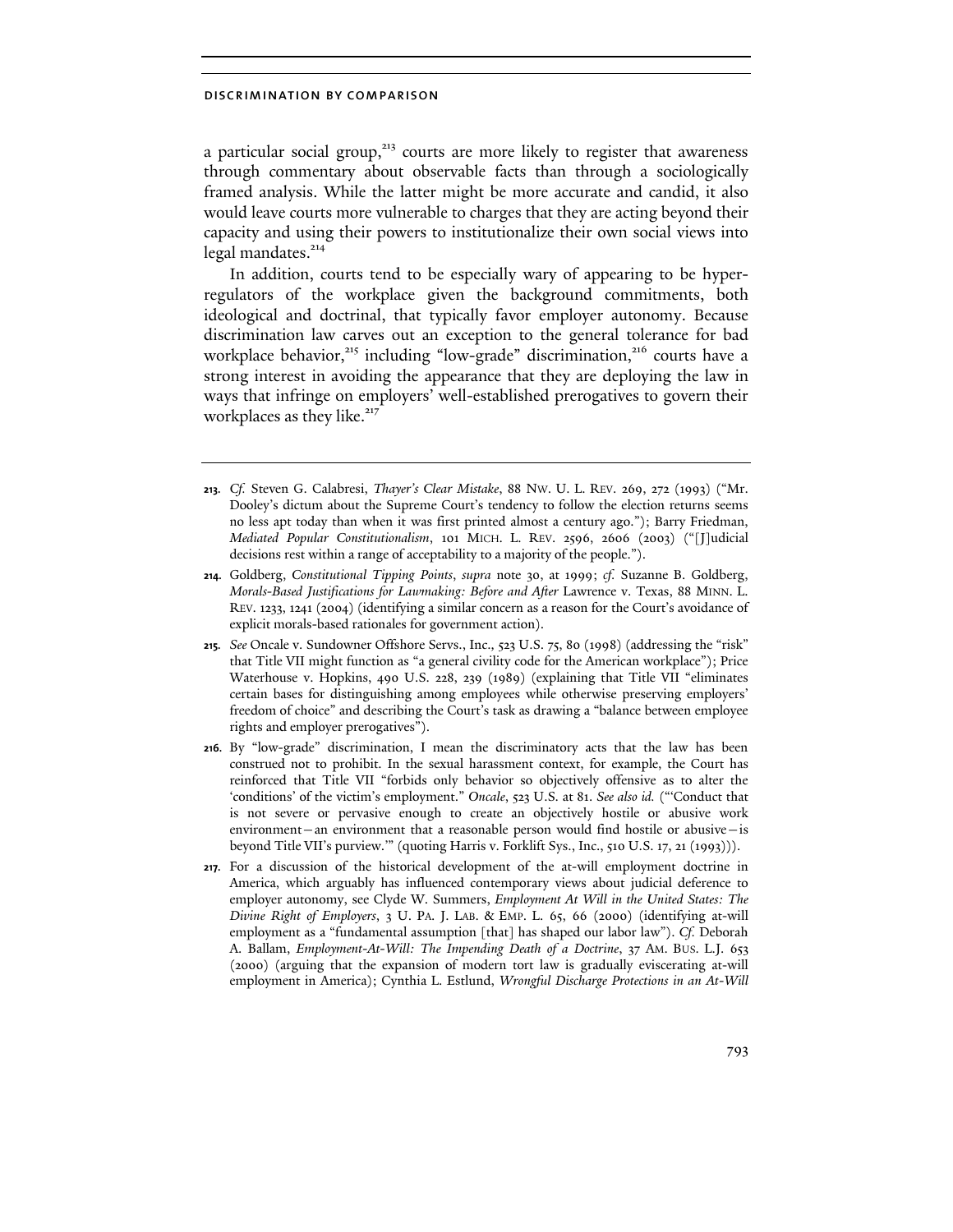## B. The Comparator Heuristic's Legitimizing Work

The comparator heuristic, as it is used by most courts, accommodates both of these concerns because it gives the appearance that the facts of differential treatment, rather than the courts' own assumptions and judgments, are doing the work to show that trait-based discrimination has occurred and that, as required by the applicable discrimination law, the court must intervene. That is, if the comparison reveals that an employee with  $X$  characteristic was treated differently from the similarly situated employee without  $X$  characteristic, the resulting inference of discriminatory intent is treated as the comparison's logical, natural product.<sup>218</sup>

The comparison thus has an empirical cast to it $-$ it documents, from facts, the different treatment and, by implication, the discriminatory intent. Given the pressures created by courts' general orientation to avoid the sociological role and the undue disruption of employer prerogatives, the comparator heuristic provides comfort by appearing to produce "hard" evidence of discrimination. Put another way, the inference of discriminatory intent becomes less superficially vulnerable, at least from the vantage point of the judicial-legitimacy concerns just described, to the extent that it is presented as resting on facts rather than on the court's subjective judgments about a workplace. Yet, as discussed above, comparators produce results regarding the presence of discriminatory intent that are surely false. Further, by failing to specify the results' underlying subjectivity, they obscure the absence of judicial accountability for the analytic choices and assumptions made.

The contextual methodology for gleaning discriminatory intent from stereotyping and harassing acts might seem to be in tension with these legitimacy concerns because it lacks the comparators' ability to produce "facts." As applied, however, courts find other ways to suggest that it is the workplace context, rather than their own judgment, that is shedding light on the presence or absence of discrimination. Recall that in the stereotyping and harassment contexts, courts have stressed that linking workplace conduct to a protected

*World*, 74 TEX. L. REV. 1655, 1655 (1996) ("The employer's presumptive right to fire employees at will—for good reason, for bad reason, or for no reason at all—has been drastically cut back in the last sixty years. . . . The at-will rule now coexists with numerous important exceptions—statutory and common law, state and federal—that prohibit . . . . discrimination based on race, sex, age, or other characteristics.").

<sup>218.</sup> Of course, as shown earlier, a court's choices as to how tight a fit to demand between the plaintiff and the comparator are contestable. But once those choices have been made, there can be no denying the difference in treatment, should one exist.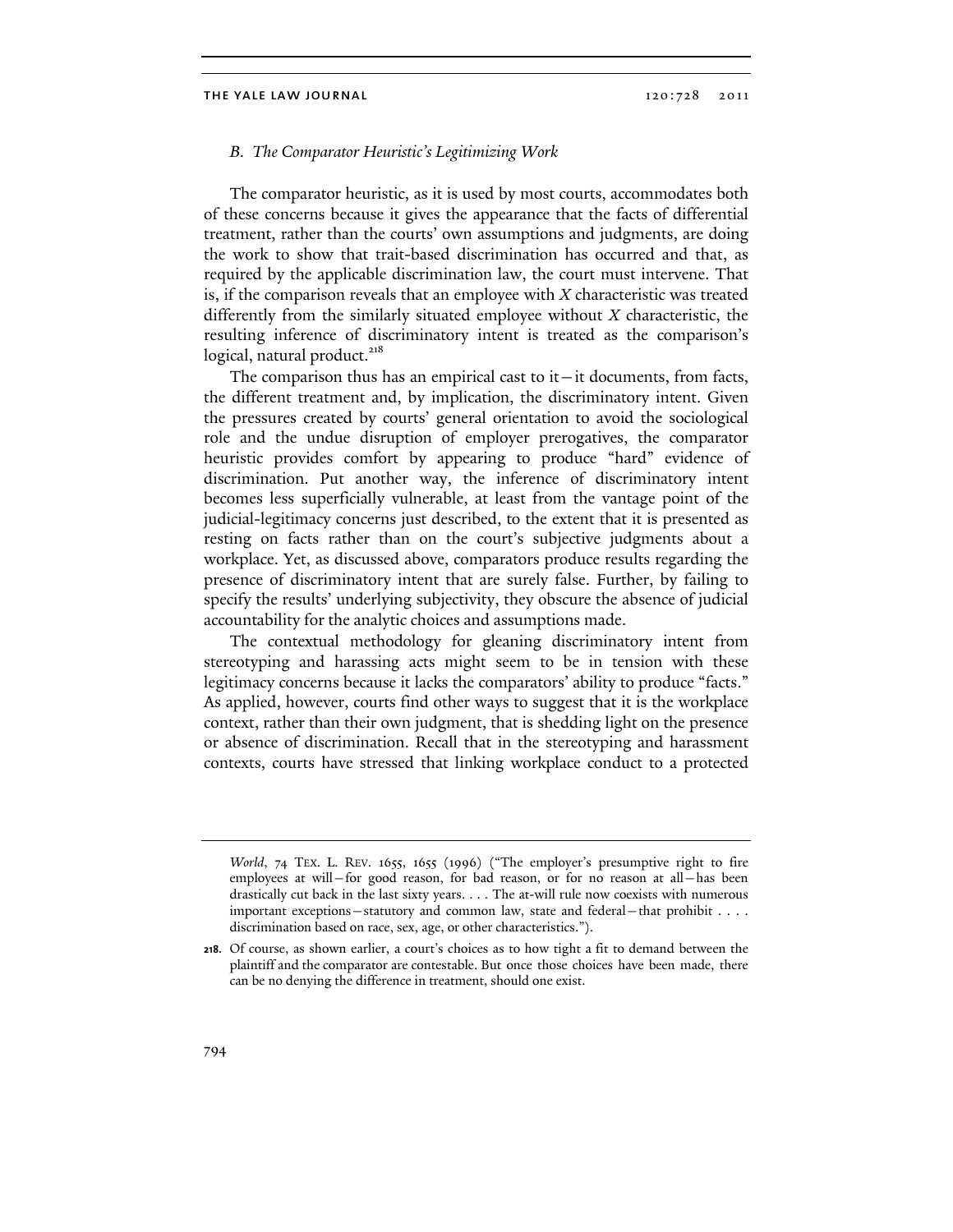characteristic neither requires "special training" nor presents great difficulties. Put in legitimacy terms, then, the facts appear to be doing the work.

Of course, as discussed above, not all harassing acts or stereotyping statements can be linked to a protected trait and treated as discriminatory.<sup>219</sup> But, from a legitimacy standpoint, if the context reveals acts or statements that are widely assumed to reflect discriminatory intent, the Court need not expend reputational capital to find the presence of discrimination. We see this, for example, in cases where courts have little difficulty finding statements that mothers should not work outside the home while raising young children to be sex-related<sup>220</sup> or that calling an African-American man a "boy" can be racially derogatory.<sup>221</sup>

<sup>219.</sup> The debates among experts about whether Wal-Mart stereotyped and then discriminated against its female employees underscore this point. *Cf.* John Monahan, Laurens Walker & Gregory Mitchell, *Contextual Evidence of Gender Discrimination: The Ascendance of "Social Frameworks*,*"* 94 VA. L. REV. 1715, 1742-43 (2008) (identifying the sex discrimination case of *Dukes v. Wal-Mart* as a landmark case for "the use of social science research on stereotyping to support claims for relief in employment discrimination [lawsuits]"). This is apart from the question whether the acts and statements are sufficiently harmful to exceed the tolerance for low-grade discrimination.

<sup>220.</sup> In applying *Price Waterhouse* to a family responsibilities discrimination suit, for example, the Second Circuit recently rejected an employer's argument that disparaging comments about a woman's commitment to work after having children could not be treated as sex-based "without comparative evidence of what was said about fathers." Back v. Hastings on Hudson Union Free Sch. Dist., 365 F.3d 107, 121 (2d Cir. 2004). The statements included inquiries as to how the plaintiff was "planning on spacing [her] offspring," requests that the plaintiff "not get pregnant until [her supervisor] retire[d]," suggestions that the plaintiff "wait until [her son] was in kindergarten to have another child," and statements that it was "not possible for [the plaintiff] to be a good mother and have this job." *Id.* at 115 (first and fourth alterations in original) (internal quotation marks omitted). The court found specifically that no such comparison was required to see discriminatory intent. Instead, "the notions that mothers are insufficiently devoted to work, and that work and motherhood are incompatible, are properly considered to be, themselves, gender-based." *Id.* at 121. Invoking *Price Waterhouse*, the court added that "stereotypical remarks about the incompatibility of motherhood and employment 'can certainly be *evidence* that gender played a part' in an employment decision," and that, therefore, "stereotyping of women as caregivers can by itself and without more be evidence of an impermissible, sex-based motive." *Id.* at 122 (quoting Price Waterhouse v. Hopkins, 480 U.S. 228, 251 (1989)). The court identified other circuit courts in agreement that these types of comments support a finding of discriminatory intent. *See, e.g.*, Santiago-Ramos v. Centennial P.R. Wireless Corp., 217 F.3d 46, 57 (1st Cir. 2000) (holding that a direct supervisor's "specifically question[ing] whether [the plaintiff] would be able to manage her work and family responsibilities" supported a finding of discriminatory animus, where the plaintiff's employment was terminated shortly thereafter); Sheehan v. Donlen Corp., 173 F.3d 1039, 1044-45 (7th Cir. 1999) (holding, in a Pregnancy Discrimination Act case, that a reasonable jury could have concluded that "a supervisor's statement to a woman known to be pregnant that she was being fired so that she could 'spend more time at home with her children' reflected unlawful motivations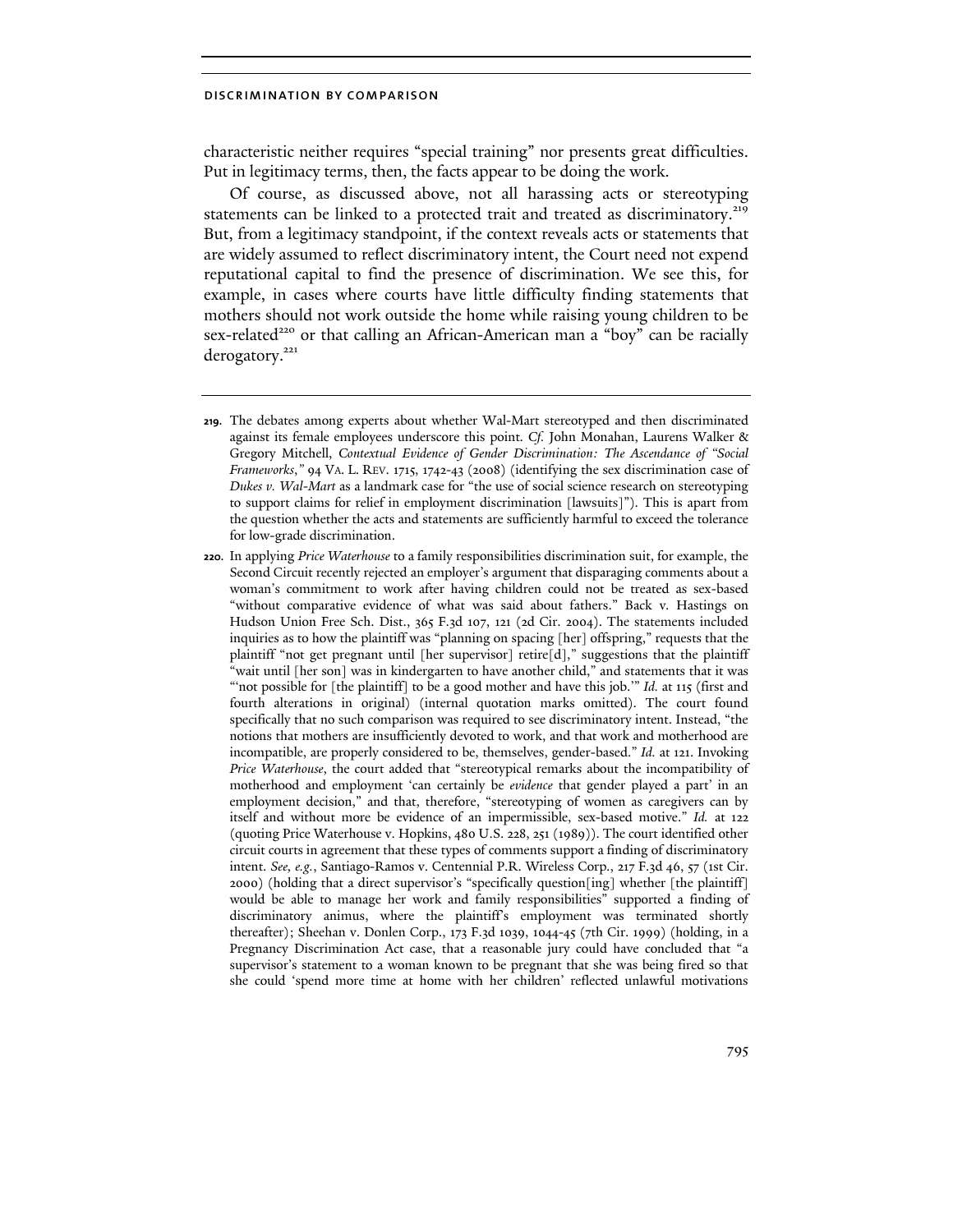Comparators become important, then, in situations where the challenged conduct is not easily or obviously recognized, per these social understandings, as embodying discriminatory intent or, more colloquially, as speaking for itself. In these cases, comparators' empirical overtones suggest that the inquiry involves more than just the subjective preferences of a particular court, which Justice Thomas derided in response to the noncomparative analysis in Olmstead.<sup>222</sup> Consider the Court's early pregnancy cases in this light. The comparison of pregnant and nonpregnant people did not produce facts showing that the challenged rules restricting pregnancy benefits were "based on sex."<sup>223</sup> Indeed, the Court in Gilbert wrote that it needed only the most "cursory" analysis to reach that conclusion.<sup>224</sup> Had the Court wanted to "see" discriminatory intent in that distinction, it would have needed a source other than the comparator to do so. At the time, however, the Court may have sensed there was not widespread agreement on the connection between pregnancyrelated restrictions and sex discrimination. Consequently, without a comparator or easy connection between the employer's acts and discriminatory intent, the majority seemed to suggest that a finding of sex discrimination would have reflected its subjective sensibilities rather than its objective judgment, thereby undermining its legitimacy. $225$ 

because it invoked widely understood stereotypes the meaning of which is hard to mistake").

<sup>221.</sup> *See* Ash v. Tyson Foods, Inc., 546 U.S. 454, 456 (2006). On remand, the Eleventh Circuit affirmed its earlier determination that "the ['boy'] comments were ambiguous stray remarks . . . and are not sufficient circumstantial evidence of bias" to sustain the plaintiff's race discrimination claim. Ash v. Tyson Foods, Inc., No. 08-16135, 2010 WL 3244920, at \*13 (11th Cir. Aug. 17, 2010) (alternation in original).

<sup>222.</sup> *See* Olmstead v. L.C. *ex rel.* Zimring, 527 U.S. 581, 624 (1999) (Thomas, J., dissenting). The Court showed its sensitivity to this type of critique while allowing a non-comparison-based sex discrimination challenge to the compensation of the female prison guards in *County of Washington v. Gunther*, emphasizing that the discrimination inquiry did not "require a court to make its own subjective assessment of the value of the male and female guard jobs." 452 U.S. 161, 181 (1981).

<sup>223.</sup> Gen. Elec. Co. v. Gilbert*,* 429 U.S. 125, 135 (1976).

<sup>224.</sup> *Id.*

<sup>225.</sup> The dissenters, by contrast, would have located sexually discriminatory intent in the pregnancy classification following the same model that the Court has used since for linking stereotyping and harassment to discriminatory intent. They stated that nothing more than "common sense" was necessary to see the link between the two. *Id.* at 149 (Brennan, J., dissenting) ("[I]t offends common sense to suggest that a classification revolving around pregnancy is not, at the minimum, strongly 'sex related.'").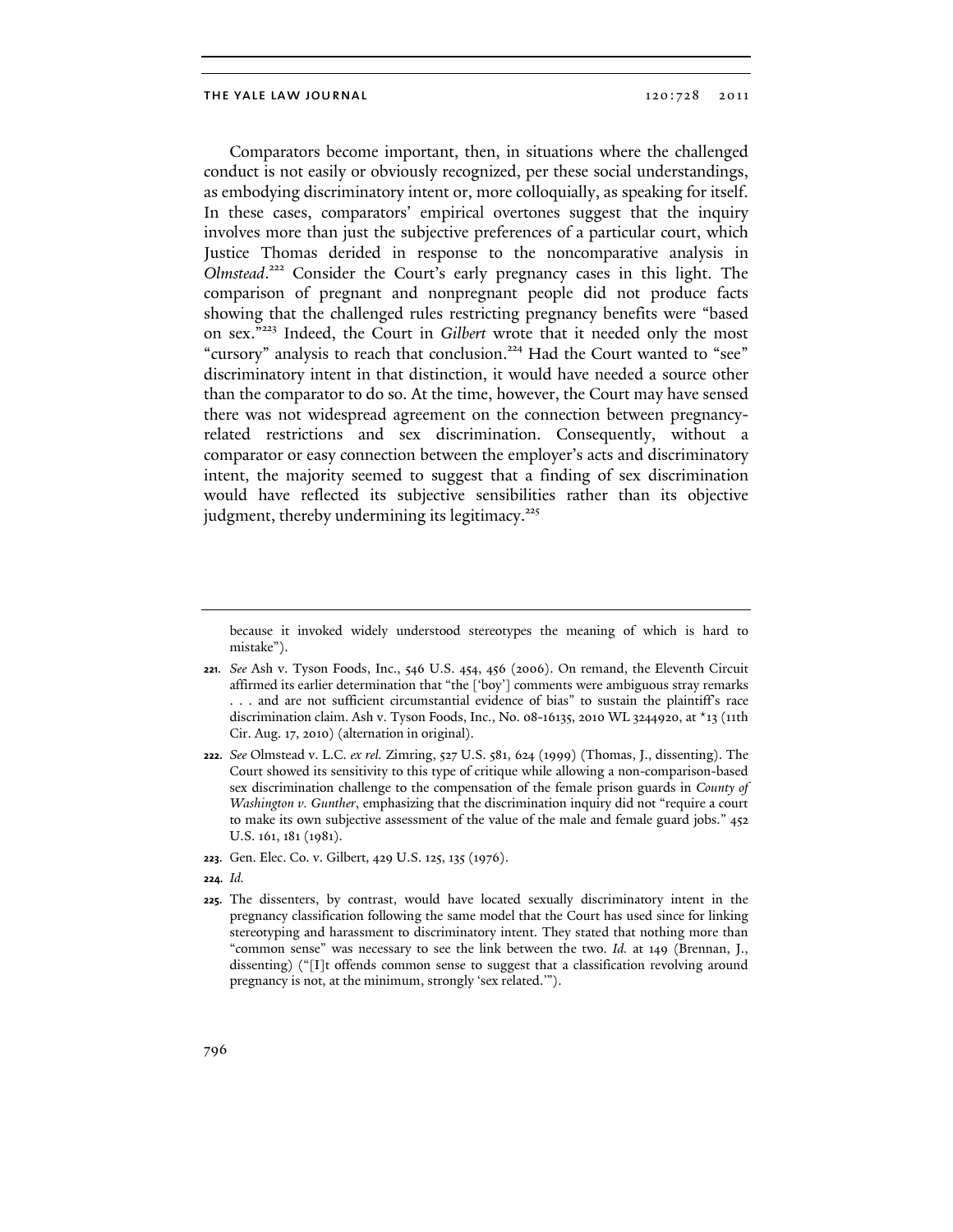# C. The Call for Experts as a Response to Legitimacy Concerns

This legitimacy-protective dynamic that leads courts to prefer quasi-empirical demonstrations of discriminatory intent via the comparator heuristic also helps explain why scholars have stepped up the call for expert testimony in employment discrimination claims. Experts, like comparative data, enable courts to avoid the appearance of engaging in the arguably sociological task of discerning identity discrimination.<sup>226</sup>

In part, experts may be useful within the comparator framework to expand courts' sense of which comparisons could be probative. Charles Sullivan, for example, argues that courts need help with the "real question" of "when the putative comparator is similar enough to justify the inference" of discrimination.<sup>227</sup> He suggests that experts can establish the "standard of care" against which an employer's conduct can be measured.<sup>228</sup> For Minna Kotkin, who documents courts' difficulty observing discrimination when a discrimination claim rests on multiple grounds, experts are likewise the key to expanding courts' understanding of how stereotypes operate and their conception of appropriate comparators.<sup>229</sup>

The centrality of experts to theories that advocate noncomparative methods for observing discrimination similarly can be understood as responding to, or at least reflecting sensitivity to, the judicial-legitimacy concerns just described. The implicit bias literature, for example, highlights the ways in which experts can document the presence of implicit identity-related biases and the effects of those biases on workplace decisions.<sup>230</sup> If carried out by experts, this approach

227. Sullivan, *supra* note 3, at 223.

- 229. Kotkin, *supra* note 15, at 1449, 1495-97.
- 230. For recent discussion and review of implicit bias research in the social sciences, see, for example, Jerry Kang, *Trojan Horses of Race*, 118 HARV. L. REV. 1489 (2005); Jerry Kang &

<sup>226.</sup> Still, courts must engage in a potentially sociological assessment when evaluating the admissibility of testimony by sociologists, cognitive psychologists, and other experts on discrimination under the standard set out in *Daubert v. Merrell Dow Pharm., Inc.*, 509 U.S. 579 (1993). *Daubert* requires federal courts to screen expert testimony for "scientific validity" to ensure reliability and relevance. *Id.* at 594-95. Some have suggested that *Daubert* has presented a particular hurdle for expert testimony in discrimination cases. *See* Elizabeth M. Schneider, *The Changing Shape of Federal Civil Pretrial Practice: The Disparate Impact on Civil Rights and Employment Discrimination Cases*, 158 U. PA. L. REV. 517, 551-55 (2010) (discussing scholarship addressing the effect of *Daubert* on the admission of expert testimony in discrimination cases and observing that *Daubert*, together with summary judgment practices, may be part of a "lethal combination" that disadvantages plaintiffs in civil rights and employment discrimination cases).

<sup>228.</sup> *Id*. at 237.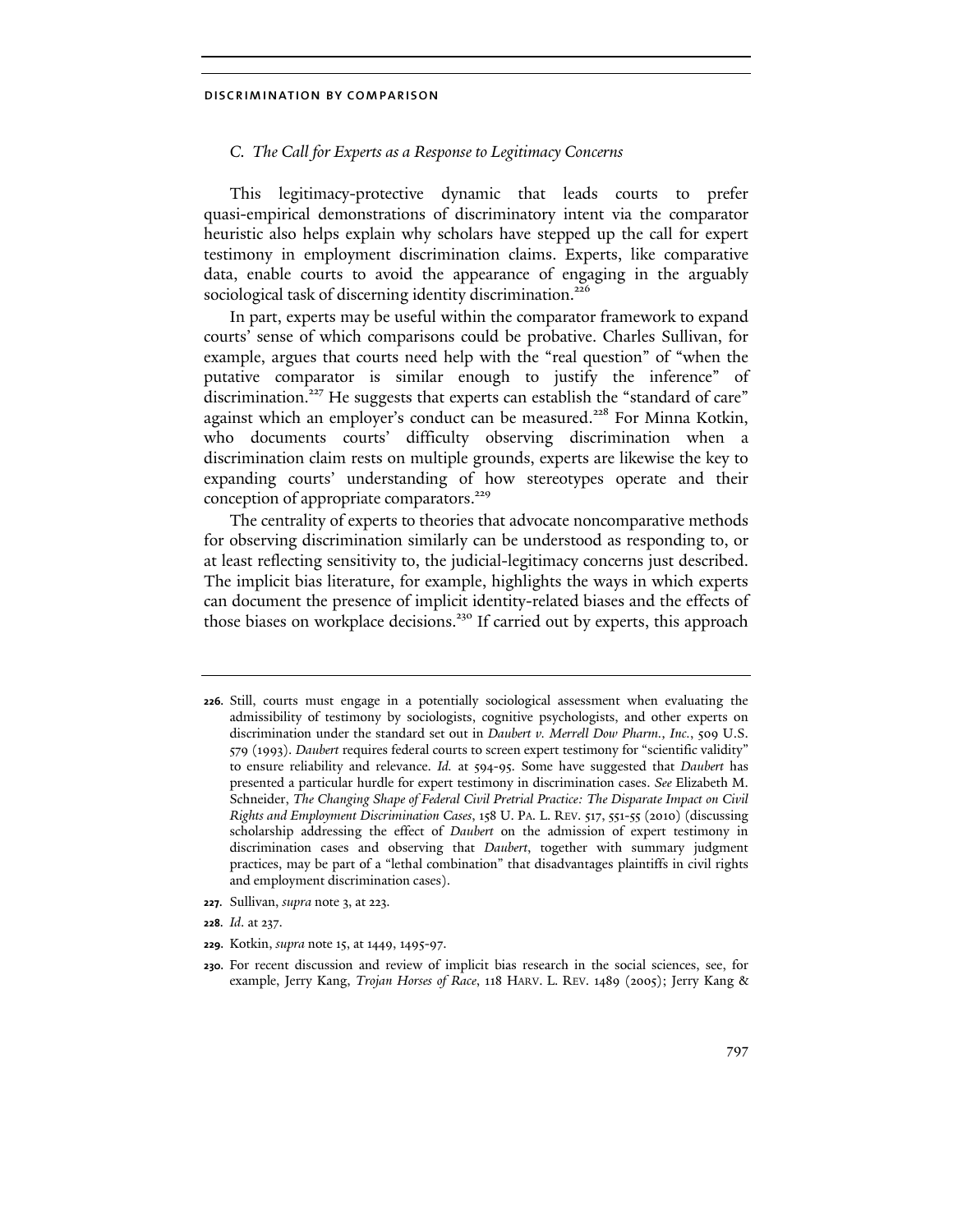to identifying discriminatory intent that is otherwise not readily observable can have the appearance of objectivity and, relatedly, of being driven by factors other than the influence of the court's subjective preferences.

The legitimacy concerns also help explain why, even if a plurality of the Supreme Court dismissed the expert testimony regarding sex stereotyping at Price Waterhouse as "icing on the cake," those litigating the case had thought the testimony might be helpful. If the Court had not found the link between the statements made and the partnership denial to Ann Hopkins to be so noncontroversial, then there would have been little, other than the Court's own judgments, to confirm the link between the statements and the protected characteristic of sex. In this light, the expert testimony in the case can be seen as a quasi-empirical source to verify or even compel that judgment.

This move to locate determinations about discriminatory intent in experts can be characterized as simply shifting the legitimacy debate from the observation of discrimination to the treatment of expert testimony, where the debate is similarly fraught.<sup>231</sup> Moreover, the increased focus on experts (with their attendant high costs)<sup>232</sup> risks exacerbating existing resource imbalances between plaintiffs and defendants, making the move difficult in all but class actions and unusually high-value discrimination cases. Still, conceptually at least, the shift may be just enough to overcome the legitimacy concerns to which courts are so vulnerable. Justice Scalia has written, in the sexual harassment context, that "common sense" and "an appropriate sensitivity to social context" is all that is necessary to discern discriminatory intent.<sup>233</sup> But where there is no easy agreement about how best to understand the social context, courts again become vulnerable to charges of imposing their own preferences on a workplace if there is no extrajudicial source that can be said to have compelled their observation of discrimination.<sup>234</sup>

Mahzarin R. Banaji, *Fair Measures: A Behavioral Realist Revision of "Affirmative Action*,*"* 94 CALIF. L. REV. 1063, 1071 (2006); and Linda Hamilton Krieger & Susan T. Fiske, *Behavioral Realism in Employment Discrimination Law: Implicit Bias and Disparate Treatment*, 94 CALIF. L. REV. 997 (2006). The Court has long recognized that these biases can result in cognizable discrimination. *See* Watson v. Fort Worth Bank, 487 U.S. 977, 990 (1988) (acknowledging "the problem of subconscious stereotypes and prejudices" in employment). My focus here is on how courts can come to see the operation of these stereotypes and prejudices.

<sup>231.</sup> *See supra* note 226.

<sup>232.</sup> *Cf.* Christopher Tarver Robertson, *Blind Expertise*, 85 N.Y.U. L. REV. 174, 177 (2010) (noting the significant cost of expert testimony).

<sup>233.</sup> Oncale v. Sundowner Offshore Servs., Inc., 523 U.S. 75, 82 (1998).

<sup>234.</sup> This is not to suggest that expert evidence will always be accepted by courts as sufficient or decisive to establish the presence of discriminatory intent, but instead only that the expert testimony enables courts to invoke an external source when drawing the link between the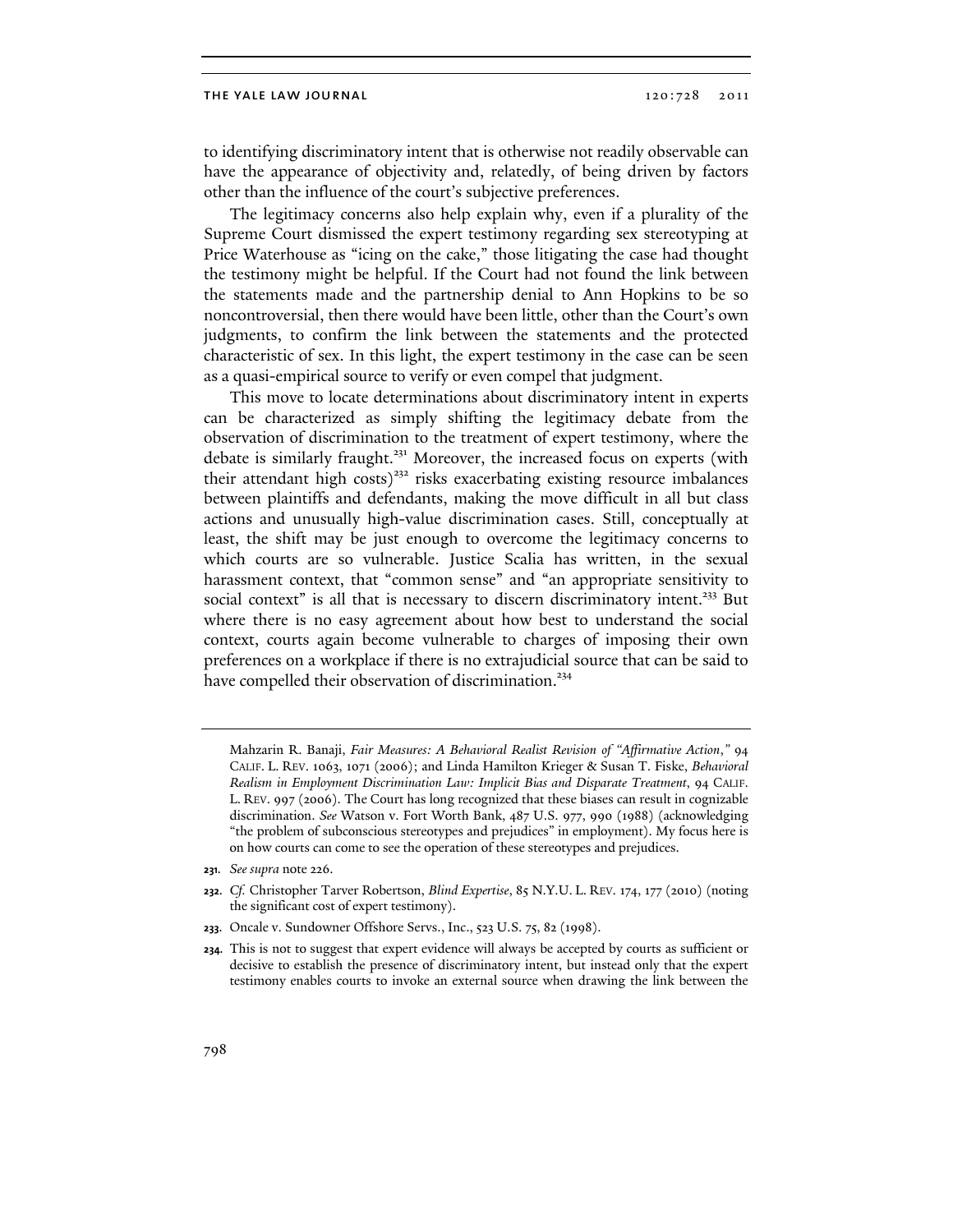# D. Legitimacy Concerns and the Viability of Second-Generation Discrimination Theories

These legitimacy concerns appear to present a particular hurdle for second-generation discrimination theories because, ordinarily, there are no comparators for intersectional, identity performance, or structural claims. If these theories are to translate into practice, their success will depend on eliding the comparator heuristic and finding a different means of exposing the discrimination at issue, such as the contextual approach of the stereotyping and harassment cases.

Although relatively few second-generation theories have succeeded in making this move to contextual analysis or in finding an alternate methodology, "family responsibilities discrimination" theory has had notable success in gaining doctrinal traction and may offer valuable lessons.<sup>235</sup> The theory, known as FRD, is concerned with the ways in which employees, particularly women, face barriers in the workplace associated with their parenting or other caregiving responsibilities.<sup>236</sup> Often employees who suffer adverse action related to their family responsibilities cannot show discrimination through a comparator either because there are no similarly situated coworkers or because the potential comparators in a workplace are all women or otherwise share the same protected trait.

challenged conduct and the protected characteristic. *Cf.* Price Waterhouse v. Hopkins, 490 U.S. 228, 277 (1989) (O'Connor, J., concurring) (stating that expert testimony about sex stereotyping at Price Waterhouse would not have been enough to give rise to inference of discriminatory intent).

<sup>235.</sup> *See* Joan C. Williams & Stephanie Bornstein, *The Evolution of "FReD": Family Responsibilities Discrimination and Developments in the Law of Stereotyping and Implicit Bias*, 59 HASTINGS L.J. 1311, 1357 (2008) (stating that FRD lawsuits have "cemented that plaintiffs in Title VII disparate treatment cases may show [family responsibilities] discrimination even when they lack a comparator"); *see also* Catherine Albiston et al., *Ten Lessons for Practitioners About Family Responsibilities Discrimination and Stereotyping Evidence*, 59 HASTINGS L.J. 1285 (2008).

<sup>236.</sup> Joan Williams and Stephanie Bornstein have defined family responsibilities discrimination as "discrimination against employees based on their responsibilities to care for family members," which includes "pregnancy discrimination, discrimination against mothers and fathers, and discrimination against workers with other family caregiving responsibilities." Williams & Bornstein, *supra* note 235, at 1313. They have observed that "[w]hile FRD most commonly occurs against pregnant women and mothers of young children, it can also affect fathers who wish to take on more than a nominal role in family caregiving and employees who care for aging parents or ill or disabled partners." *Id.* For additional discussion of FRD, see JOAN WILLIAMS, UNBENDING GENDER: WHY FAMILY AND WORK CONFLICT AND WHAT TO DO ABOUT IT 101-10 (2000); and JOAN C. WILLIAMS & CYNTHIA THOMAS CALVERT, *Introduction* to WORKLIFE LAW'S GUIDE TO FAMILY RESPONSIBILITIES DISCRIMINATION  $(2006).$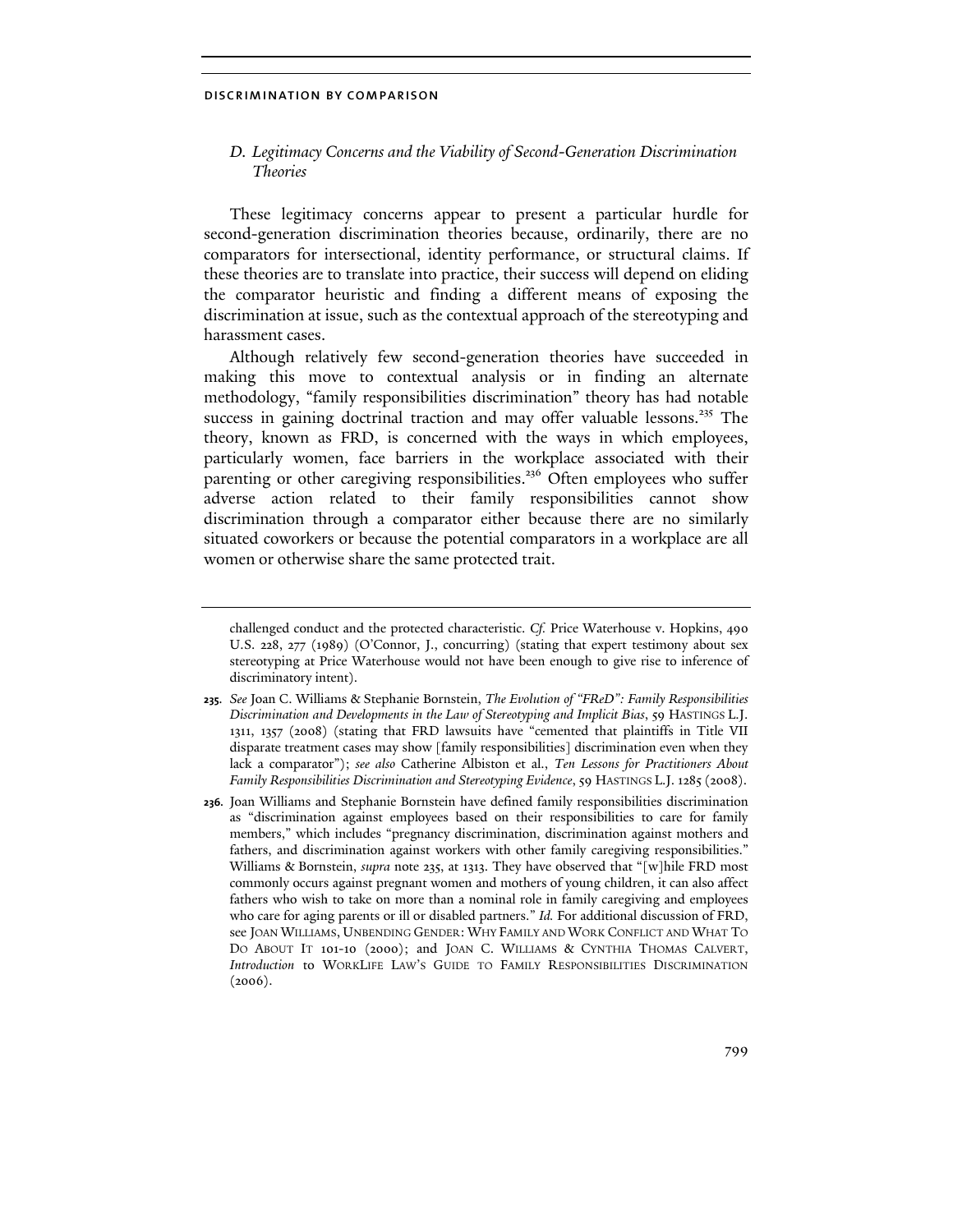Rather than try to work from within the comparator heuristic, advocates for recognition of FRD worked around it and, centrally, engaged experts (as well as popular culture) to ease courts' way into seeing the link between employers' skepticism of workers with family responsibilities and the protected characteristic of sex. Social scientists have been particularly important to this effort, as they have documented "an underlying schema that assumes a lack of competence and commitment when women are viewed through the lens of motherhood and housework."<sup>237</sup> These data, supplemented by additional research, do the work of linking maternal stereotypes to discriminatory intent. Perhaps responding to Geduldig and Gilbert, where the Court was unable to bring itself to see the pregnancy-sex connection, FRD advocates effectively relocated the task of observing discriminatory intent from the courts to expert social scientists.

FRD recognition advocates have sought to establish the link between employers' adverse treatment of parents and sexism in the popular culture as well, so that the link between an employer's skepticism toward a new mother's work ethic and sex discrimination can be seen easily and without any special training.<sup>238</sup> Thus, when these advocates celebrate that courts have accepted non-comparator-based FRD claims, we can understand this success as deriving in part from judicial confidence in public acceptance of the caregiver-sex discrimination link because public acceptance minimizes the risk that courts will appear to be meddling unduly in employer freedom or imposing their subjective views of discrimination.<sup>239</sup>

<sup>237.</sup> Williams & Bornstein, *supra* note 235, at 1327.

<sup>238.</sup> *Id.* at 1314 (describing the issue of caregiver discrimination as one that "has 'arrived' in the public consciousness").

<sup>239.</sup> In a more limited way, discrimination claims related to gender identity and performance also have begun to gain traction. *Compare* Schroer v. Billington, 525 F. Supp. 2d 58 (D.D.C. 2007) (refusing to dismiss a sex discrimination claim against the Library of Congress, which withdrew a job offer it had made to a military specialist upon learning she was transgender), *with* Ulane v. E. Airlines, Inc., 742 F.2d 1081 (7th Cir. 1984) (rejecting a sex discrimination claim brought by an airline pilot who was fired after the airline learned she was transgender). Some of the reasons for the more recent claims' success relate to judicial perceptions about the fixed nature of sex in transgender individuals, consistent with the legitimacy concerns regarding identity described earlier. But others, more relevant to the inquiry here, derive from the sex stereotyping in these cases, which is as blatant and relatively easy to recognize as the stereotyping in *Price Waterhouse*.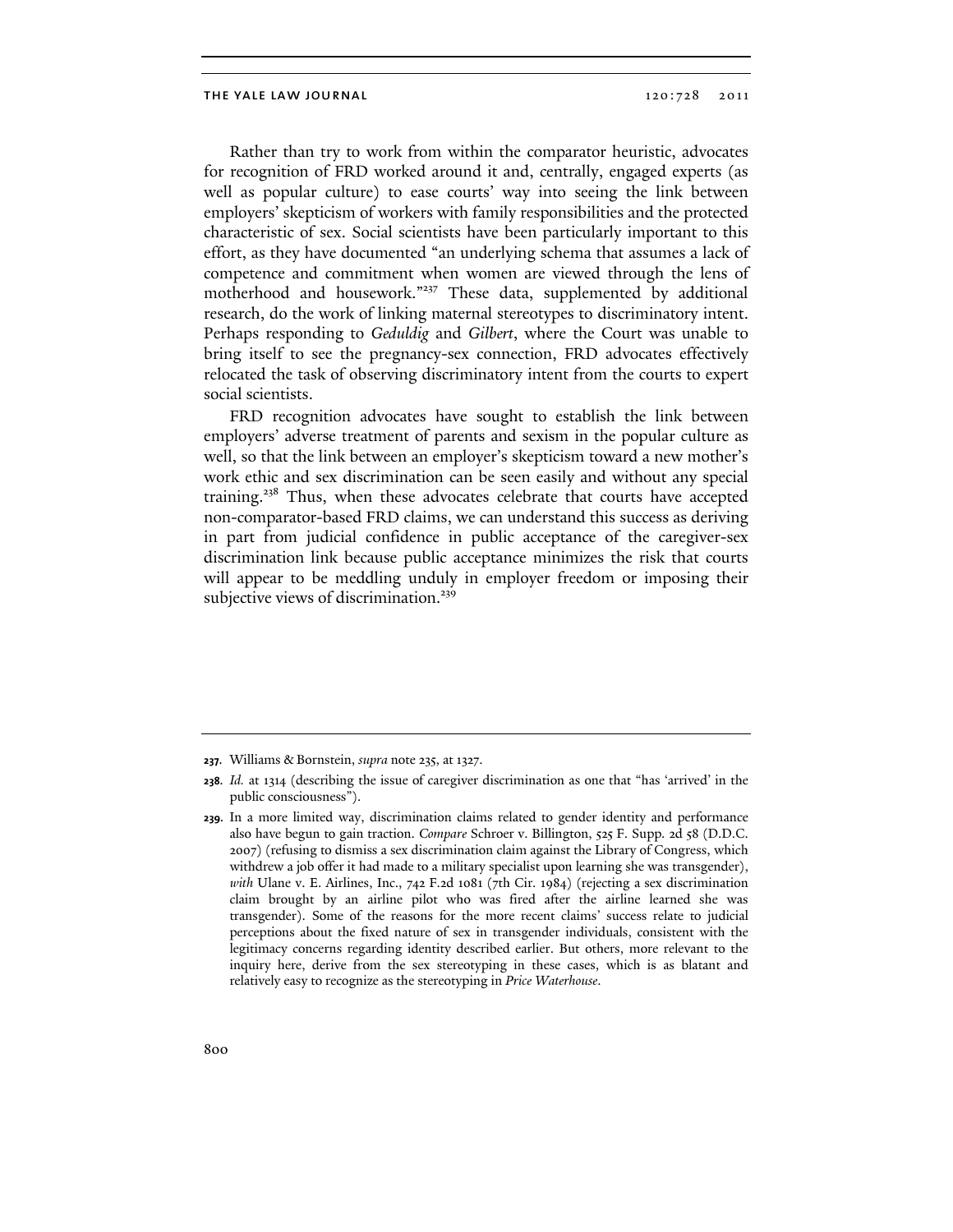By contrast, consider the poor track record of challenges to sex-based dress and grooming codes as discriminatory.<sup>240</sup> In these situations, the underlying theoretical claim is that an employer's insistence on having men and women groom and dress themselves differently is not materially different from firstgeneration-style sex-based classified advertisements or blanket refusals to hire women; in both, the employer impermissibly polices gender norms.<sup>241</sup> Yet courts regularly do not see the sex-based distinction as discriminatory, in part because of the way in which they apply a comparator analysis to these cases.<sup>242</sup>

The legitimacy concerns can help illuminate why comparators are so difficult to escape in this context. In the view of most courts to have addressed these challenges, the link between the sex-based rules and discriminatory intent is not nearly as "obvious" or easy as in the case of sexual harassment or sex stereotyping. Even relative to FRD, courts do not see evidence that the public imagination considers grooming codes to be obviously discriminatory. Nor is there a wealth of social science on which courts can rely, as there is for FRD, to do the work of establishing that these grooming codes embody sexbased stereotypes or otherwise to illuminate and verify that sex-based discriminatory intent is embedded in the codes.

<sup>240.</sup> *See, e.g.*, Jespersen v. Harrah's Operating Co., 444 F.3d 1104 (9th Cir. 2006) (rejecting a sex discrimination challenge to a casino grooming code that imposed different requirements on men and women); *cf.* Cloutier v. Costco Wholesale Corp., 390 F.3d 126 (1st Cir. 2004) (affirming summary judgment for an employer where an employee alleged that a "no facial jewelry" policy constituted religious discrimination); Pitts v. Wild Adventures, Inc., No. 7:06-CV-62-HL, 2008 WL 1899306, at \*5-6 (M.D. Ga. Apr. 25, 2008) (finding no merit to the plaintiff's allegation that a grooming policy that prohibited dreadlocks and cornrows constituted race discrimination against African-American employees). *But see* Tamimi v. Howard Johnson Co., 807 F.2d 1550 (11th Cir. 1987) (affirming a judgment in favor of an employee who alleged sex discrimination over a dress code that required female employees to wear makeup and lipstick).

<sup>241.</sup> For a discussion of grooming standards and gender norms, see Devon Carbado et al., *Foreword: Making Makeup Matter*, 14 DUKE J. GENDER L. & POL'Y 1 (2007). Carbado et al. state that "grooming standards *can* (but needn't always) function to regulate and give content to our identities." *Id.* at 2; *see also* United States v. Virginia, 518 U.S. 515 (1996) (sustaining a first-generation-type challenge to the exclusion of women from the Virginia Military Academy).

<sup>242.</sup> Apart from the comparator issue, some courts have treated dress and grooming codes, as opposed to other employer conduct, as falling more broadly within an employer's discretion and, therefore, as less susceptible to restriction via Title VII and other antidiscrimination measures. *See* Jennifer L. Levi, *Misapplying Equality Theories: Dress Codes at Work*, 19 YALE J.L. & FEMINISM 353, 353-55 (2008) ("[T]he typical dress code that simply distinguishes the appearance of men and women in the workplace has been found to be unobjectionable by courts."); *id.* at 355 n.4 (citing cases).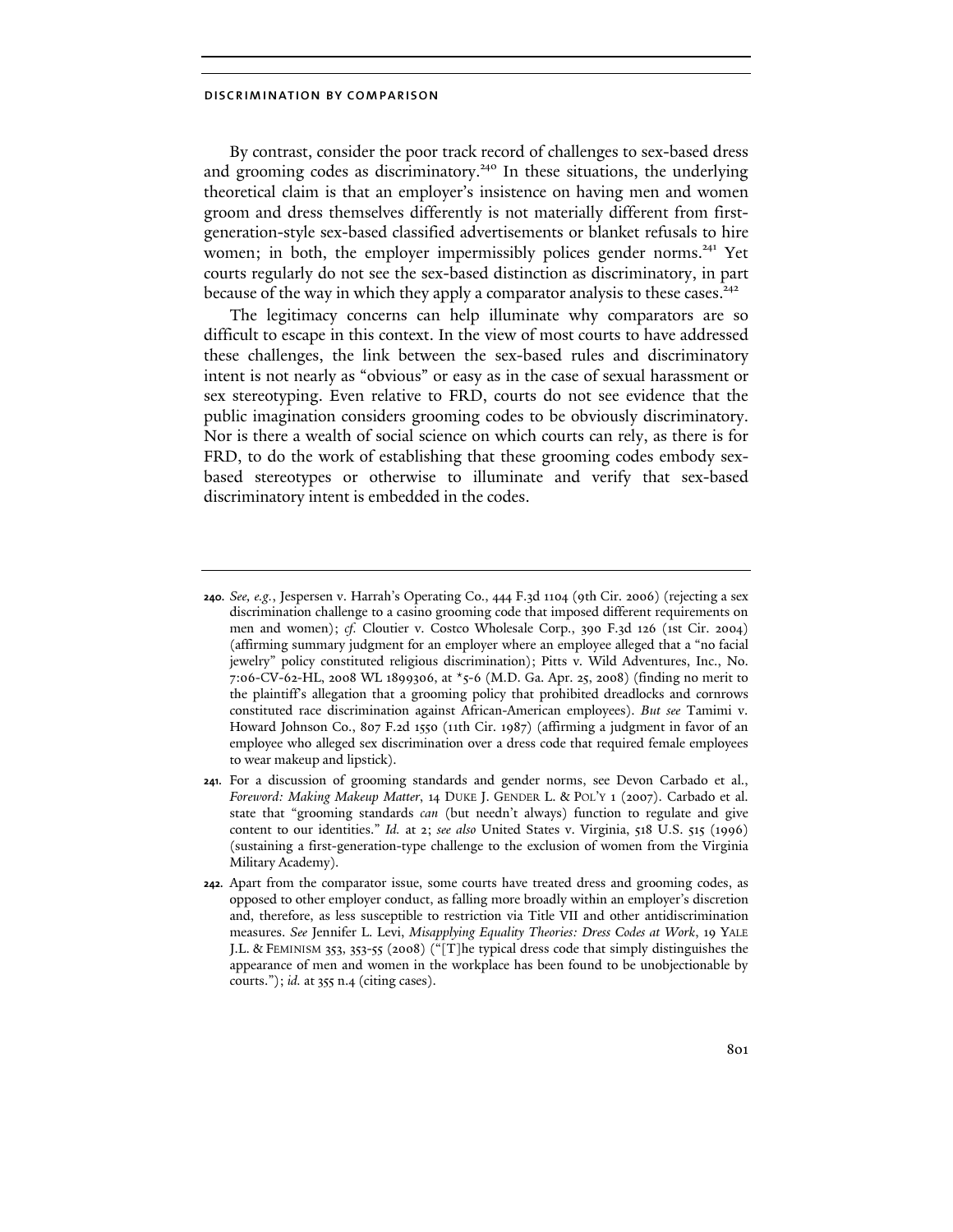Because the link between sex-based grooming codes and impermissible stereotyping does not fall within Price Waterhouse's "no special training" standard, some other methodology is needed to review the discrimination allegation, and courts most often funnel these cases through what amounts to a comparator analysis. As the Ninth Circuit found, for example, when sustaining a casino's extensive dress code that included different makeup, hair, and nail care requirements for men and women, "[t]he only evidence in the record to support the stereotyping claim is [the plaintiff's] own subjective reaction to the makeup requirement."<sup>243</sup> The court contrasted the employee's claim in that case with cases in which, it suggested, the link between a dress code and discrimination would be easier to find, such as where a dress code "tend[ed] to stereotype women as sex objects" or invite sexual harassment.<sup>244</sup> Given courts' interest in avoiding sociological judgments about identity discrimination that infringe on employer freedom, it is not surprising that where the court did not find "clear" stereotyping and where a comparison did not produce a striking difference in the treatment of men and women, $245$  the court did not find discrimination because of sex.<sup>246</sup>

In short, courts' concerns about navigating between the Scylla of sociological tasks and the Charybdis of employer autonomy surely account for some, if not all, of the comparators' appeal. With their empirical, legalistic cast, comparators strongly suggest that courts' findings of impermissible discrimination are the product of neither an amateur judicial evaluation of social norms and workplace dynamics nor a court's arrogant disregard of employer autonomy. Instead, they are—or, more precisely, have the appearance of being—compelled simply and cleanly by both the facts and the governing law.

<sup>243.</sup> *Jespersen*, 444 F.3d at 1112.

<sup>244.</sup> *Id.*

<sup>245.</sup> The dissenters disagreed with this characterization of the policy, finding that the grooming code's makeup requirements for women imposed a distinct burden not imposed on men and that this difference in treatment was "'because of' sex" and was "clearly and unambiguously impermissible under Title VII." *Id.* at 1114 (Pregerson, J., dissenting) (describing Jespersen's evidence as "show[ing] that Harrah's fired her because she did not comply with a grooming policy that imposed a facial uniform (full makeup) on only female bartenders").

<sup>246.</sup> Again, the substantive consequence of this application of the comparator heuristic was to limit the reach of discrimination law and its underlying norms.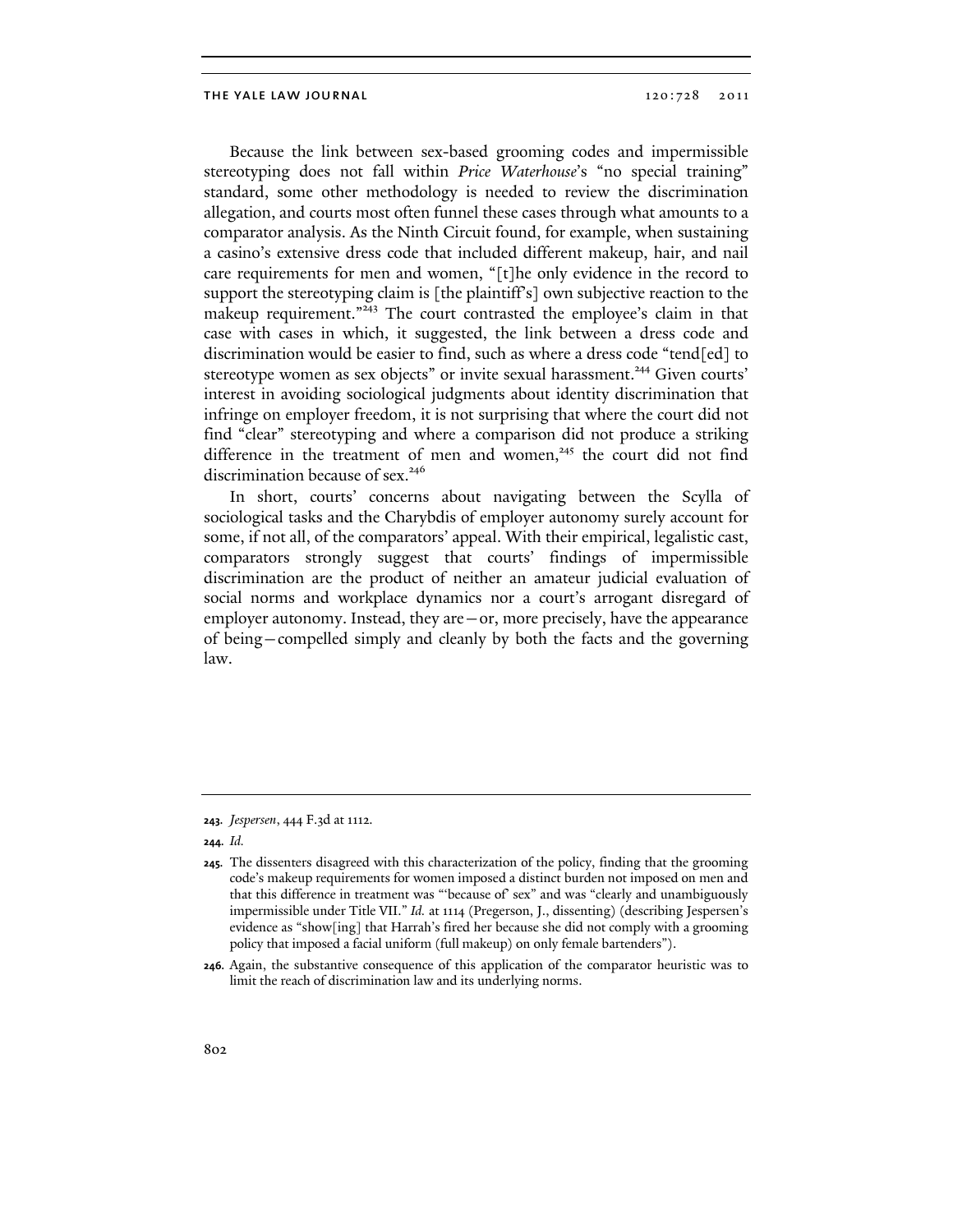## vi. prospects for change

Assuming that no social scientific advance will render obsolete the need for judicial inquiries into discriminatory motive and that courts will retain their sensitivity to the legitimacy concerns just described, this Part suggests several possibilities for expanding courts' methodological repertoire for observing discrimination in light of comparators' costly deficiencies. Although full development and evaluation of alternate approaches is beyond this Article's scope, the suggestions below aim to counter the comparator demand's flattening effect on discrimination law and norms in both first- and secondgeneration theories and cases while also taking account of both judiciallegitimacy and accountability concerns.<sup>247</sup>

Setting aside strategies for enlarging the set of acts and statements that are widely understood to expose discriminatory intent,<sup>248</sup> potential means for expanding the set of approaches used to observe discrimination range from tweaks to the current comparator regime to more expansive frameworks. The latter have the benefit of allowing more nuanced review, but they also bear the weakness, in some cases, of providing less guidance and less protection to courts concerned about their legitimacy. Ultimately, I argue that a move toward applying the contextual analysis that is already familiar from the stereotyping and harassment jurisprudence will best address both the legitimacy concerns to which comparators respond and the accountability flaws embedded in that methodological choice—with the additional benefit of restoring a less formalistic, more substantive treatment of discrimination law and norms.

<sup>247.</sup> Although the focus here is on developing options that might enable greater judicial recognition of diverse forms of discrimination, it is also possible that, again recalling Fuller, litigation and adjudication are simply not well-suited to resolving certain kinds of complex suits, including those that are the focus of second-generation theorizing. *See supra* notes 25-28 and accompanying text. Legislative and policy advocacy as well as collaborative efforts with employers, public accommodation operators, and others may ultimately be more effective in eliminating barriers related to protected (and other) traits. However, because the primary focus of this Article is on what courts can do, and because many of the extralitigation efforts just described operate in the shadow of doctrine, the alternate analytic approaches here warrant consideration, even if all they do is enhance the possibilities for success of the nonlitigation strategies.

<sup>248.</sup> The movement to have FRD recognized provides a strategic model worthy of consideration for these kinds of efforts because of its combined focus on developing social science and establishing understanding of the link between family responsibilities and sex discrimination in the public's mind.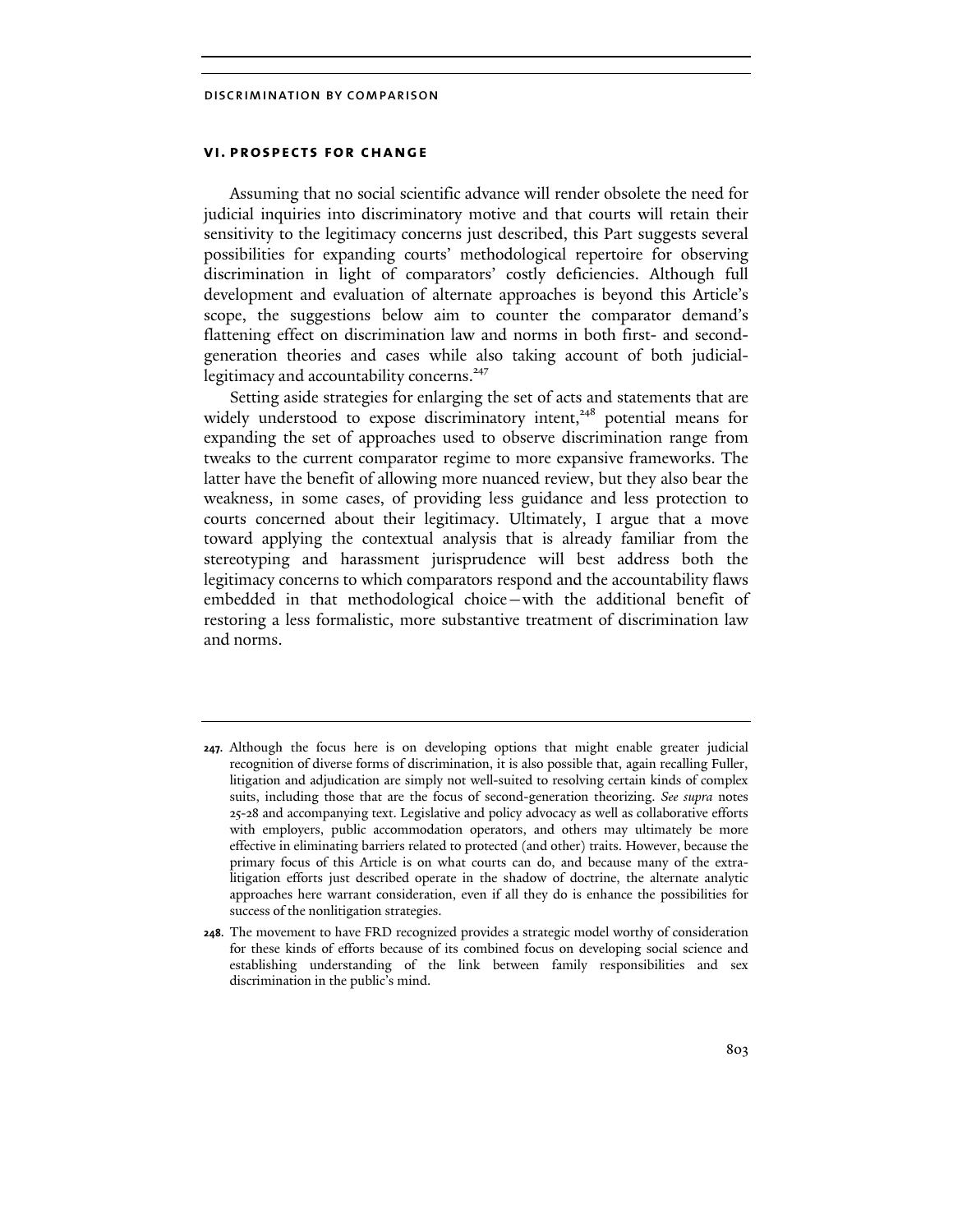## A. Involving Experts in Setting Comparators' Contours

A first option would be to accept the comparator methodology's dominance but expand the conception of an appropriate comparator. As noted earlier, the Court itself rejected a formulation demanding that a comparison produce a result that "virtually  $\ldots$  jump[s] off the page and slap[s] you in the face" before a finding of discrimination can be made.<sup>249</sup> Beyond that, the suggestions of Kotkin and Sullivan that experts be used to establish reasonable comparators despite differences in jobs, supervisors, or even employers could prove helpful in enabling more employees to identify adequate comparators.<sup>250</sup> By recasting the selection of comparators as a determination involving facts subject to expert analysis and verification, rather than as a matter turning exclusively on the judgment of the court, it might be possible to broaden the conceptualization of comparators while attending to the legitimacy constraints in this area.

For first-generation theories, this expansion would almost certainly be helpful in mitigating the comparator heuristic's barrier-like effects. The broader the pool, the more likely an employee will be able to identify a colleague who is similarly situated but for the protected characteristic.

The benefit flowing from the sheer increase in numbers of potential comparators would be much more limited for second-generation intersectionality claims, however. Recall that the difficulty in these cases does not lie, primarily, in finding a comparator. Instead, when an individual appears anomalous amidst the comparator pool because of his or her particular combination of traits, courts tend to be skeptical—even with comparators that discrimination, as opposed to a quirk particular to that individual, motivated the employer's adverse action.<sup>251</sup>

For identity-performance-based suits, broadening the pool of comparators would likewise be unavailing. For example, returning to Carbado and Gulati's example of the fifth black woman, a broader comparator pool would not, in itself, help that employee show that her race (rather than other factors related to her personal presentation) was the basis for the adverse treatment. Even with a broad pool, the employer could still produce the four other black women whom it promoted to strengthen its argument that it had legitimate,

<sup>249.</sup> Ash v. Tyson Foods, Inc., 546 U.S. 454, 456-57 (2006) (quoting Ash v. Tyson Foods, Inc., 129 F. App'x 529, 533 (11th Cir. 2005)).

<sup>250.</sup> *See supra*, notes 227-229 and accompanying text.

<sup>251.</sup> *See supra* notes 77-79 and accompanying text. A broader comparator pool might possibly enable a plaintiff to invoke systemic evidence of discrimination by identifying a greater number of similar coworkers who have suffered adverse action from the employer.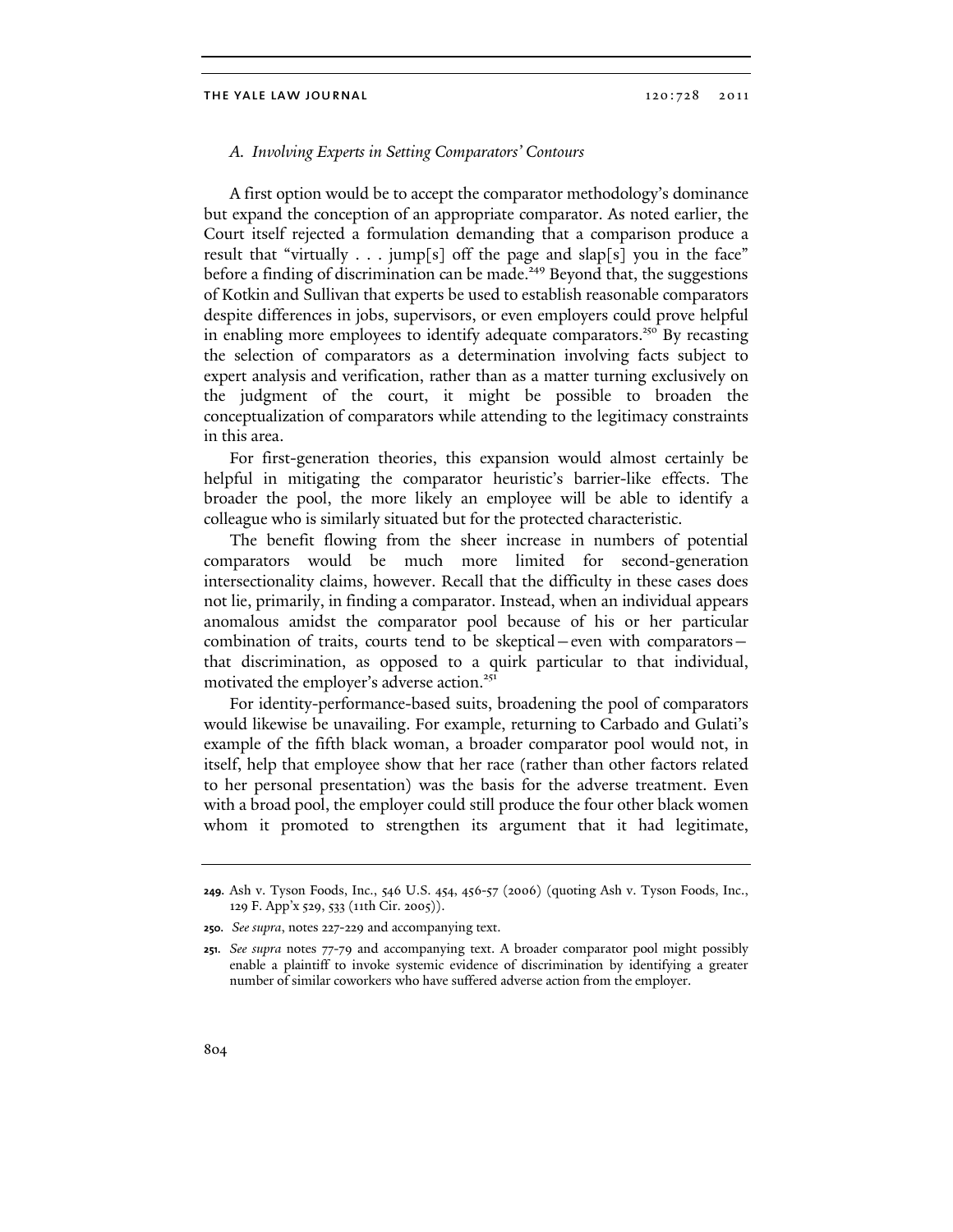nondiscriminatory reasons for denying promotion to the fifth black woman. With the benefit of a broader comparator pool, the fifth black woman could potentially identify a non-black woman who had a similar style but received a promotion, but as a practical matter it is difficult to imagine this sort of comparison-based claim succeeding. Even if the employee could find a comparator, employers could be counted on to undermine the broader comparator pool as insufficiently attuned to salient differences in workplace cultures that are relevant to consideration of employees' personal style.

For second-generation claims based on structural discrimination, where workplace patterns make discrimination difficult to observe and trace, expanding the size of the comparator pool would seem to be of marginal assistance, at best. Having more employees in the mix could conceivably help illuminate the effects of the discrimination that is masked within employee interactions. But as much of the structurally focused literature makes clear, the structures and relationships within workplaces that facilitate and exacerbate diffuse and subtle discrimination will still escape observation within a comparator framework.

# B. Considering Hypothetical Comparators

A related possibility would be to expand the current comparator-based approaches by allowing for hypothetical comparators as well as actual comparators.<sup>252</sup> This approach has been embraced in England, for example, where the Sex Discrimination Act of 1975 "permits a comparison to be drawn between the way in which a woman is treated and the way in which a 'hypothetical male' would have been treated."<sup>253</sup> The European Union has likewise embraced the value of the hypothetical comparator through its discrimination-related directives, which provide that discrimination can be found "where one person is treated less favourably than another is, has been or would be treated in a comparable situation on grounds of racial or ethnic

<sup>252.</sup> Even this proposal would move beyond the discrimination theory advanced by Justice Thomas in *Olmstead*, which restricts the recognition of discrimination to situations in which actual differences of treatment between actual employees can be documented.

<sup>253.</sup> *See* Sandra Fredman, *Reforming Equal Pay Laws*, 37 INDUS. L.J. 193, 200 (2008); *see also* Iain Steele, Note, *Beyond Equal Pay?*, 37 INDUS. L.J. 119 (2008) (recognizing the value of a hypothetical male comparator for a woman bringing a claim under the Sex Discrimination Act of 1975).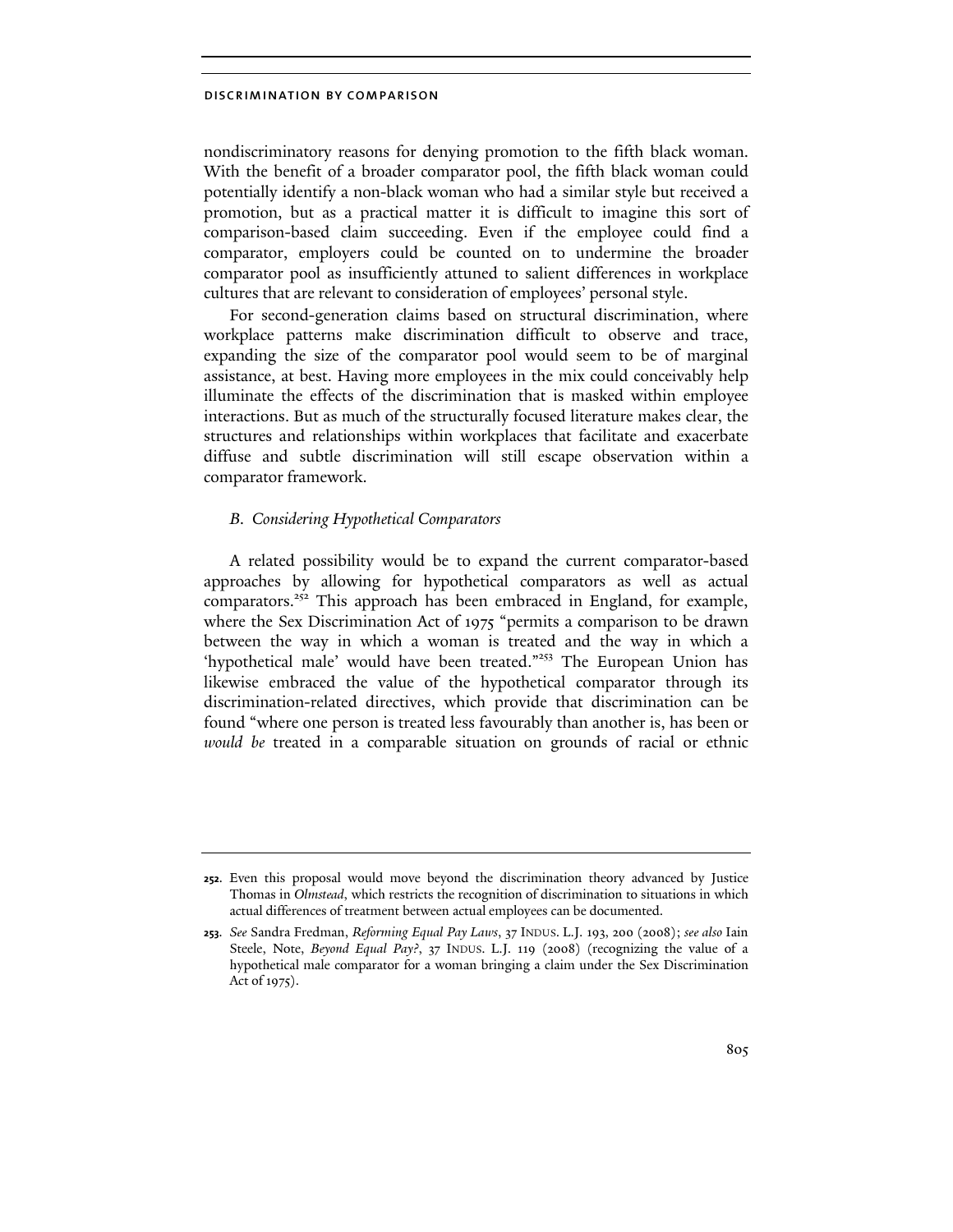origin."<sup>254</sup> As one commentator has observed, "Clearly, the comparator need not 'exist'; establishment of the probability of 'his' or 'her' better treatment will be enough."<sup>255</sup>

This shift would enhance even further the benefits that flow from broadening the actual comparator pool, at least for first-generation cases, by providing more opportunities to produce a discrimination-exposing comparison. Second-generation cases, by contrast, would experience less gain from this change for the same reasons that gains from enlarging the set of actual comparators would be limited.

The potential problem is that the move to a hypothetical comparator may tread more closely on judicial-legitimacy concerns than an approach that expands the scope of "real" comparators because it overtly acknowledges the court's work in seeing discrimination rather than simply in "finding" discrimination in the facts presented. Yet there may be ways around this difficulty. As Sandra Fredman observed with respect to the United Kingdom's equal pay laws, "[T]here is a well-developed methodology for determining what a hypothetical male would have been paid, using either a proportionate value method or a proxy method."<sup>256</sup> Thus, this type of expert-driven, databased portrait of the hypothetical comparator could conceivably fit neatly with the judicial-legitimacy concerns in this area.

However, while either legislative commitments or statistical analysis might work in the equal pay context, where job criteria and pay ranges are arguably susceptible to quantification and comparison,<sup>257</sup> hypothesizing a comparison to

<sup>254.</sup> Council Directive 2000/43/EC, art. 2, 2000 O.J. (L 180) 22, 24 (emphasis added); *see also* Council Directive 2006/54/EC, 2006 O.J. (L 204) 23; Council Directive 2000/78/EC, 2000 O.J. (L 303) 16.

<sup>255.</sup> Elisabeth Holzleithner, *Mainstreaming Equality: Dis/Entangling Grounds of Discrimination*, 14 TRANSNAT'L L. & CONTEMP. PROBS. 927, 934 (2005). For additional discussion of the use and limitations of comparators in Australia, Canada, and Europe, see generally Aileen McColgan, *Cracking the Comparator Problem: Discrimination, "Equal" Treatment and the Role of Comparisons*, 6 EUR. HUM. RTS. L. REV. 650 (2006), which collects and analyzes cases from European supranational and domestic courts that address the use of comparators; Sophia Reibetanz Moreau, *Equality Rights and the Relevance of Comparator Groups*, 5 J.L. & EQUAL. 81 (2006), which analyzes the Canadian Supreme Court's use of comparators; and Belinda Smith, *From* Wardley *to* Purvis*—How Far Has Australian Anti-Discrimination Law Come in 30 Years?*, 21 AUSTL. J. LAB. L. 3 (2008), which critiques the High Court of Australia's constrained use of hypothetical comparators.

<sup>256.</sup> Fredman, *supra* note 253, at 201.

<sup>257.</sup> The failure of most comparable worth litigation in the United States suggests, however, that even this effort might be doomed by charges of unconstrainable subjectivity. *See, e.g.*, Birch v. Cuyahoga Cnty. Probate Court, 392 F.3d 151, 170 (6th Cir. 2004) (noting that courts have refused to apply *Gunther* analysis where a comparable worth case "involves a subjective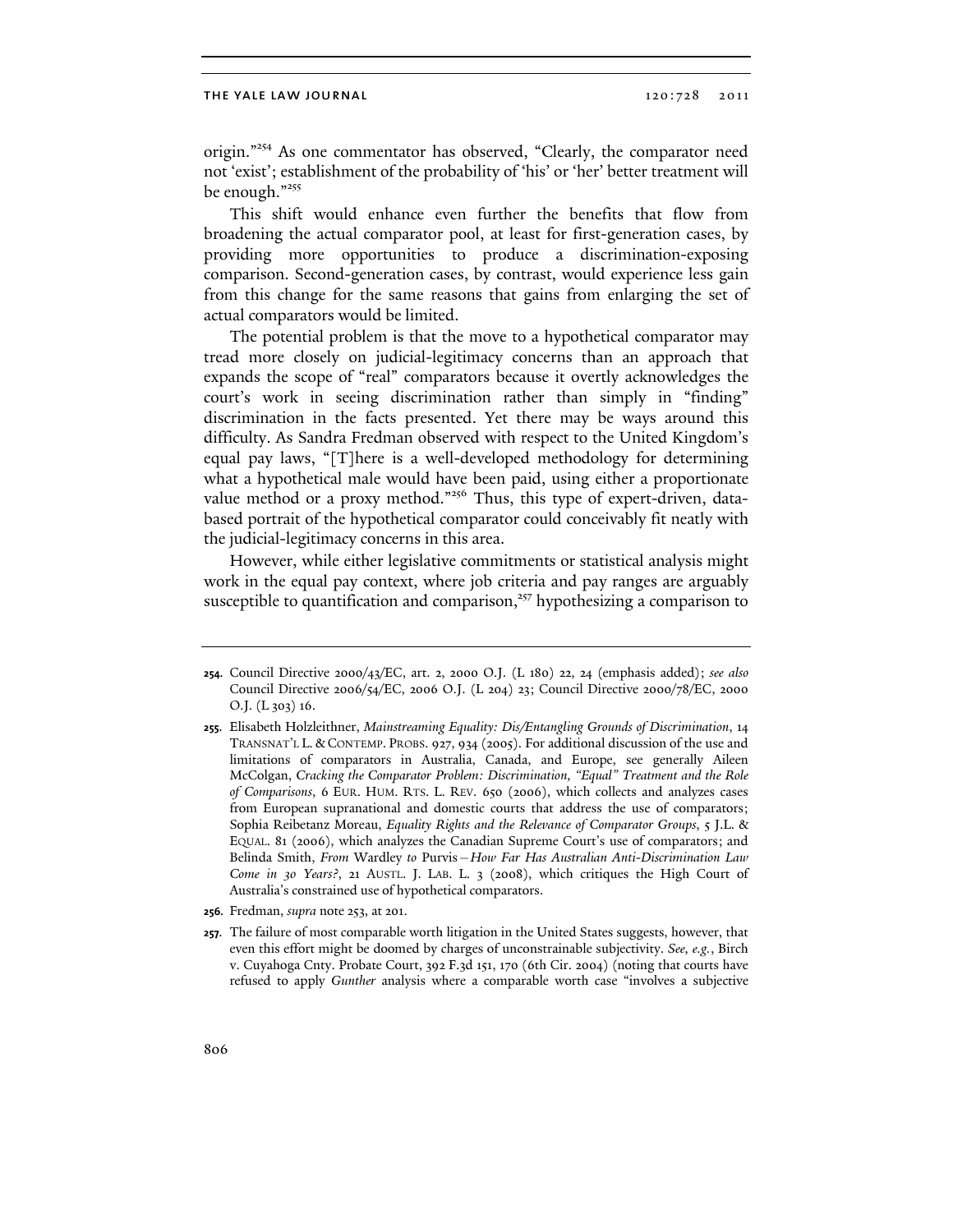prove the discriminatory treatment of a corporate executive or a group of plant workers where there are no actual comparators will not have that factual, legitimacy-protecting cast. Imagine, for example, that a court faced with a discrimination claim by the only African American senior executive at a bank was asked to hypothesize a comparator to assess the adverse treatment that had been alleged. While a court might be willing to stretch and consider an expert's analysis of actually comparable positions and employees in the industry, the creation of a purely hypothetical comparator, even if by an expert, arguably leaves a court with little to show that it has observed trait-based discrimination rather than simply bad, but permissible, treatment.

Alternately, a hypothetical comparator might elide these concerns if legislative bodies were to provide an "elaboration . . . of criteria of assessment," as the European Court of Justice has suggested.<sup>258</sup> Courts could then point to these bodies, rather than their own views, as driving the comparison. Yet again, while this could conceivably work in the equal pay area (though the comparable worth movement's experience suggests that this would not be feasible in the United States), $359$  a general statement of acceptable workplace behavior would be exceedingly difficult to conceptualize in a way that would capture discriminatory conduct but not workplace behavior that is offensive but permissible. Even if one could be created, it would face serious challenges from extant political and jurisprudential commitments to employer discretion in workplace governance.

# C. Moving Beyond Comparators

The discrimination case law and literature also contain the seeds of methodologies that could displace or supplement comparators as the primary heuristic for locating and evaluating discrimination and, in doing so, alleviate the effects of comparators' limitations on both first- and second-generation cases. This section looks first to experts and then to contextual analysis as the methodological alternatives most likely to succeed because of their sensitivity to the legitimacy and accountability concerns set out above.

assessment of different positions with different duties" (citing EEOC v. Sears, Roebuck & Co., 628 F. Supp. 1264, 1333 (N.D. Ill. 1986))). *See generally* MICHAEL W. MCCANN, RIGHTS AT WORK: PAY EQUITY REFORM AND THE POLITICS OF LEGAL MOBILIZATION (1994).

<sup>258.</sup> *See* Case 129/79, Macarthys Ltd. v. Smith, 1980 E.C.R. 1275, 1289.

<sup>259.</sup> *See supra* note 257.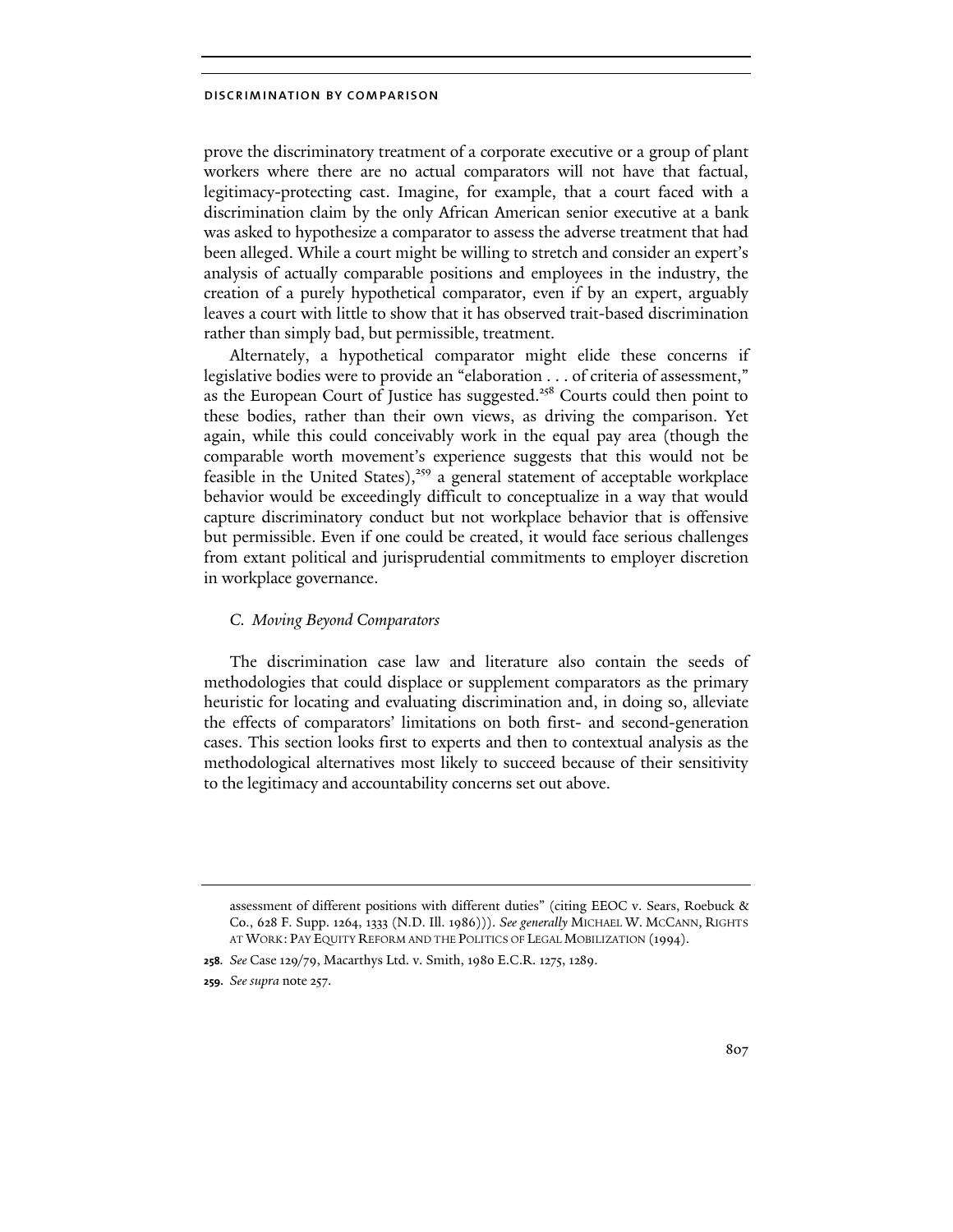The value of experts, not just to expand conceptions of comparators but to serve, themselves, as a lens for observing discriminatory intent emerges directly from the second-generation scholarship. Both the implicit bias and structural discrimination literature show that expert analysis can aid courts in seeing which particular structures may foster discrimination.<sup>260</sup>

The difficulty with experts, relative to the legitimacy concerns, comes in drawing the link from the insights of the implicit bias and structurally focused literatures to the dynamics of a specific workplace and the adverse treatment of a particular employee.<sup>261</sup> Although this can be done, methods for seeing discrimination are likely to be more attractive to courts to the extent that the experts, rather than the court, appear to be illuminating the discrimination within the workplace at issue.

Yet another possibility—and the one that I advocate most strongly here would be simply to put comparison in its place as one technique among many for observing discrimination rather than to view it as the technique that must be used before discrimination can be seen.<sup>262</sup> This change would also move contextual evaluation from its confined role in stereotyping and harassment cases to a new status as a legitimate analytic option in all cases. Even in its simplicity, this type of frame-shift in the way in which we see discrimination cases could be transformative in diminishing some of the worst offenses of the comparator paradigm. It would do so by more closely matching the

<sup>260.</sup> *See supra* note 230; *see also* William T. Bielby, *Can I Get a Witness? Challenges of Using Expert Testimony on Cognitive Bias in Employment Discrimination Litigation*, 17 EMP. RTS. & EMP. POL'Y J. 377 (2003).

<sup>261.</sup> If the research showing the general pervasiveness of implicit bias were accepted as sufficient to show discrimination in a specific case, then anyone with a trait that is the subject of an implicit bias in a particular context would conceivably be able to prevail on a discrimination claim. The vast potential reach of this type of reliance on experts would inevitably produce its own powerful legitimacy-threatening concerns related to judicial overregulation of the workplace. These would be separate from questions about whether employers should be held accountable for acting on biases about which they are unaware. *See* Samuel R. Bagenstos, *Implicit Bias, "Science," and Antidiscrimination Law*, 1 HARV. L. & POL'Y REV. 477, 479 (2007) (responding to the critique of implicit bias evidence as scientifically invalid and noting that "the case for using the law to respond to the problem of implicit bias remains strong"); Michael Selmi, *Response to Professor Wax, Discrimination as Accident: Old Whine, New Bottle*, 74 IND. L.J. 1233 (1999) (maintaining that it is well settled that discrimination law can and should respond to subtle forms of discrimination, including those exposed by implicit bias research); Amy L. Wax, *Discrimination as Accident*, 74 IND. L.J. 1129, 1132-33 (1999) (arguing against employer liability for "unconscious disparate treatment" because "employers have little effective control over unconscious bias"); *cf.* Nagareda, *supra* note 26, at 156-61 (discussing critiques of implicit bias and structural discrimination theories in the context of evaluating discrimination class actions).

<sup>262.</sup> This would be outside the context of harassment and stereotyping cases, of course.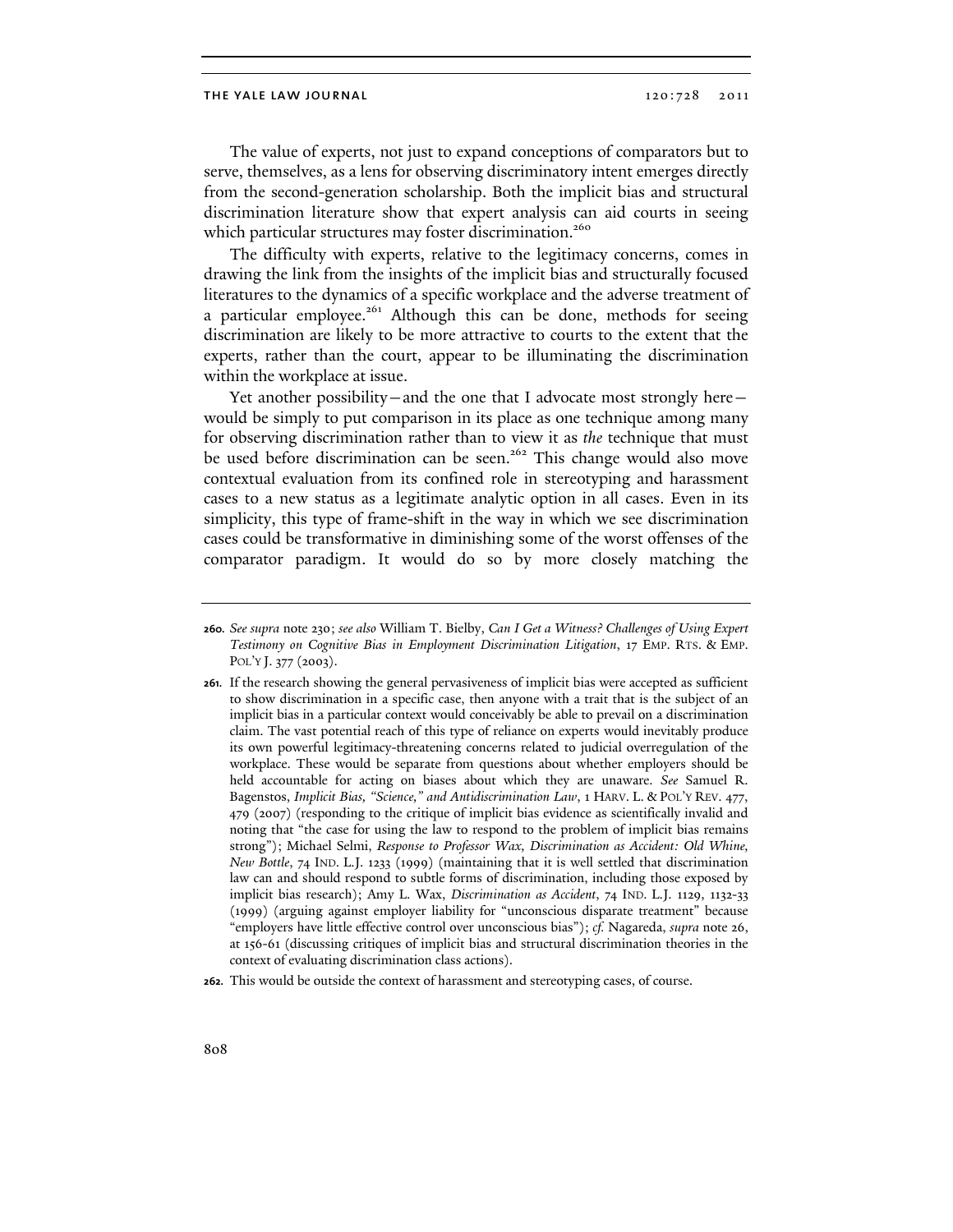observational tools courts use with both the refinements to theory that have taken place in recent decades and our expanded knowledge of the dynamics of discrimination.

Indeed, if comparators are properly understood to be one among a set of imperfect methodological choices for seeing discrimination, courts' cordoning off "stray" remarks from consideration, rather than looking holistically at all incidents in the work environment as they do in harassment and stereotyping cases, no longer seems so sensible (if it ever did).<sup>263</sup> In short, a contextual approach would free courts from the artificial blinders imposed by the comparator jurisprudence that short-circuit the analysis of discrimination claims and produce constricted outcomes without explanation or justification.

This move would obviously be beneficial for first-generation cases because it would expand the means by which employees could seek to shed light on discriminatory intent. Discrimination claimants would no longer need to produce a comparable coworker to overcome the prima facie threshold; nor would comparators be seen as the gold standard for proving discriminatory intent. Instead, a picture of the entire work environment, including statements by supervisors and coworkers, the demographics of the firm and the surrounding workforce, and the dynamics of the relationship between the employee and other relevant employees would all be appropriately considered by courts deciding whether to allow an employee to proceed to trial.

For second-generation claims, an escape from the comparator demand similarly could prove invaluable by enabling exposure of the nuanced, contextually rooted, and complex forms of discrimination not reached by firstgeneration theories and foreclosed by a demand for comparators. As would be true for first-generation cases, the removal of the comparator demand as part of the prima facie case, or even as an essential part of the proof of pretext, would enable plaintiffs to turn to other sources to shed light on the discriminatory work environment. Again, comments and acts by other employees, firm demographics, and firm policies, among other aspects of workplace life and governance, could all be deemed worthy of consideration in deciding whether to allow a discrimination claim to proceed. Employers who single out some members of a protected class for adverse treatment could no longer immunize themselves solely on the ground that others with similar characteristics had not been similarly harmed. In other words, releasing the comparator's grip on discrimination analysis reopens the possibility that discrimination jurisprudence could develop in ways that recognize more than just the most formalistic and easily legible violations of discrimination laws.

<sup>263.</sup> *See supra* Part IV.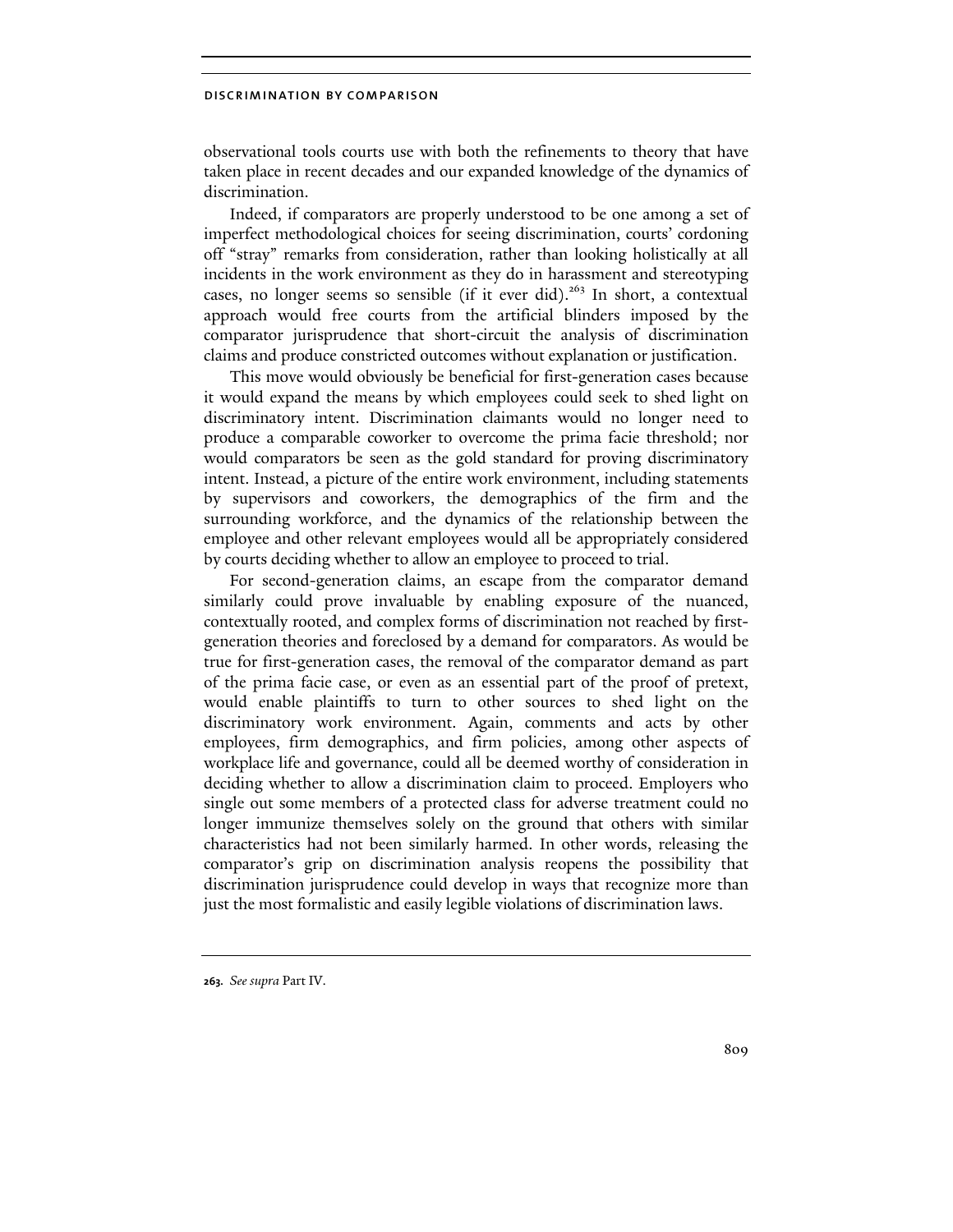A skeptic might object that context-based methodology should be used sparingly, just as heightened scrutiny of identity-based classifications is limited. On this view, while we can be reasonably sure that impermissible bias is at work where there has been harassment or stereotyping, just as we are willing to suspect similar bias in the use of certain classifications,<sup>264</sup> other situations will not give us the same basis to doubt the employer's actions. The concern, from this perspective, would be that if we enable an employee to trigger a contextual inquiry outside the presence of harassment or stereotyping remarks (as in a challenge to a breastfeeding ban, for example), courts would lack the constraints necessary to prevent them from unduly infringing employer freedom.<sup>265</sup>

The analogy is misplaced, however, because a context-focused analysis of a discrimination claim is concerned with what types of evidence will be considered; it does not come with a heightened-scrutiny-style presumption that the employer has acted impermissibly. Indeed, as discussed earlier, even the presence of overtly sexualized or racialized comments or acts does not necessarily produce an inference of discriminatory intent related to an employee's protected characteristic.<sup>266</sup> There is no reason to think that a shift to a contextual analysis in cases without stereotyping or harassment claims will alleviate the doctrine's burden on the plaintiff to show that the conduct at issue is both serious and linked to the employee's protected characteristic(s). That is, in a case where an employee lacks a comparator but can point to an adverse

- 265. Extending the analogy, the skeptic might also argue that a comparator's presence gives the court some reason, though not as much as in the case of harassment or stereotyping, to be suspicious of the workplace conduct at issue. Thus the presence of a comparator, on this view, could reasonably trigger something similar to a strong form of rational basis review. Without harassment, stereotyping, or a near-identical comparator, the skeptic would argue that courts should have no reason to be suspicious and, therefore, no reason to subject the employer's actions to the relatively more searching contextual assessment. Indeed, we could characterize the approach courts take in the no-comparator cases as analogous to the weakest form of rational basis review, which gives the employer's adverse action the strongest presumption of legitimacy.
- 266. *See supra* note 173 and accompanying text.

<sup>264.</sup> For extended discussion about the relationship between heightened scrutiny and rational basis review in the equal protection context, see, for example, Suzanne B. Goldberg, *Equality Without Tiers*, 77 S. CAL. L. REV. 481 (2004). For discussion of context-sensitive review in other constitutional contexts, see, for example, Cnty. of Allegheny v. ACLU, 492 U.S. 573, 629 (1989) (O'Connor, J., concurring in part and concurring in the judgment), which discusses context-sensitivity with respect to standards for reviewing Establishment Clause violations as well as "many [other] standards in constitutional law"; and Neil S. Siegel, *Commandeering and Its Alternatives: A Federalism Perspective*, 59 VAND. L. REV. 1629, 1655 n.106 (2006), which describes the "context-sensitive, rough balancing of incommensurable values that is typical of doctrinal analysis in constitutional law."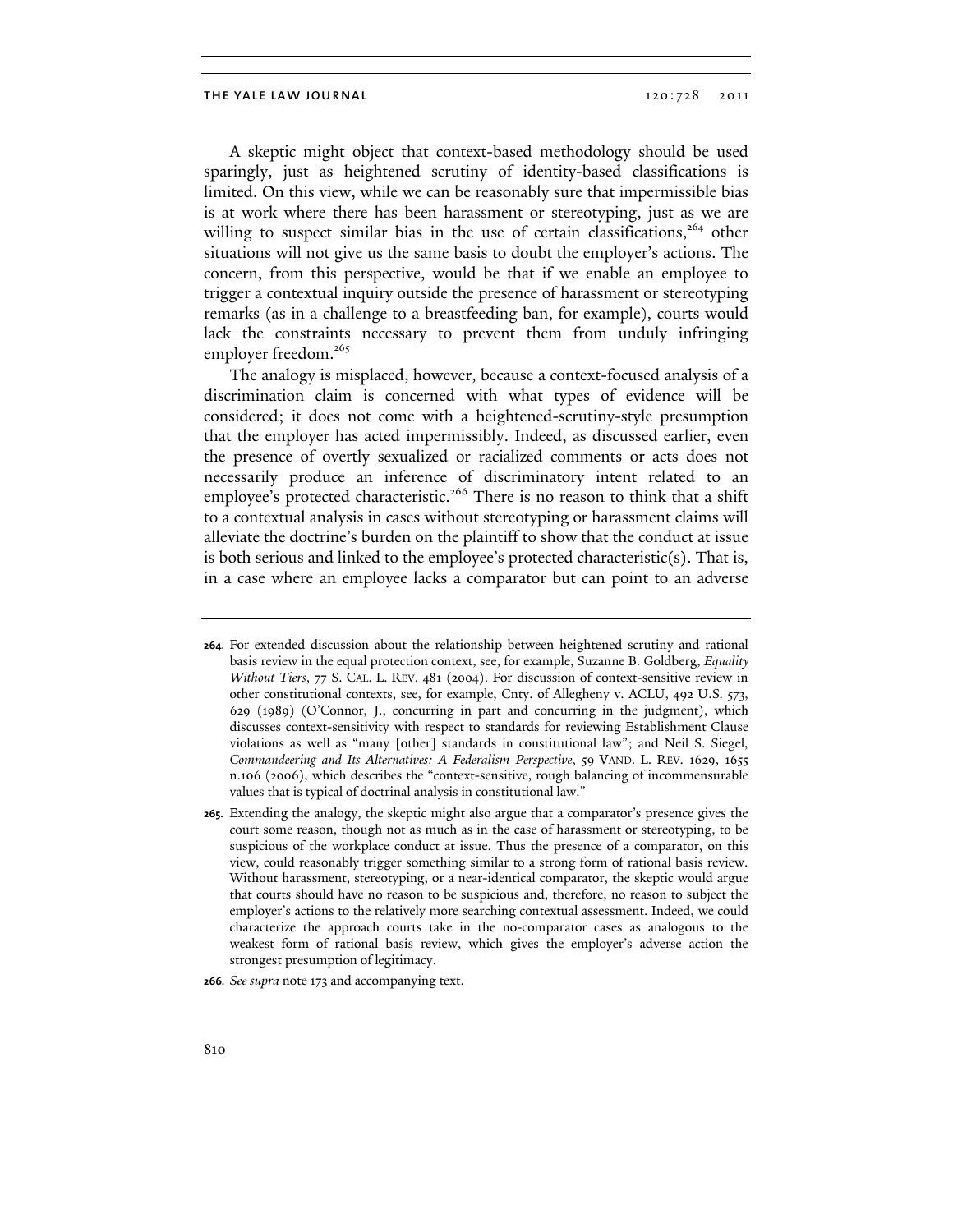action—for example, some arguably trait-related remarks from coworkers and perhaps other circumstances, such as a pattern of exclusion from important events, the discrimination claim will not gain a free pass under a contextual review. Instead, it will merely, but importantly, have a chance to be heard, where under a comparator framework, it would be foreclosed from the outset.

Of course, a move like this, which broadens the pool of potentially successful discrimination cases, has certain costs. With more cases surviving into later stages of litigation, employers are likely to pay employees more, and perhaps more quickly, to settle cases. Courts, too, will face greater burdens to the extent they are charged with overseeing a potential growth in longerlasting litigation.<sup>267</sup> But, I would argue, these costs are more than matched by the benefit of having open jurisprudential discussion and debate about the proper reach of discrimination doctrine. This is not to say that courts (or employers) would easily embrace the kinds of complex, or even firstgeneration, discrimination cases that currently lose because the plaintiff lacks a comparator. But under the current comparator regime, these cases, and the theories on which they rely, do not even get to the point of having a meaningful hearing absent a comparator. A move to a contextual evaluation would open the possibility of conversation and perhaps lead to refinement of the jurisprudence.

Further, if we admit that the way in which we see discriminatory intent—in harassment and stereotyping cases as well as cases with comparators—rests on judicial judgment calls aided by whatever heuristics have been deployed, rather than being factually or legally compelled, then maintaining such different approaches begins to make less sense. A move toward contextualized assessment of all types of workplace rules starts to seem both more sensible and less troubling.

<sup>267.</sup> For plaintiffs, by contrast, the cost of a move to a context-focused regime would be virtually nil. If the production of a comparator were enough, on its own, to enable an employee to prevail, we might be concerned that employers would seek to invoke a contextual analysis to impede potentially successful comparator-based claims. But the comparator alone does not secure victory for the employee; instead, at most, the employee wins the right to survive summary judgment and bring his or her case to a jury. A context-focused analysis simply opens room for the employee to produce additional evidence of discrimination, which at most could supplement, but could not undermine, whatever observations about discrimination a court would make via a comparator.